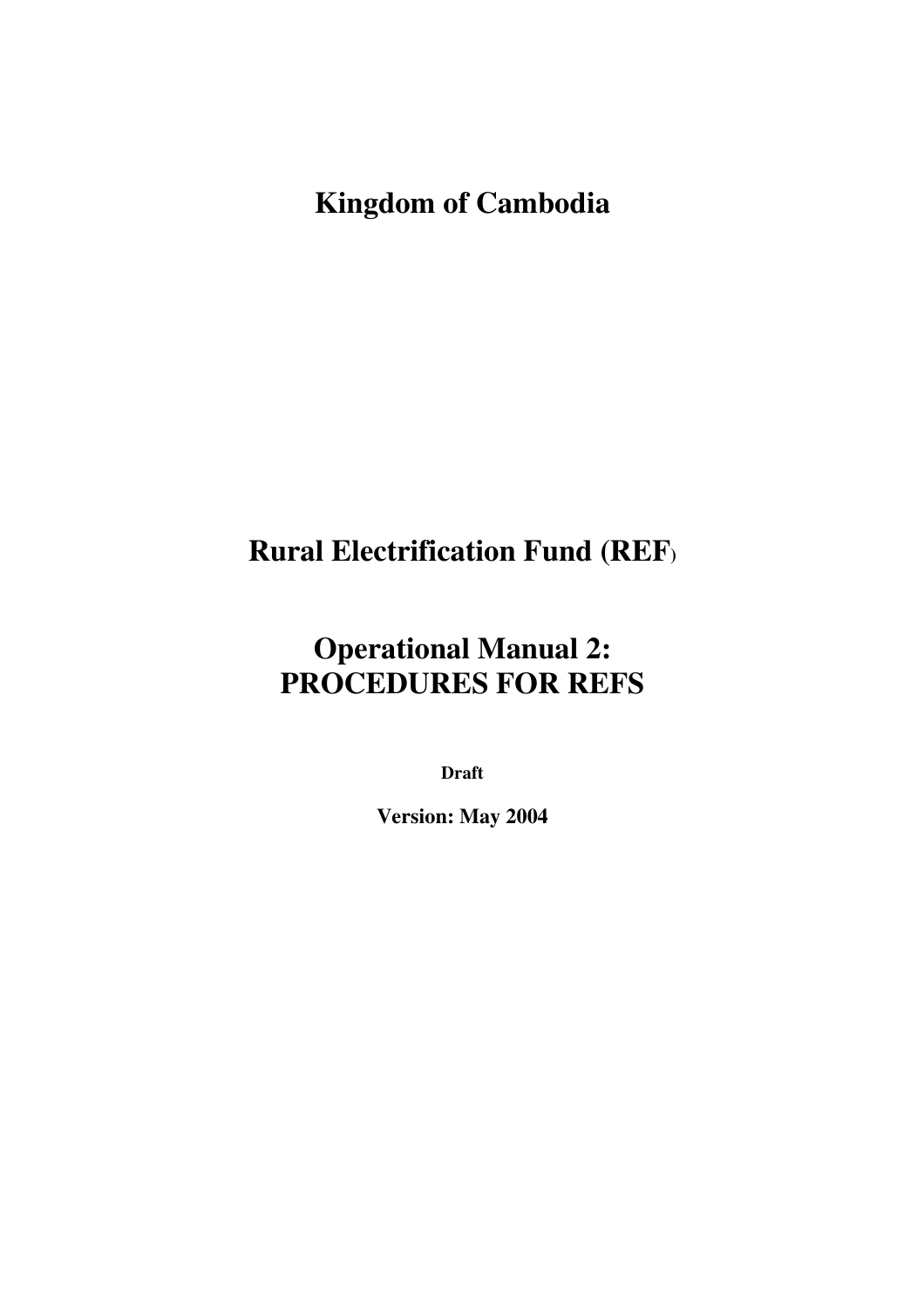#### **Table of Content**

|                | 1.1   |                                                                              |  |
|----------------|-------|------------------------------------------------------------------------------|--|
|                | 1.2   |                                                                              |  |
| 2              |       |                                                                              |  |
|                | 2.1   | Government Rural Electrification Policies and Strategies 10                  |  |
|                | 2.2   |                                                                              |  |
|                | 2.3   |                                                                              |  |
|                | 2.4   |                                                                              |  |
|                | 2.5   | Quantitative Targets for REF-Activities financed by IDA and GEF 11           |  |
|                | 2.6   |                                                                              |  |
| $\mathfrak{Z}$ |       |                                                                              |  |
|                | 3.1   | Project Cycle for Locally Initiated Rural Electrification Project (LIREP) 13 |  |
|                | 3.1.1 |                                                                              |  |
|                | 3.1.2 |                                                                              |  |
|                | 3.1.3 |                                                                              |  |
|                | 3.2   |                                                                              |  |
|                | 3.3   |                                                                              |  |
| $\overline{4}$ |       | ORGANIZATION AND ADMINISTRATION OF TA PROGRAMS  28                           |  |
|                | 4.1   |                                                                              |  |
|                | 4.2   |                                                                              |  |
|                | 4.2.1 |                                                                              |  |
|                | 4.2.2 |                                                                              |  |
|                | 4.3   |                                                                              |  |
|                | 4.4   |                                                                              |  |
|                | 4.5   |                                                                              |  |
| 5 <sup>5</sup> |       |                                                                              |  |
|                | 5.1   |                                                                              |  |
|                | 5.2   |                                                                              |  |
|                | 5.2.1 |                                                                              |  |
|                | 5.2.2 | Authority for signing contracts and for authorizing payments  32             |  |
|                | 5.2.3 |                                                                              |  |
|                | 5.2.4 |                                                                              |  |
| 6              |       |                                                                              |  |
|                | 6.1   |                                                                              |  |
|                | 6.2   |                                                                              |  |
|                | 6.2.1 |                                                                              |  |
|                | 6.2.2 |                                                                              |  |
|                | 6.2.3 |                                                                              |  |
|                | 6.3   |                                                                              |  |
|                | 6.3.1 | REF Counterpart Fund Account set up by Minister in charge of Energy. 39      |  |
|                | 6.3.2 |                                                                              |  |
|                | 6.3.3 |                                                                              |  |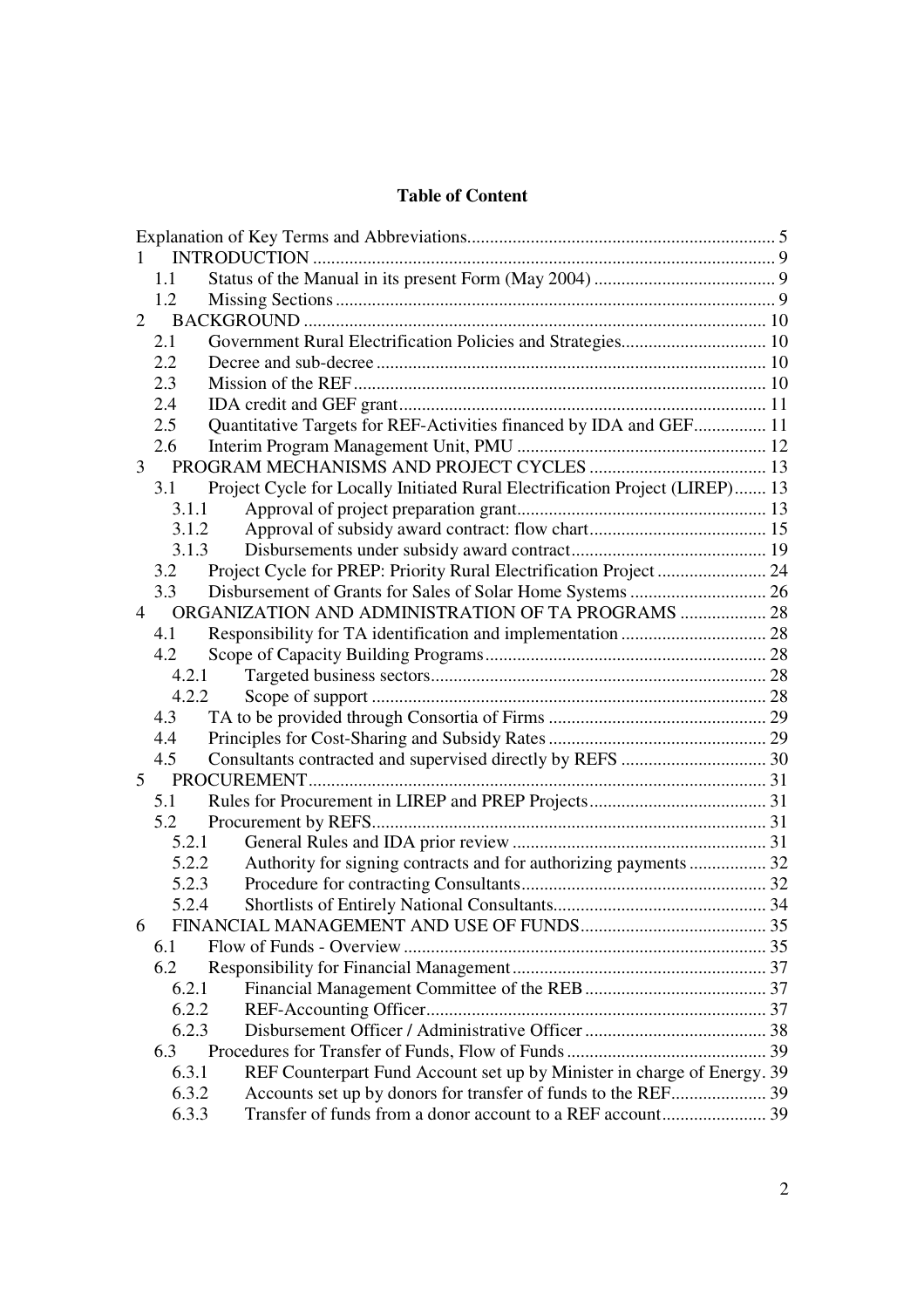|                | 6.3.4 | Procedures for withdrawals from IDA account and GEF account  40              |  |
|----------------|-------|------------------------------------------------------------------------------|--|
|                | 6.3.5 |                                                                              |  |
|                | 6.4   |                                                                              |  |
|                | 6.4.1 |                                                                              |  |
|                | 6.4.2 |                                                                              |  |
|                | 6.5   |                                                                              |  |
|                | 6.6   |                                                                              |  |
|                | 6.7   |                                                                              |  |
|                | 6.8   |                                                                              |  |
|                | 6.9   |                                                                              |  |
| $\overline{7}$ |       |                                                                              |  |
|                | 7.1   |                                                                              |  |
|                | 7.1.1 |                                                                              |  |
|                | 7.1.2 |                                                                              |  |
|                | 7.1.3 |                                                                              |  |
|                | 7.2   |                                                                              |  |
|                | 7.3   |                                                                              |  |
|                | 7.3.1 |                                                                              |  |
|                | 7.3.2 |                                                                              |  |
|                | 7.3.3 |                                                                              |  |
|                | 7.3.4 |                                                                              |  |
| 8              |       |                                                                              |  |
|                | 8.1   |                                                                              |  |
|                | 8.2   |                                                                              |  |
|                | 8.3   |                                                                              |  |
|                | 8.4   |                                                                              |  |
|                | 8.4.1 |                                                                              |  |
|                | 8.4.2 |                                                                              |  |
|                | 8.4.3 |                                                                              |  |
|                | 8.4.4 |                                                                              |  |
| 9              |       | ENVIRONMENT AND SOCIAL SCREENING AND MANAGEMENT PLANS 55                     |  |
|                | 9.1   |                                                                              |  |
|                | 9.2   |                                                                              |  |
|                | 9.3   |                                                                              |  |
|                | 9.4   |                                                                              |  |
|                | 9.5   |                                                                              |  |
| 10             |       |                                                                              |  |
|                |       |                                                                              |  |
|                | I.    |                                                                              |  |
|                |       |                                                                              |  |
|                |       |                                                                              |  |
|                |       |                                                                              |  |
|                |       | Application: Investment Grant to Renewable Energy Generation Project selling |  |
|                |       |                                                                              |  |
|                |       |                                                                              |  |
|                |       |                                                                              |  |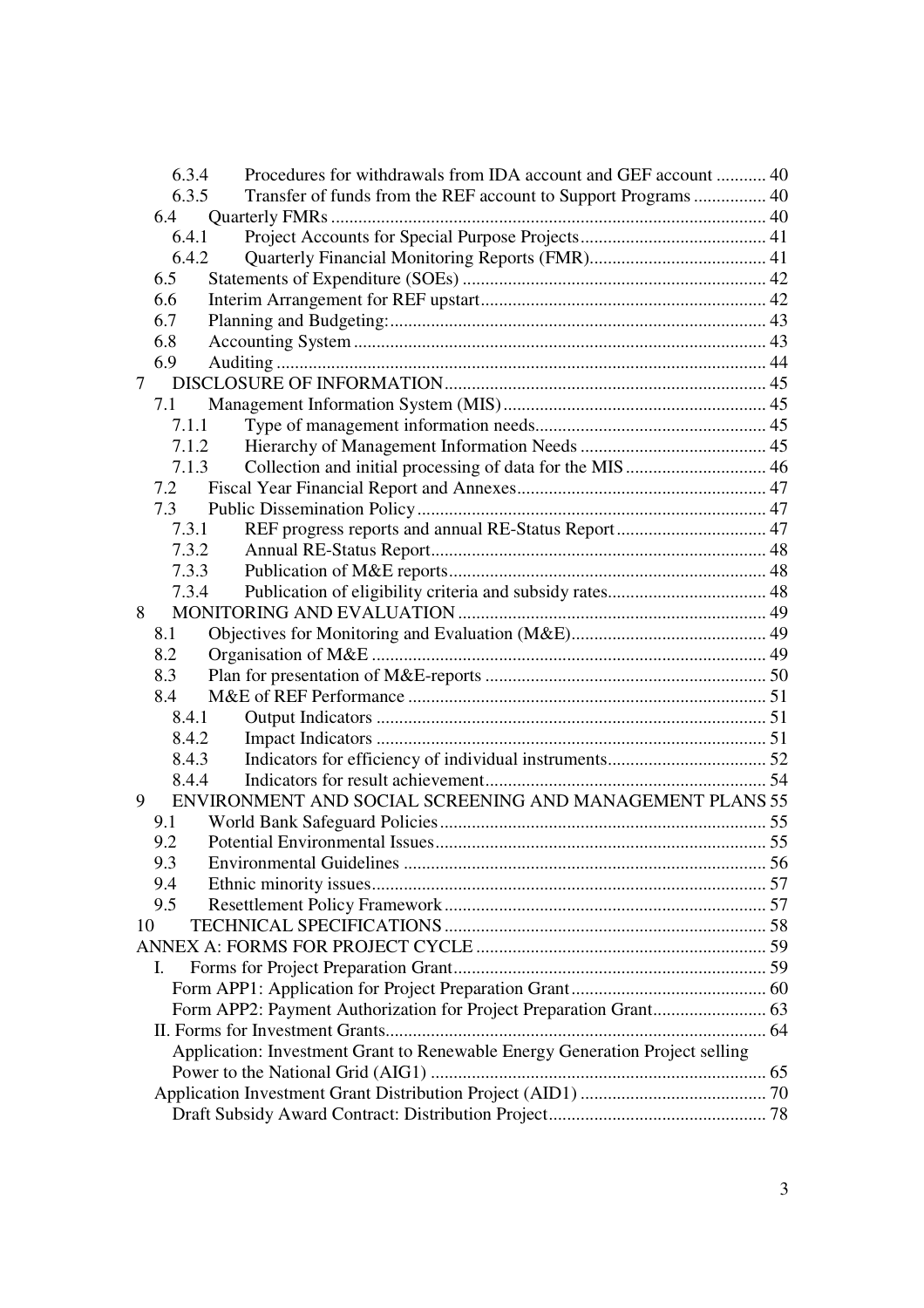| Application for Payment of Investment Grant: Distribution Project (APD1) First  |  |
|---------------------------------------------------------------------------------|--|
|                                                                                 |  |
| Application Payment of Investment Grant Distribution projects (APD2) Second     |  |
|                                                                                 |  |
| Application Payment of Investment Grant Distribution projects Final Payment     |  |
|                                                                                 |  |
| Application Payment of Investment Grant Generation Project First Payment (APG1) |  |
|                                                                                 |  |
| Application Payment of Investment Grant Generation Project Second Payment       |  |
|                                                                                 |  |
| Application Payment of Investment Grant Generation Project Final Payment (APG3) |  |
|                                                                                 |  |
|                                                                                 |  |
|                                                                                 |  |
|                                                                                 |  |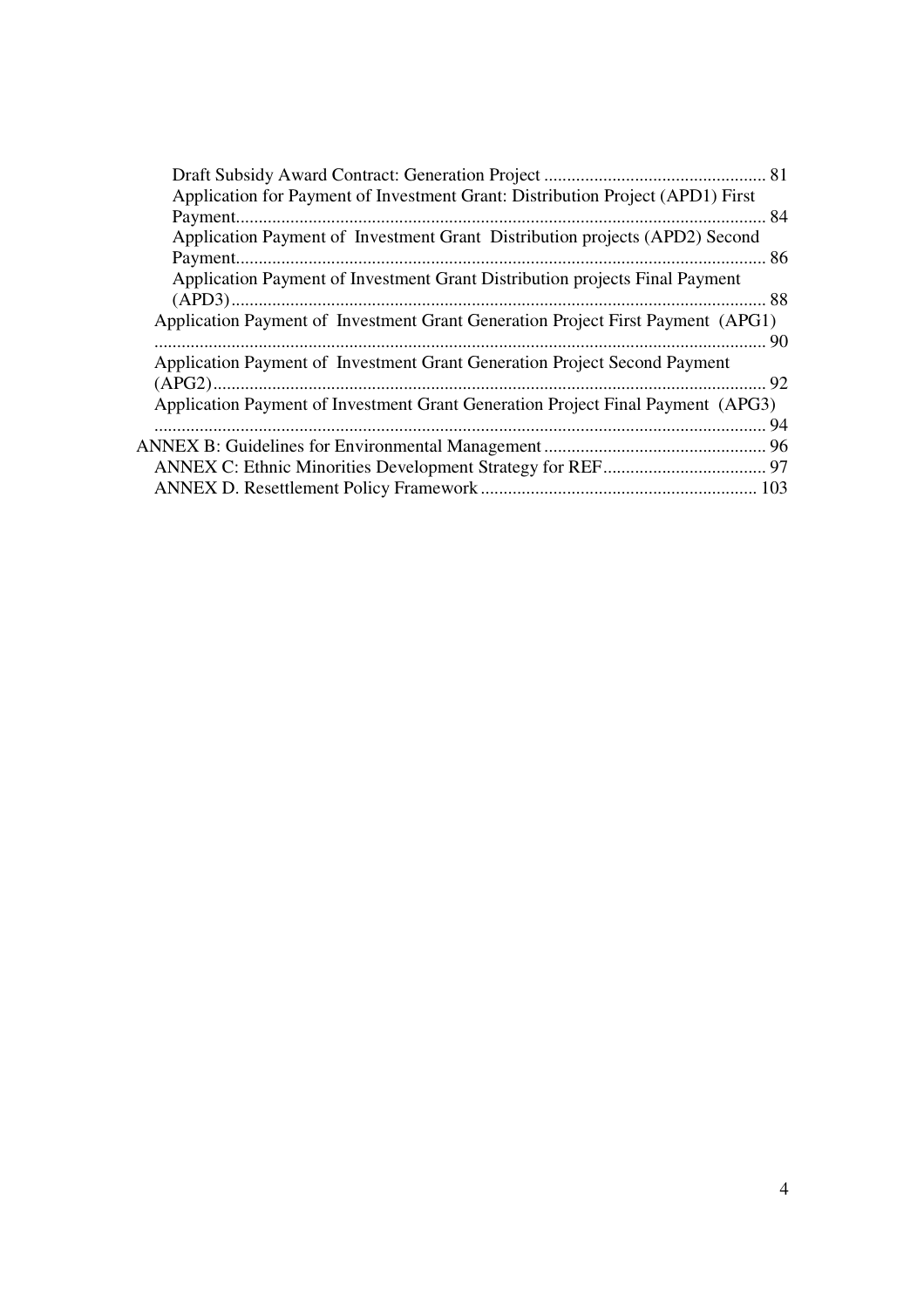# **Explanation of Key Terms and Abbreviations**

| <b>Board Approval Limit</b>            | Grants below the approval limit of US\$200,000 for<br>an investment project do not require the approval of<br>the REB                                                                                                                                                                                                                                                                                                                                                                                                                                                                    |  |  |
|----------------------------------------|------------------------------------------------------------------------------------------------------------------------------------------------------------------------------------------------------------------------------------------------------------------------------------------------------------------------------------------------------------------------------------------------------------------------------------------------------------------------------------------------------------------------------------------------------------------------------------------|--|--|
| Developer                              | Entity (utility, private entrepreneur or CBO) that<br>invests in infrastructure projects and companies                                                                                                                                                                                                                                                                                                                                                                                                                                                                                   |  |  |
| Electrification coverage               | Percentage of national households living in an<br>electrified area.                                                                                                                                                                                                                                                                                                                                                                                                                                                                                                                      |  |  |
| <b>Environmental Assessment</b>        | The process of managing the environmental aspects<br>(EA) of a policy, strategy, program, or subprojects<br>from the earliest stages of identifying potential<br>actions to their completion and evaluation. The<br>process encompasses identification of potential<br>adverse environmental impacts; assessment of these<br>impacts and comparison to impacts of alternative<br>approaches; design and implementation measures<br>and plans to avoid, minimize, mitigate, or<br>compensate for adverse impacts; and development<br>of associated management and monitoring<br>measures. |  |  |
| <b>Environmental Impact Assessment</b> | Environmental assessment instrument for (EIA)<br>"Category A" projects to identify and assess major<br>potential environmental impacts of proposed<br>projects, evaluate alternatives, and design<br>appropriate mitigation, management, and<br>monitoring measures (generally in the form of an<br>environmental impact plan).                                                                                                                                                                                                                                                          |  |  |
| <b>Environmental Review</b>            | Environmental assessment instrument for (ER)<br>"Category B" projects, in which the project is likely<br>to have minimal impacts but should be reviewed<br>with a simple and standardized checklist of possible<br>impacts and appropriate mitigation measures.                                                                                                                                                                                                                                                                                                                          |  |  |
| <b>Environmental Screening</b>         | The process of identifying as early as possible, the<br>potential adverse environmental impacts of a<br>proposed project, assigning an environmental<br>category (Category "A": projects that potentially<br>cause significant and possibly irremediable                                                                                                                                                                                                                                                                                                                                 |  |  |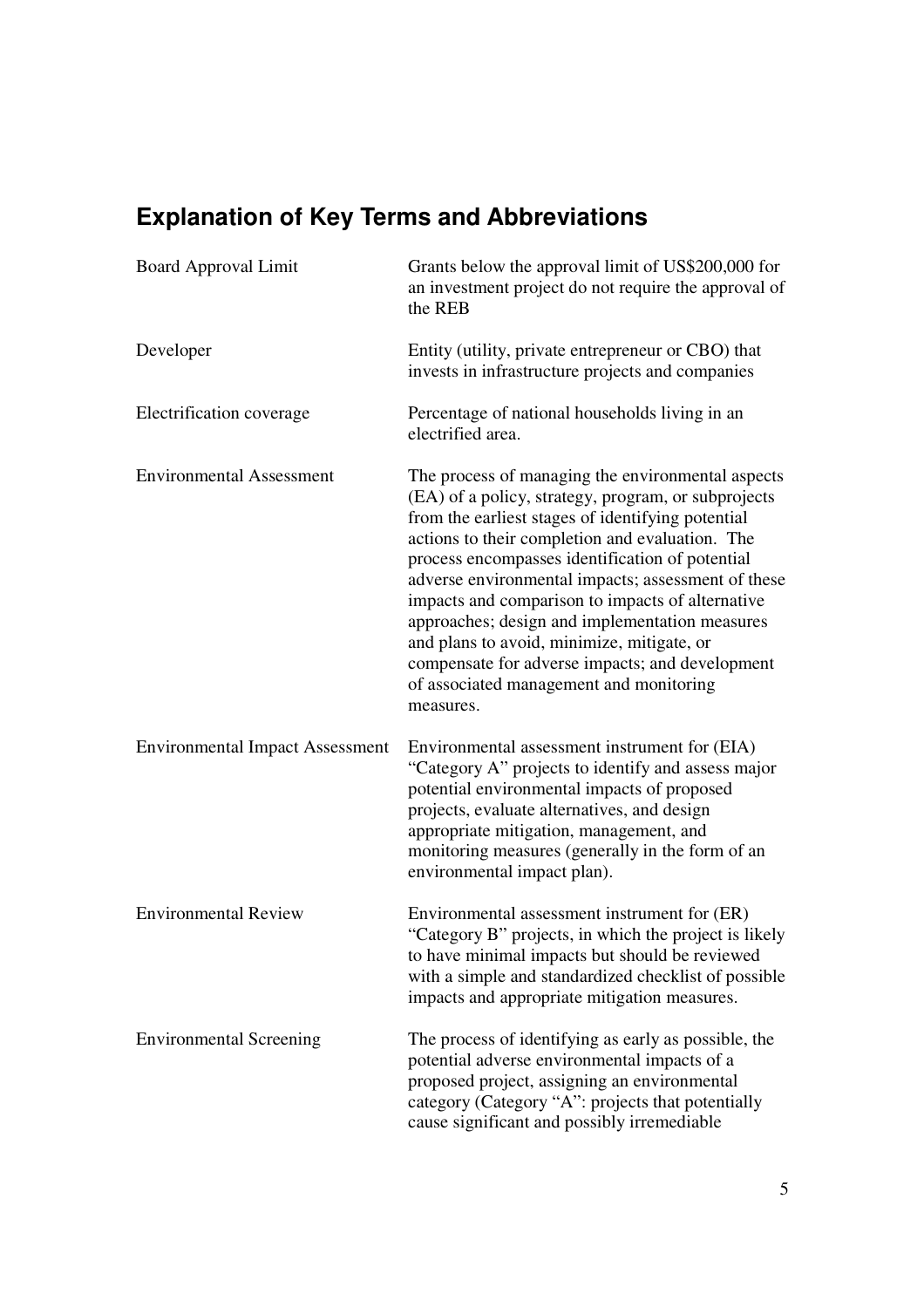|                                                                | environmental impacts, "B": projects that cause<br>lesser impacts, which often are essentially<br>remediable or mitigable; "C": projects that can be<br>expected to have little or no environmental impact);<br>indicating the level of anticipated impact and<br>corresponding level of EA required and identifying<br>the most relevant EA instrument (ER, LEA or EIA)<br>needed to address impacts and environmental issues<br>associated with the project.; |
|----------------------------------------------------------------|-----------------------------------------------------------------------------------------------------------------------------------------------------------------------------------------------------------------------------------------------------------------------------------------------------------------------------------------------------------------------------------------------------------------------------------------------------------------|
| <b>Environmental and Social</b><br><b>Assessment Framework</b> | The frame document in Annex VI of this Manual<br>(and any amendments thereto) that shall: (i) enable<br>to assess the environmental and social impacts of<br>Projects; and (ii) where applicable, govern the<br>preparation and environmental management plans,<br>resettlement and rehabilitation plans and other<br>appropriate mechanisms required to mitigate and<br>monitor any adverse impacts from carrying out the<br>Project                           |
| <b>Executing Agency</b>                                        | Agency nominated in a Government-to-Government<br>Agreement for a new donor-financed program as<br>the nationally responsible counterpart institution for<br>overall policy issues.                                                                                                                                                                                                                                                                             |
| <b>Financial Closing</b>                                       | The point in time when full agreement has been<br>reached between equity investors and lenders; all<br>conditions of lenders and investors have been met to<br>finance the total financial package for the project,<br>the loan agreements and shareholder agreements<br>have been signed and financing disbursements can<br>take place.                                                                                                                        |
| Free limit                                                     | Grant for an investment project below US\$500,000.<br>Subject to other eligibility criteria being fulfilled,<br>grants below the free limit do not require the<br>approval of IDA                                                                                                                                                                                                                                                                               |
| Household electrification rate                                 | Percentage of national households that are provided<br>with an electricity service                                                                                                                                                                                                                                                                                                                                                                              |
| <b>Investment Subsidy</b>                                      | Subsidy payments made in instalments during<br>construction and until commissioning, when the last<br>payment, which can be linked to a target number of<br>connections, is paid.                                                                                                                                                                                                                                                                               |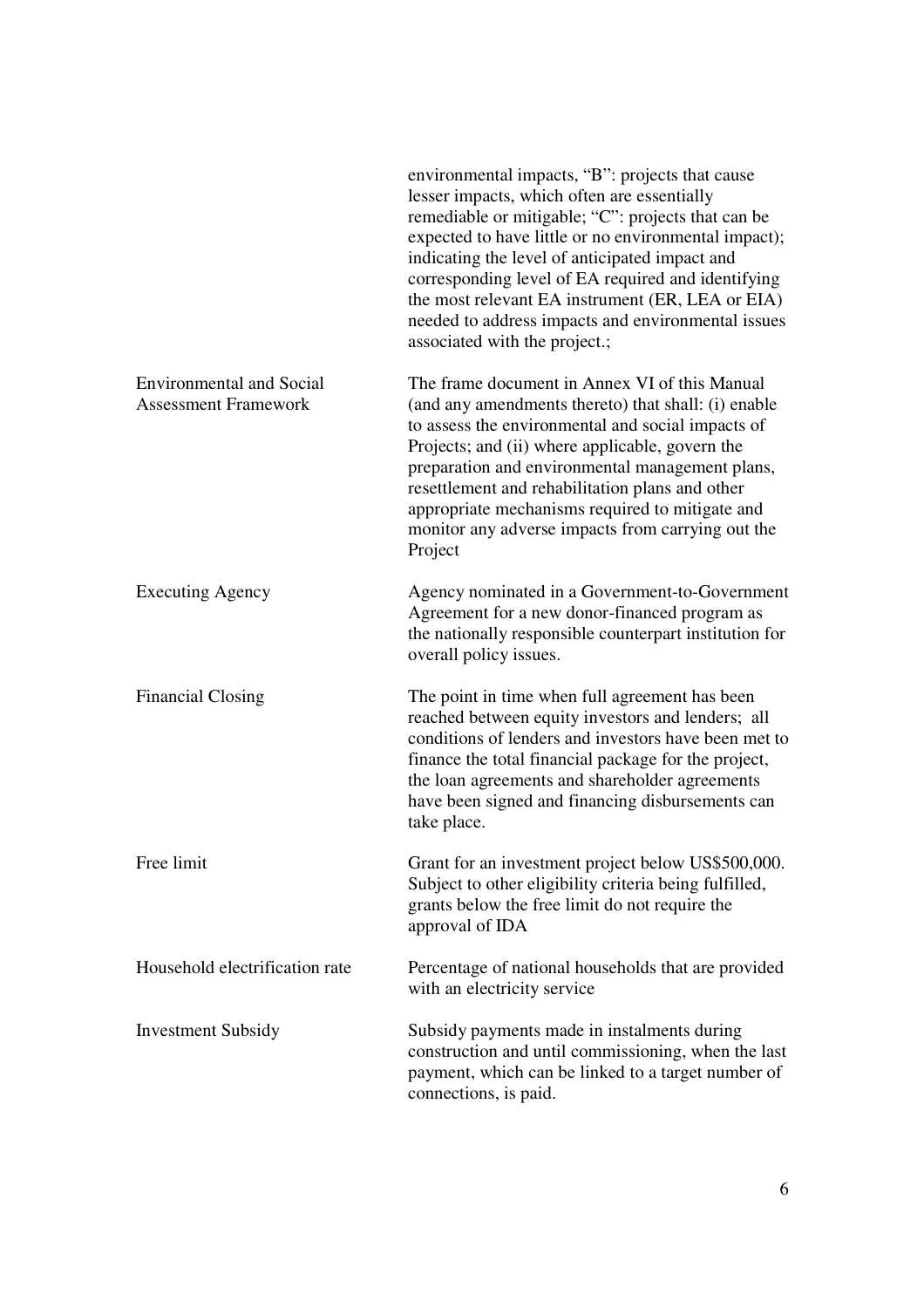| Least cost technology         | Technology with the lowest annuitized life-cycle<br>economic cost among alternative options; taking<br>into account environmental costs and differences in<br>risks.                                                                                                                     |
|-------------------------------|------------------------------------------------------------------------------------------------------------------------------------------------------------------------------------------------------------------------------------------------------------------------------------------|
| Locally Initiated RE Project  | Project proposal submitted to the REF for<br>investment subsidy support, which was identified,<br>prepared and developed by a private project<br>developer, NGO or community.                                                                                                            |
| <b>Priority RE Projects</b>   | Projects that are identified and prioritized in the<br>Indicative Rural Electrification Master Plan.<br>License applications for projects located in priority<br>project areas will include obligation to take on the<br>whole investment package within a specified<br>number of years. |
| Program Management Unit (PMU) | The unit appointed by MIME to administer the<br>REF-grant program until the REFS has been<br>established and become operational.                                                                                                                                                         |
| Stakeholder                   | "Interested party": institution or legal person having<br>a direct interest in the activity.                                                                                                                                                                                             |

## **Abbreviations**

| Association of Cambodian Local Economic Development Agencies |
|--------------------------------------------------------------|
| <b>Association of Rural Electricity Companies</b>            |
| <b>Business Development Services</b>                         |
| Community based organization                                 |
| <b>Electricity Authority of Cambodia</b>                     |
| <b>Financial Management Committee</b>                        |
| <b>Financial Monitoring Report</b>                           |
| Finance Unit                                                 |
| Global Environmental Facility                                |
| <b>International Finance Corporation</b>                     |
| Indicative Rural Electrification Master Plan                 |
| <b>International Competitive Bidding</b>                     |
| <b>Micro Finance Institutions</b>                            |
| Ministry of Finance                                          |
| Ministry of Industry, Mines and Energy                       |
| Non-governmental Organization                                |
| Locally Initiated Rural Electrification Project              |
| Project Affected Person                                      |
| Prototype Carbon Fund                                        |
| <b>Participating Credit Institutions</b>                     |
| Provincial Electricity Council of Cambodia                   |
|                                                              |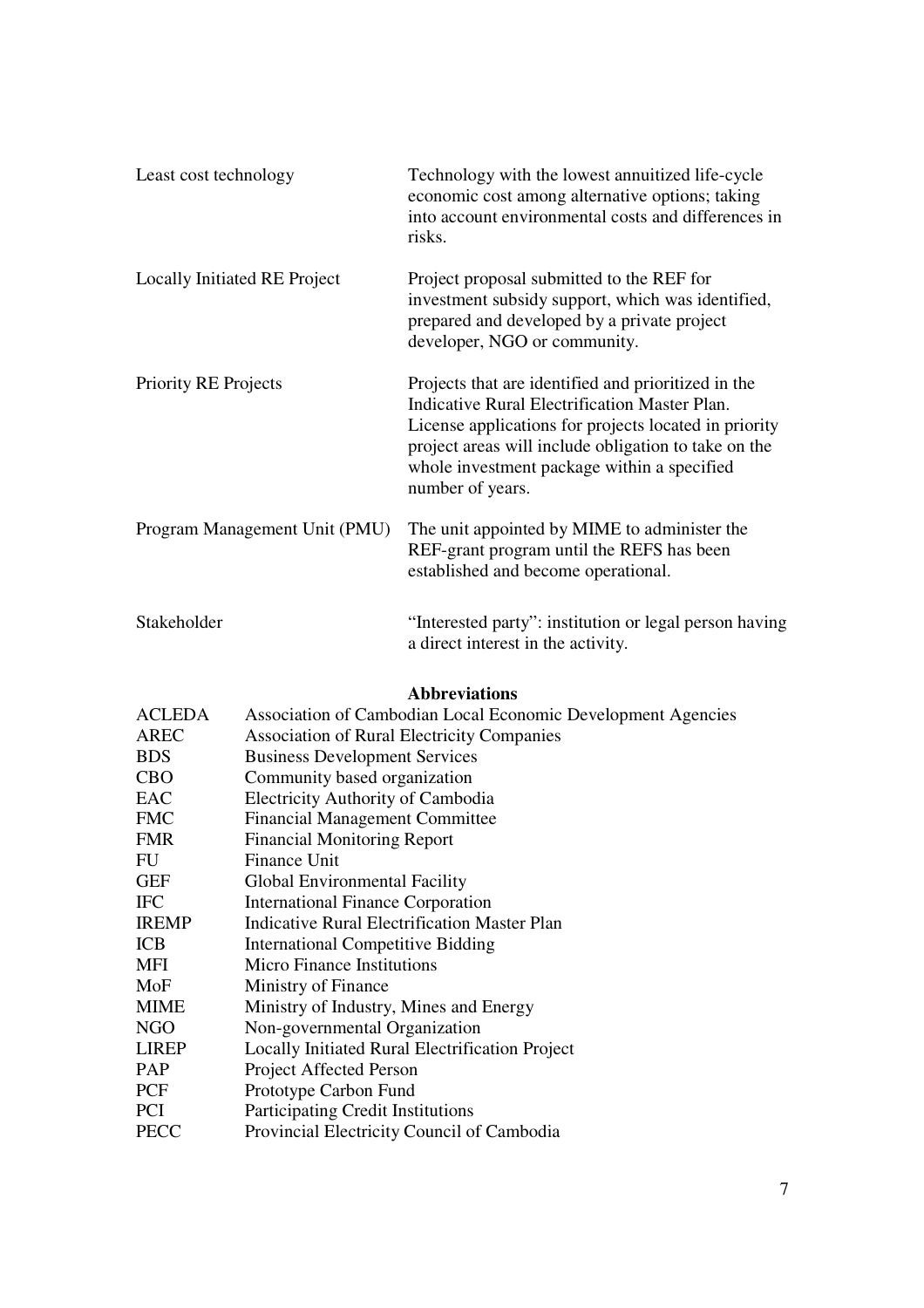| <b>PFI</b>    | <b>Participating Financial Institutions</b>                  |
|---------------|--------------------------------------------------------------|
| PIU           | <b>Public Information Unit</b>                               |
| <b>PREP</b>   | <b>Priority Rural Electrification Project</b>                |
| <b>RGC</b>    | Royal Government of Cambodia                                 |
| <b>REB</b>    | <b>Rural Electrification Board</b>                           |
| <b>REE</b>    | <b>Rural Electrification Entity</b>                          |
| <b>REF</b>    | <b>Rural Electrification Fund</b>                            |
| <b>REFS</b>   | Rural Electrification Fund Secretariat                       |
| <b>REPMEU</b> | Rural Electrification Planning, Monitoring & Evaluation Unit |
| RET           | Renewable Energy Technology                                  |
| <b>SHS</b>    | Solar Home System                                            |
| <b>SOE</b>    | <b>Statement of Expenditures</b>                             |
| TA            | <b>Technical Assistance</b>                                  |
| <b>VDC</b>    | Village Development Committee                                |

*Exchange Rate: US\$1 = Riels 3,900.*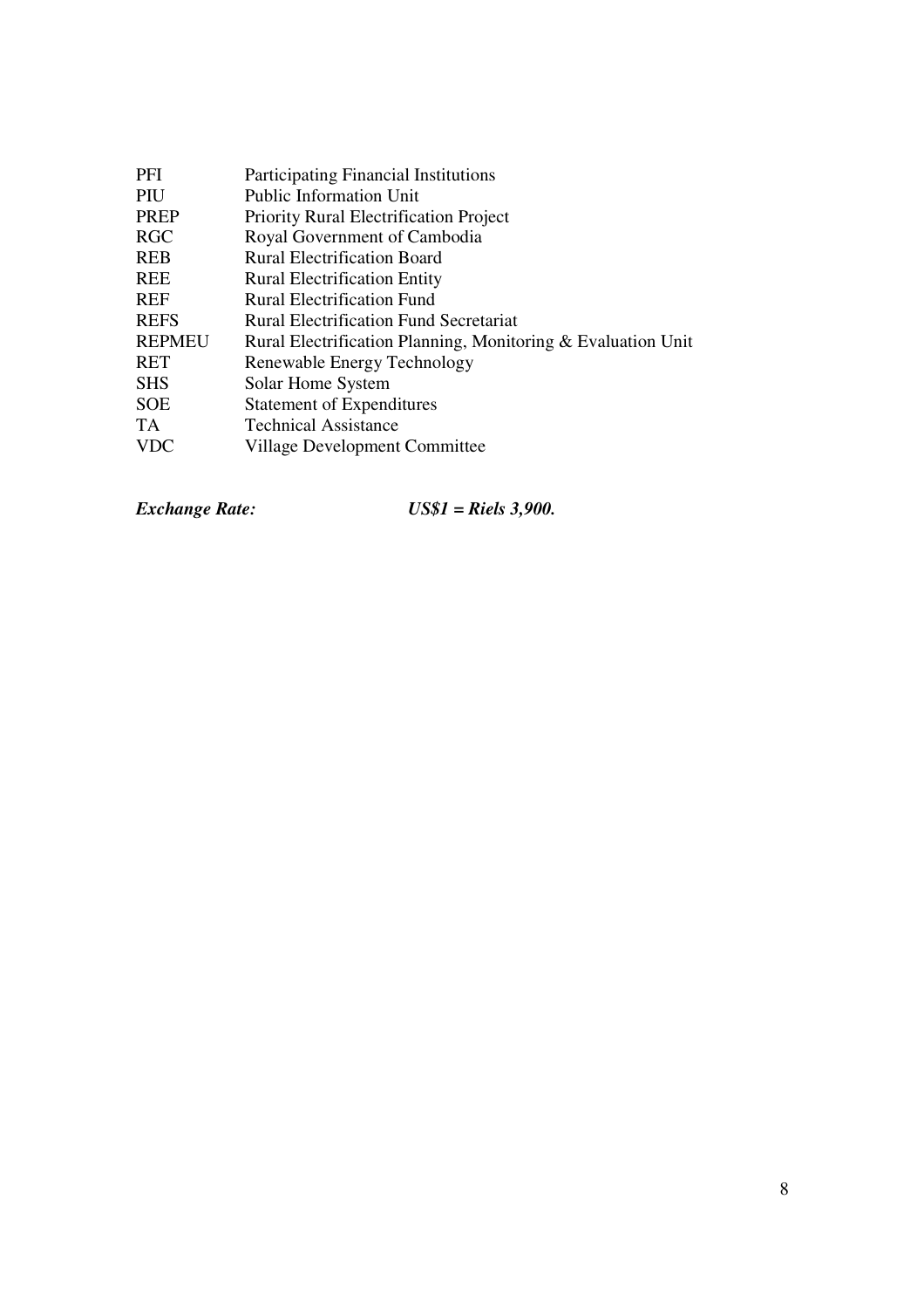# **1 INTRODUCTION**

## **1.1 Status of the Manual in its present Form (May 2004)**

The REB, as Board of the REF, adopts the procedures for the REF. The decision taking is solely subject to constraints imposed by covenants in REF loan- and or grant-financing agreements between the REF/RGC (Royal Government of Cambodia) and co-funding donors. Covenants will in particular cover procurement, disbursement and financial reporting issues.

This is a draft manual for consideration by REB. Some details are defined by standard World Bank operational procedures for loan agreements. But otherwise, the REB can adjust proposed procedures according to its preferences when it adopts the "Operational Manual for the REF" during one of its first meetings. During operation, further adjustments can be expected in response to lessons learned from practical experience. A manual is a steadily evolving instrument.

This Operational Manual 2: "Procedures for the REFS" details the daily life-operational procedures for the REFS in implementing the policies and tasks defined for the REF by e REB. The separate Operational Manual 1: "REF Governance" covers the operational procedures for the REB itself and outlines the expected coordination relationship between the REF and other institutions involved in rural development and rural electrification.

## **1.2 Missing Sections**

Chapter 10: "Technical Specification" is empty. It will contain the results of ongoing consultant work defining technical specification for least-cost technologies to be used in REF-financed rural electrification activities.

Annex B:"Forms for Financial Reporting" is empty. These forms will be developed through the work on setting up a financial management and management information system for the REF.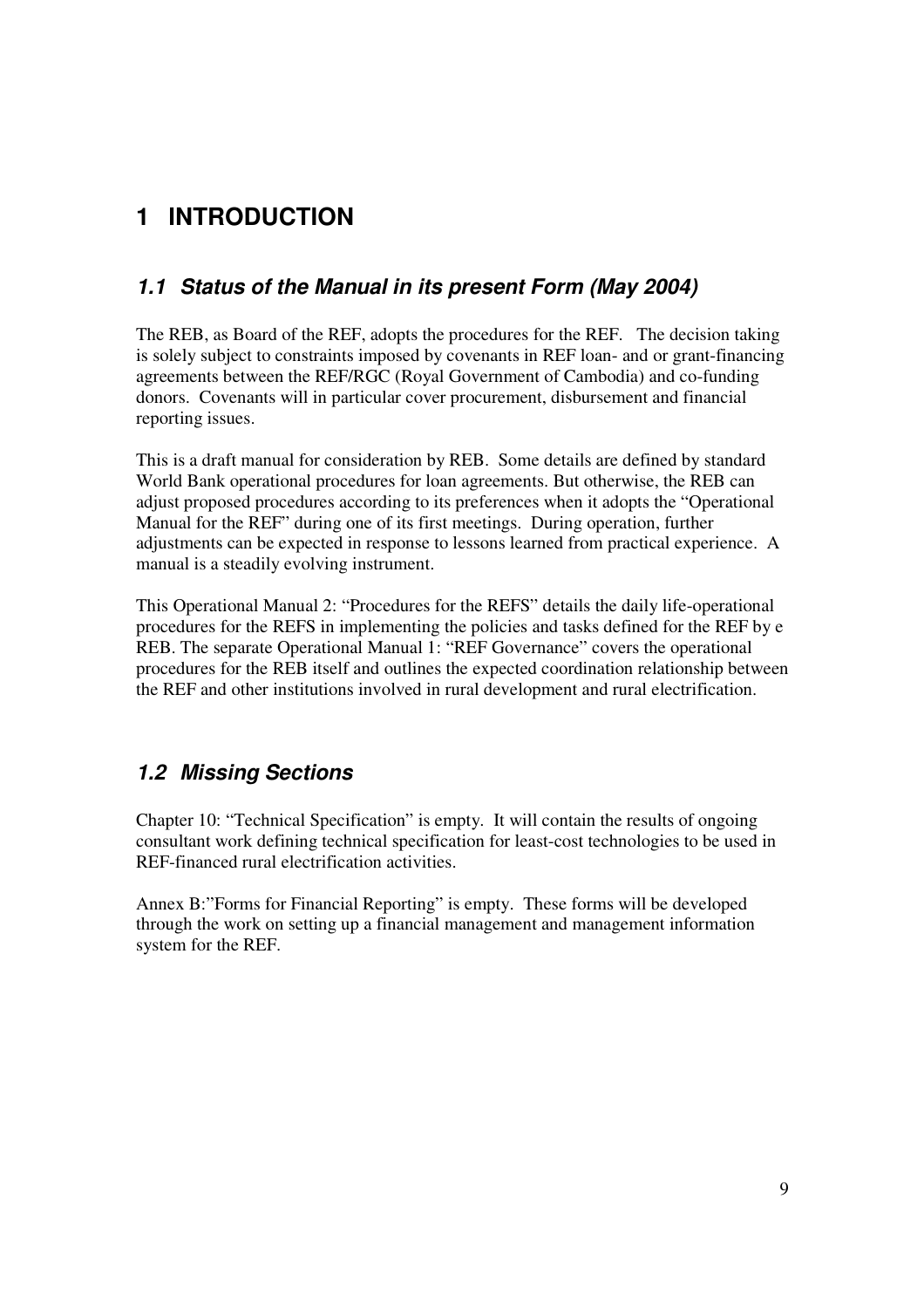## **2 BACKGROUND**

## **2.1 Government Rural Electrification Policies and Strategies**

RGC electrification policy is to reduce the costs of electricity, which are among the highest in the world, and to increase the national connection rate: in 1998, 12% of Cambodia's 13 million people were connected to power supply, 50% of urban and 6% of rural households. The Government's electrification target is, by the year 2030, to provide 70% of rural households with access to electricity at affordable prices. The strategy relies on EdC to undertake the expansion of the national grid into rural areas, while private entrepreneurs invest in rural distribution and isolated grid projects. Stand alone systems, above all, solar home systems, are to provide service to rural households who will not be connected in the foreseeable future.

#### **2.2 Decree and sub-decree**

The RGC, through a Royal Decree and Sub-decree, has set up a Rural Electrification Fund (REF), as an independent state agency to channel sub-grants and technical assistance to the private sector and rural communities to implement rural electrification sub-projects. The decrees define the objectives, governance and financing sources of the REF. The REF is to be financed by donor grants and loans and by a rural electrification fee to be levied on the transmission of electricity. The REF is headed by a Board, the Rural Electrification Board, nominated by the Minister responsible for Energy, with REF daily operation being performed by the REFS, the Rural Electrification Fund Secretariat.

## **2.3 Mission of the REF**

The objective of the REF is to accelerate the rate of rural electrification and reduce the economic cost of supply. The REF provides output-based investment grants and technical assistance to private developers who invest in isolated grid projects (rural electrification entities, REEs) and/or grid-connected micro/mini-hydro or biomass based power plants. The REF provides grants also to purchases of solar home systems and to TA for solar PV-companies. Investments in the expansion of the national grid into rural areas fall outside the scope of the REF, as the power company EdC finances these with soft loans and grants from bilateral and multilateral organisations.

The REF investment grants have a dual market enabling impact: (i) they reduce the cost of rural electrification, which by lowering the tariffs increases the connection rates in the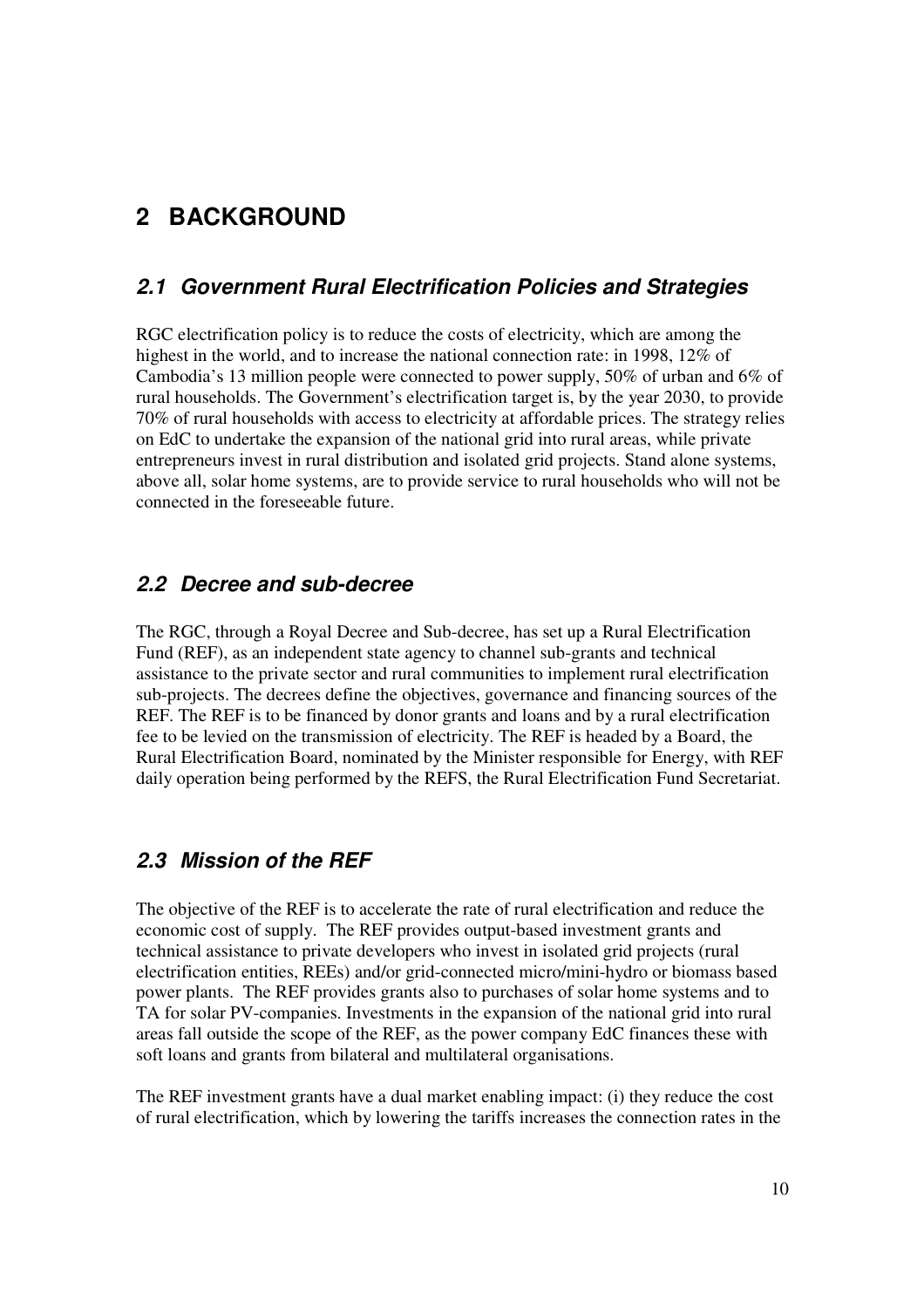project areas, (ii) they lower the equity and loan financing share in project finance, which facilitates financial closure. To further facilitate loan financing of supported projects, the REF provides TA to financing institutions, including the Micro Finance Institutions (MFI), in the appraisal of rural electrification and renewable energy projects.

## **2.4 IDA credit and GEF grant**

IDA loans and GEF grants totaling US\$ … million support the REF-activities directly and indirectly.

- 1. A start-up capital of US\$ million is provided to the REF in the form of an IDA credit of US\$6.18 (6.84 or 9.63???) million - passed on to the REF by the loan taker, the Ministry of Finance - and a GEF grant of US\$ 1.9 (or 2.5??)million.
- 2. An IDA loan facility of US\$10.60 million is to refinance loans to investments in mini-hydropower plants.
- 3. An IDA loan of US\$2.01 million finances TA to the development of the REFS during its first years of operation.
- 4. A TA package of US\$7.63 million (IDA: US\$3.78 million; GEF: US\$3.85 million) is given to MIME/REF to finance:
	- US\$4.15 million for TA to Renewable Energy Business Development.
	- US\$1.45 million (US\$0.30 million from GEF) are for TA to build technical and business planning capacity within REEs.
	- US\$0.61 million (of which US\$0.30 million from GEF) for capacity building of financial institutions.
	- US\$0.62 million for MIME policy making for renewable energy investments.
	- US\$0.30 million for TA to develop end-use activities and rural income generation.

## **2.5 Quantitative Targets for REF-Activities financed by IDA and GEF**

The quantitative for the 5 to 6 year IDA/GEF financed project activities are: (a) 45,000 new grid connections provided by REEs; (b) electricity service through solar home systems to about 12,000 households; (c) at least 6 MW of mini-hydro and 850kW of micro hydro capacity, amounting to 5 percent of national generating capacity.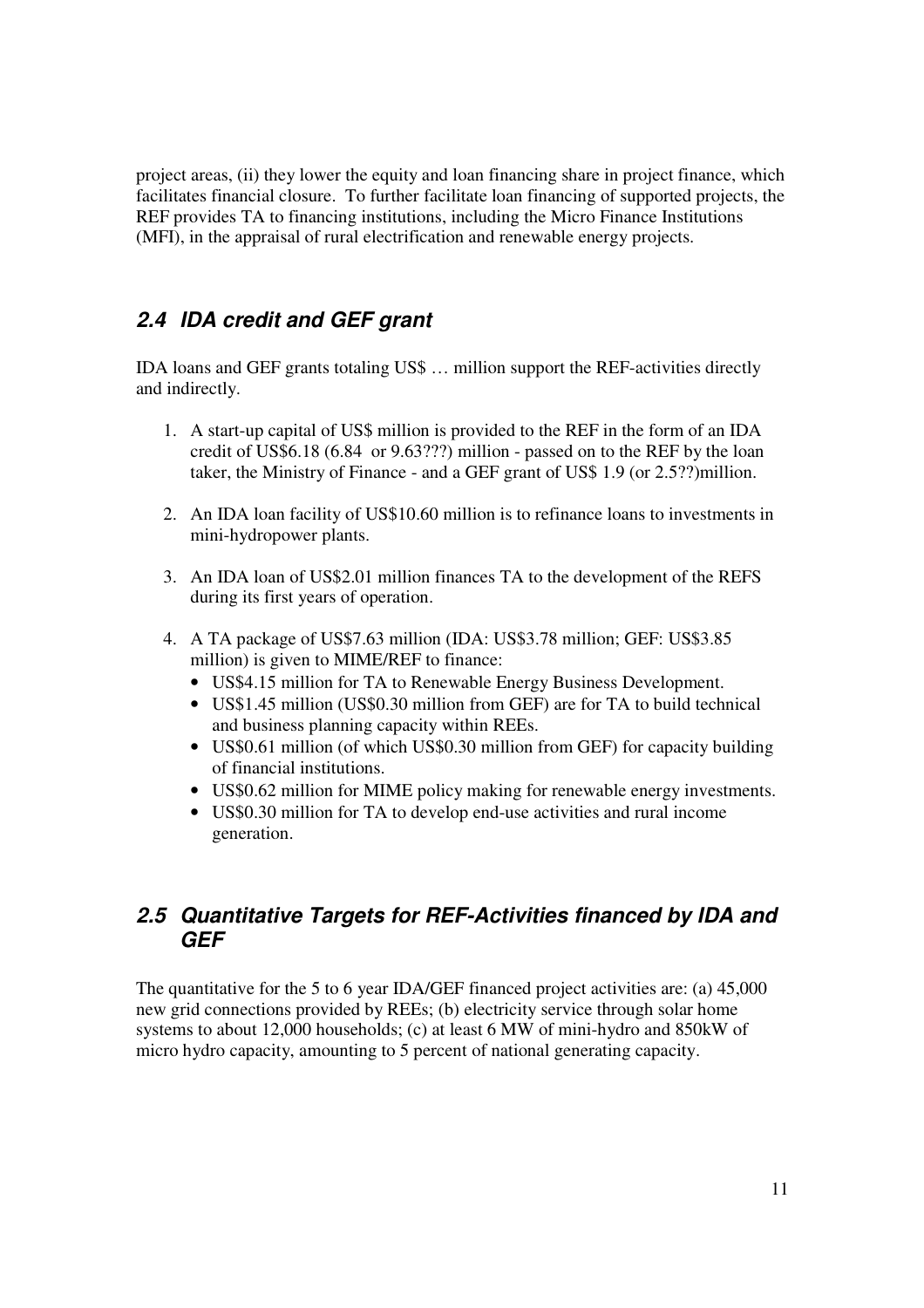## **2.6 Interim Program Management Unit, PMU**

The REF is expected to be fully established and operational only within one year of the start of the IDA/GEF financed project activities. In the interim; a transitional PMU composed of MIME and EdC staff is created at MIME to perform the functions of the REF and facilitate its timely creation. The procedures for PMU are the same as for the future REFS, which will replace it, once its core staff has been hired.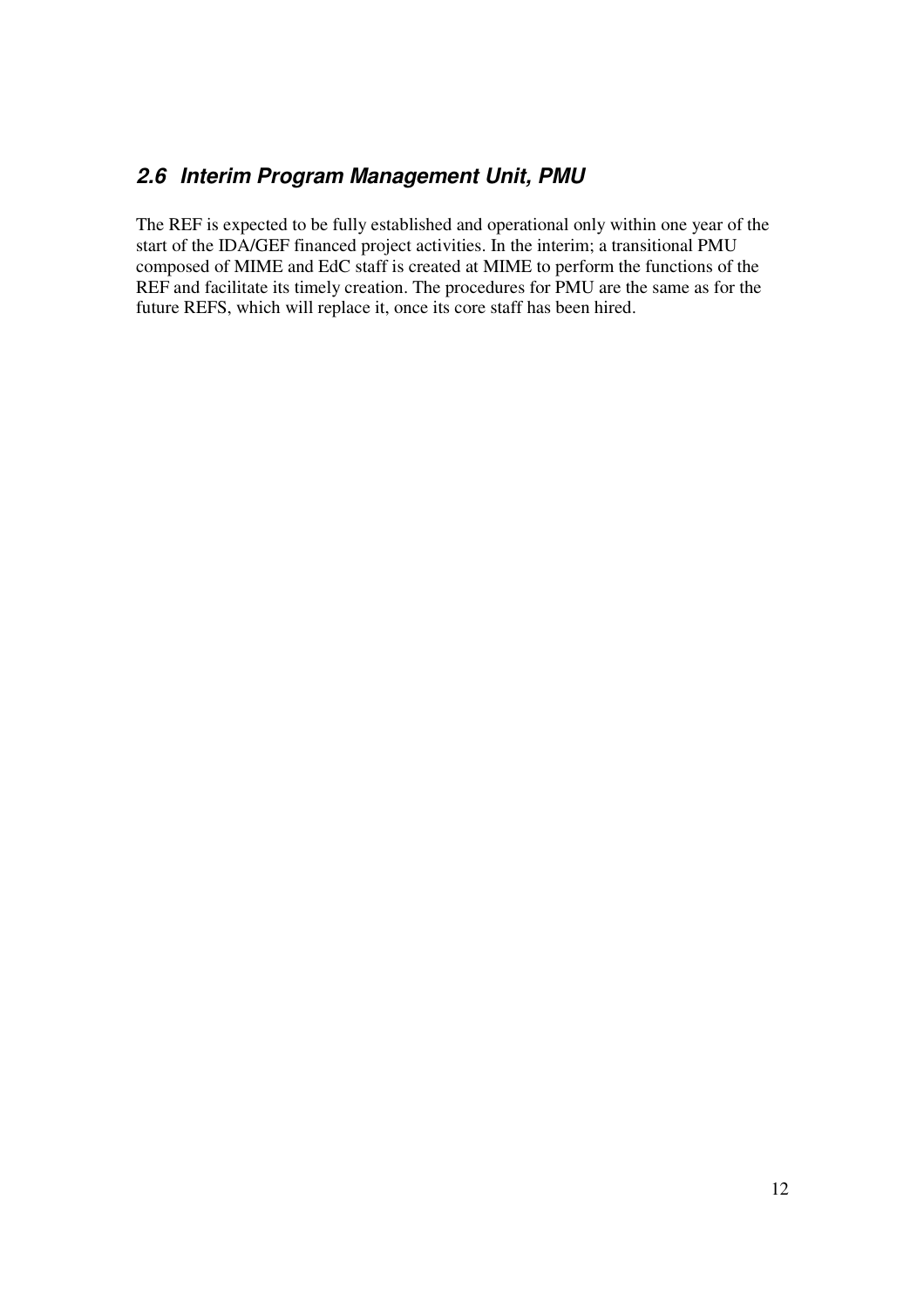## **3 PROGRAM MECHANISMS AND PROJECT CYCLES**

## **3.1 Project Cycle for Locally Initiated Rural Electrification Project (LIREP)**

## **3.1.1 Approval of project preparation grant<sup>1</sup>**



<sup>-</sup><sup>1</sup> This section is relevant if the REFS administers the grant scheme for (pre)feasibility studies. The alternative is that the grants are handled by the consultant firm being contracted to provide TA to project developers.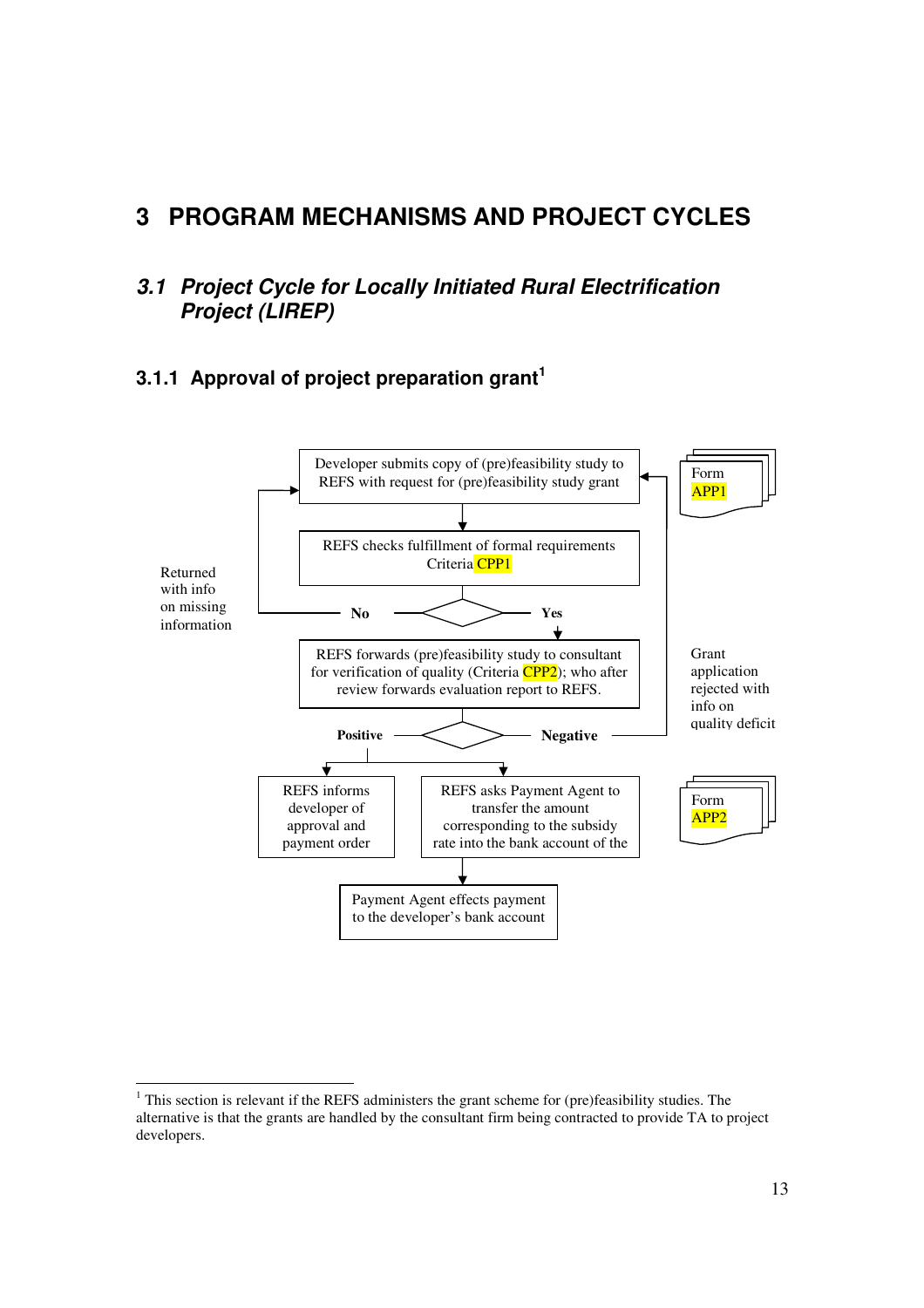#### **Approval Criteria for Project Preparation Grant**

*Criteria CPP1: Criteria for Formal Check on Application for Project Preparation Grant* 

- 1. Is the application form fully filled out or is any information missing
- 2. Is copy of the feasibility report attached
- 3. Has the project previously received a project preparation grant
- 4. Is the project eligible for REF-grant support, falling into one of the following categories:
	- Isolated grid project with diesel generator
	- Isolated grid project served by micro-hydro (possibly with diesel generator as back-up)
	- Isolated grid project served by biomass-fueled generator (possibly with diesel generator as back-up)
	- Micro- or mini-hydroplant connected to the national grid
	- Biomass fueled generator connected to the national grid

#### *Criteria CPP2: Criteria for Quality Check on Feasibility Study*

- 1. Does the feasibility study cover the subjects listed in the REF/EAC guidelines for preparation of feasibility study
- 2. Is the technology being proposed least cost and in accordance with REF/EAC technical guidelines for rural electrification
- 3. Is the socio-economic assessment and demand forecast realistic
- 4. Are the cost assumptions realistic
- 5. Is the economic and financial analysis, including cash flow analysis adequately done.
- 6. Is the tariff calculation realistic
- 7. Are the environmental and social safeguards issues adequately covered in the feasibility report, following the REF guidelines on social and environmental assessments (Annexes VIII and IX).

#### **Subsidy Rates Project Preparation Grants**

#### *Rates Schedule for Project Preparation Grants, RPP*<sup>1)</sup>

|                                                       | Pre-feasibility study | <b>Feasibility Study</b> |
|-------------------------------------------------------|-----------------------|--------------------------|
| Isolated grid project with diesel generator           | US\$                  | US\$                     |
| Isolated grid project served by micro-hydro (possibly | US\$                  | US\$                     |
| with diesel generator as back-up)                     |                       |                          |
| Isolated grid project served by biomass-fueled        | US\$                  | US\$                     |
| generator (possibly with diesel generator as back-up) |                       |                          |
| Micro-hydroplant connected to national grid           | US\$                  | US\$                     |
| Mini-hydro power plant connected to national grid     | <b>US\$0</b>          | <b>US\$ 0</b>            |
| Biomass fueled power plant connected to national      | <b>US\$0</b>          | <b>US\$0</b>             |
|                                                       |                       |                          |

grid

1) Rates to be determined based on a study of the market rates for the kind of studies in Cambodia. The rates are to be fixed at about 90% of the price of a competitively priced (pre)feasibility study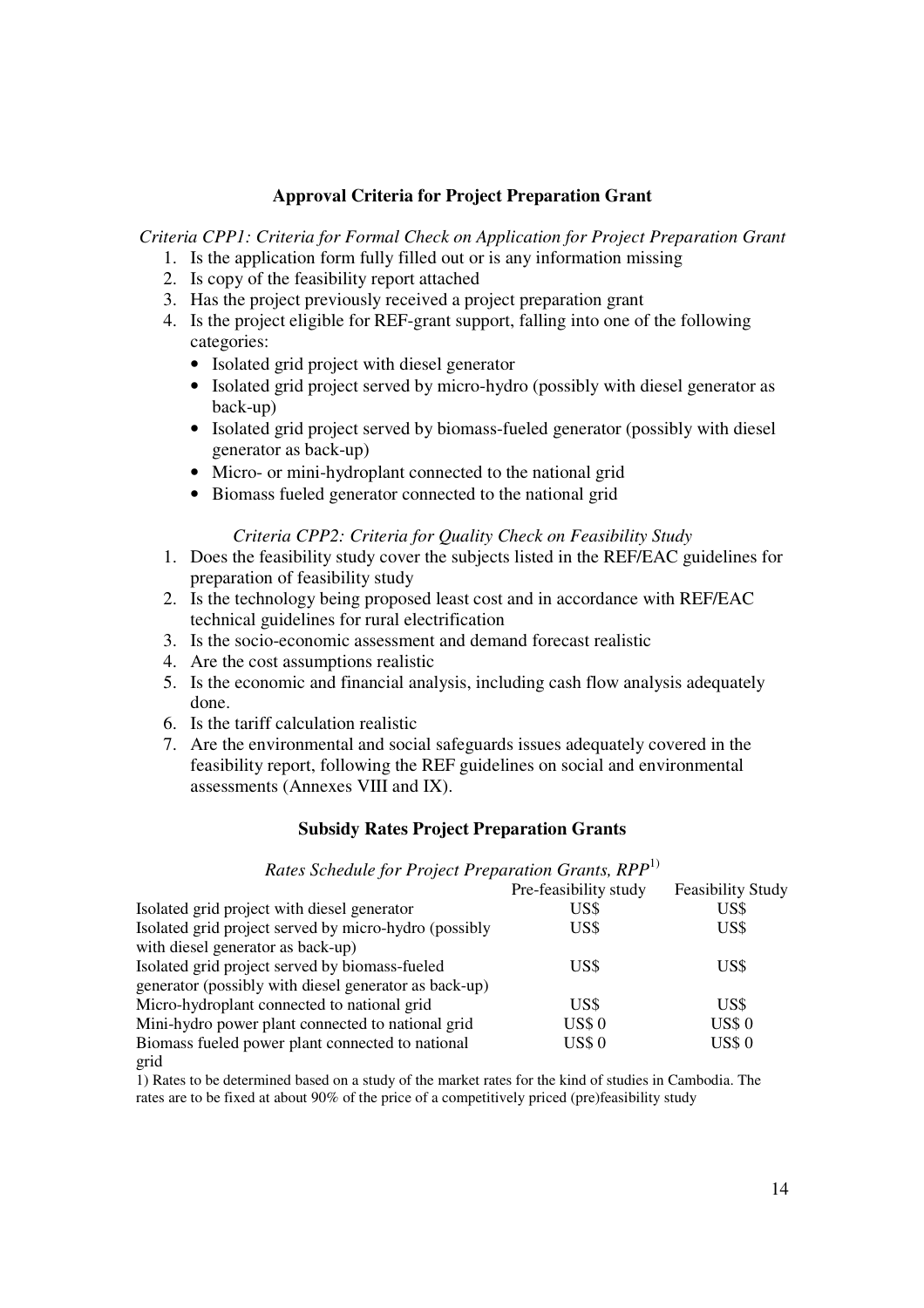

#### **3.1.2 Approval of subsidy award contract: flow chart**

*(1) If grant amount to a single project is larger than US\$ 400,000 IDA no objection is required*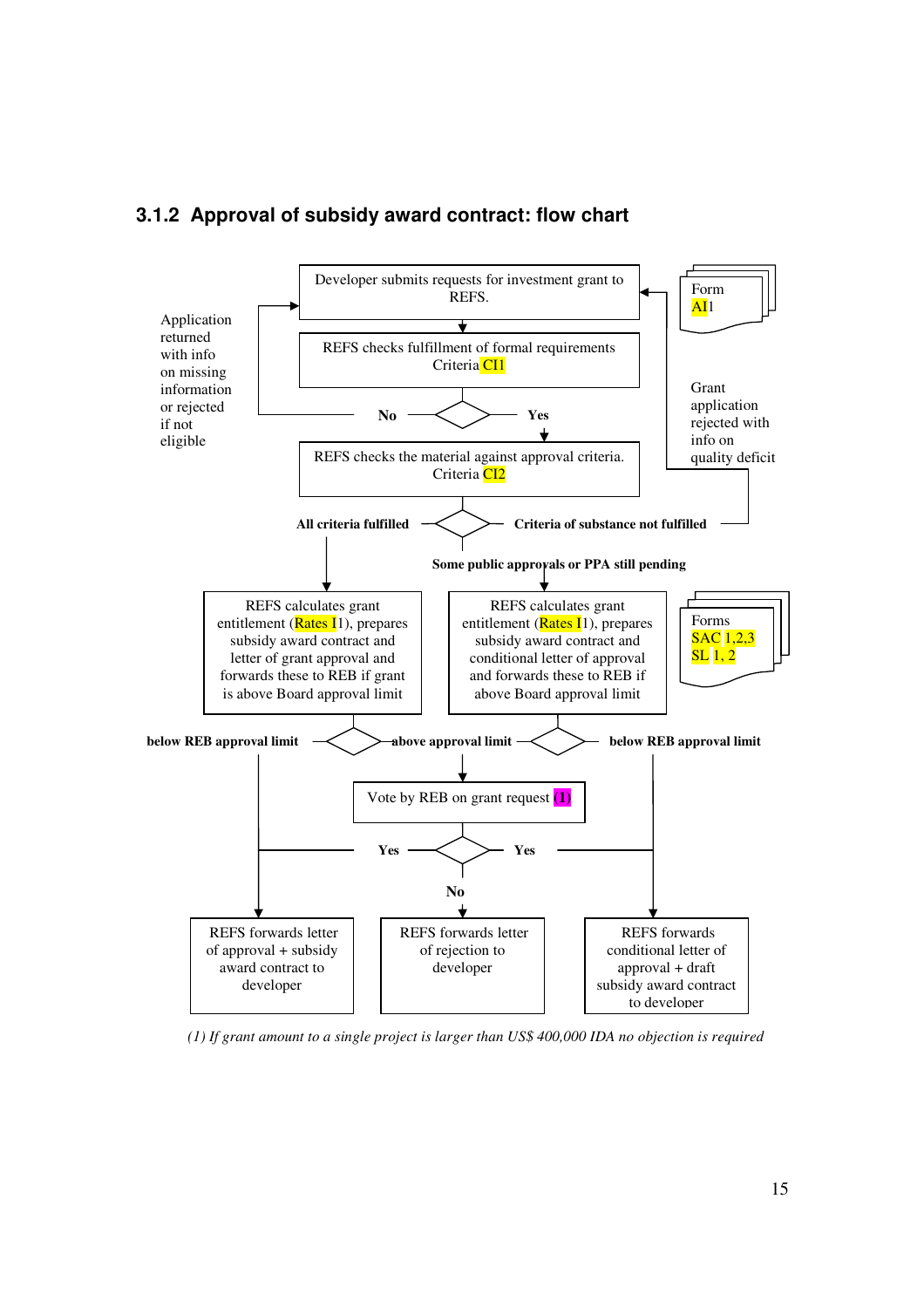#### **Criteria for Approval of Investment Grants**

*Criteria CI1: Criteria for Formal Check on Application for Investment Grant*

- 1. Is the application form fully filled out or is any information missing
- 2. Is copy of the feasibility report attached
- 3. Is copy of the application to EAC for the generation/distribution license attached; and or copy of the license itself
- 4. Is copy of the letter of intent for project loan attached by the bank connection of developer
- 5. Are copies for all relevant approval documents attached; or if, not yet processed, of the applications for approval
- 6. Is the project eligible for REF-grant support, falling into one of the following categories:
	- Isolated grid project with diesel generator
	- Isolated grid project served by micro-hydro (possibly with diesel generator as back-up)
	- Isolated grid project served by biomass-fueled generator (possibly with diesel generator as back-up)
	- Micro- or mini-hydroplant connected to the national grid
	- Biomass fueled generator connected to the national grid

#### *Criteria CI2: Criteria for Approval of Investment Grant*

As the license approval process by REA covers issues 1-4, the review is performed in close consultation with the REA-officer in charge of processing the license application. For maximum productivity, EAC and REB formally decide on a division of labor and/or form for the mutual consultation process; including the evaluation criteria to be used.

*(a) Criteria that apply to all categories of REF-supported projects* 

- 1. Compliance with regulatory conditions:
	- All needed local planning approvals have been obtained
	- An EIA, if required, has been performed and approved by the pertinent authorities
	- EAC has issued a license for the project, or, received a license application
	- No other party applied to EAC for a license for the same project in response to the publication by EAC of the license application, within the time limit established by the Electricity Act and EAC regulations
- 2. Compliance with technical conditions:
	- The technical norms and standards for rural electrification and for renewable energy are fulfilled; the least cost design is used (confirmed by consultant contracted by REFS to review the feasibility study)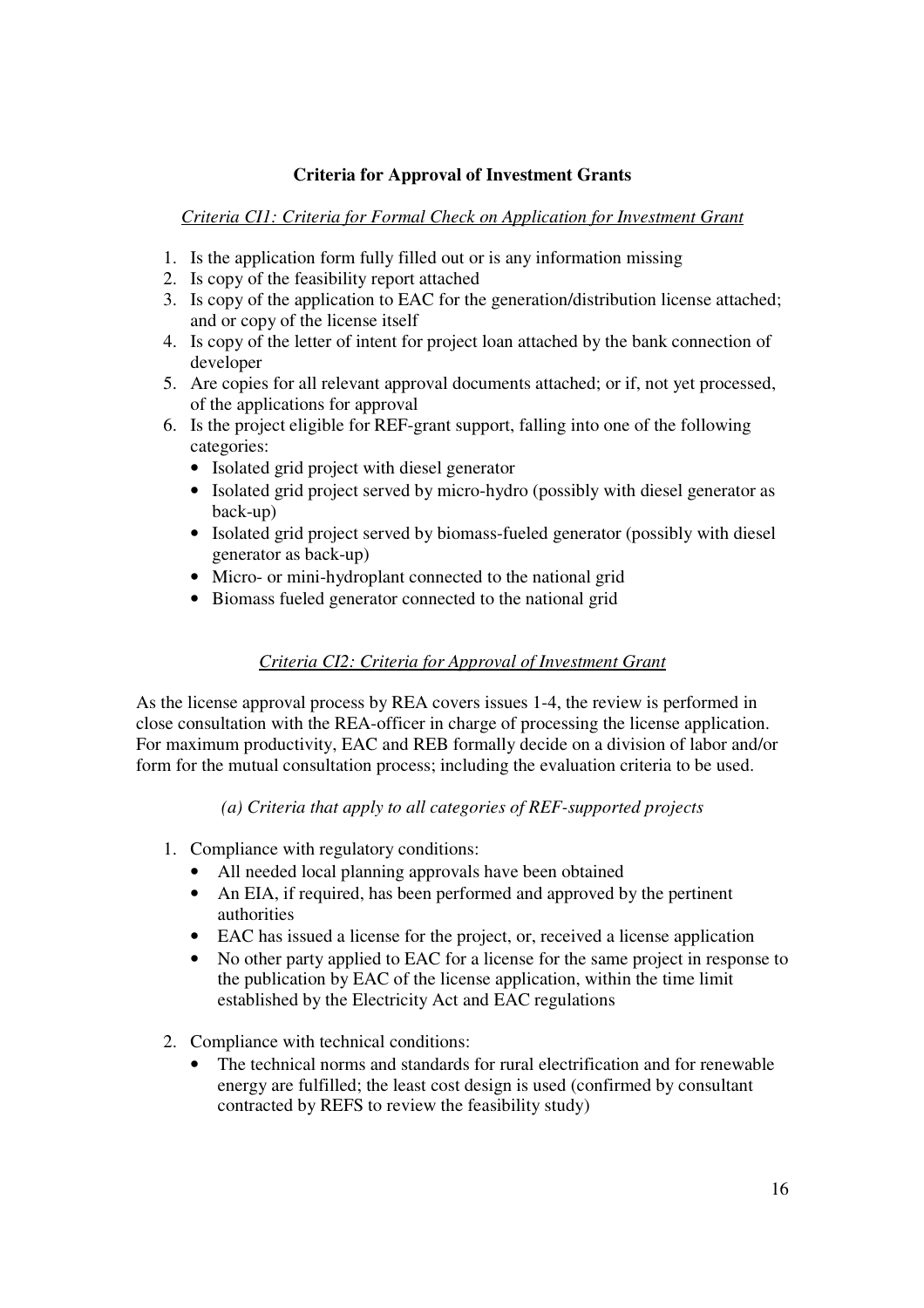- The cost of individual major investment items is in line with the level of local costs according to the data bank on rural electrification costs established by REFS or EAC
- 3. Financial viability of the project
	- there is strong evidence of financial closure;
	- the commercial bank for providing the debt finance for the project has agreed to finance the project and finalized its due diligence assessment (copies of the draft loan agreement and the bank's project appraisal document are attached)
	- the evaluation confirms the bank's assessment of financial viability and ability of the project's cash flow in early years to service the debt payments.
- 4. Institutional viability of the project
	- is the project applicant a legal person; or actively engaged in becoming registered as a legal person (sponsors initiating RE projects need to establish a legally recognizable entity such as a co-operative or a company to qualify for grant awards)
	- projects are not to be managed or majority-owned by the public sector and must demonstrate local community support.
- 5. Compliance with World Bank standards for social and environmental safeguards

#### *(b) Criteria specific for distribution projects*

- The tariff calculation formula, used to established the tariff schedule submitted to EAC for approval, takes the REF-investment subsidy into account
- potential consumers have expressed their interest in the project by paying a deposit
- *(c) Criteria specific for grid-connected hydropower or biomass-fueled power plants* 
	- EdC has signed a PPA with the developer or a letter of intent.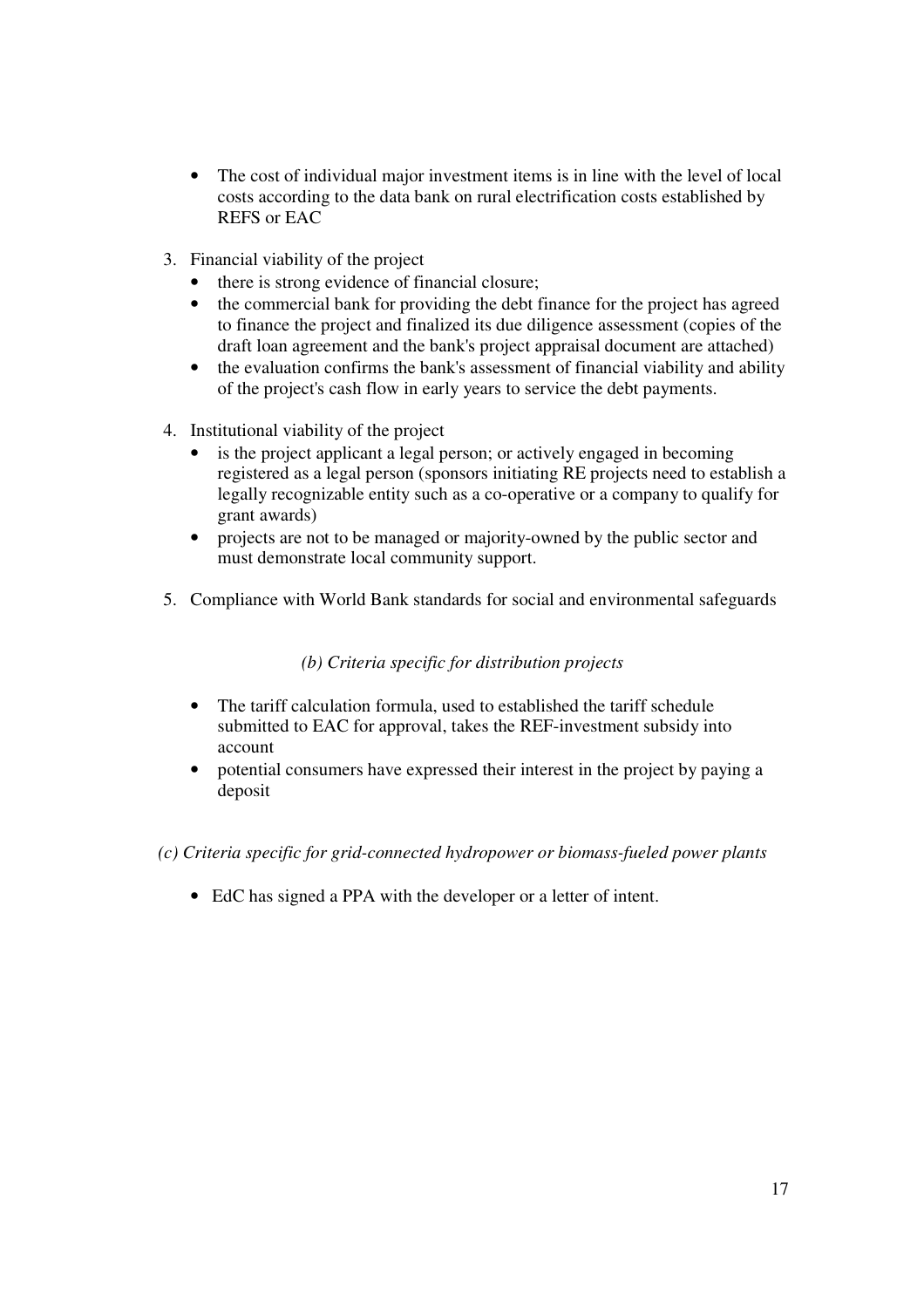#### **Subsidy Rates for Investment Grants**

## *Rates Schedule for Investment Grants, RI1)*

|                                             | Subsidy per   | Subsidy per kW |
|---------------------------------------------|---------------|----------------|
|                                             | connection    |                |
| Isolated grid project with diesel generator | <b>US\$45</b> | n.a.           |
| Isolated grid project served by micro-hydro | <b>US\$45</b> | <b>US\$400</b> |
| (possibly with diesel generator as back-up) |               |                |
| Isolated grid project served by biomass-    | US\$45        | US\$400        |
| fueled generator (possibly with diesel      |               |                |
| generator as back-up)                       |               |                |
| Micro-hydroplant connected to national grid | n.a.          | <b>US\$400</b> |
| Mini-hydroplant connected to national grid  | n.a.          | <b>US\$400</b> |
| Biomass fueled generator connected to       | n.a.          | <b>US\$400</b> |
| national grid                               |               |                |

1) Rates for 1rst year of operation. To be adjusted in the following years in response to the balance between the supply of funds and the demand for funds

#### *Hardship Bonus for eligible PREPs*

If cases where the feasibility study for a PREP can document particularly difficult - and costly - project implementation conditions and/or cases of particular social hardships in the project area; a *hardship bonus* can be added on top of the grant payment according to the standard subsidy rates in the rate schedule.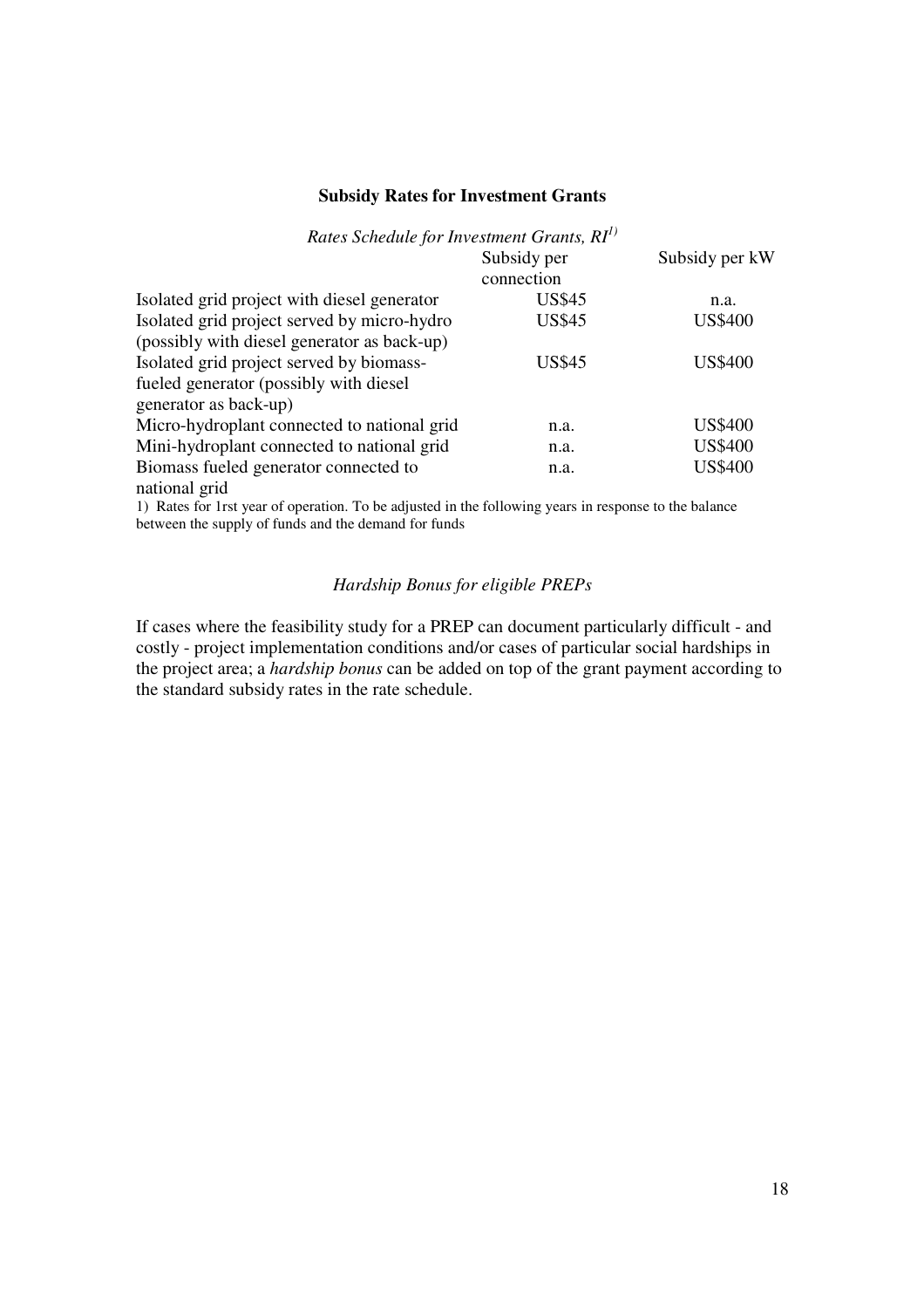

#### **3.1.3 Disbursements under subsidy award contract**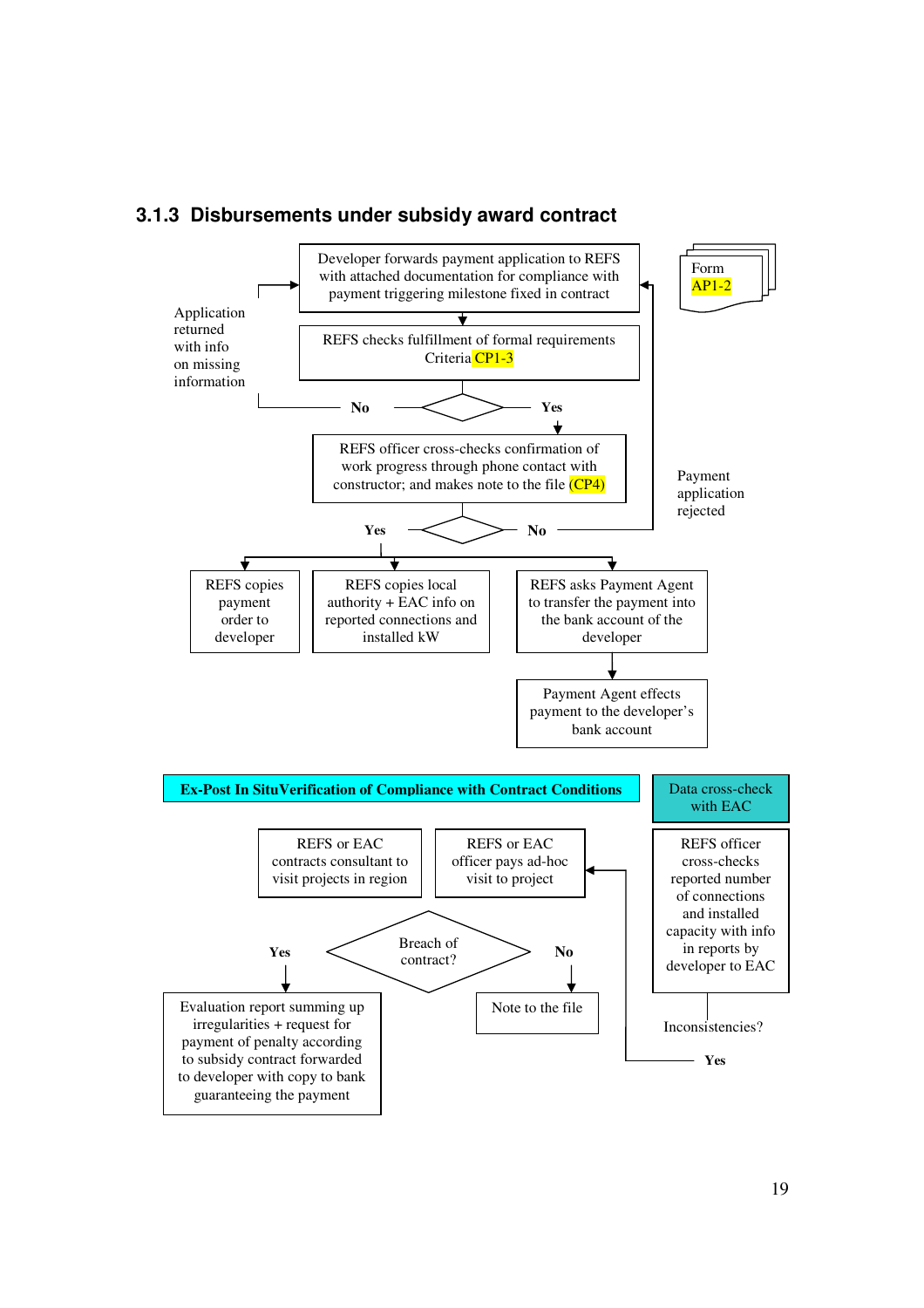## **Check List with Criteria for Disbursement of Investment Grant (CP1-4)**

#### 1rst payment (criteria CP1)

- Request for 1rst Payment form completed by project developer
- In case of conditional subsidy award contract, documentation that missing authorizations have been obtained and/or that missing PPA with EdC is signed
- Declaration of project developer informing of his signing of contracts amounting to at least 50% of the total investment sum estimated in the subsidy award contract + written confirmation by contractors having signed the listed contracts.
- Declaration of project developer informing (i) of start of construction and (ii) providing the planned time schedule for the completion of construction.
- Bank guarantee by co-financing bank for partial or full repayment of REFgrants to REF in case of non-compliance by developer with the investment program listed in the subsidy award contract, including respect of technical specifications, and/or having received payment based on an inflated number of connected customers.
- Bank account of developer for deposit corresponds to the bank account listed in the subsidy award contract; otherwise reason is given for new bank account.

#### 2<sup>nd</sup> payment (criteria CP2)

- Request for 2nd Payment form completed by project developer
- Declaration of project developer that investment program listed in subsidy award contract is completed + written confirmation (i) by elected consumer representative in case of isolated grid project and (ii) by major construction contract holder in case of grid connected hydro- or biomass fueled power plant
- Declaration of developer cosigned by the major contractor for construction that the completed installations; as foreseen in the subsidy award contract; comply with rural electrification norms, standards and regulations. In case of deviation from use of planned technology, explanation and justification for this
- In case of isolated grid project, list of connected customers with names and addresses, cosigned by elected consumer representative and developer
- Bank account of developer for deposit corresponds to the bank account listed in the subsidy award contract; otherwise reason is given for new bank account

#### 3rd payment (criteria CP3)

- Request for 3rd Payment form completed by project developer
- Project completion report form completed by project developer; containing investment data and, for isolated grid projects, information on productive loads and connection rates
- In case of isolated grid project, list of any additional connected customers since 2<sup>nd</sup> payment with names and addresses, cosigned by elected consumer representative and developer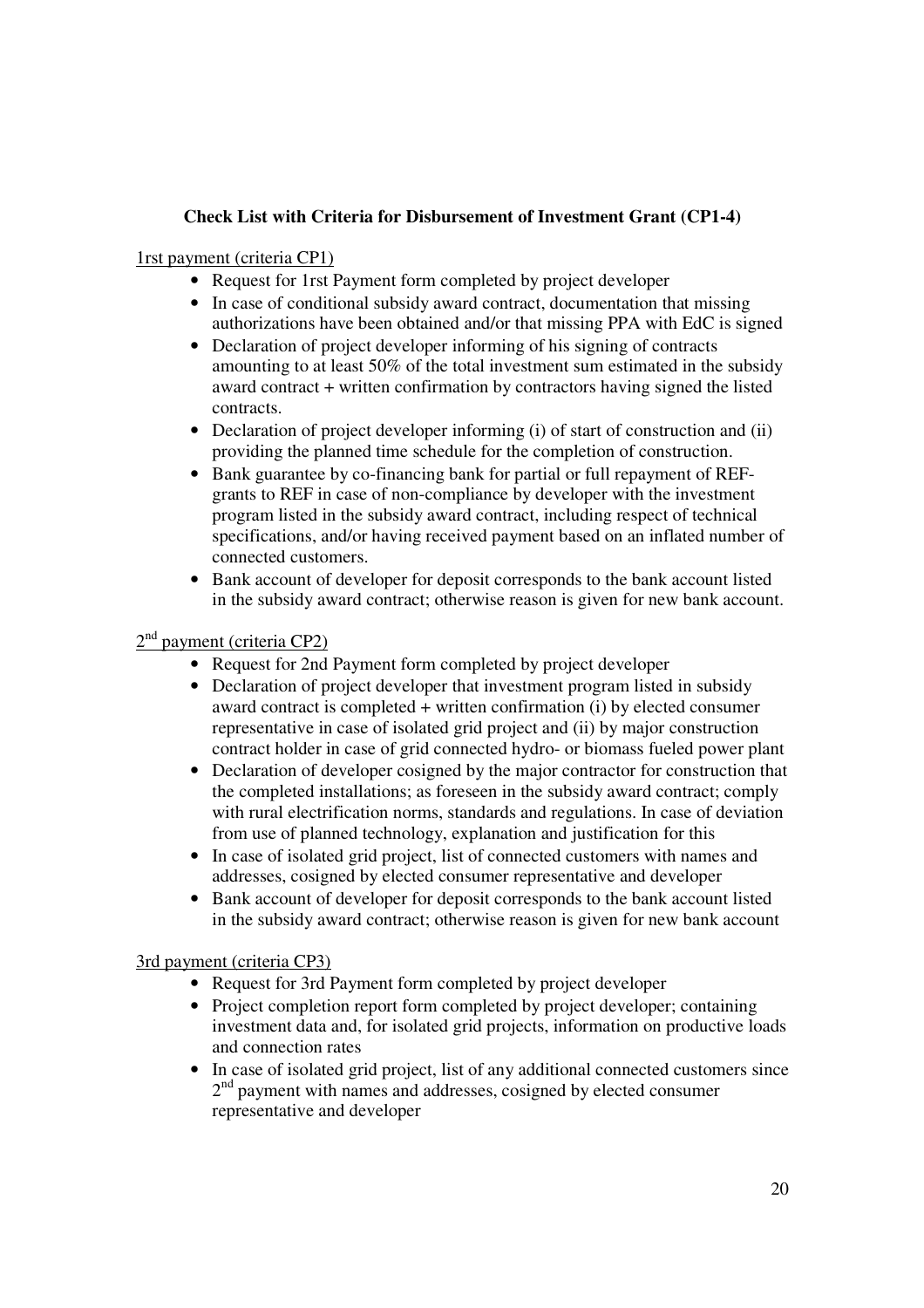- In case of grid-connected generators using renewable energy, confirmation of plant commissioning and handing over
- Bank account of developer for deposit corresponds to the bank account listed in the subsidy award contract; otherwise reason is given for new bank account

#### **Control checks on information received from project developer:**

*(a) Before authorizing Payment Agent to effect payment to developer (CP4)* 

• REFS-officer administering the contract cross-checks the confirmation of completion of construction by direct phone call to the leading constructor who co-signed the declaration. The REFS officer makes a written note with date and time of phone confirmation, which is filed electronically and in paper to the project file.

#### *(b) After transfer of payment to developer*

- When authorizing the Payment Agent to effect the second and third payments, the REFS-officer sends a one-page note to the local planning office of the village/ regional authority, copied to EAC, informing it of reported connected customers and installed capacity of generators.
- REFS-officer administering the contract cross-checks the information on number of connected customers with "end-of-year" information supplied by developer to EAC in accordance with the regulatory requirements for his license. The REFS officer makes a written note, which is filed electronically and in paper to the project file.
- When within a three years period sufficient projects have been implemented in a region, a consultant can be contracted jointly by REFS/EAC to check the technical installations of completed projects in the region and to verify the number of connected customers.
- REFS and EAC staff pay ad-hoc visits to project sites, randomly selected, to get first-hand exposure to the rural electrification situation; and to use the opportunity to cross-check the performance of completed projects, including those already having been checked by a consultant. Relevant information from site-visits is shared between the two institutions.

#### **Procedure in case evaluation from site visits reports irregularities**

Site-visit consultant prepares evaluation report containing:

• Evaluation of whether any use of sub-standard components was due to negligence by the contractor, or a conscious cost-saving measure by the developer.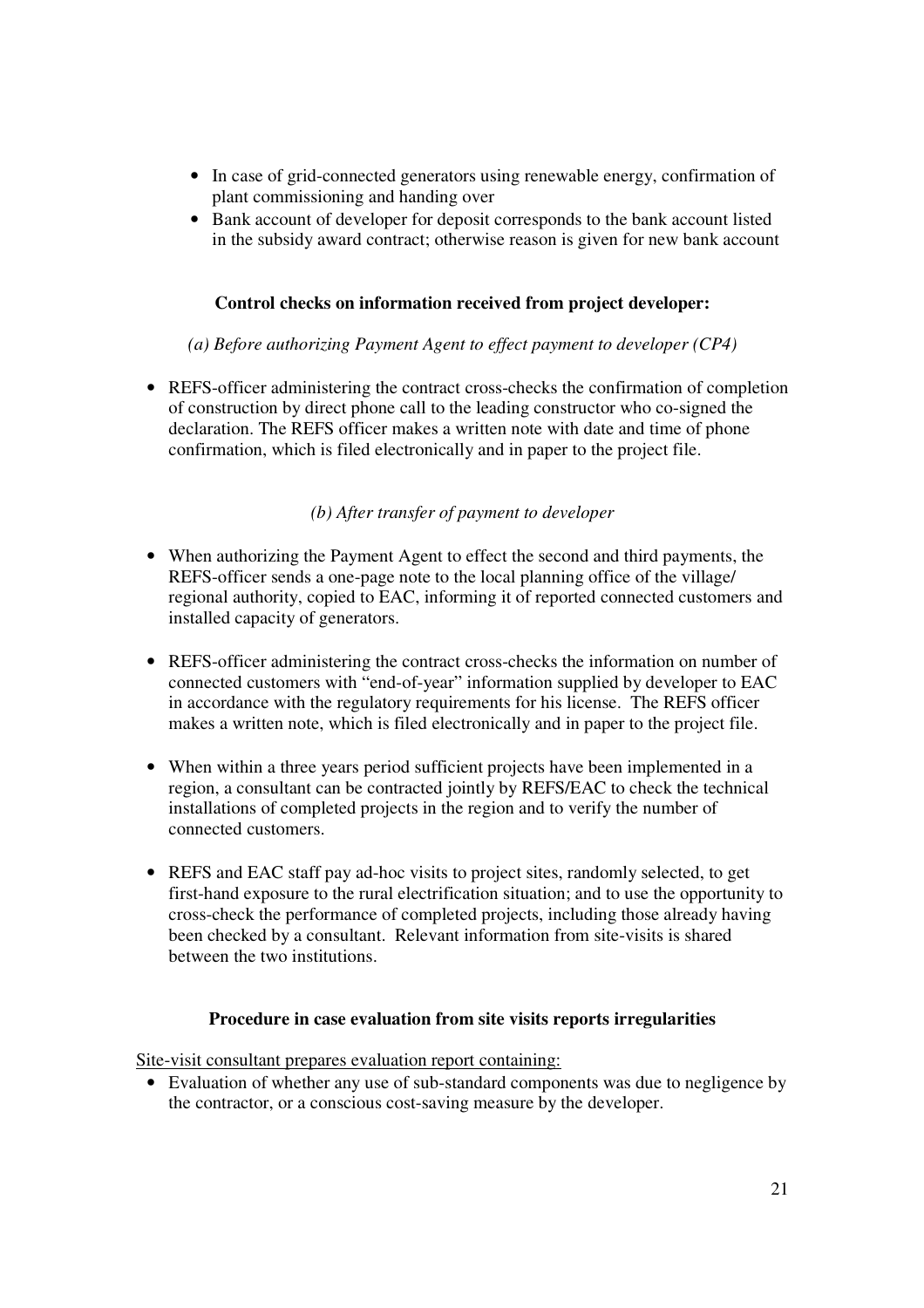- Calculation of estimated cost-savings to developer due to use of sub-standard technical specifications, which were not reported in the requests for payments.
- Recommended investment program to bring the project site up to technical norms and standards
- Information on number of connected customers, pointing out if it is lower than the number on the list of connected customers used in the  $2^{\text{nd}}$  and  $3^{\text{rd}}$  payment requests
- Information on installed capacity of grid connected renewable energy systems for which the developer received a per kW investment grant, pointing out if capacity is lower than indicated in the subsidy award contract and in the requests for payments.
- Information on what explanations the developer provided when asked by the consultant to comment on his observations concerning the irregularities.

#### REFS officer

- Calculates the grant repayment penalty for breach of contract
- Informs the developer, with copy to the bank providing the guarantee for his repayment of grant, of his breach of contract and required penalty payment
- Checks that penalty payment is received within a month; if not, requests the bank to pay the penalty on behalf of the developer.

#### **Recommended Level of Penalties for Breach of Subsidy Award Contract**

The Subsidy Award Contract states that unauthorized use of sub-standard equipment or over-reporting of connected customers or of installed generating capacity, is subject to penalty payments. The bank connection of the developer must provide a guarantee for any penalty payments arising out of breach of contract.

| <b>Breach of Contract</b>                                                      | <b>Penalty</b>                                                      |
|--------------------------------------------------------------------------------|---------------------------------------------------------------------|
| Use of sub-standard equipment                                                  | Repayment of grant equal to three times                             |
|                                                                                | the cost difference between standard and<br>sub-standard equipment  |
| Overstating number of connected                                                | Repayment of grant equal to three times                             |
| customers                                                                      | the excess grant payment                                            |
| Overstatement of installed kW-capacity of<br>generators using renewable energy | Repayment of grant equal to three times<br>the excess grant payment |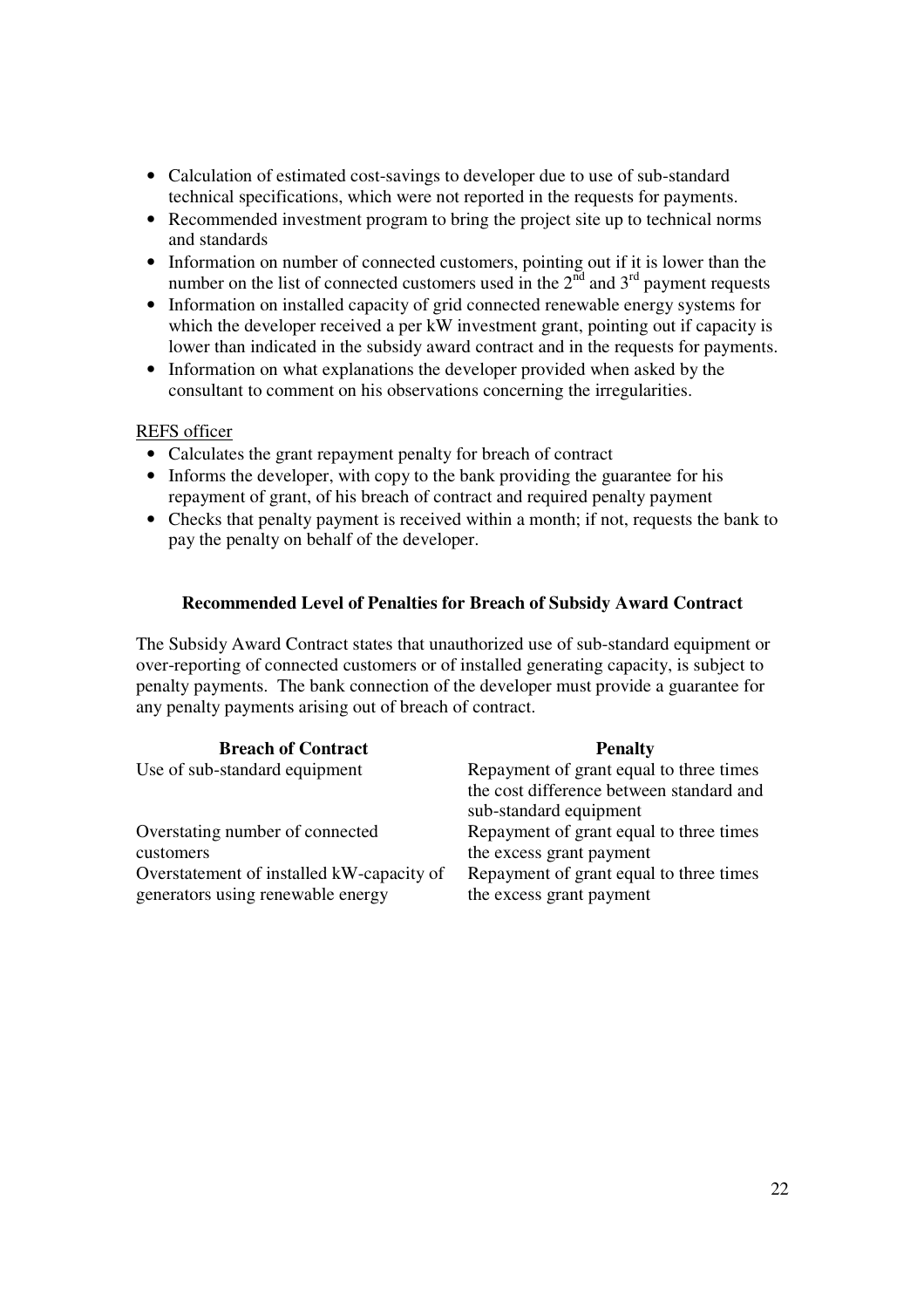### **Schedule for Disbursement of Investment Grants**

|                           | <b>First payment</b>                    | <b>Second Payment</b>           | <b>Final Payment</b>          |
|---------------------------|-----------------------------------------|---------------------------------|-------------------------------|
| Isolated grid project     | After start of construction:            | At finalization of construction | After three months operation  |
| with diesel generator     | 40% of target number of connected       | 40% of target number of         | Number of connections three   |
|                           | consumers (according to feasibility)    | connected consumers multiplied  | months after start of         |
|                           | study quoted in subsidy award contract) | by grant per connected customer | operation multiplied by grant |
|                           | multiplied by grant per connected       |                                 | per connected customer        |
|                           | customer                                |                                 | minus 1rst and $2nd$ payments |
| Isolated grid project     | After start of construction:            | At finalization of construction | After three months operation  |
| served by micro-hydro     | 40% of per kW-grant multiplied by       | 40% of per kW-grant multiplied  | 20% of per kW-grant           |
| or biomass-fueled         | plant capacity in kW                    | by plant capacity in kW         | multiplied by capacity in kW  |
| generator (possibly with  | $+40\%$ of target number of connected   | $+40\%$ of target number of     | + number of connections       |
| diesel generator as back- | consumers multiplied by grant per       | connected consumers multiplied  | three months after start of   |
| up)                       | connected customer                      | by grant per connected customer | operation multiplied by grant |
|                           |                                         |                                 | per connected customer        |
|                           |                                         |                                 | minus 1rst and $2nd$ payments |
|                           |                                         |                                 | for connected customers       |

Hydro – or biomass fueled power plant connected to national grid

After start of construction: 40% of per kW-grant multiplied by plant capacity in kW

At finalization of construction 40% of per kW-grant multiplied by plant capacity in kW

 $e$ Number of connections three operation multiplied by grant minus 1rst and  $2<sup>nd</sup>$  payments After three months operationmultiplied by capacity in kW operation multiplied by grant minus 1rst and  $2<sup>nd</sup>$  payments for connected customers At plant commissioning20% of per kW-grant multiplied by plant capacity in  $k\hat{W}$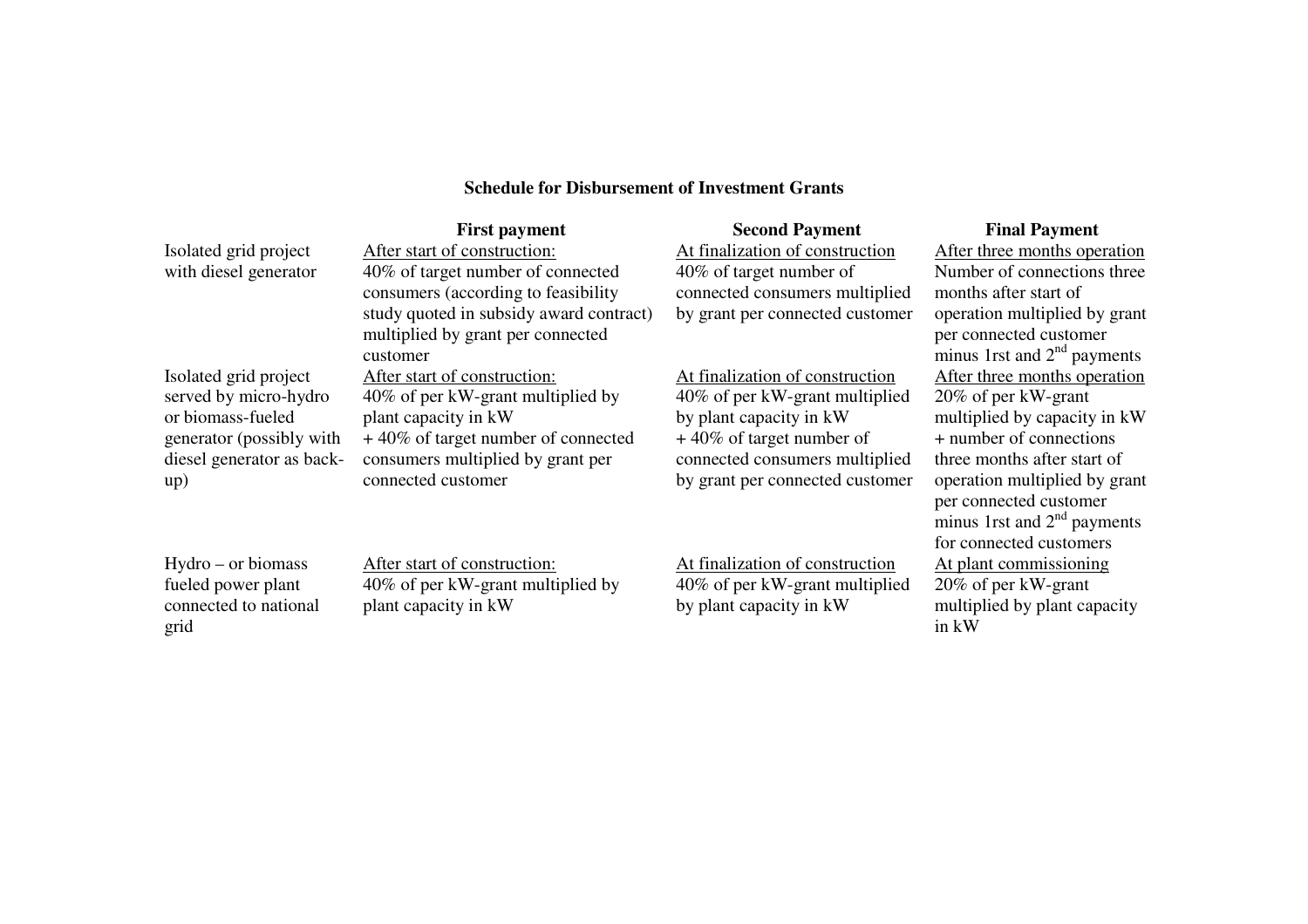## **3.2 Project Cycle for PREP: Priority Rural Electrification Project**

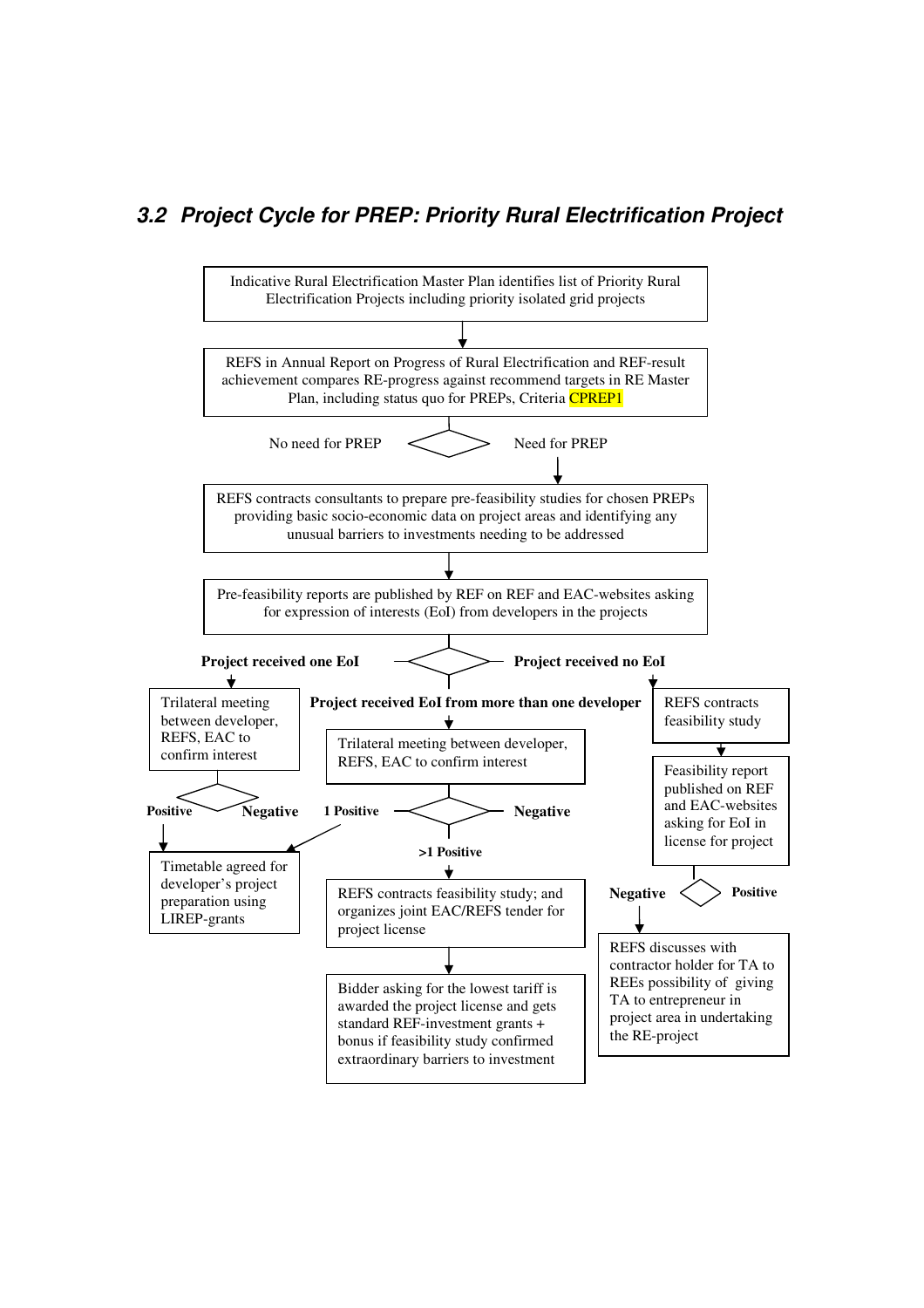#### **Criteria indicating Need for initiating Priority Rural Electrification Project, CPREP1**

#### *Introduction*

As a general rule, the REF reacts to the request for grant finance from project proposals prepared by the private sector and local communities; and reacts pro-actively by assisting the identification and preparation of project proposals through REF-supported technical assistance to active and potential project developers.

The PREP is a fall-back instrument, permitting the REF to assist the rural electrification of regions that are falling substantially behind the progress achieved in the other regions. If regions are falling behind, the first effort will be to intensify the TA- and information activities in the region by the sub-contractor. If that action fails to deliver, the REF will contract consultants to prepare (pre)feasibility studies for PREP-projects.

#### *CPREP1: Steps to identify a PREP:*

- Are any regions falling significant behind in rural electrification in Cambodia in terms of electrification rates; or in the absence of good quantitative information on this, in terms of number of implemented rural electrification projects, ongoing applications for rural electrification licenses and REF-grants?
- If yes, does the Indicative Rural Electrification Master Plan (IREMP) list any Priority Rural Electrification Projects (PREPs) for the(se) region(s), which have not been implemented yet?
- If yes, check with EAC whether any license application for the project(s) has been received, and internally in the REFS whether any grant application for a (pre)feasibility study or for an investment grant for the project(s) has been received.
- If no, check (i) with the firm contracted by REF to provide TA to Rural Electrification Entities, REEs, whether any assistance is being provided by the firm to a potential project developer in the region to take on the PREP; and (ii) with the local authorities in the region, whether any development is occurring.
- If no, present the project idea to REB for approval as PREP-project.
- If approved as PREP by REB, contract consultant to undertake pre-feasibility study for the PREP.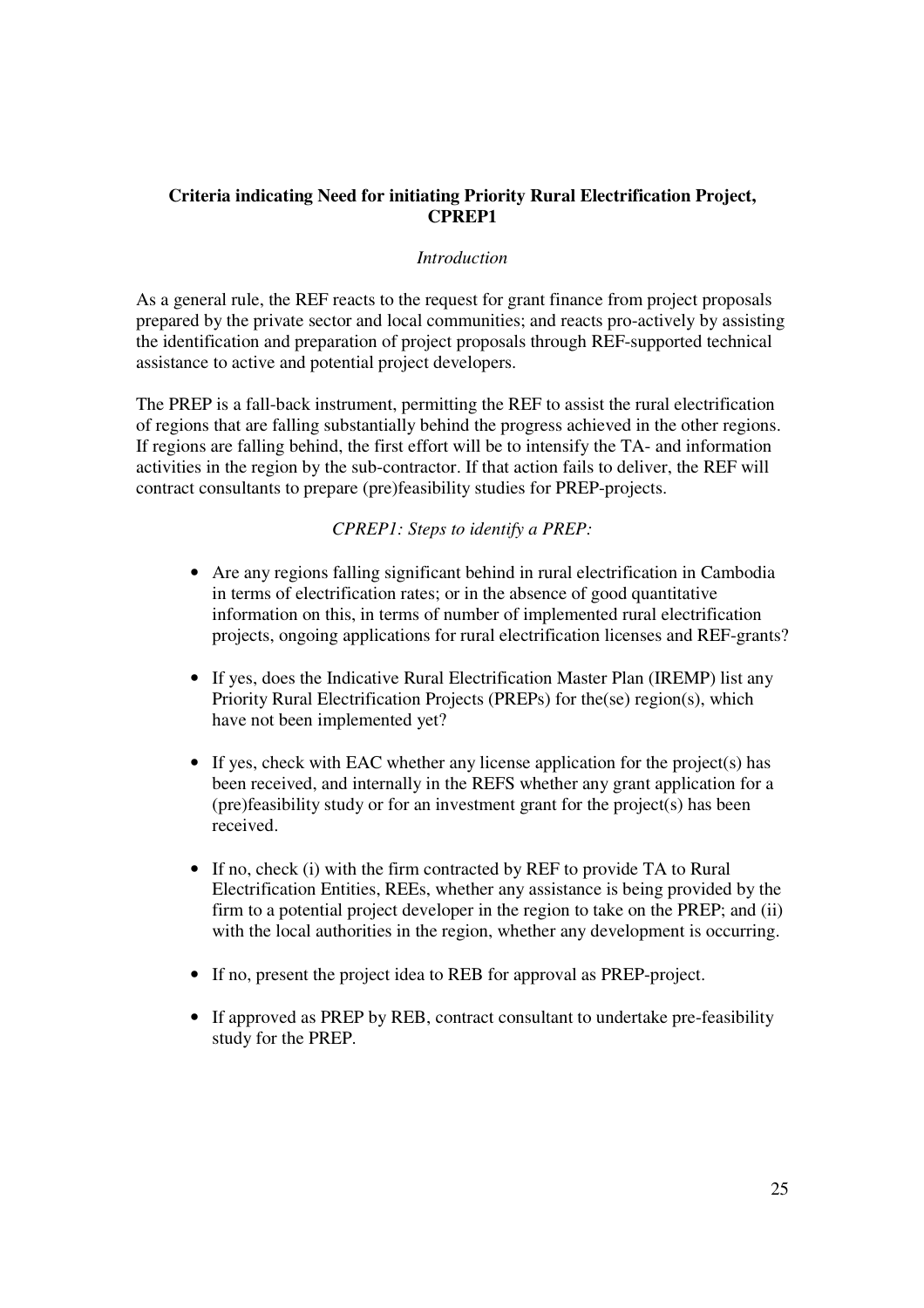

## **3.3 Disbursement of Grants for Sales of Solar Home Systems**

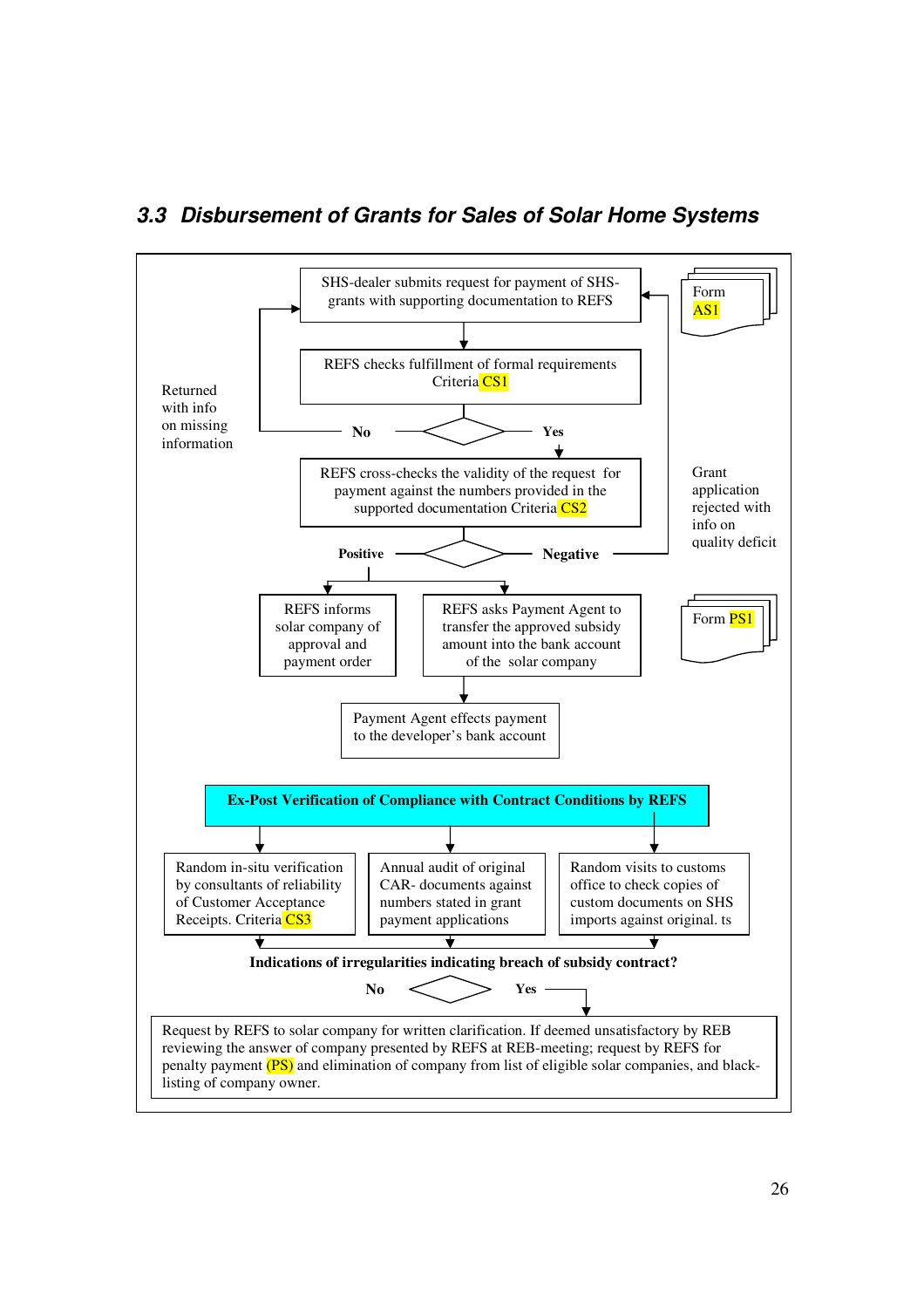#### *Criteria CS1: Compliance with formal requirements for SHS-Subsidy*

- The solar company is eligible for access to REF-grants, being on the approved dealer list for solar home systems (SHS). Inclusion in the list is subject to approval by the REF's SHS consultant of the technical specifications of the solar home systems, SHS, marketed by the solar company in Cambodia. The approval relates to confirmation of compliance with the REF's quality standards for SHS.
- The grant application form is fully filled out.
- Detailed information in hard copy and in read-only soft copy format is presented on monthly/quarterly installed SHS, containing names and addresses of consumers according to region and to type of installed system.
- The solar company has signed a declaration confirming that the list of customers and size of systems exactly match the information given in the Customer Acceptance Receipts (CAR) and that the original CARs will be kept available for inspection by authorized personnel.
- Copies of custom forms for imports of SHS or SHS-components since the last payment of SHS-grants are attached. The solar company has signed a declaration confirming that the original custom forms will be kept available for inspection
- Has the bank connection of the solar company provided a guarantee for payment of penalty in case of breach of contract

#### *Criteria CS2: Quality check on information provided in the payment request*

- Does the information in the list of CARs match the totals in the subsidy request form?
- Does the information in the copies of the custom forms for imported solar home systems or solar home system components make it realistic to assume that sales corresponding to the scope in the subsidy payment request could have been reached?

#### *Criteria CS3: Check list for in-situ verification of Customer Acceptance Receipts*

- Do the households having signed the CARs all exist in the project area?
- Do these households have a SHS installed?
- Does the serial number and the size of the system match the information in the SAR?
- Do the technical specifications of the installed systems match the quality criteria for companies included on the list of eligible companies for REF-grant support?
- Has after-sales-service been provided as promised?

#### *Sanctions for Breach of Contract*

- Penalty payment of three times the excess grant amount that was paid to the solar company (Penalty Solar: PS). The excess amount is calculated by pro-rating the excess numbers noted during in-situ verification to the total sales of the solar company, for which the company has received SHS-grants from the REF. The solar company is entitled to ask REFS to hire consultants to undertake a complete in-situ verification of the inflated numbers, against payment of costs by the company.
- Elimination of the company from list of solar companies eligible for SHS-grants and for REF-financed TA to solar companies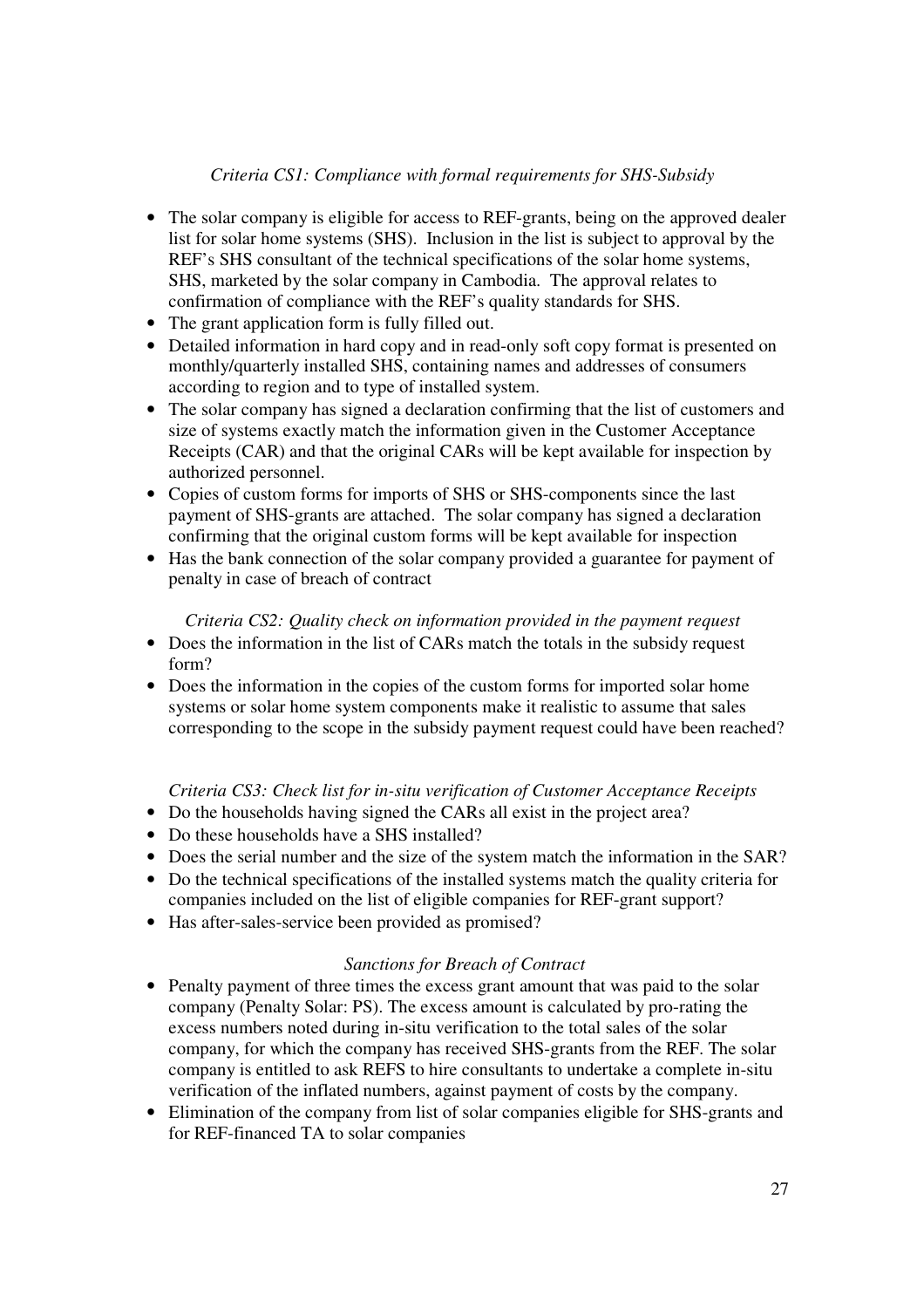## **4 ORGANIZATION AND ADMINISTRATION OF TA PROGRAMS**

## **4.1 Responsibility for TA identification and implementation**

TA programs are carried out by specialized institutions under contract with the REF.

In the REFS, the identification and preparation of TA-programs is entrusted to the Information Officer, assisted by the Rural Electrification Technology Officer (capacity building related to grid based RE), the Finance Officer (TA to PFIs) and the Renewable Energy Technology Officer (TA to PV- and other RET-companies). During implementation of the program, the group monitors the work and comments on progress and evaluation reports submitted to the REFS.

Capacity building program are designed in close consultation with the target group of recipients, including a public expert hearing on a first draft program.

The Executive Secretary of REFS maintains a close dialogue with senior representatives of agencies involved in rural development on measures they can take to make use of the *productive potential of electricity* in their programs.

## **4.2 Scope of Capacity Building Programs**

## **4.2.1 Targeted business sectors**

The targeted business sectors involved in the supply side of rural electrification include:

- (i) Project developers (professional private investors as well as CBOs);
- (ii) RE-consultants, RE construction companies and other businesses involved in the production, installation, supply of equipment, O&M and other RE-related services;
- (iii) Financial intermediaries providing loans to RE-and RET investments, the participating financial institutions, PFIs.

## **4.2.2 Scope of support**

Support to the supply side in RE covers TA at all stages - pre-investment; start up and early business and market development, business improvement and growth:

> (i) Business Development Assistance to agents involved in the implementation of *grid based RE-projects* - project developers and small utility operators, NGOs assisting local communities in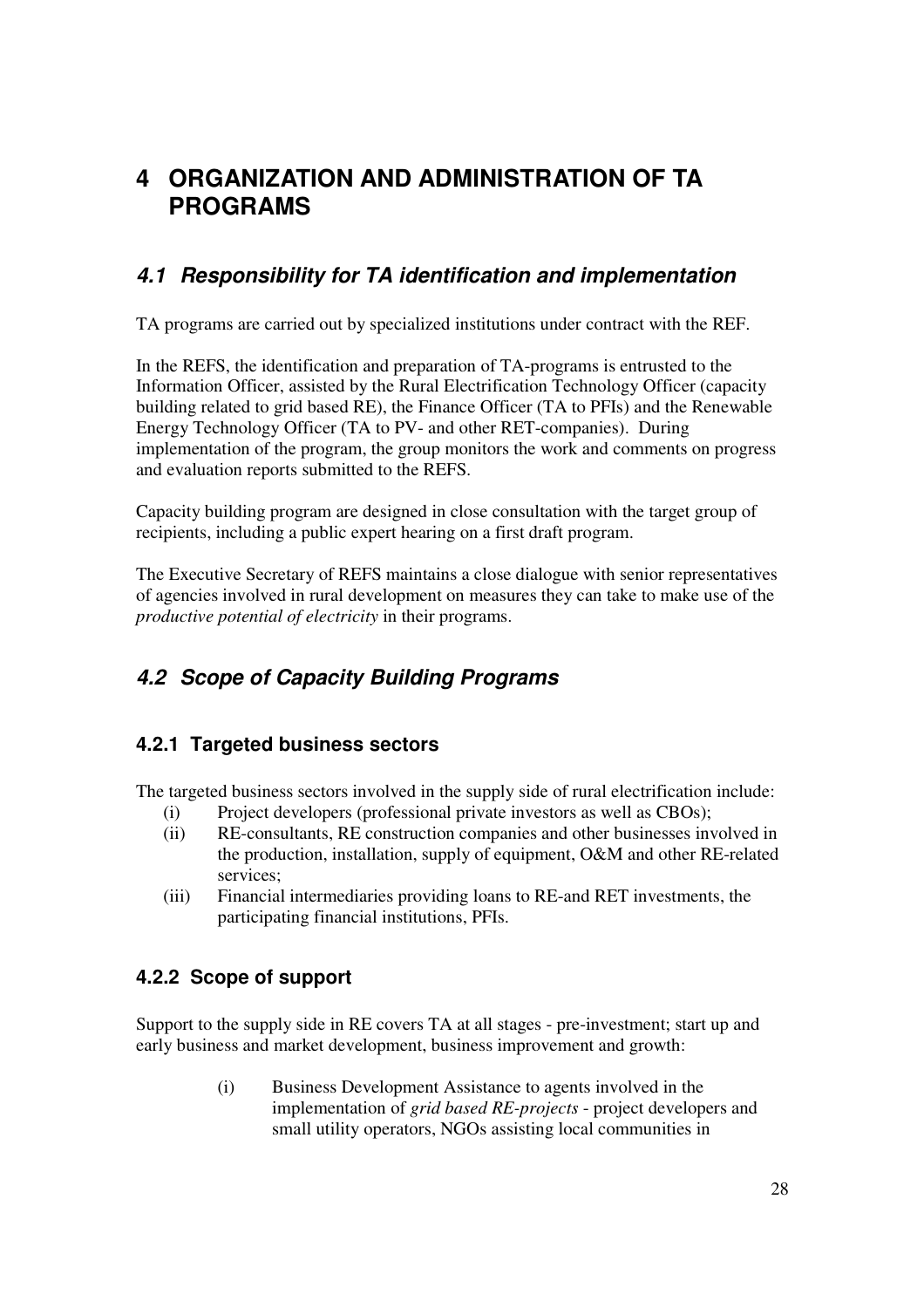developing local electricity supply, consultants preparing feasibility studies, and constructors.

- (ii) Business Development Assistance to companies involved in the commercialization of *renewable energy technologies*, comprising dealers, retailers, and leasers of solar home systems.
- (iii) Capacity building in the *financial sector* to banks and micro-finance institutions in the appraisal of RE and RET investment projects.
- (iv) TA in management, finance, customer relations, billing and invoicing and O&M to *community owned and small scale private RE-utilities*.
- (v) *Promotion of productive uses of electricity* in on-farm and off-farm production. TA to small and medium scale rural enterprises on the financial feasibility of investments in electricity consuming equipment, and the preparation of business plans for investments making productive use of electricity.
- (vi) *Promotion of technical norms and standards and quality control*, including the verification of the accuracy of electric meters.

## **4.3 TA to be provided through Consortia of Firms**

To avoid fragmentation of REF-contracts, TA-contracts are, as far as possible, given as larger contracts to consortia of consulting firms, NGOs and institutions, who together have the required expertise to carry out the listed capacity building activities.

The training school of Electricité du Cambodge will be contracted to provide relevant training the RE-consultants and others in using least cost technologies for RE, and other fields related to electricity production, transmission and utilization.

## **4.4 Principles for Cost-Sharing and Subsidy Rates**

The willingness of private sector entities to pay for capacity building assistance expresses the target group's appreciation of the quality and the relevance of offered TA. Private companies, which receive business development services or sent staff to capacity building seminars, shall pay part of the specific cost of the training service. The TA enhances the professional qualifications of the companies for offering goods and services to the RE sector, and thereby the market value of their know-how.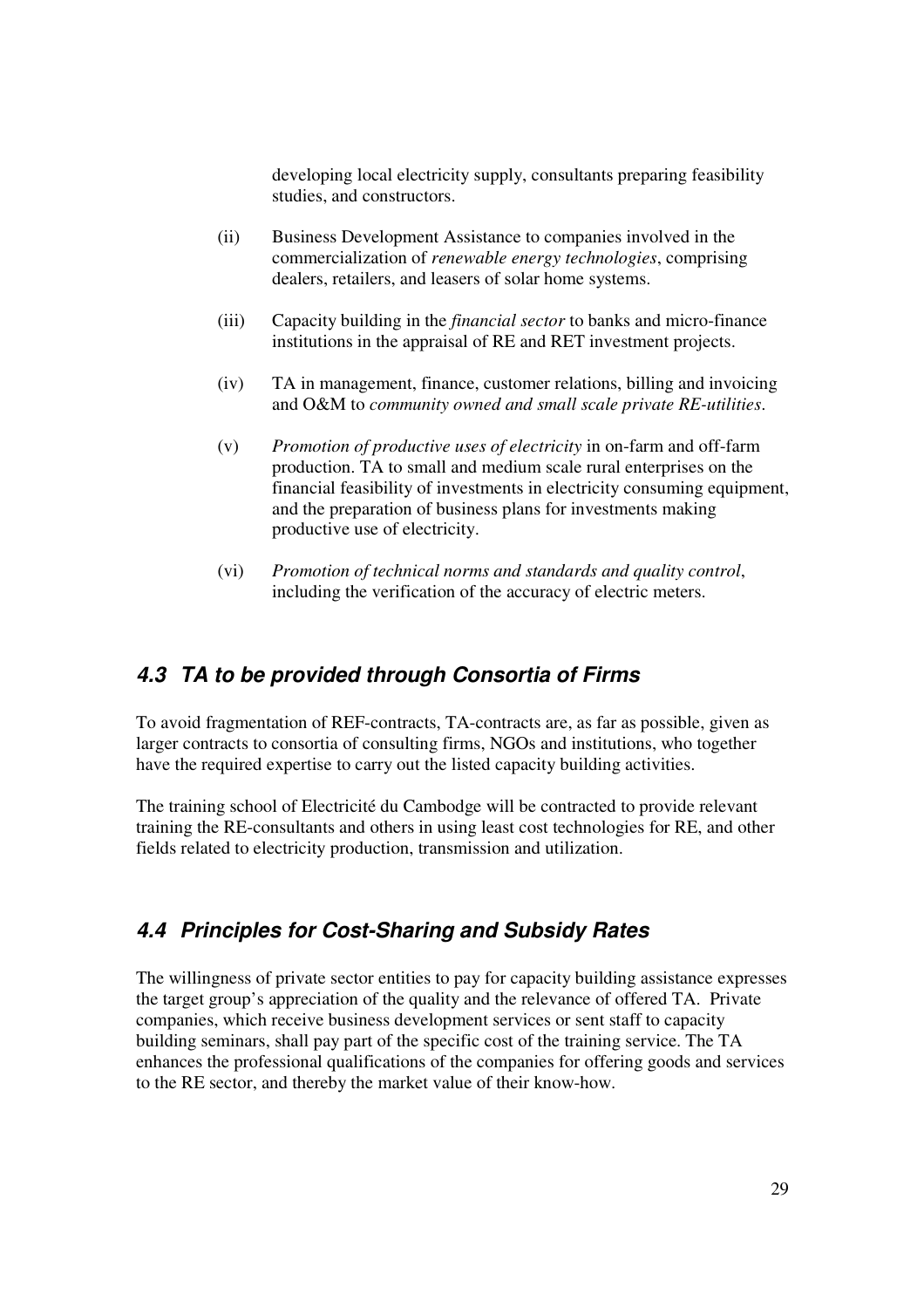The level of cost-sharing in capacity building activities is a performance indicator for the quality of the offered service. As a general rule:

- *Recipients of TA to businesses in the supply side of RE* are charged a fee equal to 50 percent of the specific cost of the service<sup>2</sup>
- *TA to businesses* for enhancing their productive uses of electricity is provided free of charge.

## **4.5 Consultants contracted and supervised directly by REFS**

Activities that help developing and strengthening the core competences<sup>3</sup> of the REFS are implemented by the REFS Units themselves. Consultants are hired to produce specific inputs, but the production of final outputs remains in the hands of REFS staff. Examples are:

- Preparation of *feasibility studies for priority projects* by REPMEU.
- Performance of *regional information seminars and other outreach activities* by IU staff. Media consultants assist in preparing materials for the seminars and in developing the public media campaigns.
- *M&E reports on the effectiveness of policy instruments and administrative procedures* being used by the REF.

<sup>&</sup>lt;sup>2</sup> The general program overhead-administrative costs of the contractor providing the services is not to be included in the cost calculations.

 $3^3$  Core competences = the key success factors that enable the REFS to perform well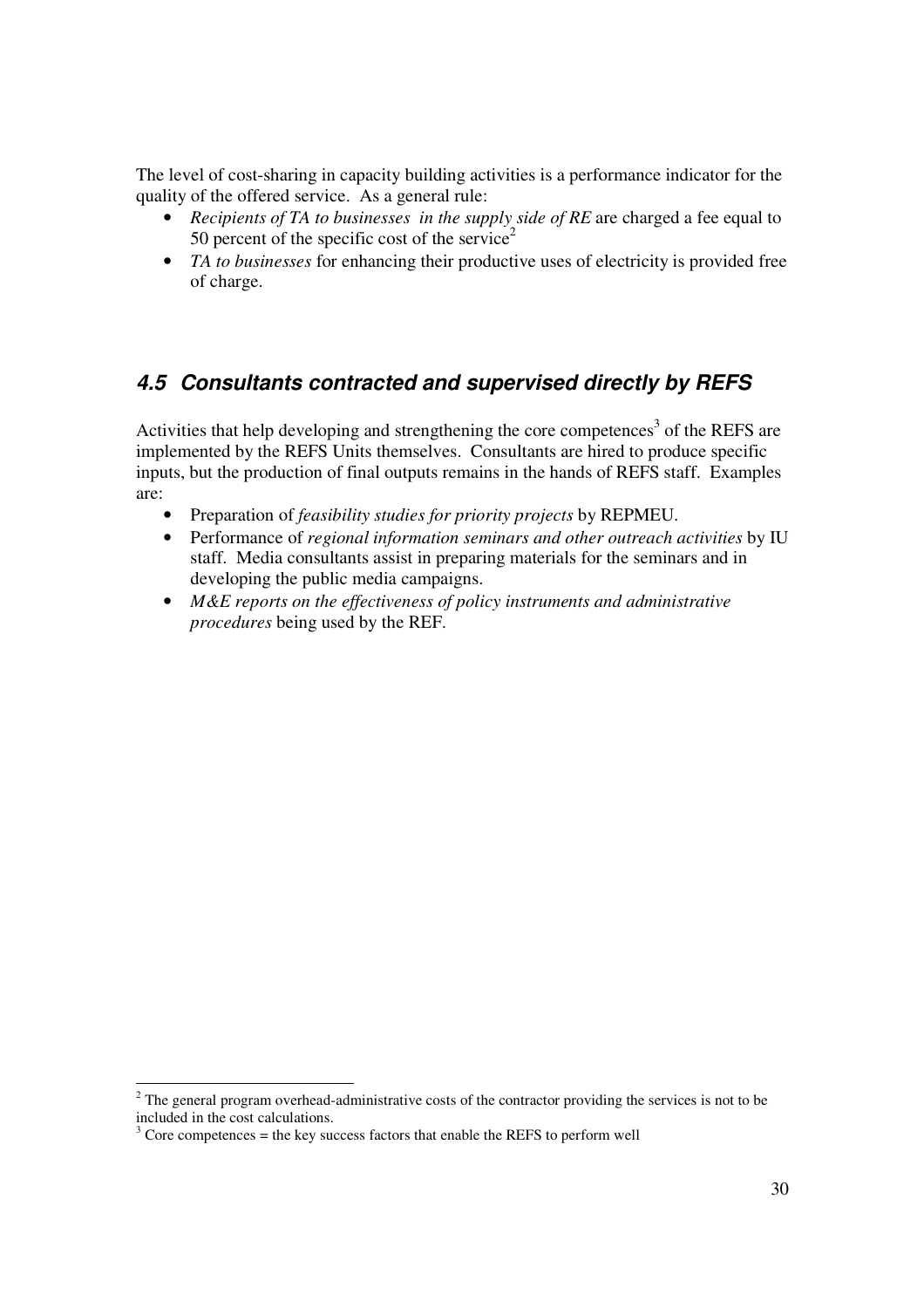# **5 PROCUREMENT**

## **5.1 Rules for Procurement in LIREP and PREP Projects**

Goods, services and construction works can, as a general rule, be procured by developers in line with established local private sector commercial practices. REF-grants are fixed according to objective criteria independent of the cost of investment, and finance less than 50 percent of the total investment, giving investors strong economic incentives in procuring goods and services at least cost.

Since the cost of investment influences the level of electricity tariff, which the EAC is willing to accept during negotiations leading to the award of the license for the project, REB and EAC will define rules and procedures to provide maximum cost-transparency.

The cost-estimates being used in the feasibility study and the tariff calculation schedule of the developer will be benchmarked against the numbers in the REF/EAC data base on regional costs of goods and services in Cambodia.

In addition, for large procurement packages with estimated cost exceeding US\$2 million per package International Competitive Bidding (ICB) may be compulsory procurement method.

## **5.2 Procurement by REFS**

## **5.2.1 General Rules and IDA prior review**

Consultants are selected and contracted according to the laws and procedures established by the Government of Cambodia.

Procurement shall follow rules adopted by the REB. Rules for procurement making use of funds originating from the World Bank shall be in accordance with World Bank rules.

For procurement of goods and works for REFS operation, including its TA-projects, IDA prior review in line with the IDA Procurement Guidelines shall be carried out for all procurement packages with estimated cost exceeding US\$200,000 equivalent.

For consultant services, Bank prior review in line with the IDA Guidelines for Selection of Consultants shall be required for all contracts with estimated cost exceeding US\$150,000 for firms and US\$50,000 for individuals.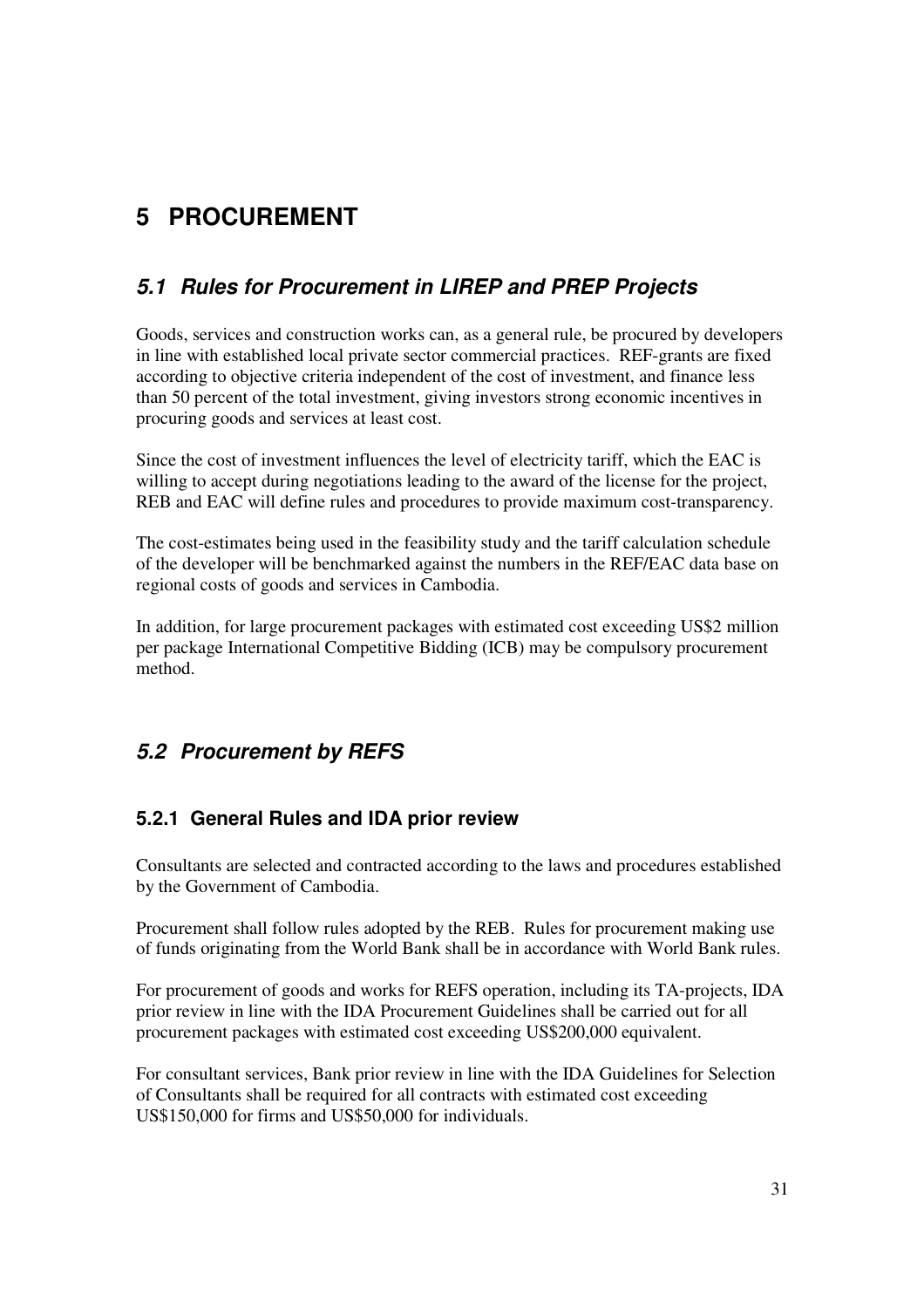## **5.2.2 Authority for signing contracts and for authorizing payments**

Dual signature is obligatory for the signing of contracts paid by REF funds, and for the authorization of payments under these contracts.

The REB, upon proposal by the REFS-Director, decides by resolution how the dual signature procedure is to be applied. The procedure defines:

- 1. What contracts are:
	- co-signed by the REB Chairman/Deputy and the REFS Director;
	- co-signed by the REFS Director and the Administrative Officer;
	- co-signed by the REFS Director and the head of the pertinent technical unit in the REFS;
	- co-signed by the Administrative Officer and the head of the pertinent technical unit in the REFS;
- 2. Whose signatures are needed to sign off on an authorization for a payment, including the signing of a check issued in the name of the REFS.

## **5.2.3 Procedure for contracting Consultants**

*Quality based selection* 

Consultants for REF-financed projects are selected according to qualifications.

Whenever applicable, consultants are contracted through use of standard contracts and are paid REF standard fee rates for standard services. Examples of standard services are the review of a feasibility study for the REFS, or the preparation of a feasibility study for a RE-project.

Reasons for the absence of price-competitive bidding for standard consultant services provided to the REF are:

- Because of the institutional and social complexity of RE-projects and the high cost of RE-investments, emphasis on the quality of the consultant is more costeffective than emphasis on price.
- Due to the scarcity of qualified consultants there is a high risk of collusion in bidding and oligopolistic price setting rather than price competition.
- The justification of payments to consultants can be more objectively verified.

The quality-based selection of consultants by REFS is done by either one of two procedures: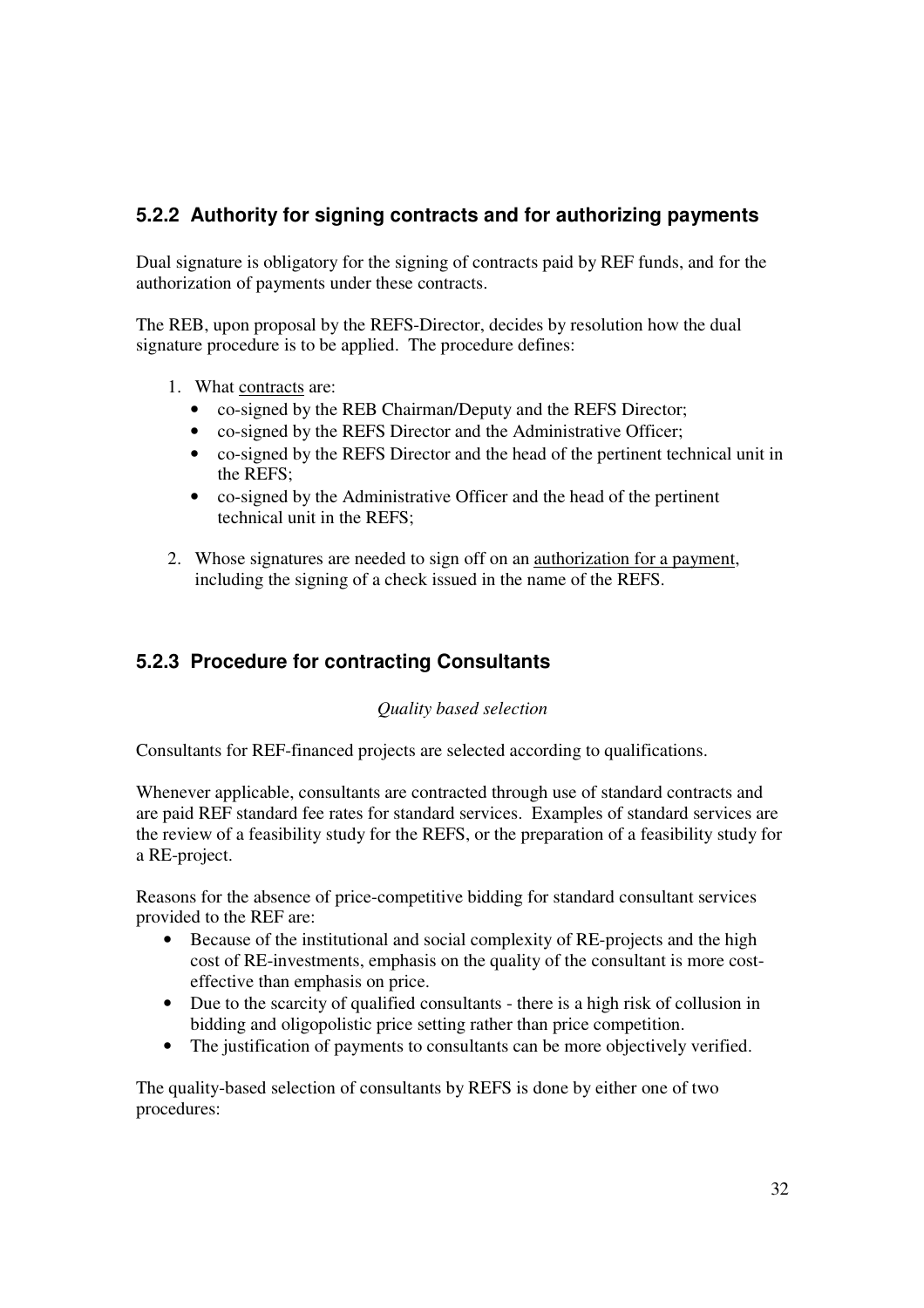- 1. *Competitive tender published or by invitation to pre-qualified consultants for a fixed price contract* is used for non-routine assignments, where the selection is done through an evaluation of the qualification of the consultant and the quality of his technical proposal.
- 2. Direct Selection of a consultant from *the REF list of qualified consultants* is used for routine assignments related to the preparation or implementation of REprojects.

Reuse of a well-performing consultant in follow-up projects has the advantage of re-enforcing the consultant's capacity for doing the job and his familiarity with REF-procedures. Yet, in order to maintain competitive pressure on the quality of performance and the price of the service, the REFS, when it chooses or recommends a consultant will attempt to alternate between well-qualified consultants. The REB monitors that a balanced procedure is followed in the selection of consultants.

#### *REF list of qualified consultants*

Qualified consultants, capable of preparing feasibility studies for RE-projects are in scarce supply in Cambodia. The REFS establishes and maintains a list of qualified consultants for the preparation and implementation of RE and RET projects; and provides training to consultants on the list or wanting to be on the list. The Director of REFS, assisted by his technical officers draws up lists of national consultants who are qualified to work for REF on tasks requiring a specific expertise. The list comprises sub-lists of qualified consultants in the following technical disciplines:

- RE-engineers
- Experts in the economic-financial analysis of projects
- Micro-hydro specialists
- Solar energy specialists
- EIA-specialists
- RE-management specialists and lawyers

The list serves three purposes:

- 1. *Ex ante quality control on consulting work*, which is co-financed by REF-funds, by making approval of subsidies to feasibility studies dependent on the use of consultants from the list. It gives a project developer assurance that a contracted consultant is qualified.
- 2. It enables REFS to *target their training activities* at consultants who either are on the list, or want to be on the list and provides consultants with an incentive to participate in training courses. New low-cost technologies, for example, can quickly be introduced as standard practice in project design.
- 3. *Simplification of administrative procedures*. The REFS need not insist on tenders or other lengthy procedure to identify a consultant.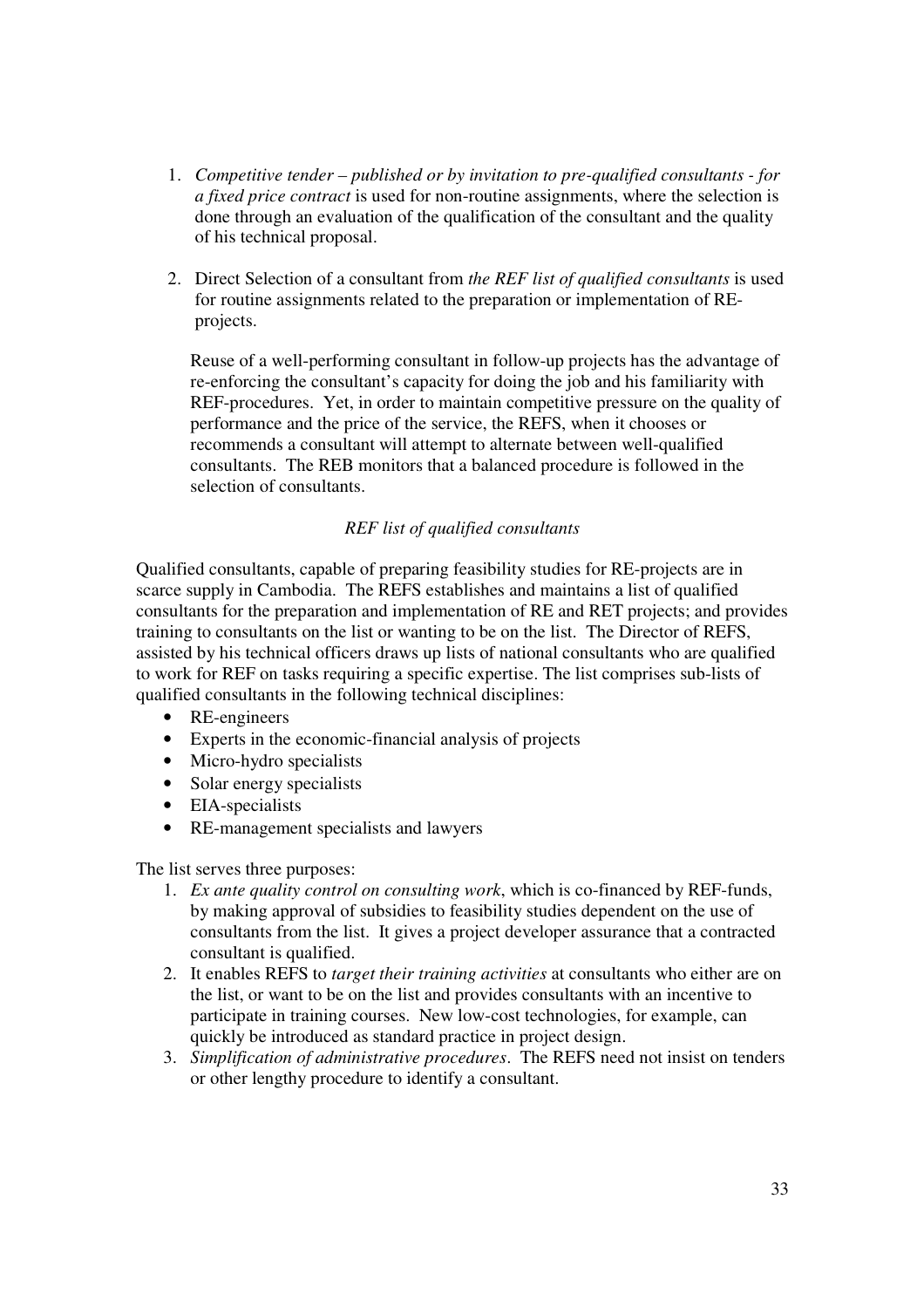To be included in one or more of the six sub-lists, the consultant must participate in the REF training seminar for the area of expertise. Consultants, who comply with a published set of qualification criteria, can participate in the seminars, being charged a small fee for their participation. For an experienced consultant it is sufficient to take part only in the first section of a seminar, which informs about the REF's technical requirements and approach in the area. Technically less well-trained consultants continue with the second section, which provides detailed training in applying the REFS-technical manual, which is developed for the discipline.

#### *Quality control*

Feasibility studies financed by REF are reviewed for quality control by a consultant drawn from the REF list of consultants and contracted by the REFS. Payment of the REF grant for the study depends on his acceptance of the report.

The REFS may experiment using a checklist to rank the overall performance of a consultant according to the accumulated number of points he is awarded for each item on the checklist.

Consultants, who in the execution of REF co-financed contracts do not perform to standards, are taken off the list by decision of the REFS Director, following a joint recommendation of the pertinent REFS officer heading the relevant unit and of the longterm technical consultant assisting the REFS-Director and/or the unit.

## **5.2.4 Shortlists of Entirely National Consultants**

National consultants and local NGOs would be capable and more economically perform certain services under the Project, such as rural income generation promotion activities, independent monitoring of land acquisition and resettlement; project grievance services. In such cases, and if the assignment is below a ceiling of \$100,000, the shortlist may comprise entirely national consultants (firms registered or incorporated in Cambodia).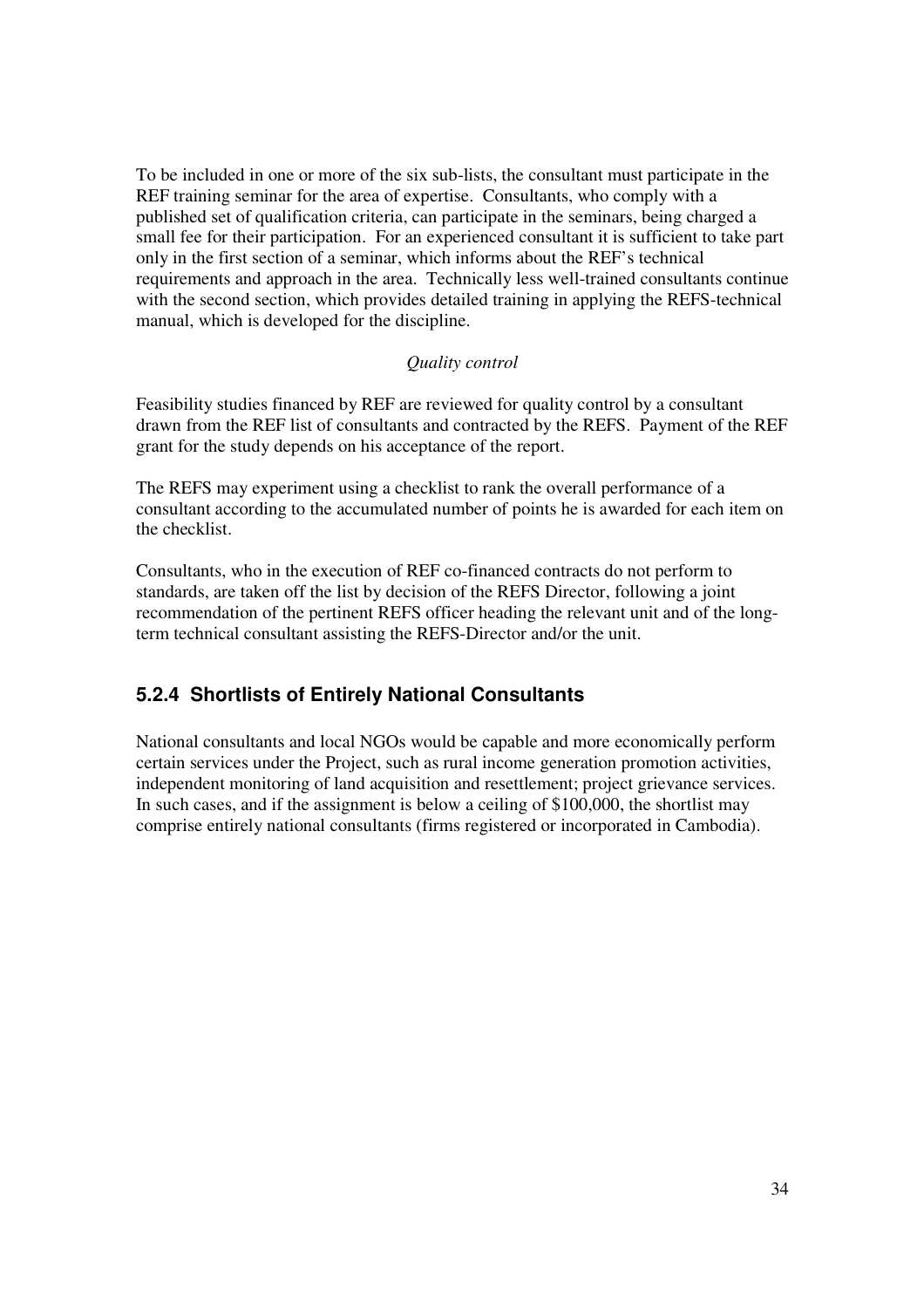# **6 FINANCIAL MANAGEMENT AND USE OF FUNDS**

## **6.1 Flow of Funds - Overview**

The financial management and financial reporting obligations of the REF could become quite complex within a few years. The complexity depends on (i) how the RE-program of the Government of Cambodia develops, (ii) the Government's success in attracting funds for rural electrification and renewable energy, and (iii) the scope of the role, which the Government assigns to the REF.

The chart shows possible financing sources and assignment of funds for RE and RET.

*The general REF-budget* is funded (i) by grants from bilateral donors pledging funds on a pluri-annual basis to the REF, (ii) by the revenue from the future REF-fee on electricity consumption, and (iii) by contributions from the national budget. During the first start-up years, the latter is funded though the IDA loan for the REF.

*Grants for Special Purpose Projects for RE and RET implemented by REF,* can come from the GEF, from development banks, and from bilateral donors.

*Concessional loans for the REF can come* from multilateral (IDA, ADB and IFC) and bilateral development banks (JIDA, KfW, etc.). Often, though, such loans would via the Ministry of Finance / Bank of Cambodia be channeled to EdC for its RE-investment program or *to Participating Credit Institutions (PCI)* to refinance loans of these to investments in RE and RET.

#### **FUNDING OF NATIONAL RURAL ELECTRIFICATION AND RENEWABLE ENERGY PROGRAM**



*Concessional loans to PCIs* and to EdC fall outside the mandate of the REF. But REPMEU reports on the adequacy of loan-finance terms and conditions for RE- and RET investors in its annual report on the progress of rural electrification.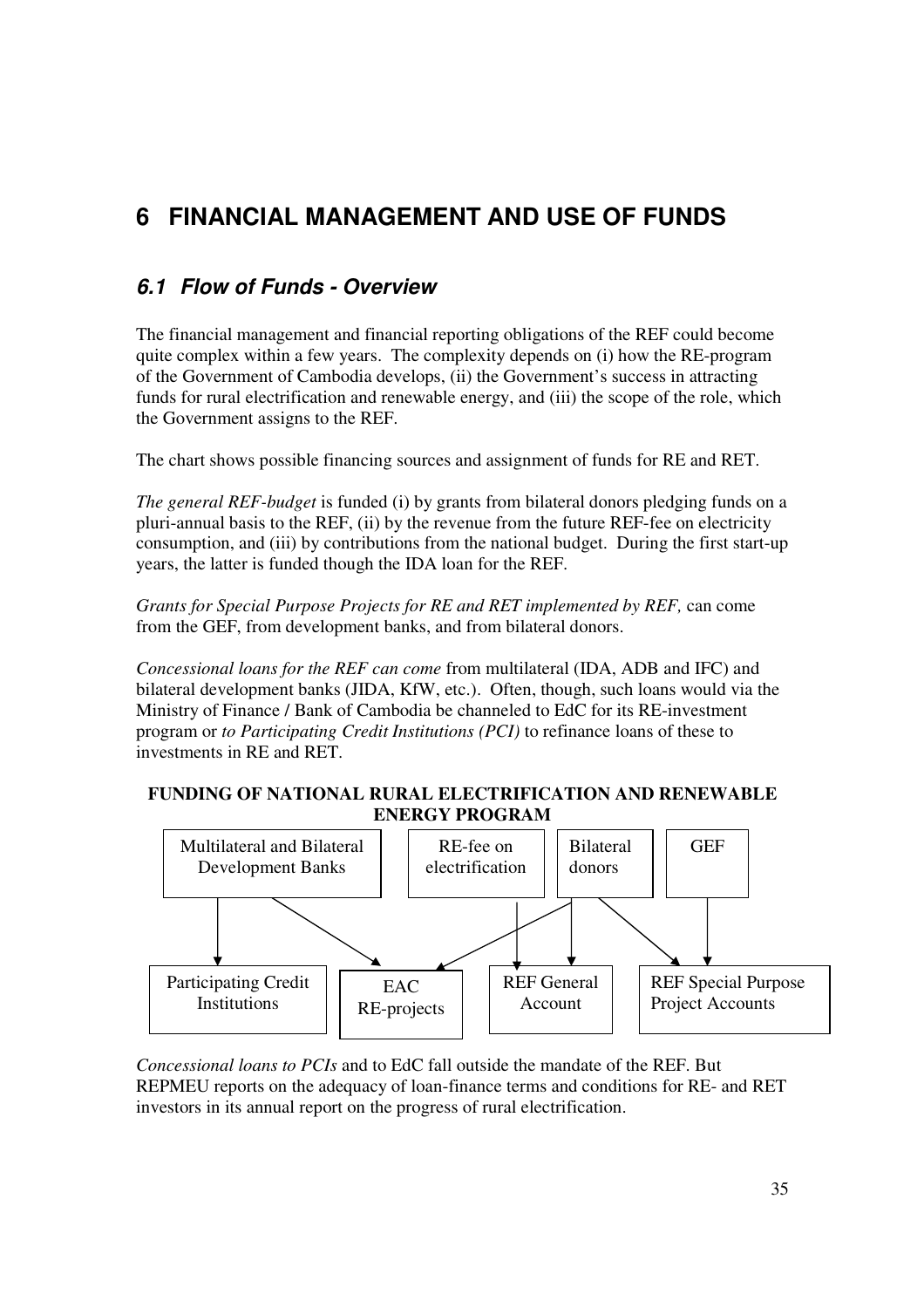Financial management and reporting procedures for *special purpose projects* are fixed in the agreements signed with the specific donor.

Funds of the REF are used:

- 1. To cover the *operating cost of the REF*, composed of:
	- $(i)$  fees to members of the REB for participation in board meetings<sup>4</sup>;
	- (ii) the annual cost of the contract with the REF Payments Agent;
	- (iii) the annual cost of the contract with the REF auditor once he is appointed by the Minister in charge of Energy;
	- (iv) the "internal costs" of operating the REFS (staff, overhead costs and programs implemented by the REFS itself).
- 2. To finance the cost of *RE and RET support programs* (sub-contracts with outside institutions for the execution of capacity building and information activities). This includes the cost of MIME-executed TA under the IDA-loan.
- 3. For investment subsidies to *(pre)feasibility studies and physical investments.*



Separate budgets are established each year for the above, which in turn are sub-divided into individual budget lines. The annual budget for REF operating costs and REFsupport programs has a fixed upper limit; the annual REF budget for subsidies to feasibility studies and investments is an *indicative open-ended budget*. If demand for

The compensation budget is subject to no objection by co-financing donors and multilateral development banks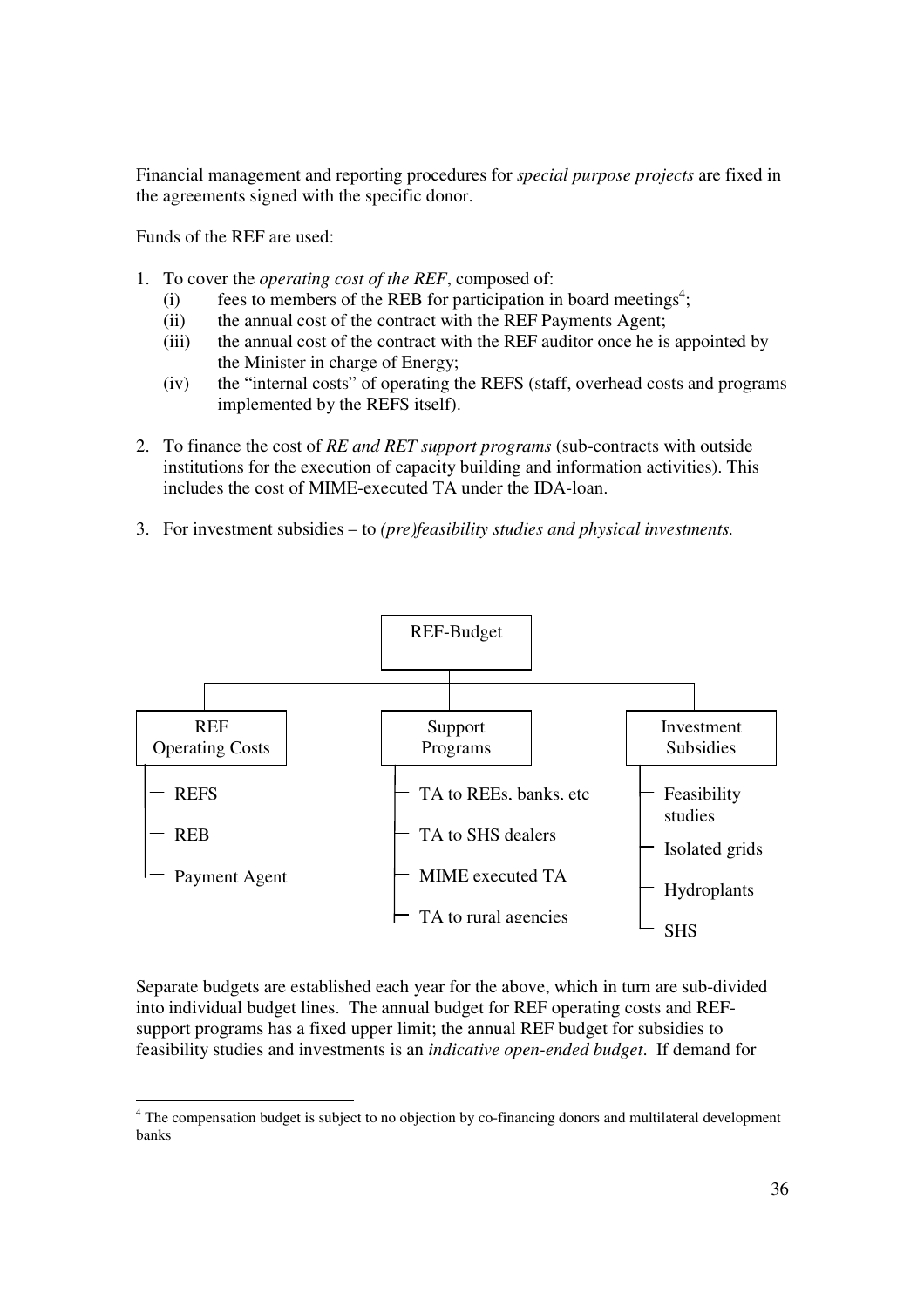investment subsidies is stronger than expected, extra funds can be drawn on the IDA loan within limits established by the loan agreement.

## **6.2 Responsibility for Financial Management<sup>5</sup>**

### **6.2.1 Financial Management Committee of the REB**

The *Financial Management Committee (FMC)* of the REB is composed of three members of the REB. The Chairman of REB and the donor representative on the REB are born members of the Committee; the third member is appointed by vote.

The responsibilities of the FMC are detailed in the Board Resolution leading to its establishment. The FMC undertakes in-depth reviews of REF financial management issues prior to their discussion at REB Board meetings. Responsibilities include:

- to be consulted by REFS-staff early in the annual budget planning process;
- review of quarterly FMRs and audited annual financial statements for the status of annual REF spending and its individual components: the REFS Operating Budget, the accounts of the REF Payments Agent and of implementing agencies under contract with REFS.
- determining the adequacy of the financial management and accounting system.
- Checking financial performance indicators such as operating costs of REFS in % of total REF

### **6.2.2 REF-Accounting Officer**

The REF Accounting Officer<sup>6</sup> reports directly to the Executive Director and to the REB. The responsibilities comprise:

- supervision of the preparation of withdrawal applications. Obtaining MOF approval on the application and forwarding signed WA to IDA.
- preparing the quarterly consolidated FMRs comprising the accounting transactions of the REFS, and of sub-contractors executing support programs, including MIME- and EAC executed activities

<sup>-</sup> $<sup>5</sup>$  The Financial Management Action Plan agreed between IDA and GoC foresees that the REF has put in</sup> place a project accounting system at the REF (manual accounting system using Excel spread sheet) capable of producing FMRs, annual financial statements and required statutory reports by May 31, 2004; and be capable of finalizing and adopting the FAM by June 30, 2004

<sup>&</sup>lt;sup>6</sup> Start-up interim arrangement. As MIME's experiences in procurement, disbursement and accounting are low, EdC will help MIME during the transition in: (i) preparation of SOEs and Withdrawal Application for submission to IDA; (ii) maintaining of the accounting books; and (iii) preparation of consolidated FMRs for REF, MIME-TA and EAC-TA activities. Once the REF is established, the Project Accountant to be engaged under REF will help maintain the above tasks.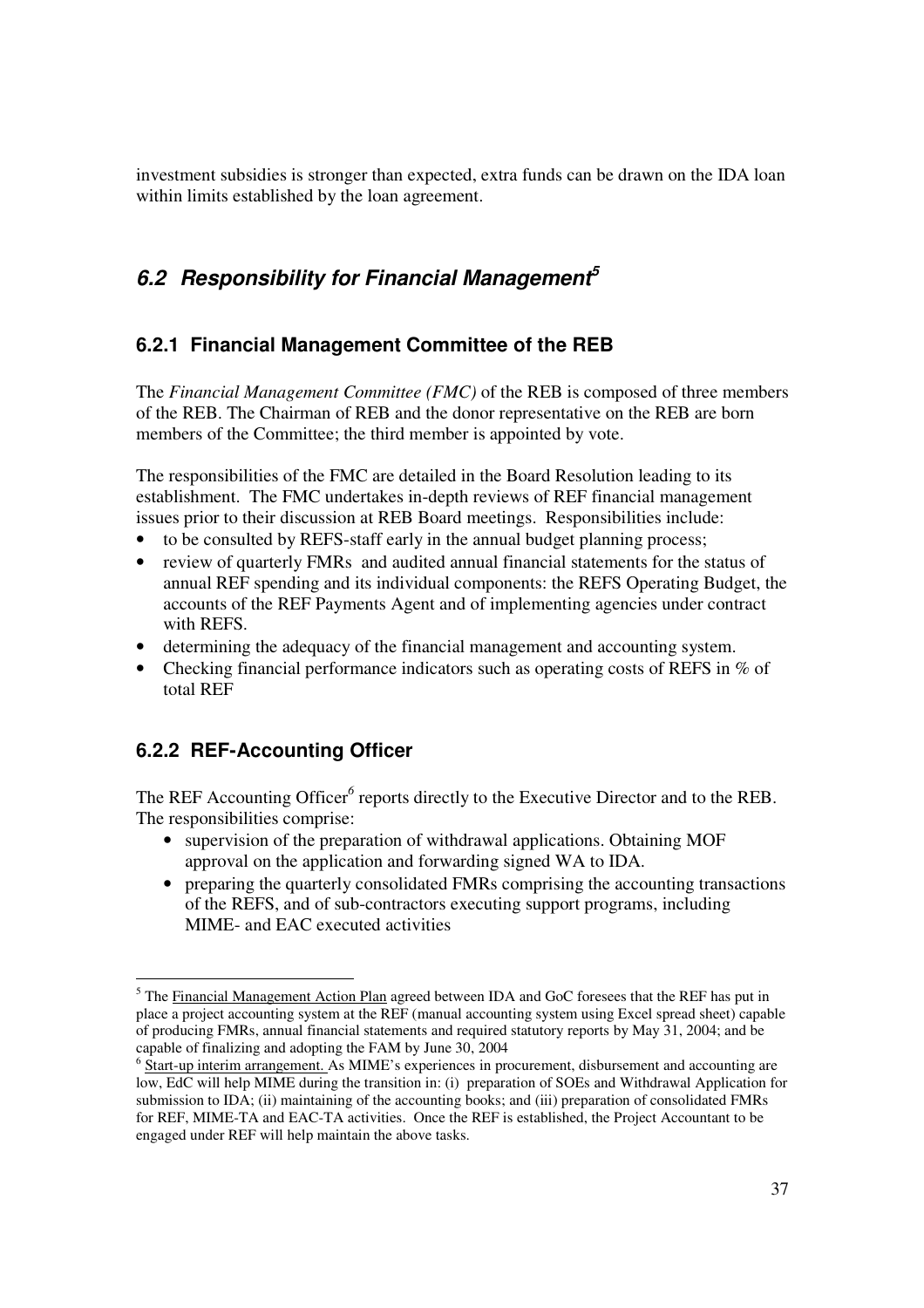- preparing the quarterly reports to the Executive Director of the REFS on the financial status of REFS and its budget situation
- development and implementation of internal control rules and regulations
- supervise the implementation of accounting registration and control procedures
- maintain REFS general ledger of daily operating cost payment
- propose the format for the financial reports, which project developers and the REF Payments Agent submit on the status of disbursements and outstanding commitments.
- ensuring that the financial information received from project developers and from the Payments Agent is entered into the REFS central data base forming the basis for the MIS.
- assistance to the Director in preparing the annual budget for REFS
- supervise the proper implementation of the budget and provide feedback on issues that need attention
- Overall management and control of the Special Accounts and Counterpart Funds Account including preparationof monthly reconciliations of such accounts.

#### **6.2.3 Disbursement Officer / Administrative Officer**

Under supervision and final responsibility of the REFS Director, the Disbursement Officer / Administrative Officer, is in charge of general administration, personnel, disbursement , and the daily financial management of REFS.

The Disbursement Officer / Administrative Officer performs the daily financial management control and monitoring of REFS funds and prepares the required financial management Reports, which through the REFS Director are submitted to the REB. The tasks comprise:

- responsibility for the design, implementation and management of REFS administrative personnel
- Ensuring that all expenditures are authorized in accordance with established financial procedures, with proper supporting documentation and are recorded in the books of accounts.
- Preparation of withdrawal applications together with the relevant supporting documentation including Statement of Expenditures.
- approve administrative and sub-project disbursements following the decision of the Executive Director
- timely payment of bills for office rental and for utility services (water, electricity, telecommunications)
- prepare and deliver the personnel payroll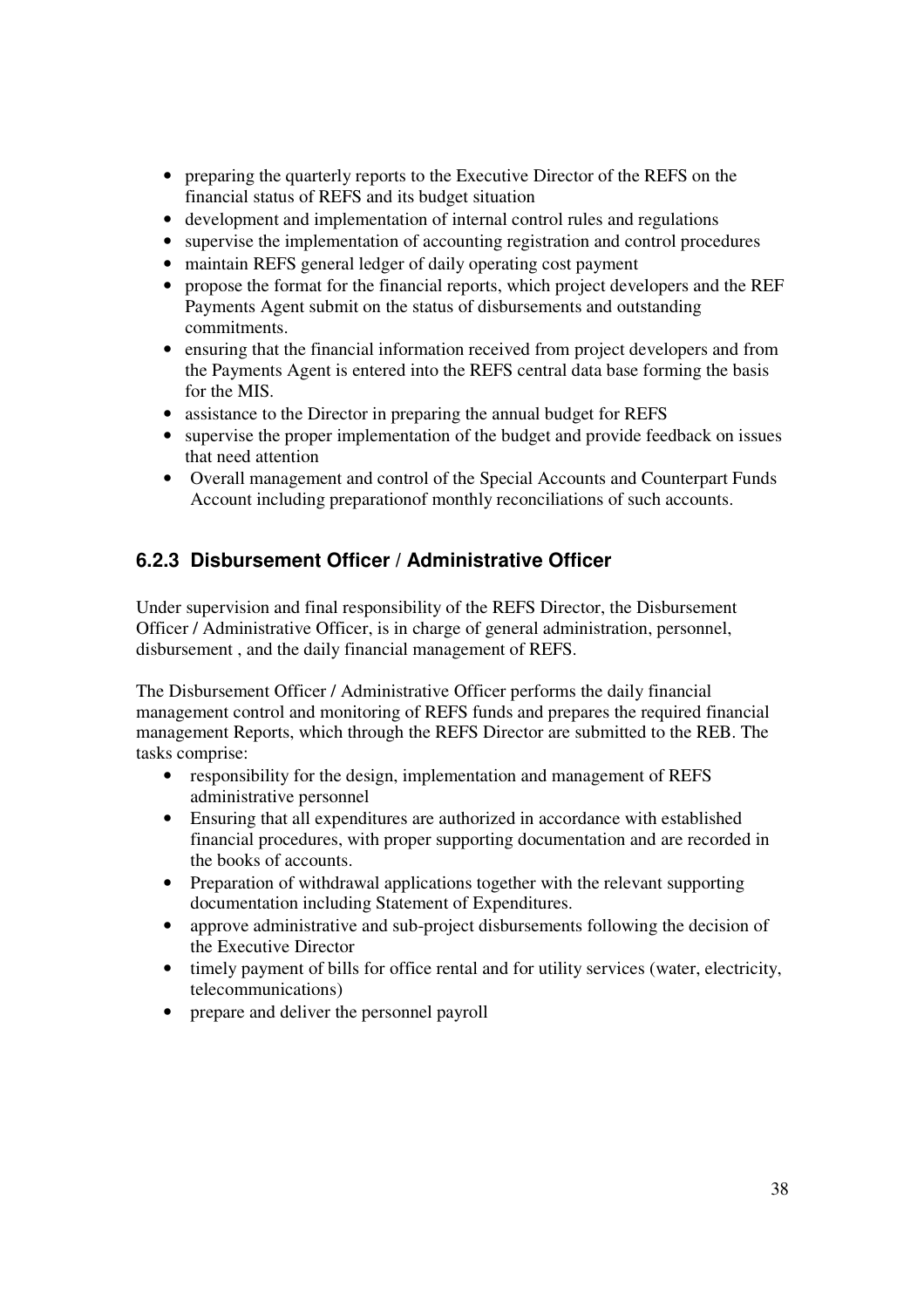## **6.3 Procedures for Transfer of Funds, Flow of Funds**

#### **6.3.1 REF Counterpart Fund Account set up by Minister in charge of Energy**

Government counterpart funds are channeled through the Counterpart Fund Account. A special deposit account in the name of REF is set up by the Ministry of Industry, Mines and Energy at the National Bank of Cambodia into which all national counterpart funds for the REF shall be deposited. The Counterpart Fund Account shall receive an initial deposit of US\$10,000 from MEF. The Counterpart Funds Accounts will be periodically replenished from the Government (monthly or when the amounts withdrawn equal 20% of the initial deposit, whichever comes first).

### **6.3.2 Accounts set up by donors for transfer of funds to the REF**

A donor collaborating with the REF opens a Special Account in US Dollars with the National Bank of Cambodia (NBC) for the deposit of his funds that are destined for the REF as per the Specific Credit Agreement signed by the Royal Government and the donor

The donor account can be an account for transfer of funds to the *general budget* of the REF or to a *special purpose project account* opened by the REF for a specific RE/RET program, and for which the REF is Implementing Agency. The first external funders being the IDA and GEF two accounts are opened by these at National Bank of Cambodia:

- the Special IDA Account to receive the funds from IDA (an example of a "general" budget" account, financing both operating expenses of REFS and investment grants for REEs).
- the Special GEF Account to receive the funds from GEF (an example of a "special purpose budget", as the funds will be used to finance TA and investment grants exclusively for renewable energy activities)

#### **6.3.3 Transfer of funds from a donor account to a REF account**

A donor, who has agreed to provide *grant-support the General REF Budget*, transfers his funds into the *REF account* on a quarterly basis, in accordance with the procedure in the grant agreement.

<sup>-</sup> $<sup>7</sup>$  Depending on the outcome of negotiations, the IDA loan may be split into two portions. One part of the</sup> loan is used to co-finance the annual REF budget, the other is onlend by the Ministry of Finance to the PCIs (participating credit institutions) as a refinancing facility for loans to RE-projects.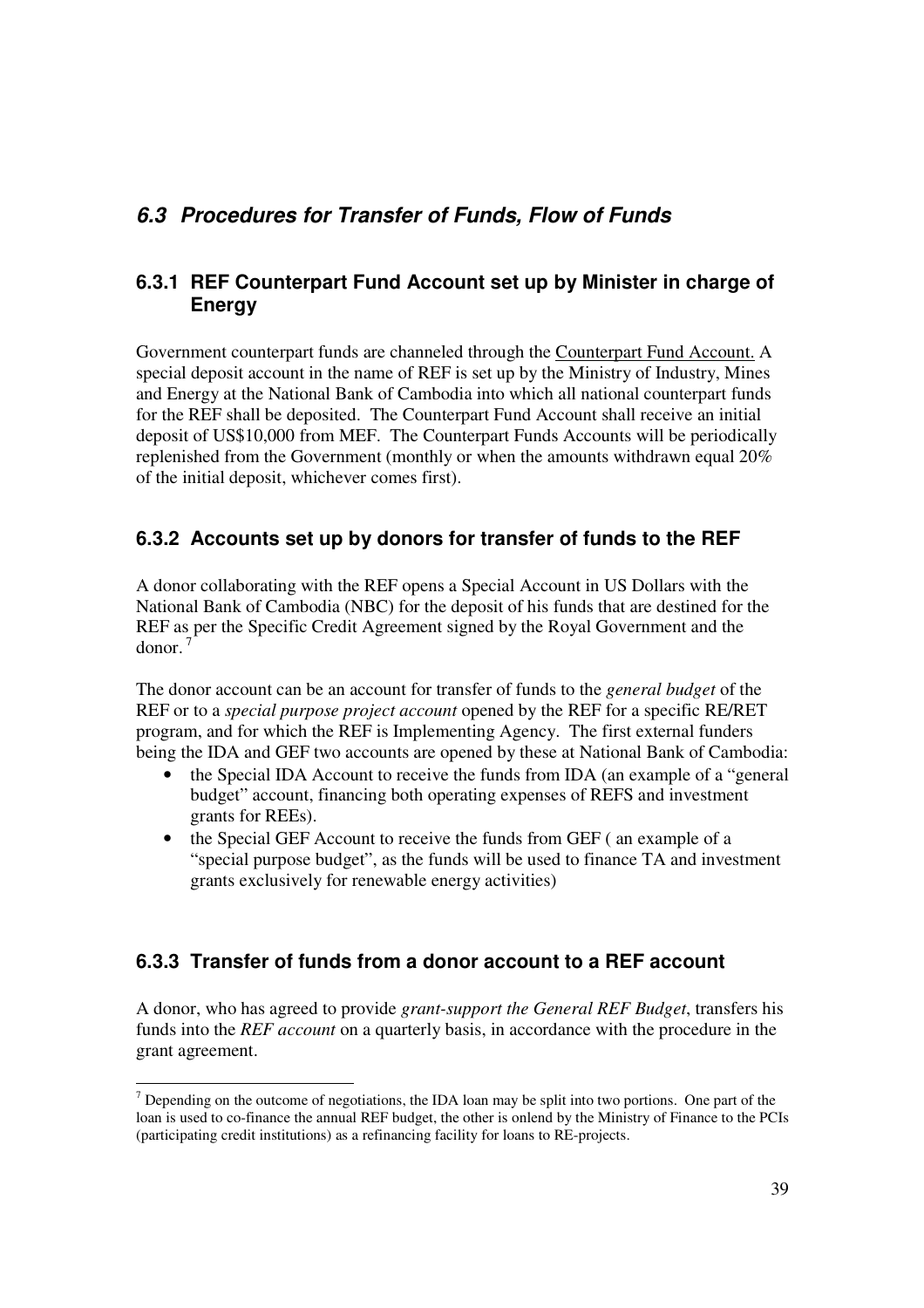The draw-down of *concessional loans awarded to the REF*, such as the IDA-loan, is done gradually, when the liquidity need for it arises.

A donor, who has signed an agreement for a special purpose project/program with the REF as implementing agency, transfers his funds into the *specific project account* opened by the REF for his project/program.

#### **6.3.4 Procedures for withdrawals from IDA account and GEF account**

IDA funds are channeled through the IDA Special Account for the REF. *<sup>8</sup>* IDA deposits an advance within the authorized allocation to the IDA Special Account based on the application by REF. The REF uses the Special Account to finance IDA's share of eligible expenditures under the Project in foreign and local currencies, and then claiming for replenishment of the Special Account. For some expenditures with the amount over the minimum application size set up in the Disbursement Letter, the REF may submit withdrawal applications to request IDA to make payments directly to the REE.

Withdrawal of IDA funds. Disbursement of IDA funds is based on:

- Statement of Expenditures (SOE),
- Withdrawal Applications (WA) or
- Direct Payment Applications.

Disbursement from the Special Accounts to the REF requires the signatures of the Minister of Economy and Finance or his designate and the representative from REF Board.<sup>9</sup>

Initially, until the REFS is established, MIME manages the GEF and IDA accounts.

#### **6.3.5 Transfer of funds from the REF account to Support Programs**

Funds inscribed in the annual REF budget for Support Programs are transferred from the REF-account directly to the *bank accounts of the beneficiaries*.

## **6.4 Quarterly FMRs**

-

 $8$  The procedures for the GEF-account are identical as for the IDA account, thus, .replace "IDA" by "GEF". <sup>9</sup> For MIME's TA activities, the Minister of Economy and Finance or his designate and the Minister of

Industry, Mine and Energy or his designate sign the request.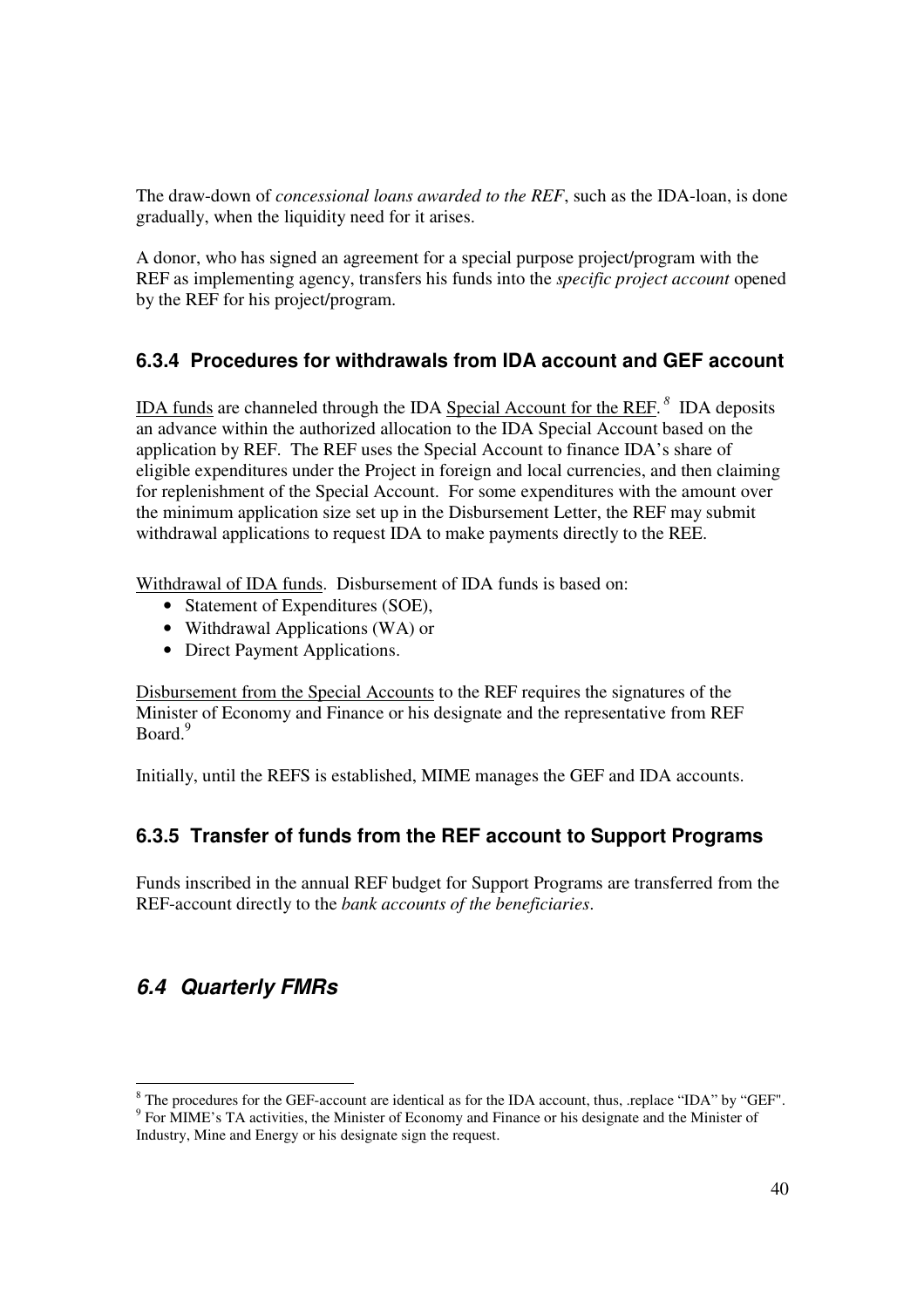#### **6.4.1 Project Accounts for Special Purpose Projects**

When a donor, other than the World Bank, signs an agreement with REB/RGC for providing finance, not to the general annual budget of the REF, but to specific activities, a *Project Account* will be opened for this "special purpose project". The procedures for the draw down of funds from this account will be defined in the project agreement signed between the donor and the REF.<sup>10</sup> The REB Chairman and the Director of the REFS cosign the contract on behalf of the REF.

#### **6.4.2 Quarterly Financial Monitoring Reports (FMR)**

FMRs integrate project accounting, procurement, contract management, disbursement and audit with physical progress of project implementation. The FMRs emphasize linkages between expenditures and physical progress, including information under three main categories:

- A *Project Financial Statement* which includes
- (i) Balance Sheet;
- (ii) Sources and Uses of Funds Statement;
- (iii)Uses of Funds by Project Activities;
- (iv)*Project Progress Report* to provide information on project implementation progress in physical and financial terms using monitoring indicators and which explains variances between actual physical and financial progress versus forecasts;
- (v) *Procurement Management Report,* which shows procurement status and contract commitments and expenditure including source of supply data for contracts.

REF submits PMRs to IDA on a quarterly basis within 45 days of the quarter end starting the first quarter following Project's first disbursement.<sup>11</sup> Additional output monitoring report and key performance indicators will be identified and developed to suit project needs during implementation as appropriate.

-

<sup>&</sup>lt;sup>10</sup> The PMRs to IDA shall be in accordance with the Guideline to Borrowers issued on November 30, 2002. The PMR formats for the REF (including MIME and EAC) have been designed and agreed with EdC and the MIME/PMU

<sup>11</sup> Starting the quarter of September 30, 2004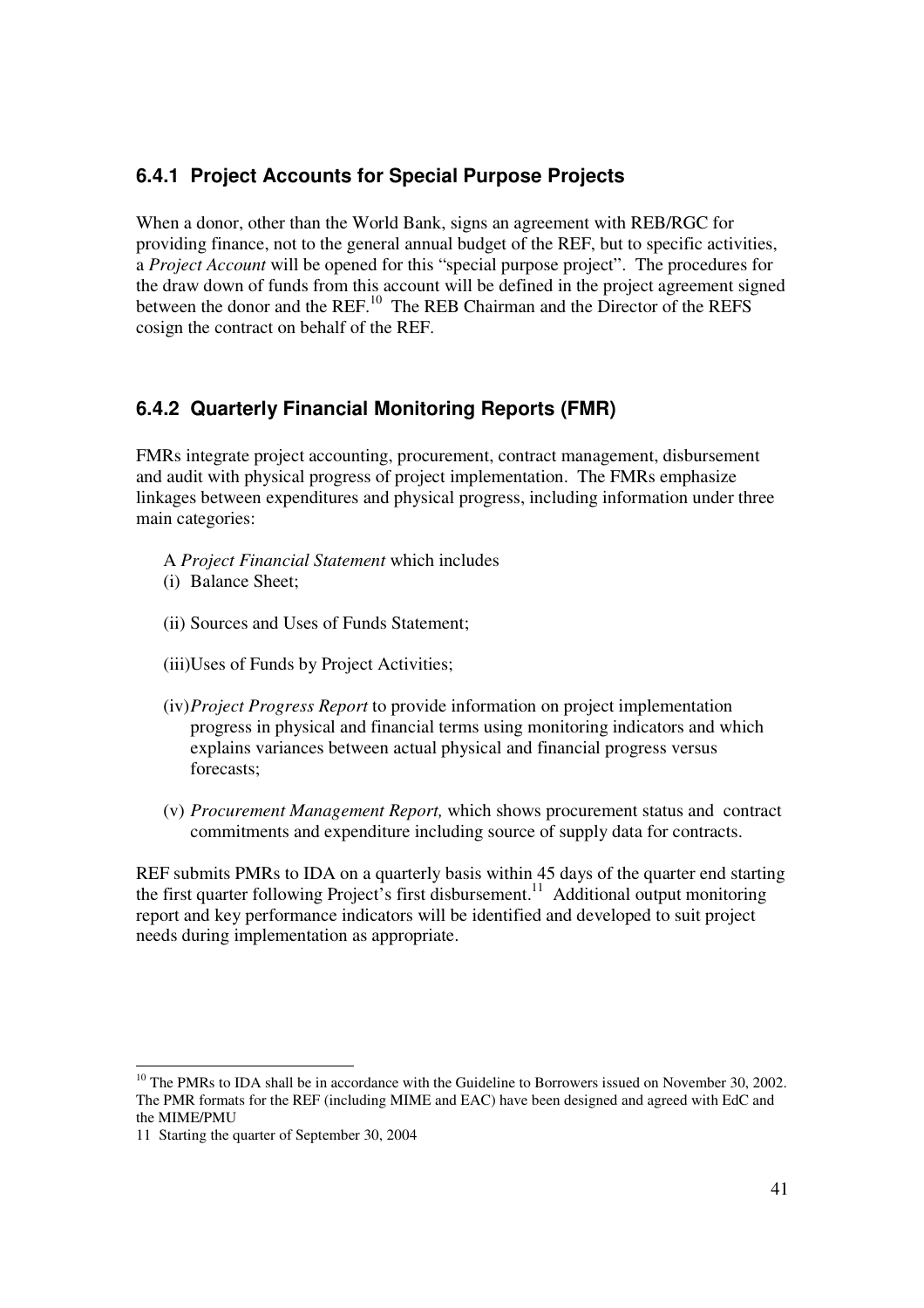## **6.5 Statements of Expenditure (SOEs)**

During the operation of the REF, disbursement will be on the basis of *Statements of Expenditure* (SOEs). An advance will be made into the Accounts upon Credit effectiveness. Subsequent replenishments will be made on the basis of withdrawal applications and SOEs showing payments made out of the Account. Supporting documents for transactions that fall below the SOE threshold will be retained at the REFS for inspection in accordance with World Bank agreements.

Proceeds of the Credit/Grant expected to be disbursed on the basis of SOEs are:

- works estimated to cost the equivalent of US\$500,000 or less;
- goods estimated to cost the equivalent of US\$200,000 or less;
- consulting firms estimated to cost the equivalent of US\$100,000 or less:
- individual consultant's contract estimated to cost the equivalent of US\$50,000 or less; and
- REF sub-grant, no matter the cost.

Disbursement for any expenditure exceeding the above limits will be made by direct payment against submission of full documentation and signed contracts.

The documentation supporting SOE disbursements will be retained by the Project during the life of the Project and until one year after the receipt of the audit report for the last year in which the last disbursement would be made. These documents will be made available for review by the auditors and IDA supervision missions.

Should the auditors or IDA supervision missions find that disbursements have been made that are not justified by supporting documentations, or are ineligible, IDA will have the right to withhold further deposits to the Special Accounts. IDA may exercise this right until the Borrower has refunded the amount involved or (if IDA agrees) has submitted evidence of other eligible expenditures that offset the ineligible amounts.

## **6.6 Interim Arrangement for REF upstart**

A consultant will design, implement, and initially operate a financial management system with proper procedures and controls during the first few years of the REF's operation. The consultant provides necessary training of REF staff, and will slowly phase-out as capacity is built within the organization.

Preparation of consolidated accounts by REF. The Project Accountant to be engaged under REF will also handle the disbursement arrangement and accounting books for MIME activities once the MIME-PMU is ceased; and prepare consolidated FMRs for MIME-TA, REF and EAC-TA activities.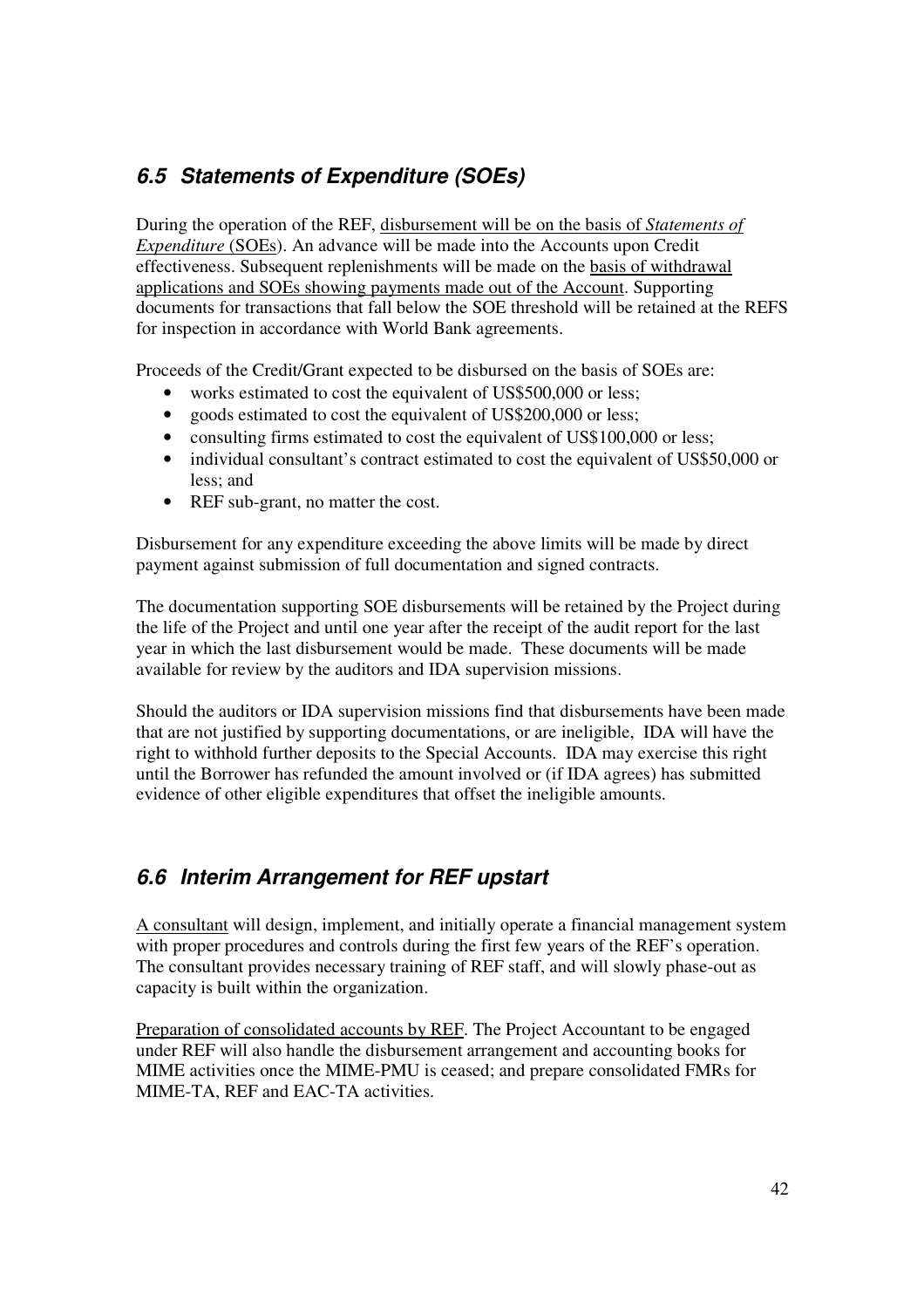## **6.7 Planning and Budgeting:**

The REF Secretariat is responsible for annual plans and budgets of the Project, with the inputs from responsible units. This should help ensure that financial resources are available for project implementation and coordinated with the procurement plans.

The *REFS unit-heads* prepare the budget proposals for budget lines referring to their specific areas of activity.

The *accounting officer* prepares the budget proposal for the budget lines covering the general REFS-operating expenses.

The *REFS-Director in collaboration with the accounting officer* consolidates the individual budget proposals into a draft REFS budget, cutting down on cost items considered excessive.

After discussion and approval by the *REB* of the draft budget, the REB submits the budget proposal to the *Minister in charge of Energy*.

The budget proposal is discussed at the *Annual Assembly of Stakeholders*, before final adoption by the REB.

REB is responsible for keeping the operating cost of the REFS as a percentage of the annual REF budget as low as possible without impairing the efficiency of the REFS. The trend in the percentage is discussed at the Annual Meeting of Stakeholders.

## **6.8 Accounting System**

IDA guidelines and procedures for disbursements, auditing and overall financial management require the REF to:

- maintain the Project's books of accounts,
- monitor overall project disbursements,
- request replenishment of the Special Accounts and the Counterpart Funds Accounts,
- coordinate with the MEF on annual counterpart fund requirements,
- prepare withdrawal applications for the MEF to submit to IDA,
- produce quarterly Financial Monitoring Reports (FMRs),
- prepare annual financial statements, and having them audited by an external auditor acceptable to the IDA.

Accounting policies will be in accordance with International Accounting System (IAS) applicable for project accounting. The accounting system will contain: (a) a chart of accounts and a coding system capable of capturing transactions classified by project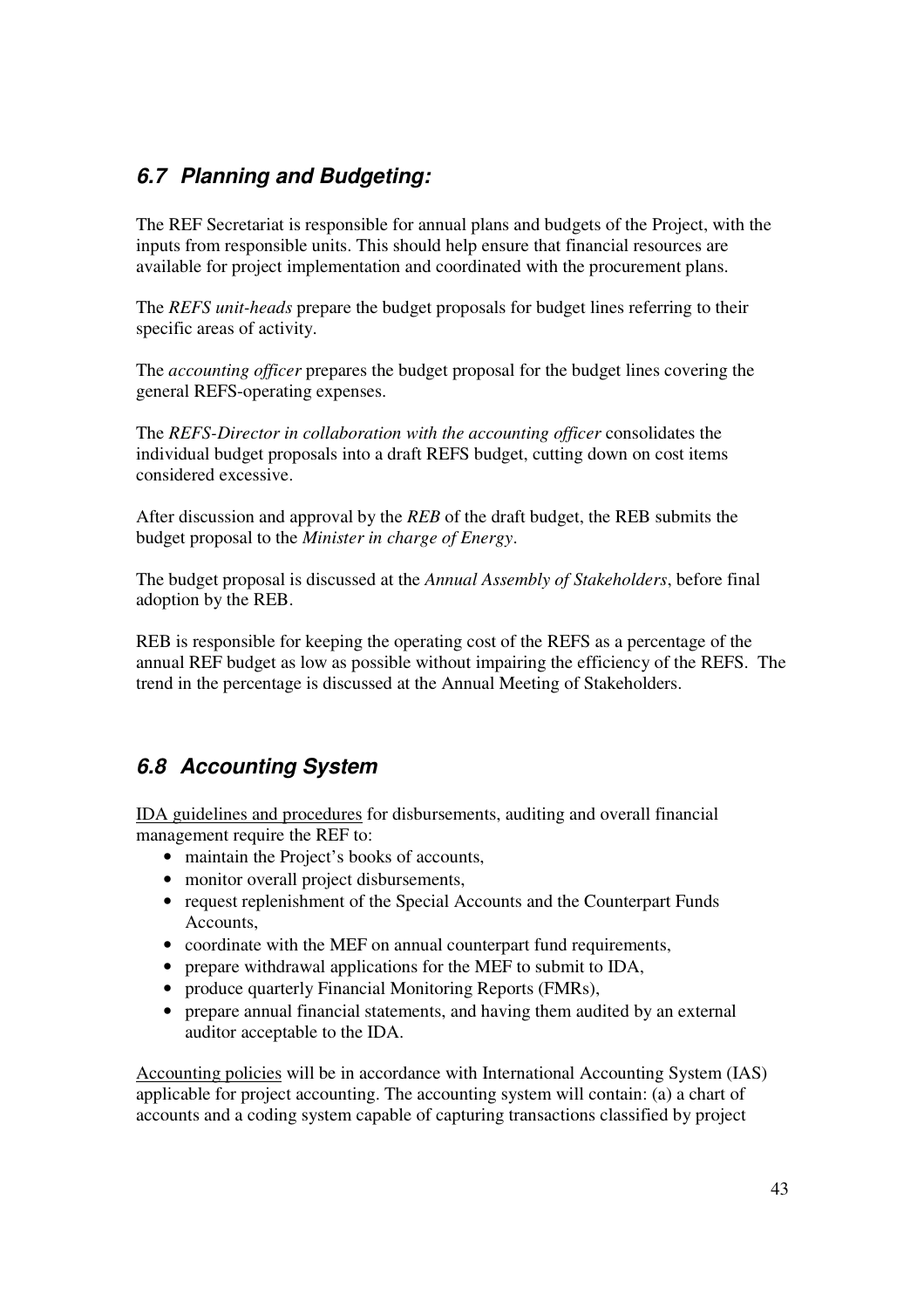components and IDA disbursement categories; (b) use of the cash method of accounting; (c) a double entry accounting system; and (d) the production of annual financial statements and quarterly FMRs acceptable to IDA.

The books of accounts for REF activities include:

- (i) Cash Book
- (ii) Ledgers
- (iii) Journal Vouchers
- (iv) Contracts Register

The Chart of Accounts should be developed in a way that allows project costs to be directly related to specific work activities and outputs of the program/project.

## **6.9 Auditing**

The REF-accounts and financial statements are audited in accordance with International Standards on Auditing by an independent external auditor appointed under terms of reference satisfactory to IDA.

The auditor presents his report to the Minister in charge of Energy and of Finance for the annual auditing of REFS, MIME-TA and EAC-TA components and of the Payment Agent. The auditor reports to the Minister in charge of Energy, with copy to the REB and to co-financing donors. The annual cost of the auditing firm is paid by the REFbudget.

The auditor audits the consolidated project financial statements of the REF, and the MIME-TA and EAC-TA components. In addition, the audit will determine:

- (i) whether the activities of the Special Accounts associated with the respective project funds have been correctly accounted for and used in accordance with the IDA Credit and Grant Agreements; and
- (ii) the adequacy of supporting documents and controls surrounding the use of the Statement of Expenditures (SOEs) as a basis for disbursement.

A separate Management Letter will also be submitted which will:

- (i) identify any material weakness in accounting and internal control;
- (ii) report on the degree of compliance of financial covenants of the Credit and Project Agreements; and
- (iii) communicate matters that have come to the attention of the auditors which might have a significant impact on the implementation of the Project.

The audited financial statements will be submitted to IDA within six months after the end of each fiscal year.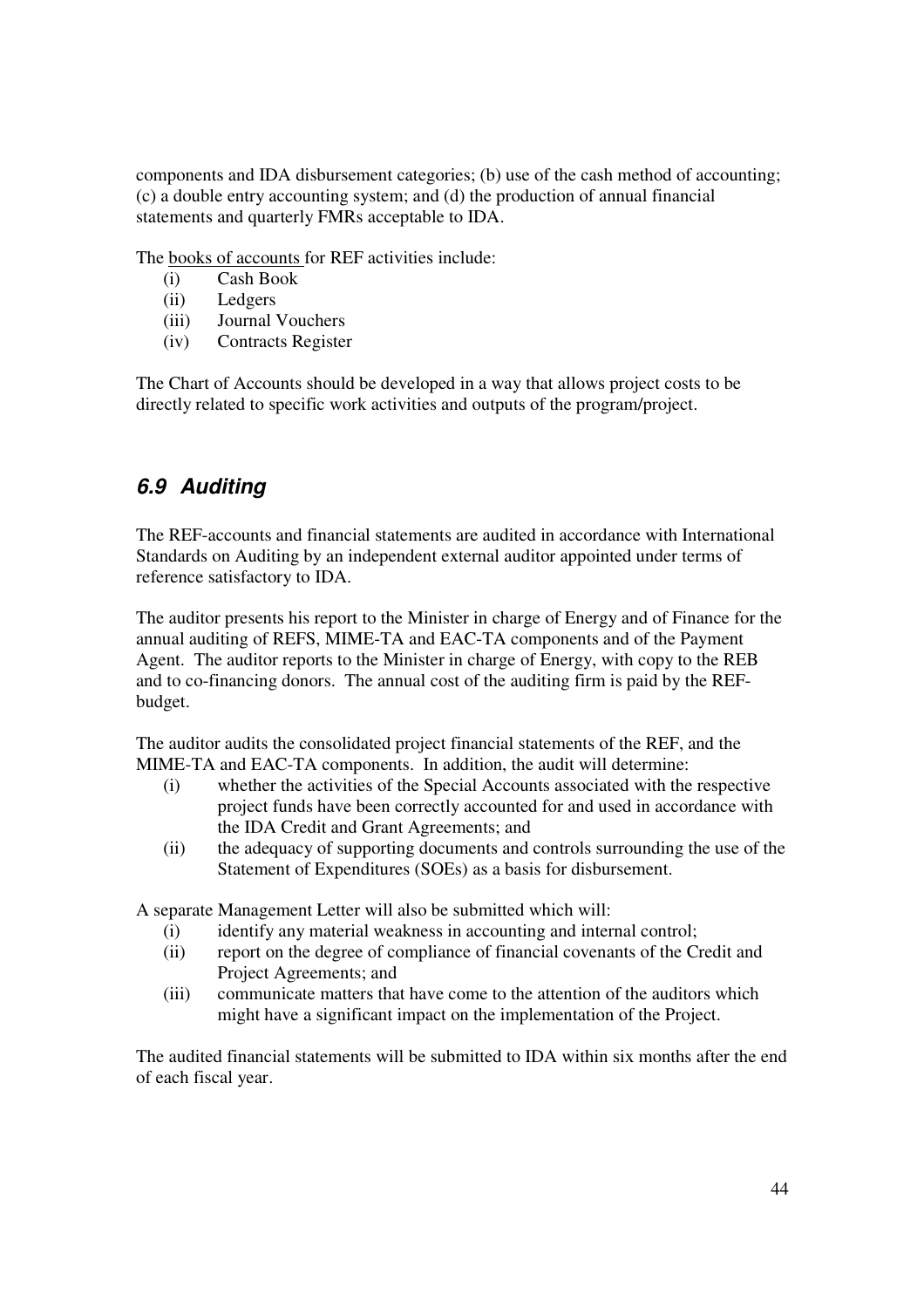# **7 DISCLOSURE OF INFORMATION**

## **7.1 Management Information System (MIS)**

### **7.1.1 Type of management information needs**

The management information needs can be categorized into:

- 1. Financial and Accounting Information (provided by the periodic financial status reports and procurement reports).
- 2. Project progress quantitative information on target achievement in terms of (i) number of electrified communities, households and institutions and (ii) number of trained consultants and operators, etc. (provided by project progress reports).
- 3. Cost-effectiveness analysis of REF-policy instruments, procedures and choice of areas of intervention (provided by internal surveys, benchmarking and other monitoring indicators, evaluation reports, survey interviews with clients and collaborating financial institutions).
- 4. Impact analysis quantitative and qualitative information on the socio-economic changes in electrified communities (provided by M&E-reports).

#### **7.1.2 Hierarchy of Management Information Needs**

The management information needs related to the operation of the REF run through four layers of hierarchy:

- 1. At the bottom level are the *individual technical officers* who manage the individual, specific activities of the REF. They are consumers of the basic raw data and producers of the initial processed data, which composes the MIS.
- 2. Next come the *administrative officer and the Director* who monitor the use of funds and the performance of REF officers;
- 3. Then the *REB* who is ultimately responsible for the financial management of the REF and for the specific choice of instruments and areas of intervention;
- 4. At the top level, the *Ministers in charge of Energy and for Finance and donors* want information to control (i) that - compared with alternative uses of funds they get value for money by supporting REF-activities and (ii) that the REF-funds are not deviated to other purposes than the intended.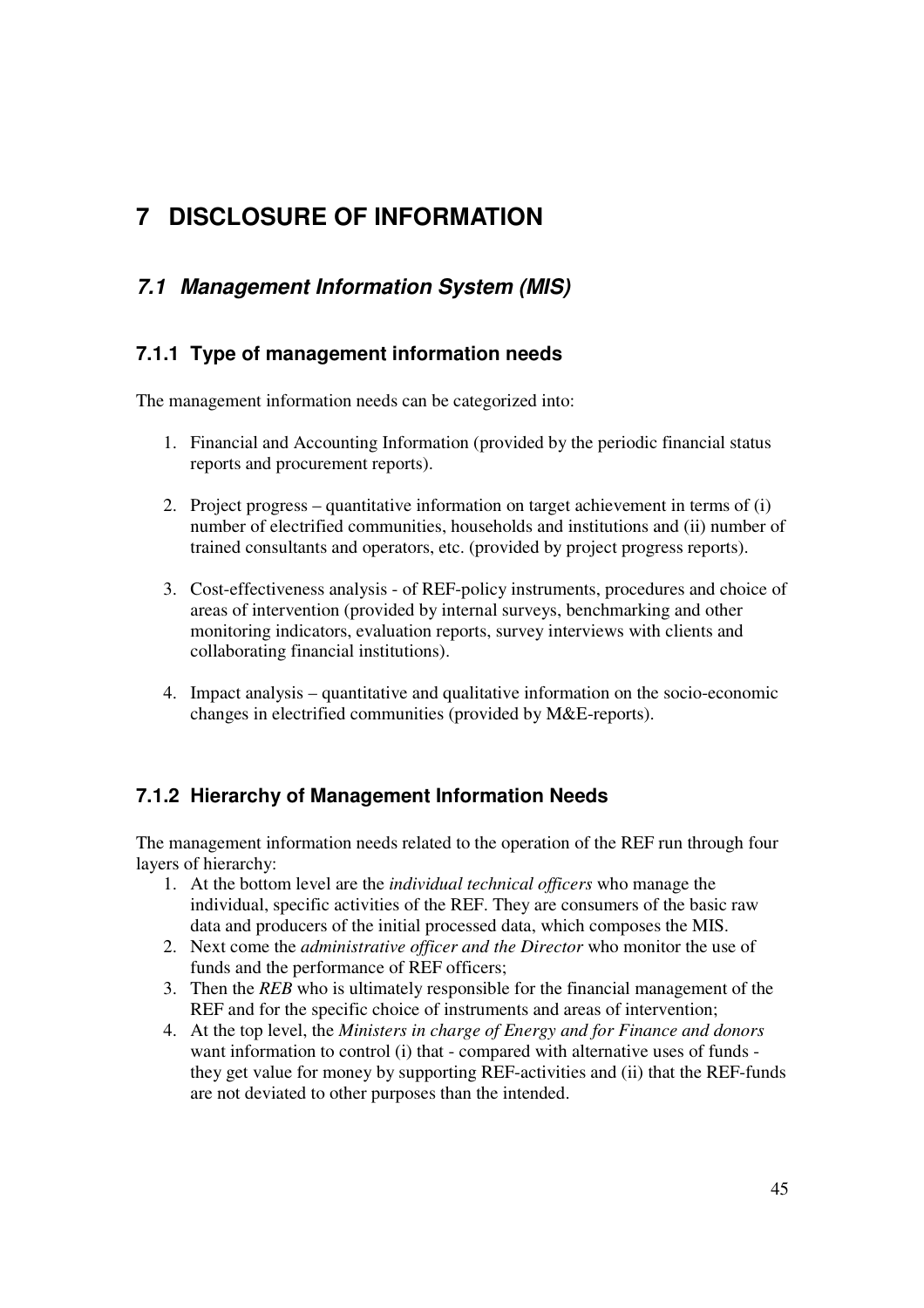For each level, it is to be defined:

- (vii) what kind of information is needed for decision taking at that "level" so that the functions assigned to that "level" can be performed in an effective manner;
- (viii) how the required information is to be collected;
- (ix) in what form the collected information is to be synthesized and presented to the upper layer;
- (x) how the collected information is to be integrated into the REF data base, and thus, be available for the MIS.

### **7.1.3 Collection and initial processing of data for the MIS**

Being responsible for the initial data entry and the initial processing of data for the MIS, each Head of Unit is held accountable for the systematic collection of data, which is relevant for the work of the unit, and the assessment of its performance.

The M&E-officer of REPMEU assists the Heads of FU, IU, and REU in finding appropriate responses to the four questions listed in section 1.6.2, above.

In the monitoring of the performance of a sub-contractor, the Head of the Unit is responsible for ensuring that the contracted entity:

- presents all required *financial reports* and *progress reports* timely and in accordance with the format defined in the contract;
- at the end of a *capacity building seminar*, asks the attendants to fill out a *usersatisfaction questionnaire*, rating the relevancy of the content and the quality of the trainers and coming up with suggestions on improvements.

*Project Implementation Plans* for the executing agents address the following areas:

- 1. Inputs and outputs of *financial information* required to track implementation;
- 2. Inputs and outputs of *physical information* matched with financial information required;
- 3. arrangements for recording project impacts, outcomes, outputs, and inputs that are required to assess project progress toward project objectives.

The REFS-Director monitors that the Unit-Heads:

- summarize their conclusions and observations on received progress reports in a short, concise note;
- write short notes in standard format on field visits and participation at seminars or outreach meetings summarizing (i) number and type of attendants, (ii) subjects discusses, (iii) key impressions of feedbacks and lessons learned.

The summaries and notes are entered in the data base operated by REPMEU, and are accessible to all REFS-staff.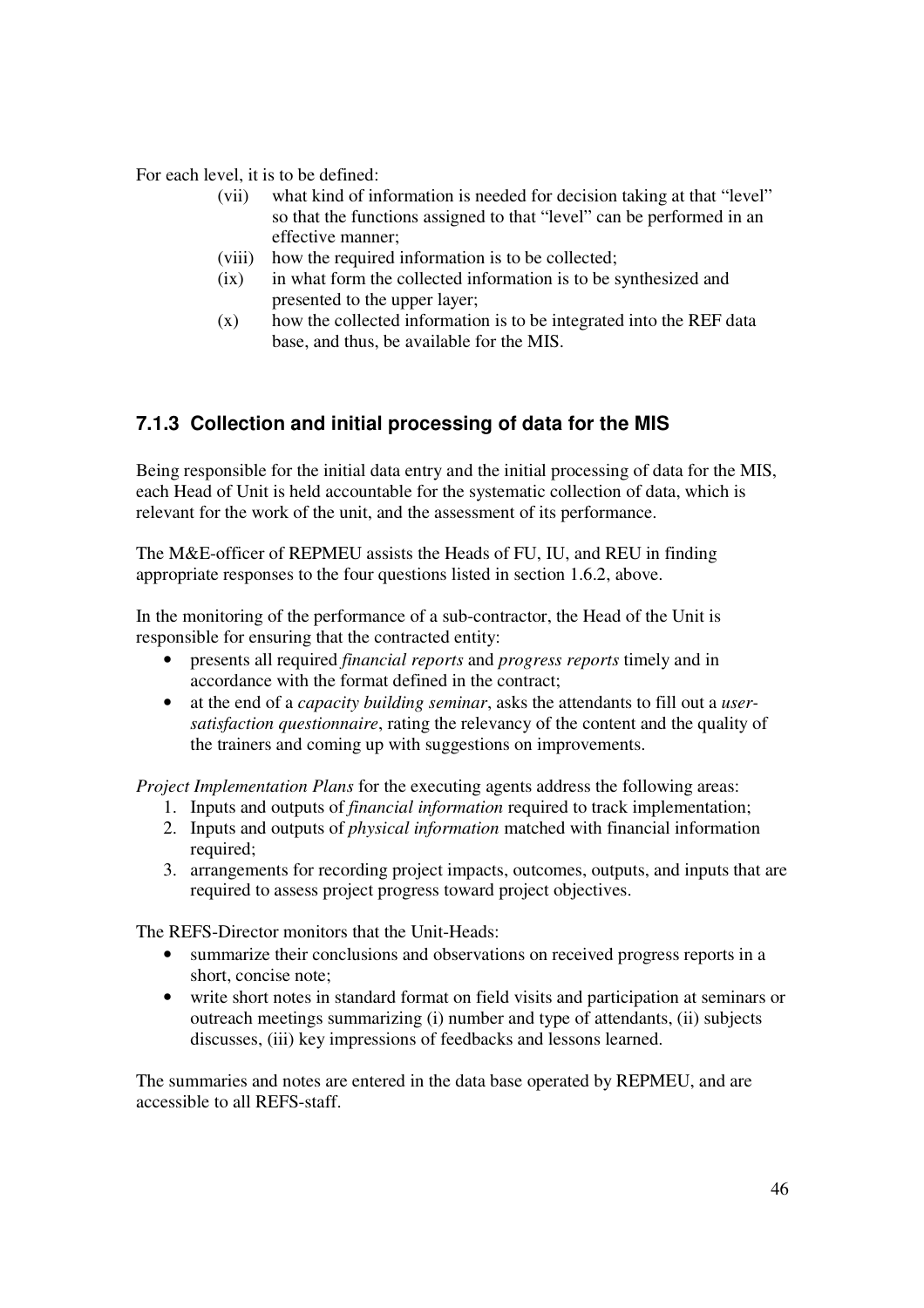## **7.2 Fiscal Year Financial Report and Annexes**

Once the financial accounts for a fiscal year have been audited, the REB submits the *fiscal year financial report on the REF* to the Minister in charge of Finance and to cofinancing donors. The report, covers the consolidated financial accounts of the REF comprising the general REF-budget and the budgets for special purpose projects/programs that are implemented by REF. The financial statements presented in the report include:

- *Statement of Sources and Uses of Funds* showing funds from the different donors and national sources of revenue separately, a summary of expenditures analyzed under the main headings and by main category of expenditures
- *Notes* in respect of significant accounting policies and accounting standards adopted by management when preparing the accounts and any supplementary information or explanations that may be deemed appropriate by management in order to enhance the presentation of a "true and fair view".
- *Special Account Statement* showing deposits and replenishments received, payments substantiated by withdrawal applications, interest that may have been earned on the account and the balance at the end of the fiscal year.
- *A Reconciliation* between the amounts shown as "Received by REF from IDA" and that shown as having "Disbursed" by them.
- *Summary of Credit Withdrawals* using program management reports, FMRs, listing individual withdrawal applications by reference number, date and amount.

## **7.3 Public Dissemination Policy**

#### **7.3.1 REF progress reports and annual RE-Status Report**

The Director of the REFS prepares *three short REF progress reports* to the REB during a year and one detailed *RE-Status Report*. REB approves the reports before submitting the reports to the Minister responsible for Energy and to co-financing donors and multilateral development banks.

The progress reports and Status Report synthesize the information of progress reports received from sub-contracted consultants and the payments agent and summarizes the results from M&E.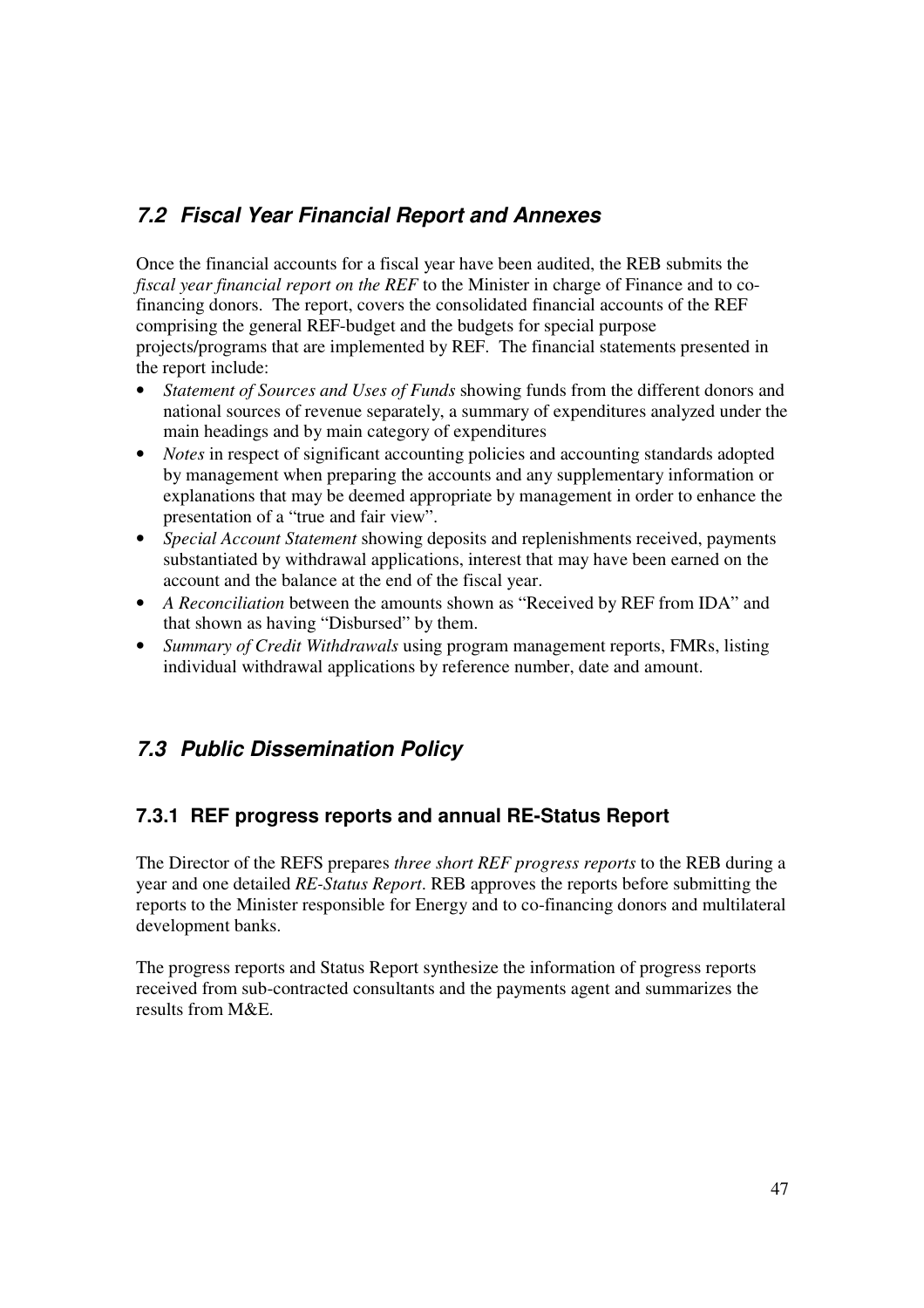#### **7.3.2 Annual RE-Status Report**

The annual RE Status Report, prepared by the REFS Director and approved by REB is submitted to the Minister in charge of Energy and the Annual Assembly of Stakeholders roughly one month before the start of a new fiscal year. It is a 10-15 pages analytical report, which reports on the progress in RE in general, and of REF-financed activities in particular, and summarizes the qualitative and quantitative M&E information on RE, which the RREFS collected during the year, since the presentation of the last report. The Cabinet and Parliament are other target groups for the report.

The report (i) informs on:

- a. the advancement of RE and its impact on the rural transformation objective;
- b. the efficiency and the impact of the REF investment subsidies and the procedures for these,
- c. the results and effectiveness of REF-financed capacity building programs,
- d. the results and cost-effectiveness of programs to commercialize RETs,
- e. RE-and RET project activities, which are financed outside the REFframework by NGOs and other donor programs;

and, (ii) presents the budget and work program for the next year REF-activities, including the proposed subsidy rates and eligibility criteria.

After approval by the Ministry of Energy and by donors, the annual RE-status report is published on the REF website.

#### **7.3.3 Publication of M&E reports**

The REB decides on the publication of M&E reports.

#### **7.3.4 Publication of eligibility criteria and subsidy rates**

REB resolutions on annual eligibility criteria and subsidy rates are published in the annual invitation for subsidy applications, which is placed on the website and in major newspapers.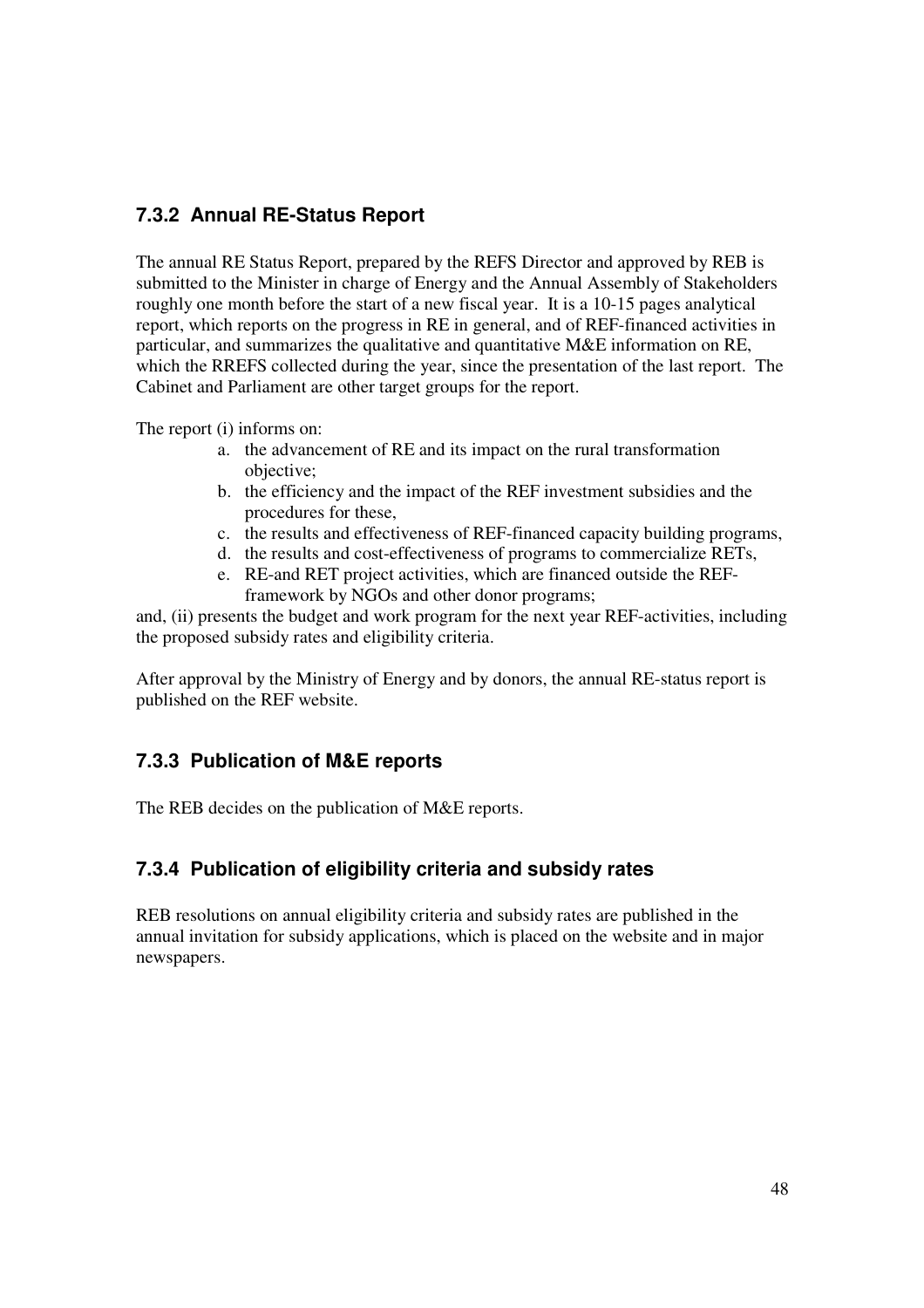# **8 MONITORING AND EVALUATION**

## **8.1 Objectives for Monitoring and Evaluation (M&E)**

M&E reports are prepared to provide the REB, the RGC and co-financing donors and multilateral banks with information on:

- 1. The status of national RE and the role of the REF herein, making use of *output indicators* for the REF. The information documents that output targets for individual REF-activities are being achieved.
- 2. The socio-economic impact of RE projects (*impact indicators* for the REF). The information helps the Ministry of Finance and co-financing donors and multilateral development banks to determine whether the amount of public resources allocated to the REF are justified by their socio-economic impacts.
- 3. The effectiveness of REF procedures and the relevancy and cost-effectiveness of REF-financed support programs (*program adjustment indicators* for the REF). The information gives the REB the qualitative and quantitative data needed to take informed decisions on recommended subsidy levels, eligibility criteria and procedures, the REF budget and the annual REFS work program, including the launching or closing of individual support components.

## **8.2 Organisation of M&E**

Monitoring and evaluation is undertaken through self-evaluation and through contracted external consultants.

As inputs to the preparation of the Annual Rural Electrification and REF-Status Report, REF-officers are requested to contribute their assessments and evaluations of the effectives of REF procedures and REF support projects in their areas of responsibility.

The initiative for specific M&E-reports executed by external consultants can come from the REFS-Director, from the REB and from any co-financing donor/multilateral development bank.

The *Rural Electrification Planning and Monitoring & Evaluation Unit (REPMEU)* of the REFS is responsible implementing entity for M&E-activities within the REFS. Normally, REPMEU will write the TOR for an M&E activity and contract the consultants. In the case of M&E activities initiated by foreign donors and multilateral development banks, REPMEU is responsible for facilitating required local assistance to the M&E-tram contracted by these.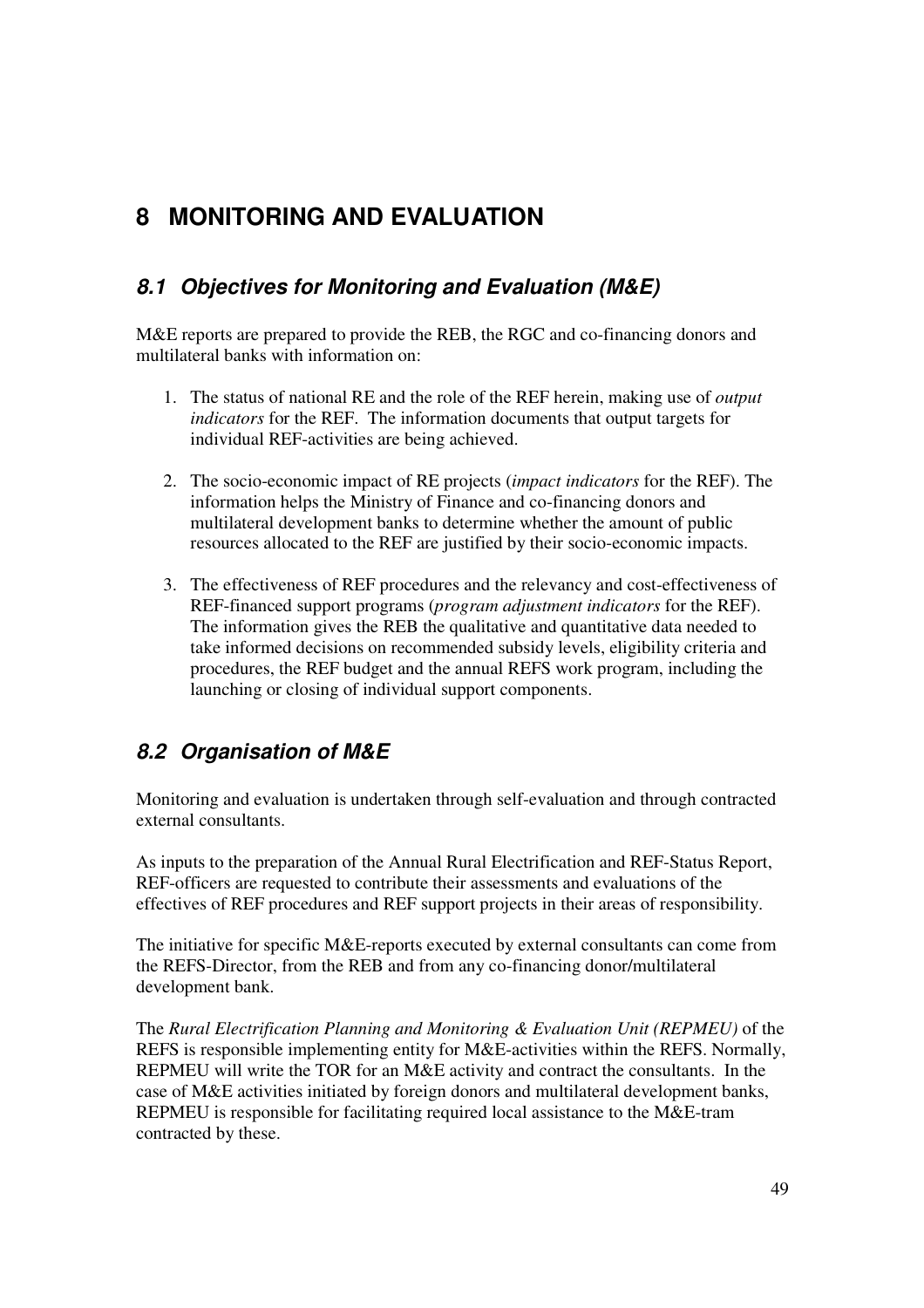The *RE-Data base* developed and maintained by REPMEU is of key importance for the monitoring work. It stores quantitative information from REF-grant application forms (feasibility study: number of households in community, economic activities, number of household/business owned generators) and from REF-grant disbursement forms (project completion form: number of connected households, type of productive uses and estimated productive loads, km of MV- and LV-lines, number of poles and transformers and cost data). It also stores quantitative and synthesizes qualitative data from M&E-reports.

Due to the self-interest of the REFS in the justification of public support to RE-projects, the M&E of the impact of RE on rural transformation is entrusted to an outside institution, which reports directly to the Ministers in charge of Energy and for Finance whenever a report of major relevance has been prepared. The *Cambodia Development Research Institute* is a logical candidate as executing agency for this activity.

REPMEU will in close consultation with the contracted consultant for the capacity building component develop efficient *M&E procedures for REF supported capacity building activities*. One standard procedure is that participants at training courses are requested to fill out a questionnaire at the end of the seminar on the quality and relevancy of received training.

| <b>Type of Report</b>            | <b>Comments</b>                                                                                                       |
|----------------------------------|-----------------------------------------------------------------------------------------------------------------------|
| <b>REFS</b>                      |                                                                                                                       |
| Quarterly progress               | Short standard format report with quantitative data on<br>outputs + short observations on items calling for attention |
| Annual RE- and REF               | Quantitative data on $RE + REF$ -outputs + self-evaluation                                                            |
| <b>Status Report</b>             | by REFS on effectiveness of procedures, programs and                                                                  |
|                                  | subsidy levels + synthesis of conclusions of evaluation                                                               |
|                                  | reports prepared by outside consultant                                                                                |
| Mid-term review                  | Evaluation by outside consultant contracted by donors                                                                 |
| End-of-term report               | Quantitative data $+$ self-evaluation $+$ attached evaluation                                                         |
|                                  | report prepared by donor-contracted consultant                                                                        |
| <b>Outsourced TA-activities:</b> |                                                                                                                       |
| Quarterly progress               | Short standard format report with quantitative data on                                                                |
|                                  | outputs + short observations on items calling for attention                                                           |
| Annual status report             | Quantitative data + conclusions from self-evaluation                                                                  |
| Mid-term review                  | Evaluation by outside consultant contracted by REFS                                                                   |
| End-of-project report            | Quantitative data $+$ self-evaluation $+$ attached evaluation                                                         |
|                                  | report prepared by REFS-contracted consultant                                                                         |
| Socio-Economic Impact of         | Responsibility for M&E permanently outsourced to outside                                                              |
| <b>REF</b>                       | institution                                                                                                           |
| <b>Ad-hoc M&amp;E Reports</b>    | Evaluation reports requested by donors and executed by                                                                |
|                                  | donor-contracted consultants or by consultants contracted                                                             |
|                                  | by REFS on behalf of donor                                                                                            |

## **8.3 Plan for presentation of M&E-reports**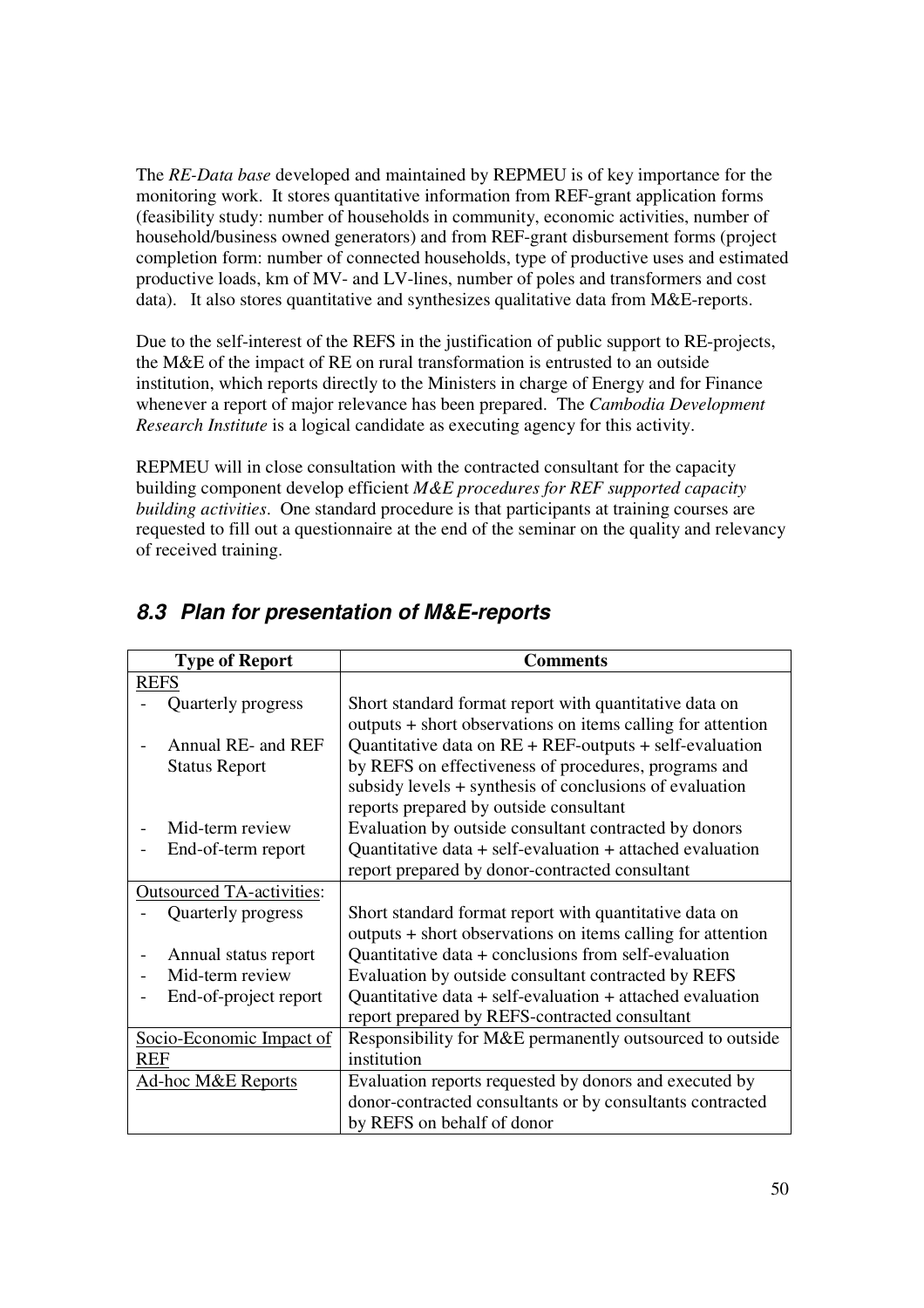## **8.4 M&E of REF Performance**

#### **8.4.1 Output Indicators**

*1. Rural Grid Electrification Status*  (national progress divided into grid extension projects by EdC and isolated grid projects by REF)*)* 

- The number of communities and agglomerations in Cambodia that have been electrified during the year; new households getting electricity service; percentage and number of communities by category of size that remain without electricity service
- Progress in rural electrification coverage (percentage of rural population living in electrified areas) and rural connection rate (percentage of rural households having electricity service).
- The number of rural enterprises (including those in the broadly define agriculture sector) that have been connected during the year and their estimated load
- The number of health clinics and schools that have been electrified during the year and the percentage and number of national clinics that remain without electricity service

#### *2. Sales of solar home systems*

• Annual sales of solar pv systems for isolated households and institutions (national progress divided into REF-supported projects and projects supported by other sources)

#### *3.Promotion of grid-connected generators using renewable energy*

- Number of micro-hydro plants, total installed capacity and annual generation of electricity
- Number of mini-hydro plants, total installed capacity and annual generation of electricity
- Number of biomass-fueled power plants, total installed capacity and annual generation of electricity

### **8.4.2 Impact Indicators**

#### *1. Socio-economic impacts*

In-depth analysis of a few RE-projects, covering a representative spectrum of REprojects, will be undertaken to evaluate the impact which electrification has on rural transformation. The M&E of rural transformation is of particular importance, as the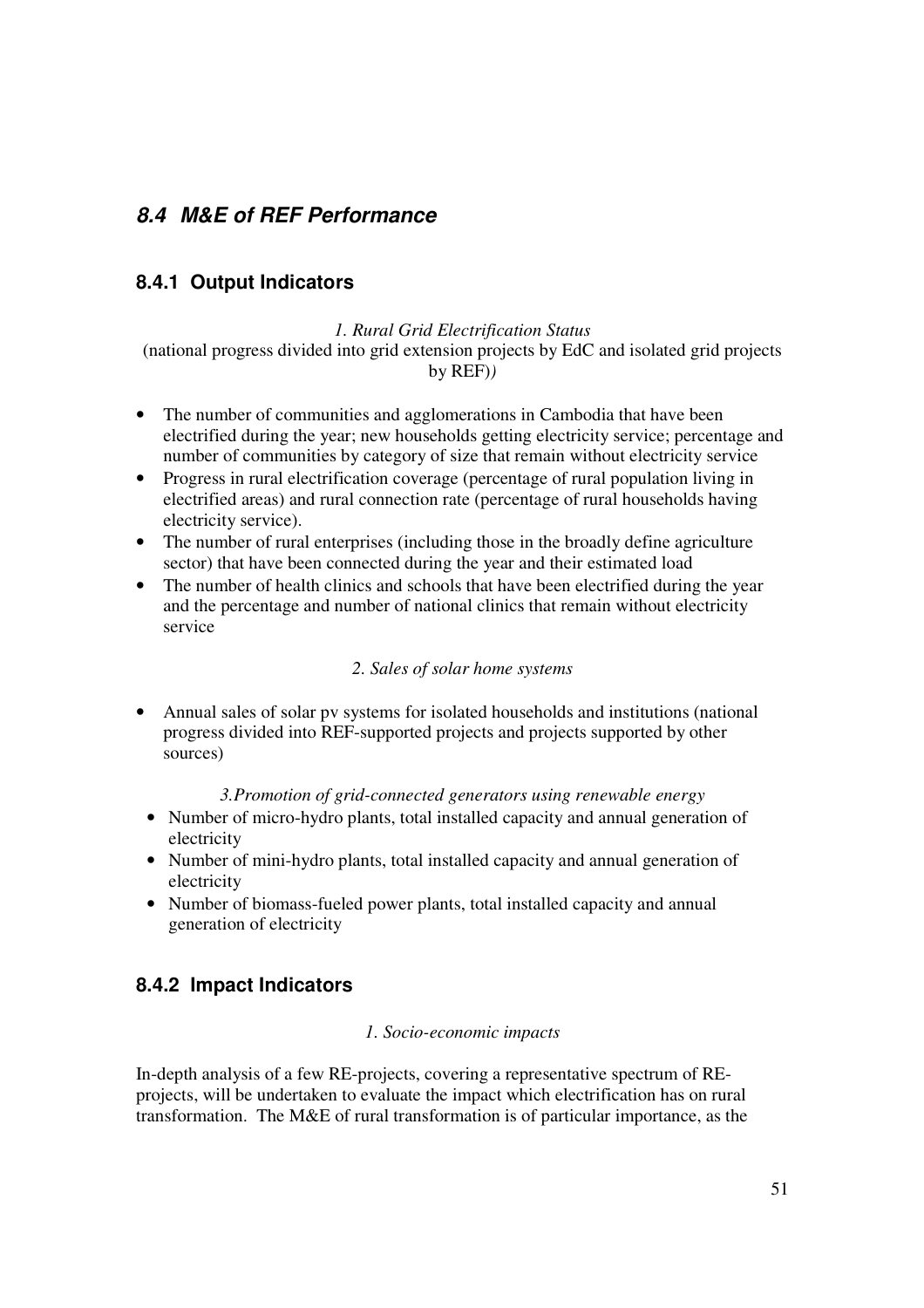socio-economic results must justify the substantial support from scarce public resources, which is given to RE, and which competes with alternative claims on these resources for other sector interventions. The subject covers three major issues:

- 1. *Productive use impact*. The impact of electricity (i) on the improvement and quality of *social services* – health, education, public administration – (ii) on *commercial business activities* - the creation of new agro-industrial businesses and services, development of productivity and quality enhancement in existing agro-industrial businesses and services- and (iii) links to *other infrastructure investments* such as water, road and telecommunications.
- 2. *Impact on household welfare.* Benefits from improved lighting and better access to radio and, above all, TV.
- 3. *Poverty impact of supported RE-projects*. Connection rates of poor households; poverty impacts from indirect access to electricity.*.*
- 4. *The equity impact* of REF subsidies (socio-economic class and regional)

Indicators for the above are collected using a methodology containing participatory and survey elements.

*2. Impacts on costs of rural electrification and on rural tariffs and quality of service* 

- Evolution in *the costs of rural electrification over time, adjusted for differences in customer density and other cost-affecting factors*
- Evolution in *rural tariffs over time, adjusted for differences in customer density and other cost-affecting factors*
- average number of hours per day in which electricity is supplied to households by the REEs

### **8.4.3 Indicators for efficiency of individual instruments**

#### *M&E of the effectiveness of REF-investment subsidies*

The M&E relates to the effectiveness (i) of REF subsidy levels and (ii) of the procedures for allocating subsidies to projects. Key performance indicators to be monitored and evaluated would be:

- The annual balance between the supply of grant funds (forecast payments for the year) and the demand for funds (accumulated grant finance requested by applicants)
- The impact of REF investment subsidies on reducing the cost of investment for project developers (subsidy in percent of the cost of investment).
- The importance of RE-investment subsidies for facilitating financial closure of projects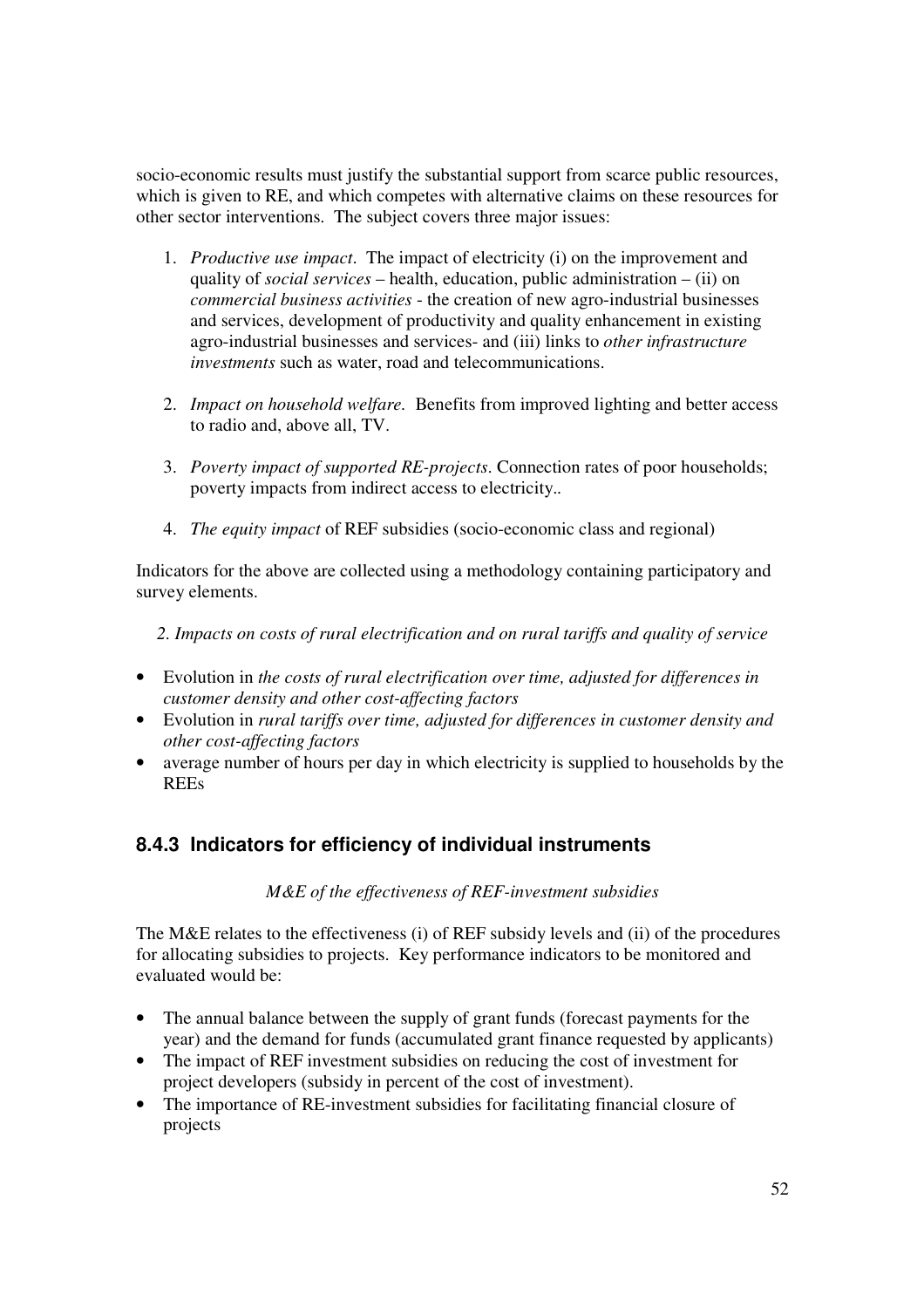- Whether other instruments for investment support, such as guarantee schemes for loans, for example, would be a cost effective mean to enhance the impact of RE investment subsidies on the acceleration of RE.
- The extent of free-rider effects (giving subsidies to projects, which would have been carried out also in the absence of a subsidy; or offering lower tariffs to consumers who would have been willing to pay a higher tariff).
- The evolution over time in the cost of subsidy per connected customer
- Extent of "perverse" (investment distorting) incentives of procedures used for the processing of applications and for the form for payment of awarded subsidies

#### *M&E of the effectiveness of RE-support programs*

Key output indicators are:

- Number of feasibility studies/business plans prepared with REF-financed TA
- Number of technicians in RE-construction and/or operation trained in REF-financed courses number of trained rural and renewable electricity employees in different institutions (at least 200).
- Number of solar energy technicians trained in REF-financed courses
- Number of bank staff trained in appraisal of RE- and renewable energy projects

Key impact indicators are:

- Evolution in the quality of feasibility studies, which are attached to the applications for REF investment subsidies.
- Evolution in the penetration of least cost technologies and quality of construction work
- Evolution in the unit price of components and of services
- Evolution in the quality of business plans presented by project developers to banks for loan finance for RE and RET projects
- Evolution in the percentage of timely repayment of loans by REEs to financial institutions;
- Evolution in the quality of project appraisal by financial intermediaries, inter alia witnessed in repayments of loans Evolution in the regional generation of project proposals for REF funding
- Evolution in the number of firms that provide goods and services to RE and their regional distribution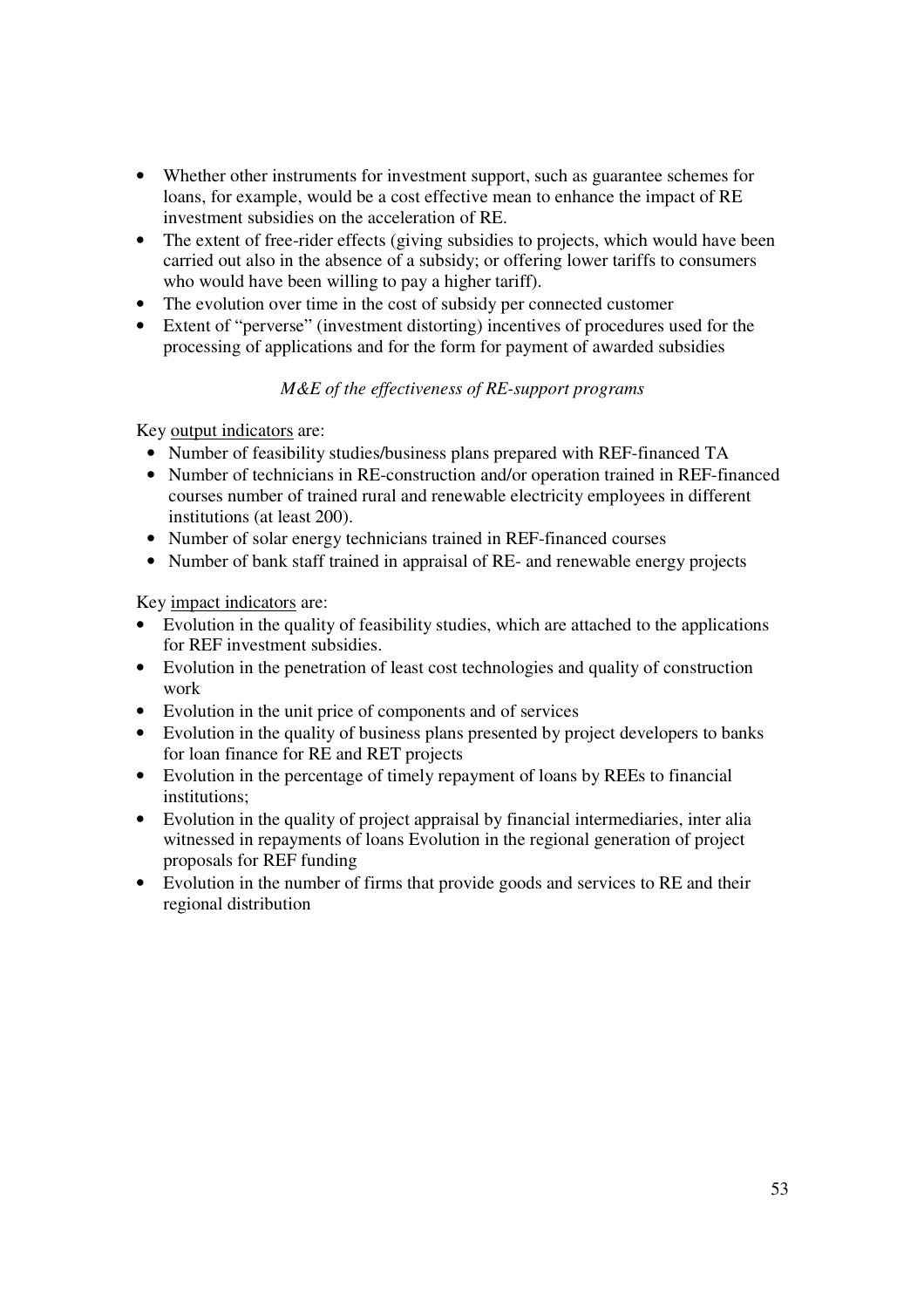## **8.4.4 Indicators for result achievement**

Key performance indicators for progress in rural electrification:

- The number of communities and agglomerations in Cambodia that have been electrified during the year and the percentage and number of communities and agglomerations by category of size that remain without electricity service
- Progress in rural electrification coverage (percentage of rural population living in electrified areas) and rural connection rate (percentage of rural households having electricity service).
- The number of rural enterprises (including those in the broadly define agriculture sector) that have been connected during the year and their estimated load
- The number of health clinics and schools that have been electrified during the year and the percentage and number of clinics that are without electricity service
- Progress in solar PV market development for isolated households and institutions (number and capacity of systems installed for households and institutions; information to be provided by PSF)

Key performance indicators for effectiveness of REF-investment subsidies:

- access of project developers to loan finance for RE and RET projects
- reduction in average tariff due to the subsidy
- household connection rates in project areas

Key performance indicators for effectiveness of REF-TA:

- regional generation of project proposals for REF funding
- quality of project appraisal by financial intermediaries, inter alia witnessed in repayments of loans
- number of firms that provide goods and services to RE and their regional distribution
- quality of feasibility studies/business plans that are attached to the applications for REF investment subsidies.
- penetration of least cost technologies and quality of construction work
- unit price of components and of services

Indicators for rural transformation will cover:

- *Productive use impact*. The impact of electricity (i) on the improvement and quality of social services – health, education, public administration –  $(ii)$  on commercial business activities the creation of new agro-industrial businesses and services, development of productivity and quality enhancement in existing agro-industrial businesses and services- and (iii) links to other infrastructure investments such as water, road and telecommunications.
- *Impact on household welfare*. Benefits from improved lighting and better access to radio and, above all, TV.
- *Poverty impact* of supported RE-projects. Connection rates of poor households; poverty impacts from indirect access to electricity.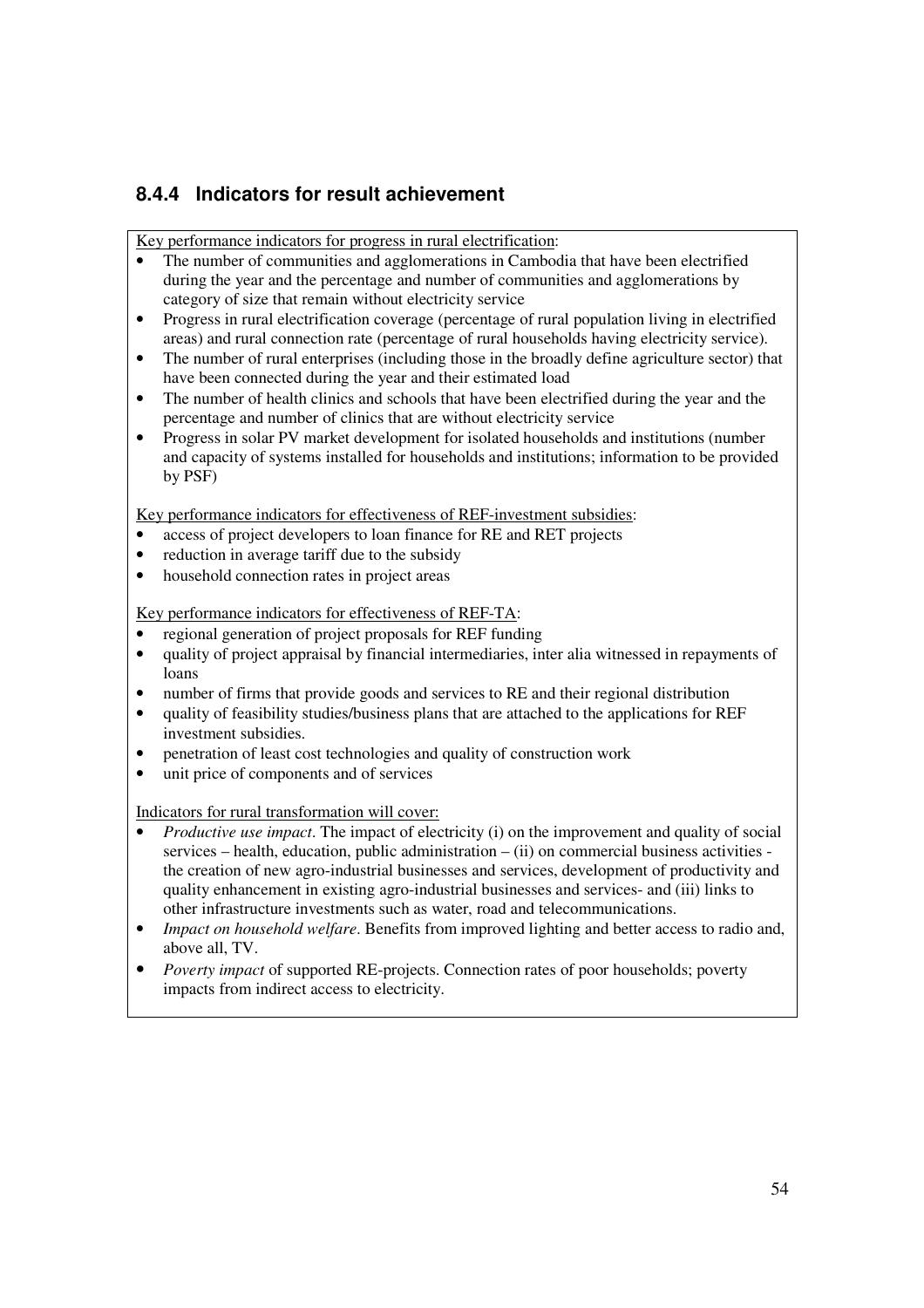## **9 ENVIRONMENT AND SOCIAL SCREENING AND MANAGEMENT PLANS**

## **9.1 World Bank Safeguard Policies**

REF projects and programs funded with IDA and GEF resources need to satisfy the World Bank's safeguard policies, in addition to conformity with environmental legislation of RGC. World Bank policies and guidelines pertaining to environmental safeguards that may require consideration are:

- OP/BP/GP 4.01 Environmental Assessment
- OP/BP/GP 4.36 Forestry
- OP/BP/GP 4.04 Natural Habitats
- OP 4.07 Water Resource Management
- OP 4.30 Involuntary Resettlement
- OP/BP 4.37 Safety of Dams
- OP 4.09 Pest Management

OD 4.01 requires the REF, as project implementing institution, to undertake the functions of *project screening*, *EA review* and *implementation of mitigation and monitoring plans*.

### **9.2 Potential Environmental Issues**

The key environmental issue for solar home systems concerns the disposal and recycling of lead acid or nickel-cadmium batteries.

The micro- and mini hydro projects are likely to be run-of-the river as opposed to storage projects. Potential impacts concern: (i) partial dewatering of a section of the riverbed from the intake until water is returned to the river downstream of the powerhouse and consequent impacts on aquatic life in the dewatered section; (ii) potential soil erosion caused by flushing flows discharged from sedimentation basins and by overflows at the forebays; (iii) potential ground instability caused by canal/pipe construction, (iv) cutting of tress for use of power poles for village hydro projects; and (v) adverse impacts due to construction of access roads.

Rapid expansion of dentro-thermal power plants may result in accelerating deforestation when based on tree-cutting for fuel supply.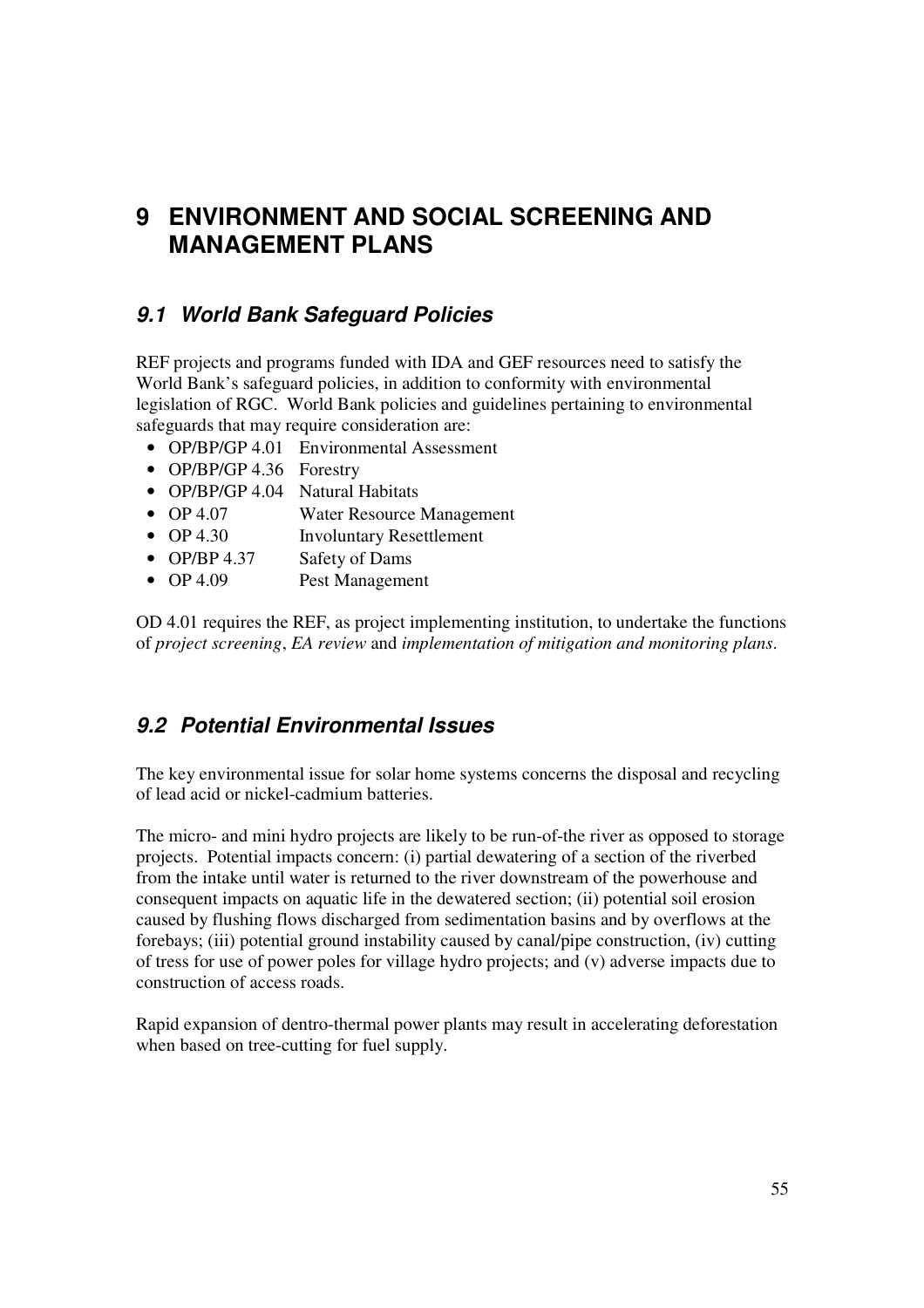## **9.3 Environmental Guidelines**

Environmental assessments (EAs) for LIREPs are carried out by the developers in and by REFS in the case of PREPs, and included in the feasibility study. The EAs are reviewed and cleared by the central environmental authority in Cambodia and by the REF. The first two environmental assessments of mini hydropower and biomass projects will be submitted to IDA for review and clearance prior to disbursements for associated investments. In addition, the environmental assessments for any project that involves involuntary resettlement of more than 20 families, land acquisition, mini hydro projects and biomass energy projects greater than 5 MW will be reviewed and cleared by IDA prior to disbursement from the Credit line.

The environmental assessment should cover physical-chemical, biological, socioeconomic and cultural assessment that are likely to arise during construction and operation activities as appropriate.

The REFS-officer responsible for the subsidy award approval and disbursement approvals for a project will:

- 1. *Project evaluation and approval*:
	- Screen proposal to categorize project according to type of environmental review that will be necessary
	- Check that feasibility study undertook the Environmental Review, Limited Environmental Assessment, or a Full Environmental Assessment, which is appropriate for the category and identifies impacts and designs appropriate mitigation measures
	- Check that feasibility study verifies that the project is consistent with regional land use plans
	- Once project has been screened and any necessary environmental review or assessment has been completed, project can be approved if it meets environmental viability criteria
	- Approval may be denied if the environmental assessment recommendations have not been satisfactorily incorporated into project design
- 2. *Investment implementation/supervision* of projects involving ethnic minorities and/or requiring full EIA:
	- Undertake site visits to ensure that environmental criteria and mitigation measures, as required by contracts, have been incorporated into project design
	- Require changes to project design if unforeseen impacts occur
	- Meet with contractors and community representatives to gather feedbacks
	- Approval required to issue final payment for project construction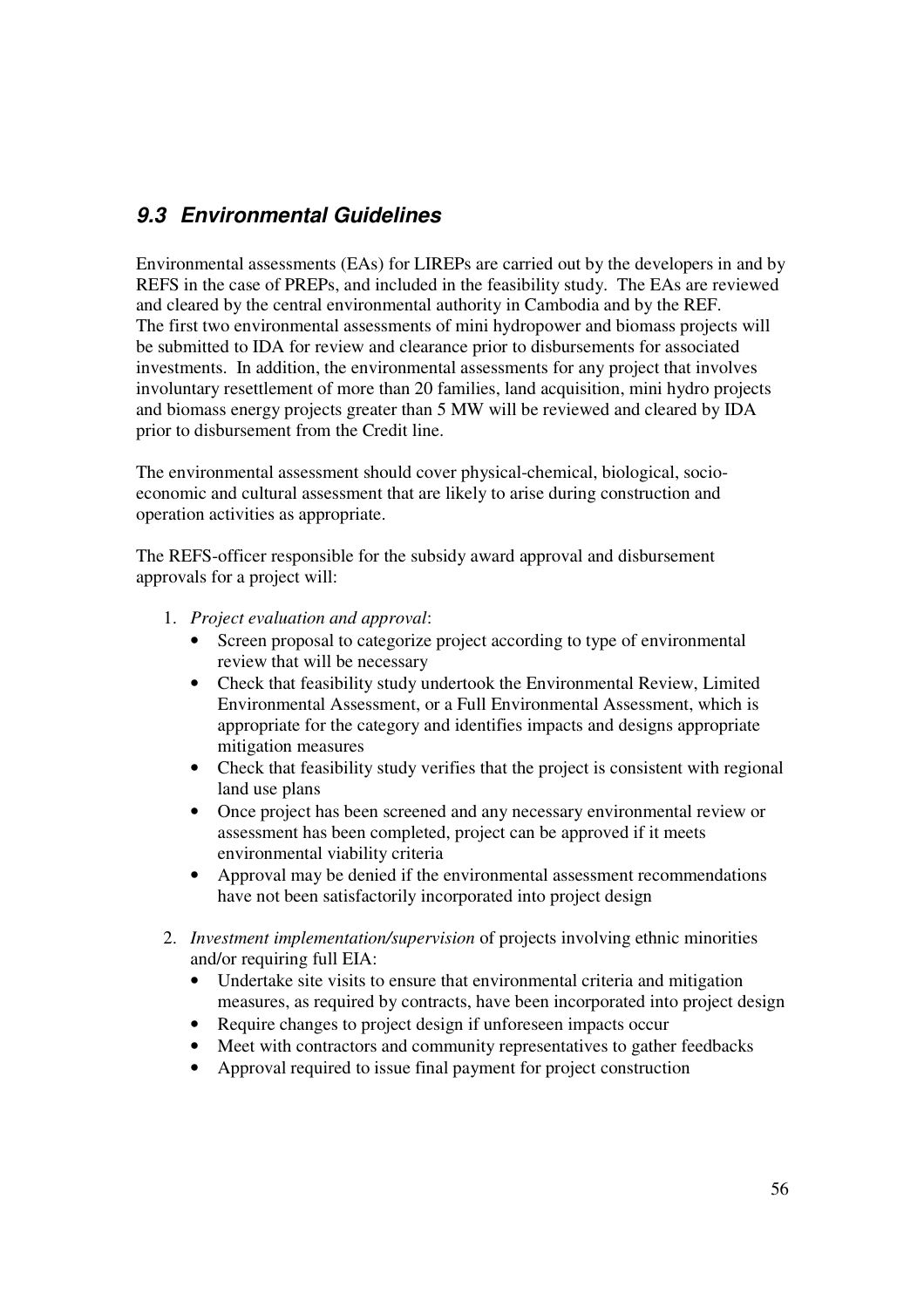## **9.4 Ethnic minority issues<sup>12</sup>**

As a prerequisite to IDA support, REF-supported activities must meet the requirements of Operational Directive 4.20 (Indigenous Peoples). This policy directive requires that special planning measures be established to protect the interests of ethnic minorities, i.e. social groups with a social and cultural identity distinct from the dominant society that makes them vulnerable to being disadvantaged in the development process.

The largest ethnic minority groups in Cambodia include people of Vietnamese and Chinese descent, Muslim Chams, and ethnic Lao. OD 4.20 applies with reference to Cambodian "Highland Peoples", because these groups maintain cultural and socioeconomic practices different than those practiced by the Khmer national majority.

Consultations with and participation of indigenous people/ethnic minorities, their leaders and local government officials will be an integral part of the overall *Indigenous People Development Plan (IPDP)*, which will be included in the project feasibility report. Project areas which have indigenous people/ethnic minority communities and are candidates for REF support will be visited (at the time of first consultation with communes) by developers, relevant local authorities, and consultants. The IPDPs consist of the following sections:

- (a) preliminary screening
- (b) social assessment
- (c) mitigation measures
- (d) development assistance
- (e) monitoring

## **9.5 Resettlement Policy Framework<sup>13</sup>**

The Government's Inter-ministerial Resettlement Committee (IRC) is charged with determining entitlements, valuation of affected assets and in fixing of compensation rates.

REF-supported projects involving cases of involuntary resettlement must comply with the framework on resettlement outlined in Annex IX. It conforms to the objectives and principles of the World Bank's Operational Policy 4.12 on *Involuntary Resettlement.*

Current legal provisions in Cambodia governing land acquisition, compensation and resettlement may not meet the objectives and principles of O.P. 4.12. In the case of any inconsistency between the provisions of the Cambodian legal framework and this policy framework, the REB in consultation with relevant ministries in Cambodia and World Bank staff will decide whether adjustments can be made to local procedures without breaking Cambodian law.

<sup>-</sup> $12$  Refer to Annex IX for details

<sup>&</sup>lt;sup>13</sup> Refer to Annex Section A: Annex III: Resettlement Policy Framework" for details.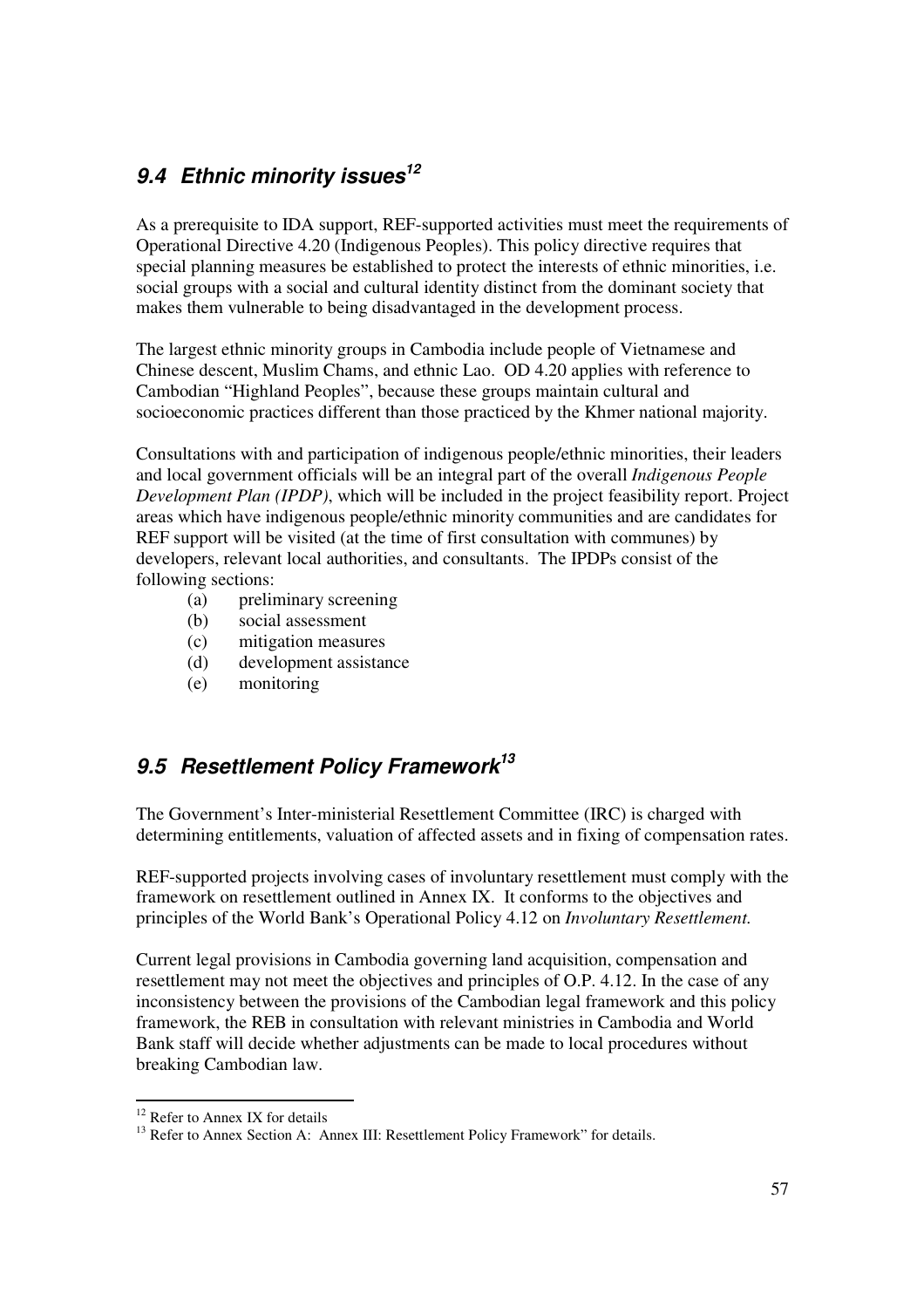# **10 TECHNICAL SPECIFICATIONS**

To be added when ongoing consulting work, defining the technical specifications is completed.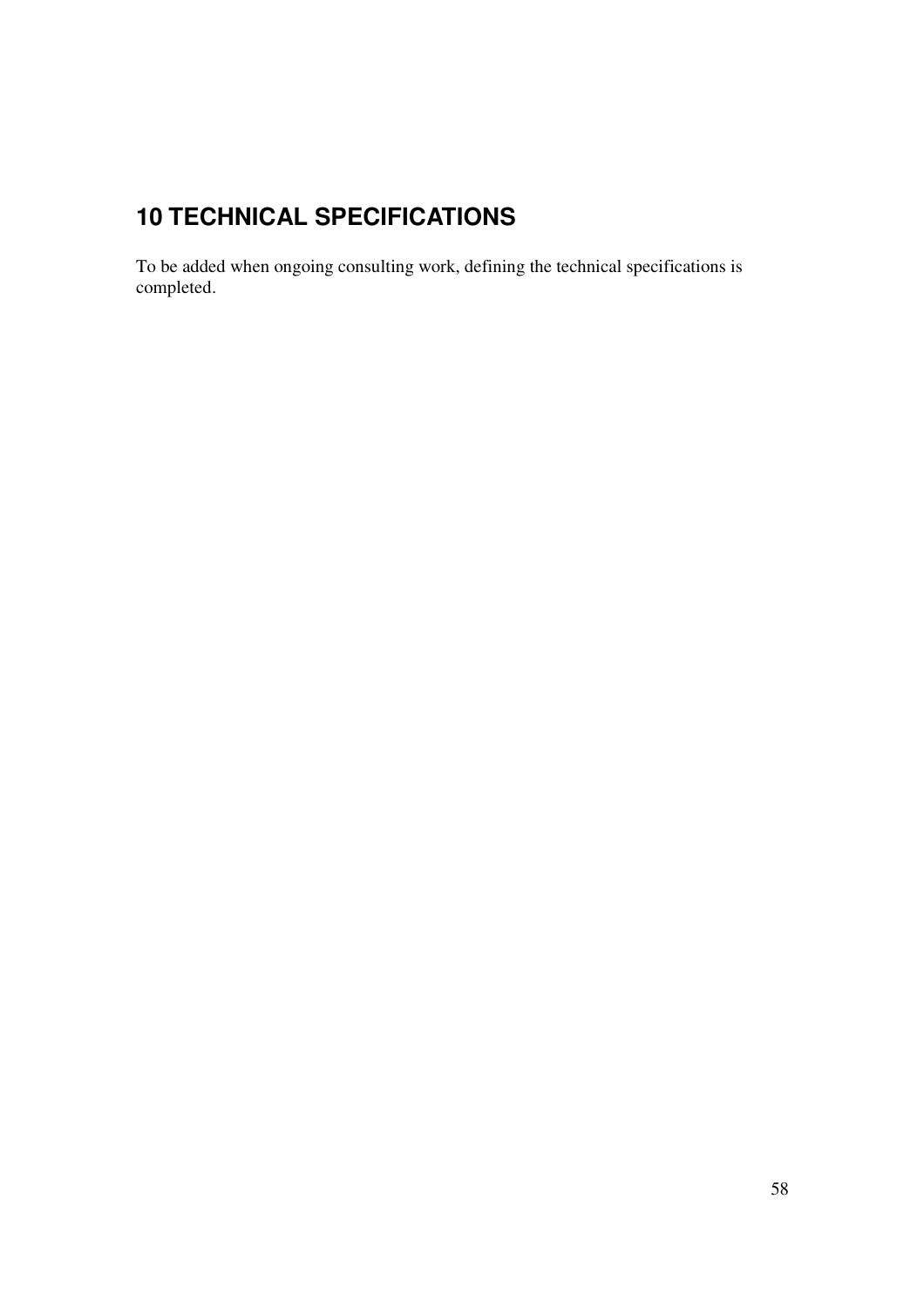# **ANNEX A: FORMS FOR PROJECT CYCLE**

**I. Forms for Project Preparation Grant**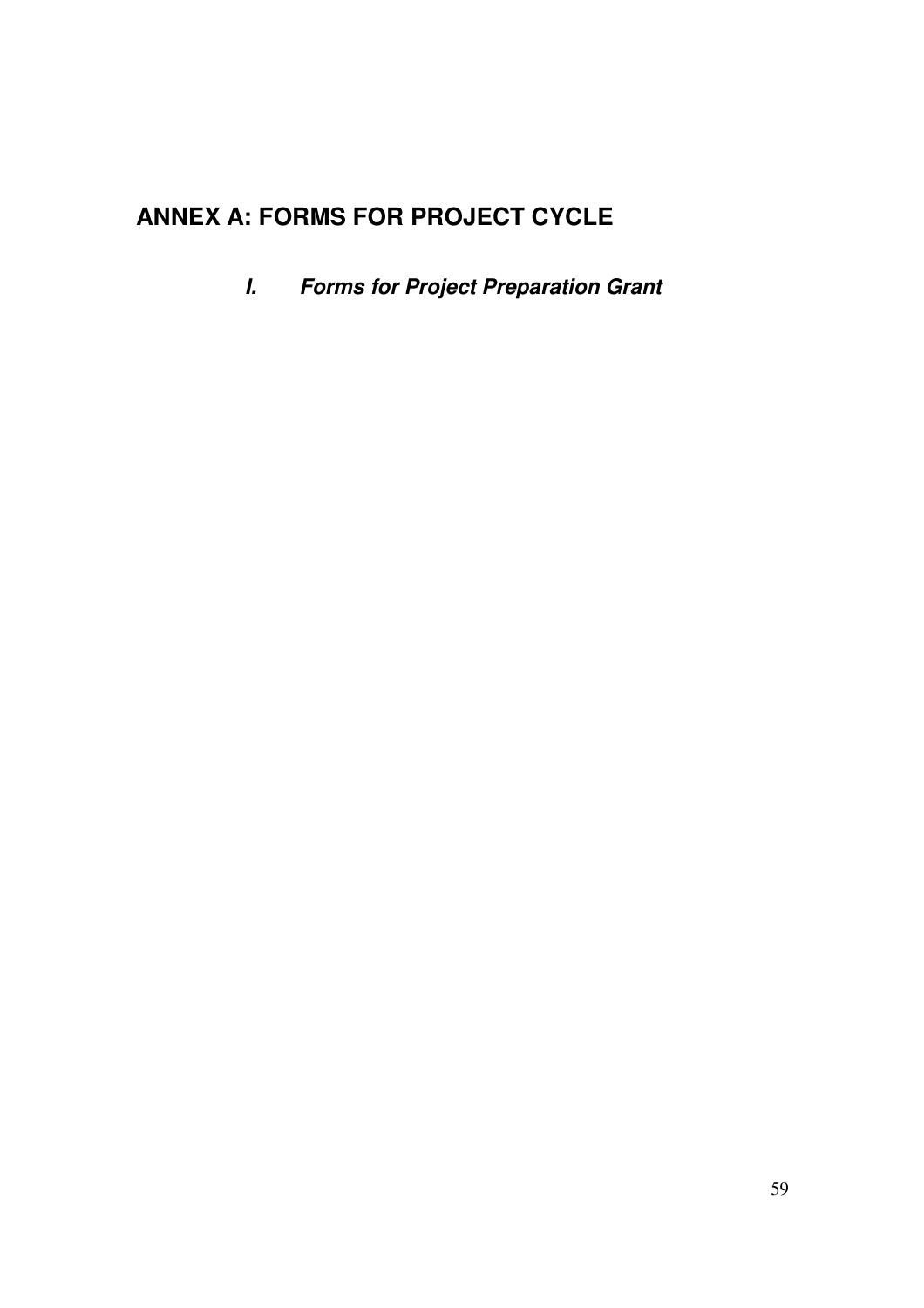## **Form APP1: Application for Project Preparation Grant**

## **PART 1 – APPLICATION**

Name and address of Applicant:

Bank account number for transfer of grant

Name and address of local authority with planning jurisdiction

Location of Project:

Province

**District** 

Commune

Name and address of consulting firm assigned to carry out the feasibility study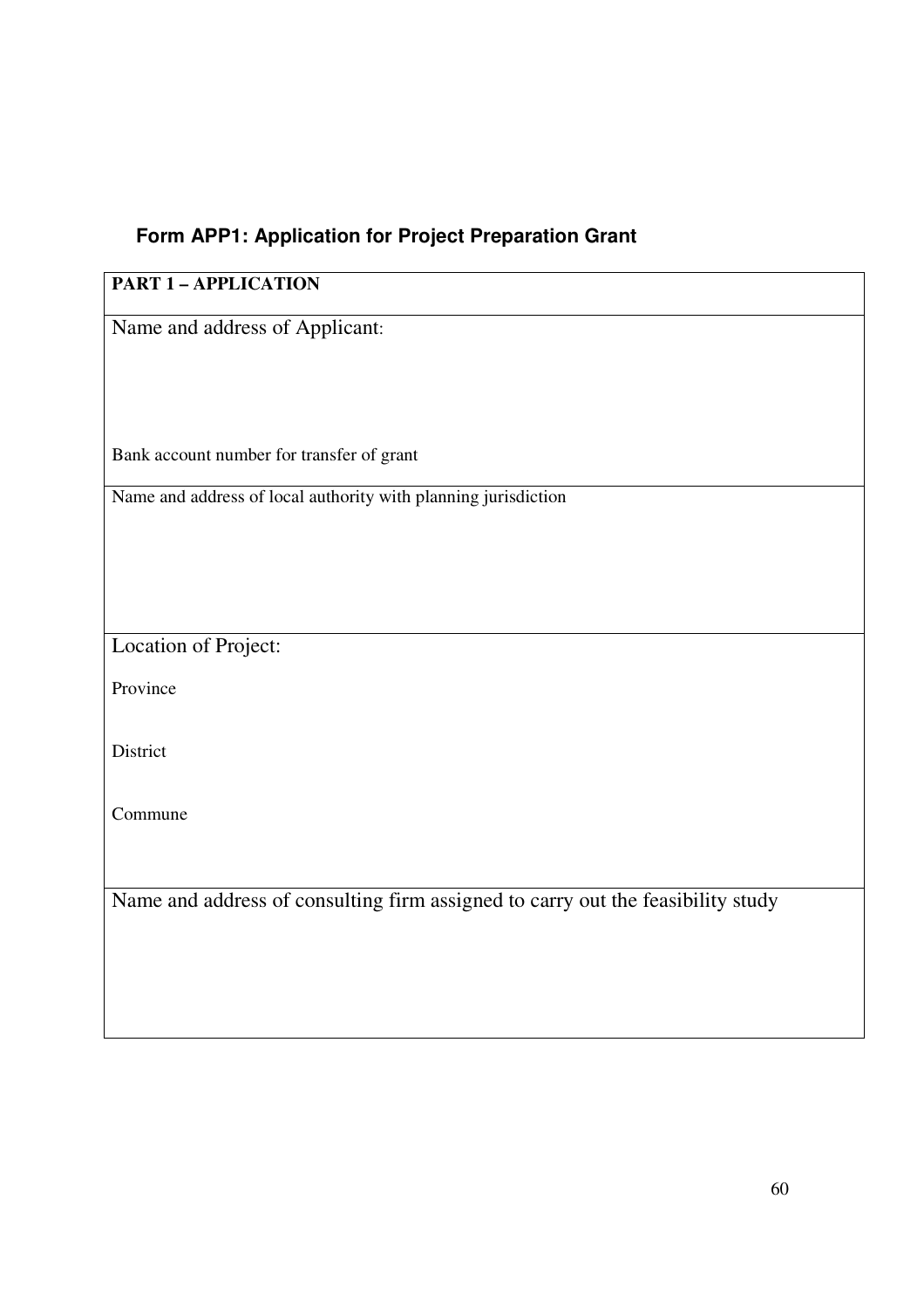| Time schedule for execution of feasibility study                |                                    |
|-----------------------------------------------------------------|------------------------------------|
|                                                                 |                                    |
| Type of project:                                                | Distance to grid km.               |
| I. Rural distribution project based on national grid connection |                                    |
|                                                                 | Proposed generation<br>capacity kW |
| II. Isolated grid projects                                      |                                    |
| Diesel generator                                                |                                    |
| Micro/mini-hydro                                                |                                    |
| Biomass-fueled generator                                        |                                    |
| <b>III.</b> Generation for national grid                        |                                    |
| A. Renewable energy based generation                            |                                    |
| Micro/Mini hydro power plant connected to national grid         |                                    |
| Biomass fueled power plant connected to national grid           |                                    |

Project description:

(provide brief summary of project)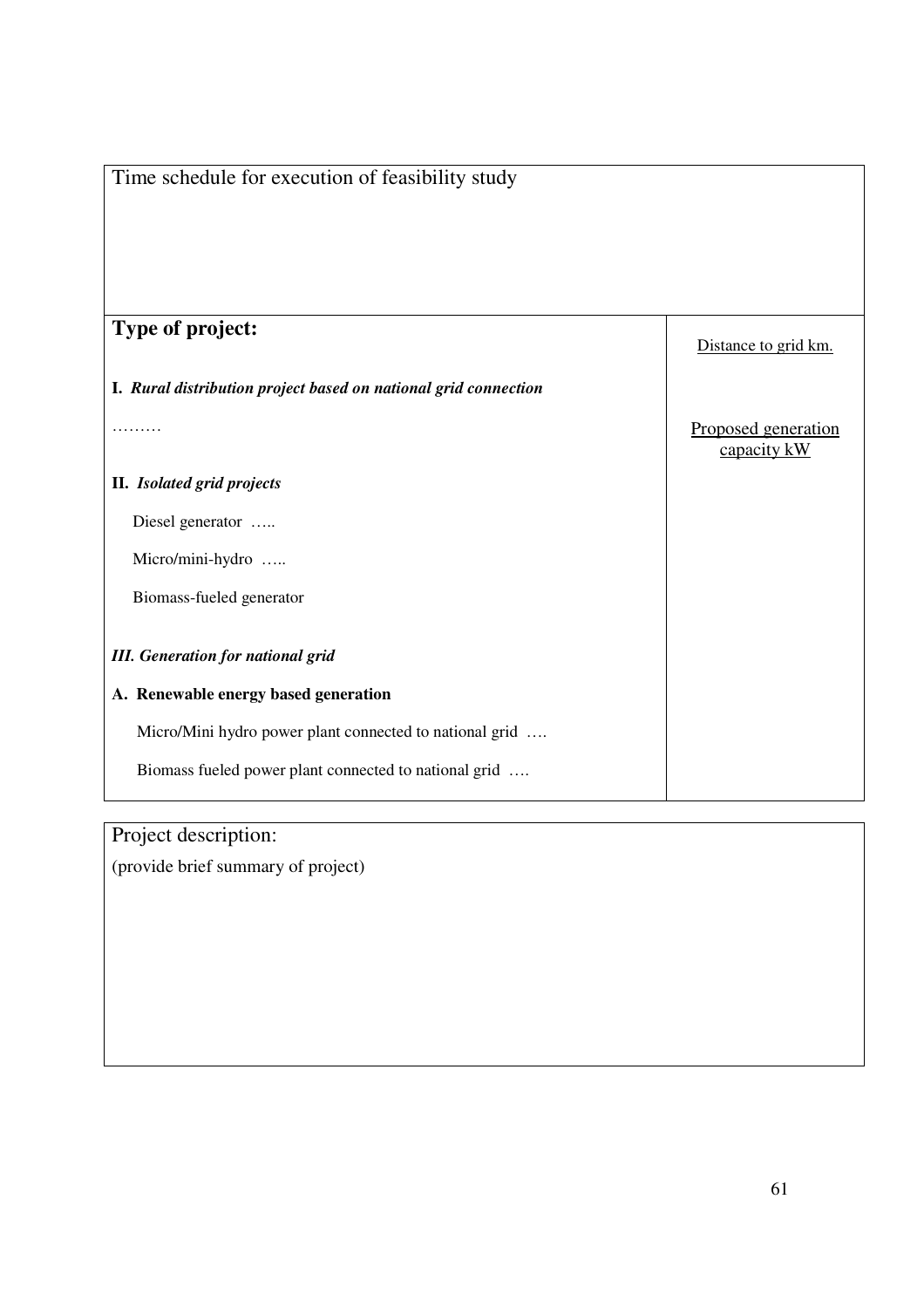| Name $(s)$ of village $(s)$ to be Electrified:                                                                                       |         |
|--------------------------------------------------------------------------------------------------------------------------------------|---------|
|                                                                                                                                      |         |
| Year 1<br>Population/number of<br>households in villages to be<br>electrified<br>Estimated number of<br>households to be electrified | Year 10 |

| <b>PART 2 - SUPPORTING ANNEXES</b>       |         |  |
|------------------------------------------|---------|--|
| Terms of Reference for feasibility study | Annex 1 |  |
|                                          |         |  |
| Budget for feasibility study             | Annex 2 |  |
|                                          |         |  |
|                                          |         |  |
| Time schedule for feasibility study      | Annex 3 |  |
|                                          |         |  |
|                                          |         |  |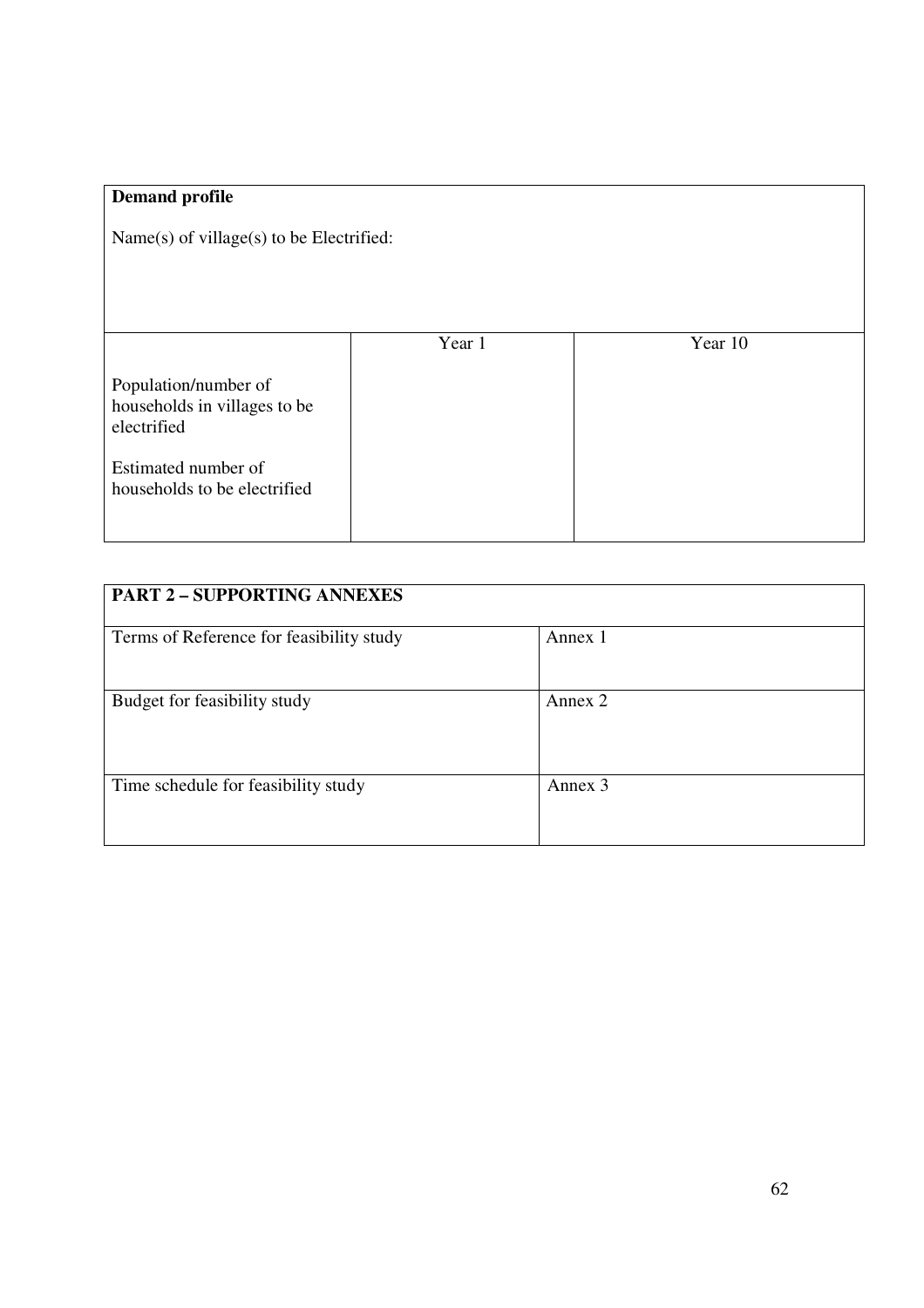## **PART 3 – APPROVAL AND TRANSFER ORDER (APP2)**

For internal use only. Not to be filled out by applicant

Conditions for receiving project preparation grant have been confirmed and found in order.

A project preparation grant of USD is approved to be allocated for the project in accordance with the guidelines for grant disbursement

The grant will be transferred to the applicants account no: When the study has been received and approved.

Date of approval:

Name of approving officer:

### **Form APP2: Payment Authorization for Project Preparation Grant**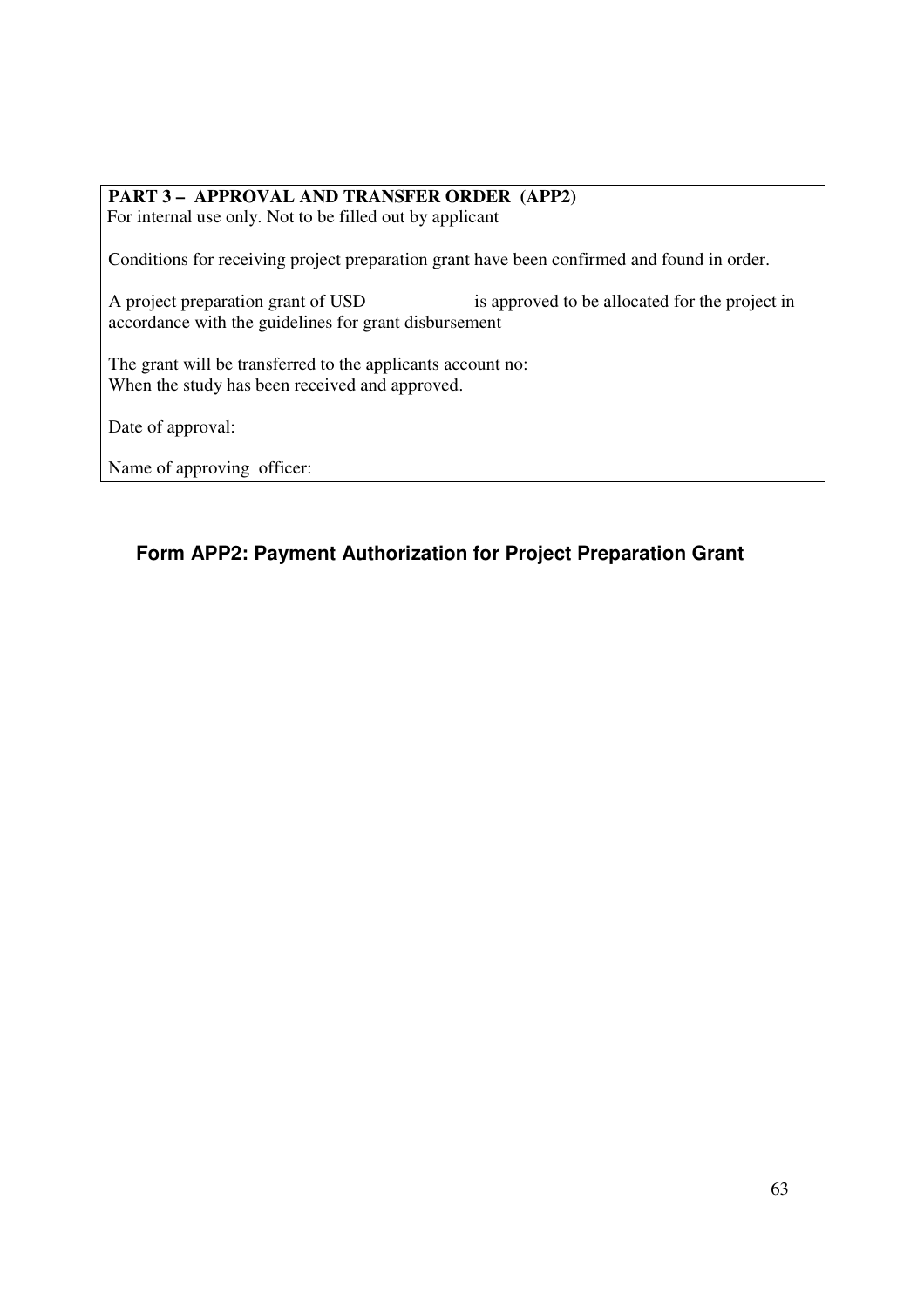**II. Forms for Investment Grants**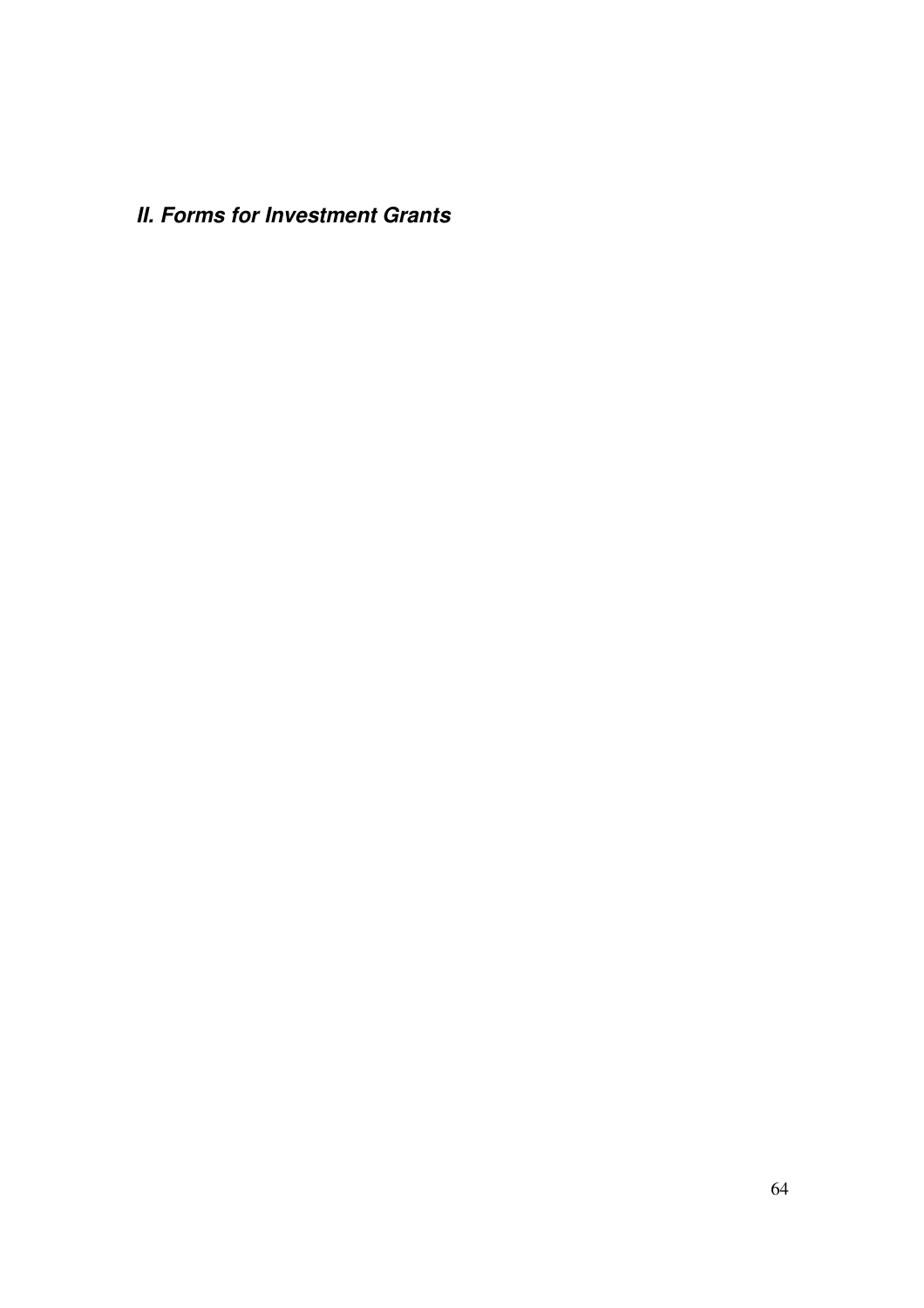## **Application: Investment Grant to Renewable Energy Generation Project selling Power to the National Grid (AIG1)**

## **PART 1 - APPLICATION**

Name and address of Applicant:

Bank account number for transfer of grant:

Name of Co-financing Bank:

Business Form for Investing Entity

- Private joint stock company……….:
- Community joint stock company ... :
- Community cooperative ……………:

Copy of legal person registration, or active application for forming the legal person attached as Annex 6

Location of Project:

- Province :
- District :
- Commune :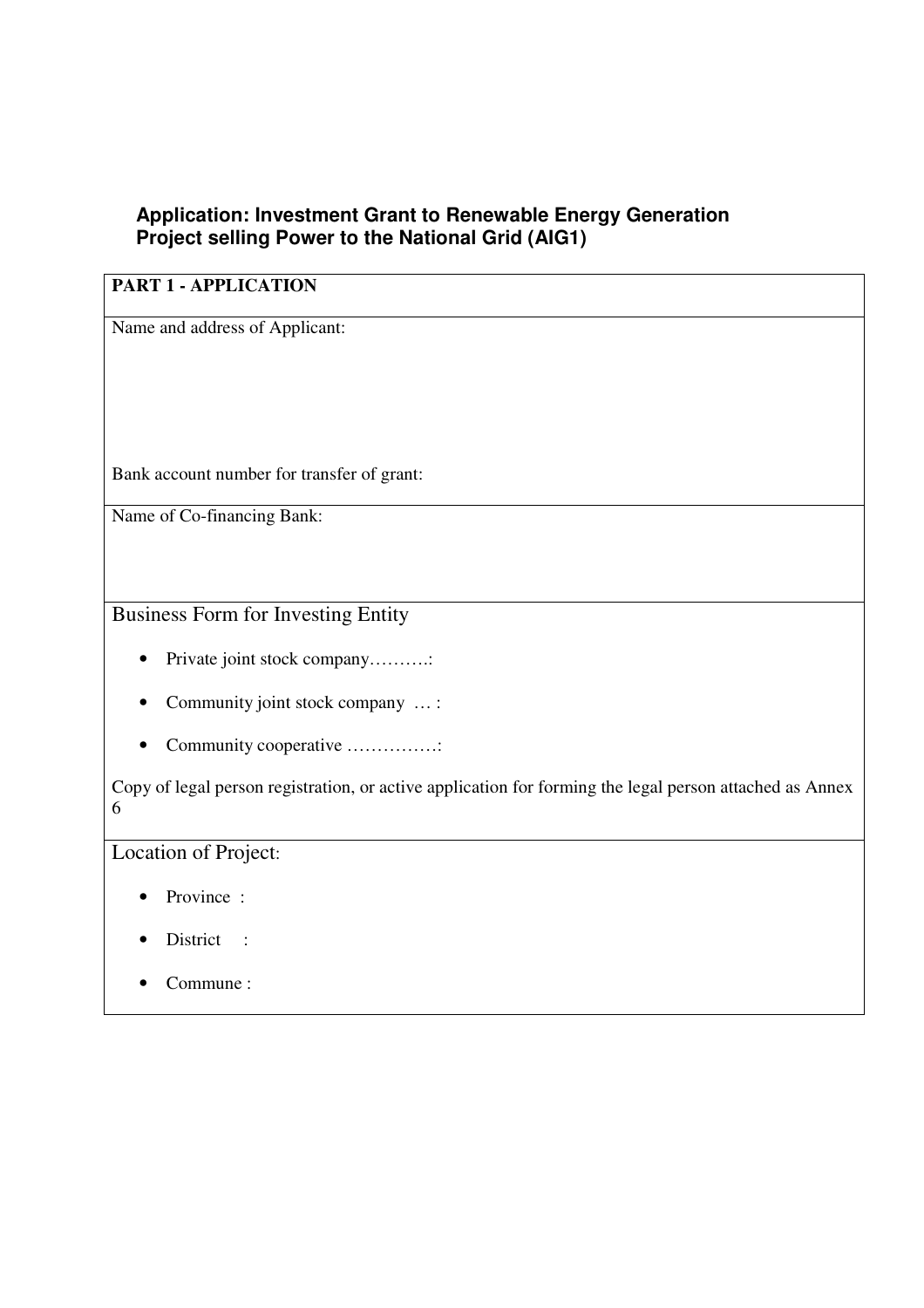| Project finance                                           |                                                                                             |     |             |
|-----------------------------------------------------------|---------------------------------------------------------------------------------------------|-----|-------------|
|                                                           |                                                                                             | USD |             |
| Equity from investor                                      |                                                                                             |     |             |
| Loan (amount, maturity, interest rate) $*$ )              |                                                                                             |     |             |
| <b>Requested Grant from REFS</b>                          |                                                                                             |     |             |
| Grants from other sources                                 |                                                                                             |     |             |
| TOTAL                                                     |                                                                                             |     |             |
|                                                           | *) Proof of commercial bank debt financing including copies of the draft loan agreement and |     |             |
| the banks project appraisal document, attached as Annex 5 |                                                                                             |     |             |
| Name of equity investors /                                | Name                                                                                        |     | Ownership % |
| ownership percentage                                      |                                                                                             |     |             |
|                                                           |                                                                                             |     |             |
|                                                           |                                                                                             |     |             |
|                                                           |                                                                                             |     |             |
|                                                           |                                                                                             |     |             |
|                                                           |                                                                                             |     |             |
|                                                           |                                                                                             |     |             |
|                                                           |                                                                                             |     |             |

Project Description: (provide brief summary of project)

| <b>Compliance with regulatory conditions</b>                                                          |      |     |                     |
|-------------------------------------------------------------------------------------------------------|------|-----|---------------------|
| Application for Local Planning Approval submitted Yes:                                                |      | No: | Attached as Annex 2 |
| Is an environmental assessment required<br>$\cdots$<br>If Yes attach approval from relevant authority | Yes: | No: | Attached as Annex 3 |
| Application for generation license submitted                                                          | Yes: | No: | Attached as Annex 4 |
| PPA signed with the electricity company                                                               | Yes: | No: | Attached as Annex 4 |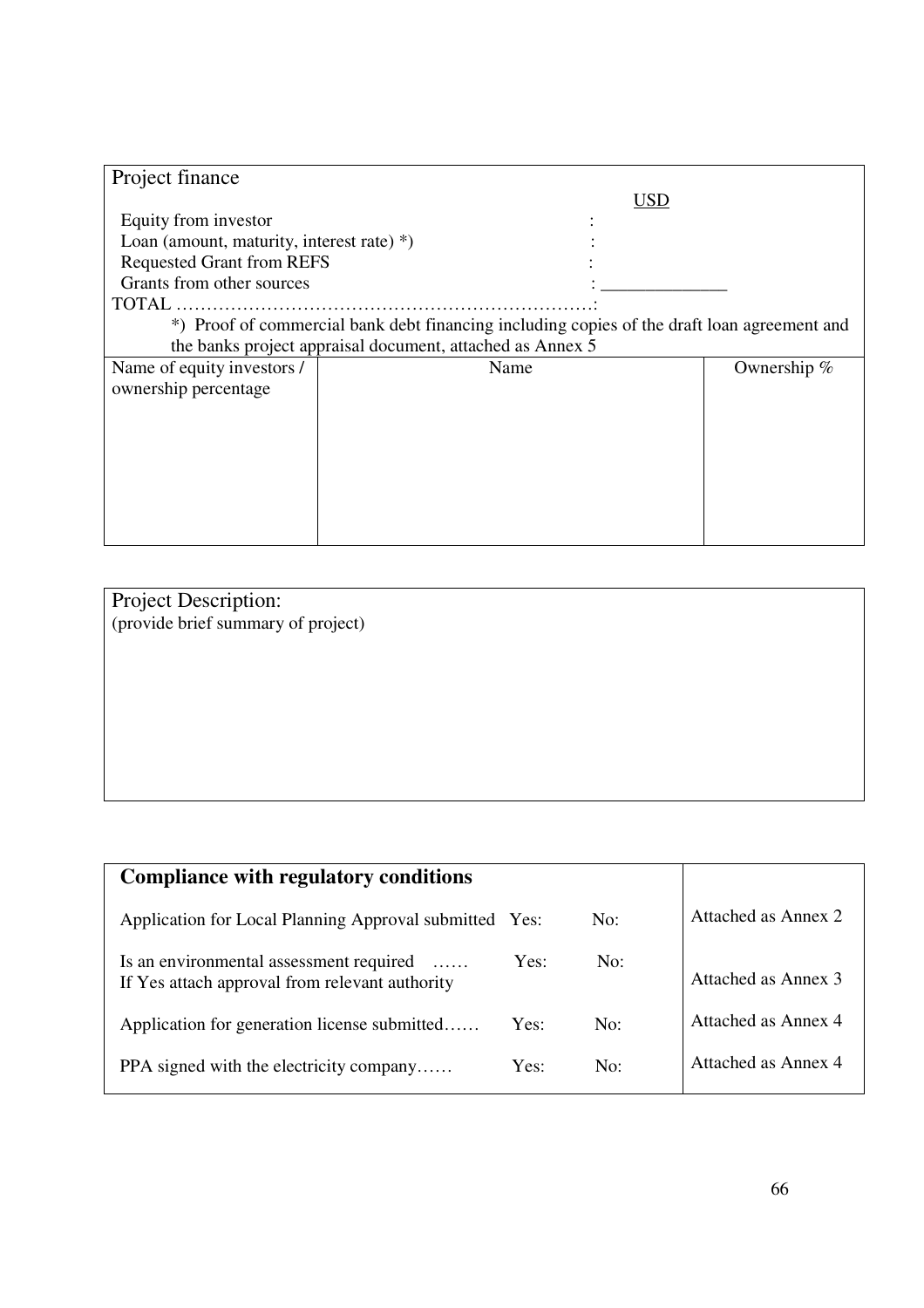| <b>Compliance with technical conditions</b>                                            |                                            |
|----------------------------------------------------------------------------------------|--------------------------------------------|
| Technical norms and standards are in accordance with national rules and<br>regulations | Included in feasibility<br>study and to be |
| REF least cost design principles have been applied                                     | confirmed by<br>consultant contracted      |
| If there are deviations from norms and design recommendations, please<br>justify       | by REFS to review the<br>feasibility study |
|                                                                                        |                                            |

| Key project data                                     | Capacity in kW | Expected annual GWh output |
|------------------------------------------------------|----------------|----------------------------|
| Mini/micro-hydro power plant                         |                |                            |
| Biomass fueled power plant                           | $\ddot{\cdot}$ |                            |
| Length of MV line connecting plant to national grid: |                | km                         |
|                                                      |                |                            |

| <b>Investment Cost Estimate:</b>                                         | <b>USD</b> |
|--------------------------------------------------------------------------|------------|
| Cost of generation plant                                                 |            |
| Cost of MV line connection to national grid                              |            |
| <b>Total investment cost</b>                                             |            |
| <b>Key Ranking Indicators</b>                                            | <b>USD</b> |
| Estimated Total investment cost per kW of installed capacity             |            |
| Estimated Production cost per kWh for 10 year period (12% discount rate) |            |
|                                                                          |            |
|                                                                          |            |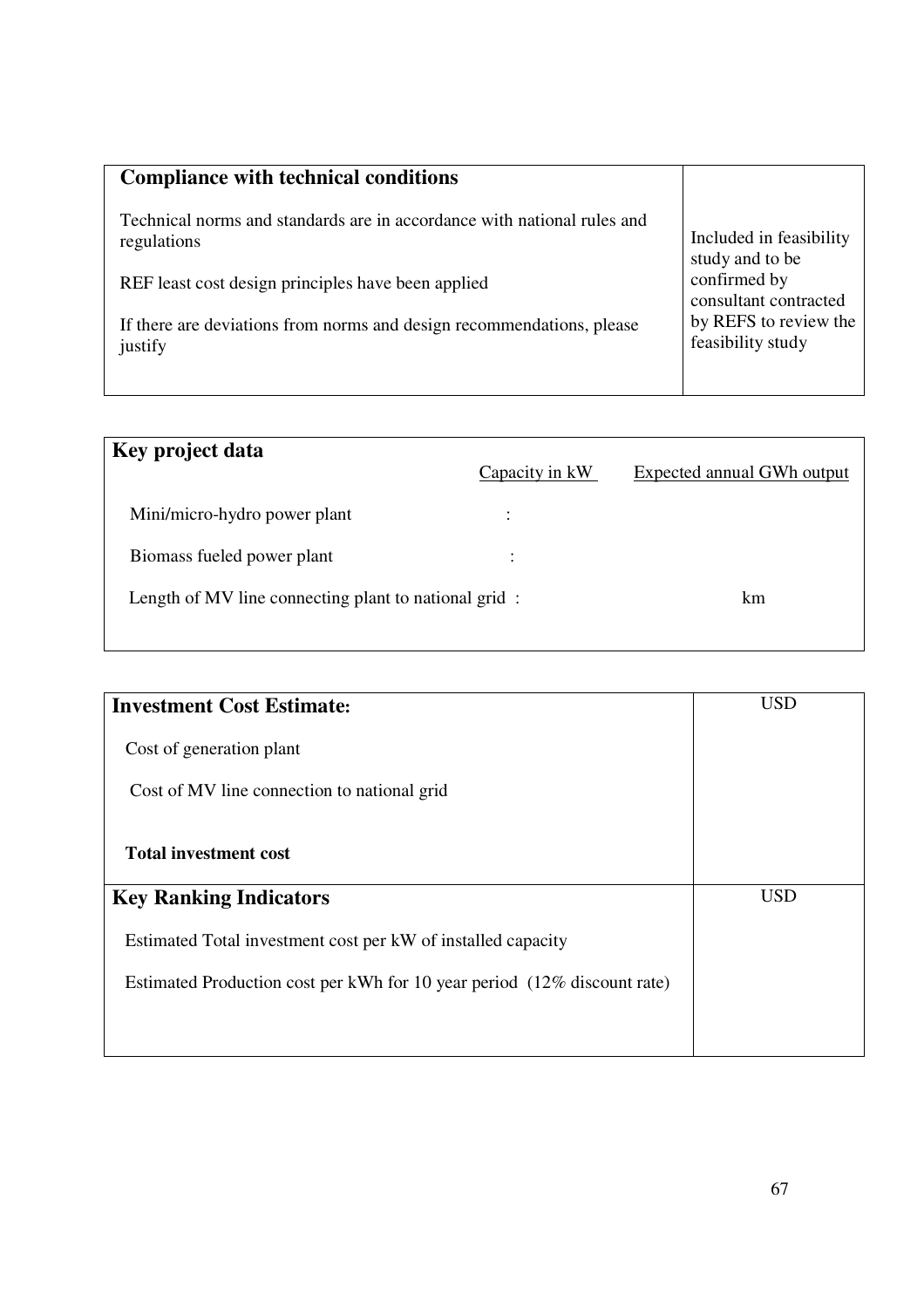| Financial viability of the project over a 10 year period                                            |                                                                                                                                   |
|-----------------------------------------------------------------------------------------------------|-----------------------------------------------------------------------------------------------------------------------------------|
| Sales forecast<br>Operational cost break-down<br>Profitability calculations<br>Cash-flow projection | Included in feasibility<br>study and to be<br>confirmed by consultant<br>contracted by REFS to<br>review the feasibility<br>study |
| <b>IRR</b>                                                                                          | $\%$                                                                                                                              |

| <b>Calculation of subsidy grants</b>      | Investment grant |
|-------------------------------------------|------------------|
|                                           | <b>USD</b>       |
| Renewable energy generation kW of USD 400 |                  |
|                                           |                  |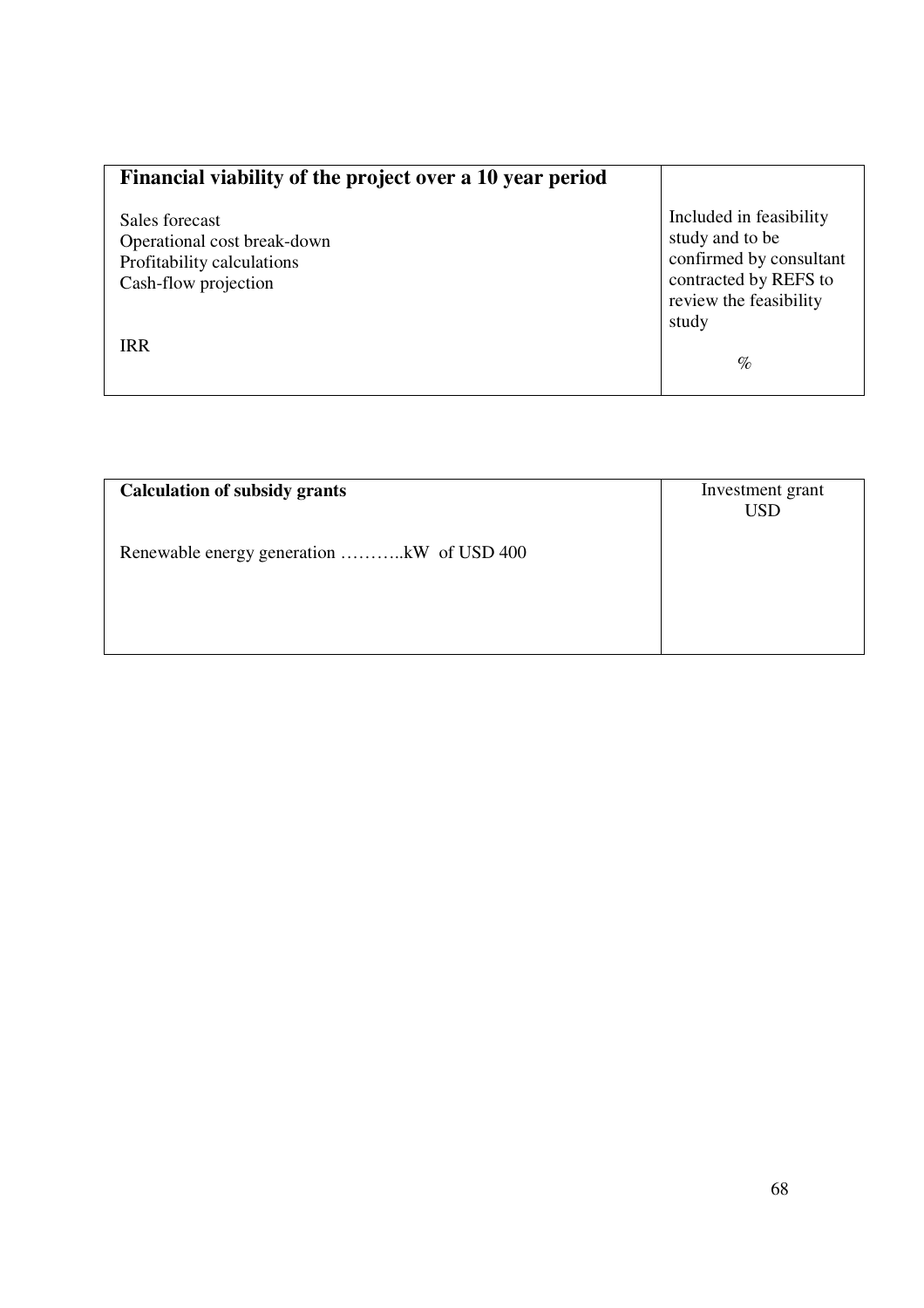| <b>PART 2 - SUPPORTING ANNEXES</b> |                                                                                                                                                                                                                                                         |  |
|------------------------------------|---------------------------------------------------------------------------------------------------------------------------------------------------------------------------------------------------------------------------------------------------------|--|
| Annex $1$ :                        | Copy of feasibility study                                                                                                                                                                                                                               |  |
| Annex $2$ :                        | Documentation that all required local planning approvals have been obtained                                                                                                                                                                             |  |
| Annex 3                            | Environmental assessment report, if required                                                                                                                                                                                                            |  |
| Annex 4                            | Generation license application to ERA                                                                                                                                                                                                                   |  |
| Annex 5                            | Proof that the commercial bank for providing the debt finance for the project has<br>agreed to finance the project and finalized its due diligence assessment, including<br>copies of the draft loan agreement and the banks project appraisal document |  |
| Annex 6                            | Copy of legal person registration or active application for forming the legal person                                                                                                                                                                    |  |

### **PART 3 – APPROVAL AND TRANSFER ORDER (APP2)**

Conditions for receiving investment grant have been confirmed and found in order.

A project investment grant of USD is approved to be allocated for the project in accordance with the guidelines for grant disbursement

The grant will be transferred to the applicants account no:

Date of approval:

Name of approving officer: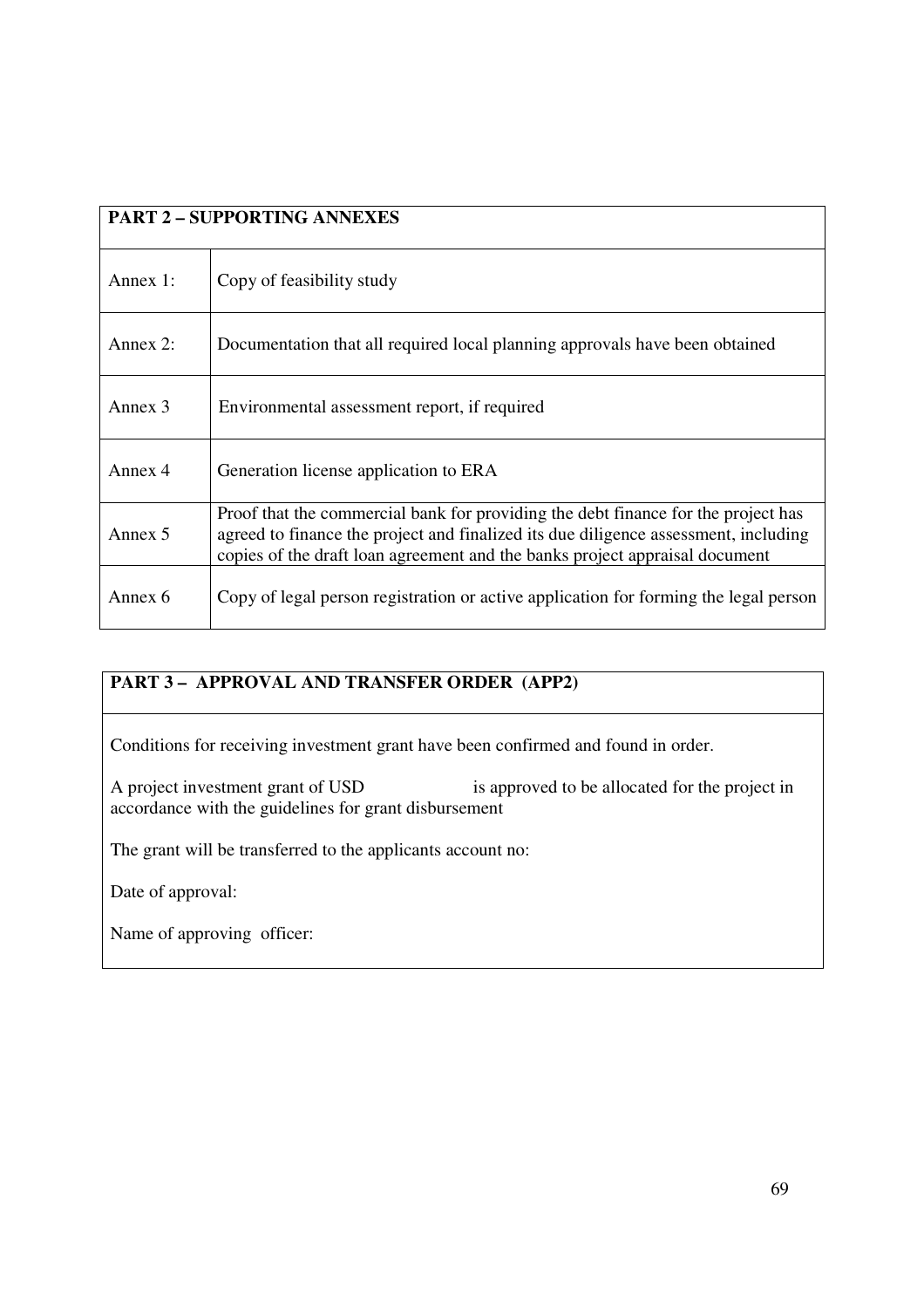## **Application Investment Grant Distribution Project (AID1)**

## **PART 1 - APPLICATION**

Name and address of Applicant:

Bank account number for transfer of grant:

Name of Co-financing Bank:

Proposed organization structure for project implementation

- Private owner ……
- Community joint stock company ……
- Community cooperative .....

Copy of legal person registration, or active application for forming the legal person attached as Annex 6

Location of Project:

- Province :
- District :
- Commune :
- Names of villages to be Electrified: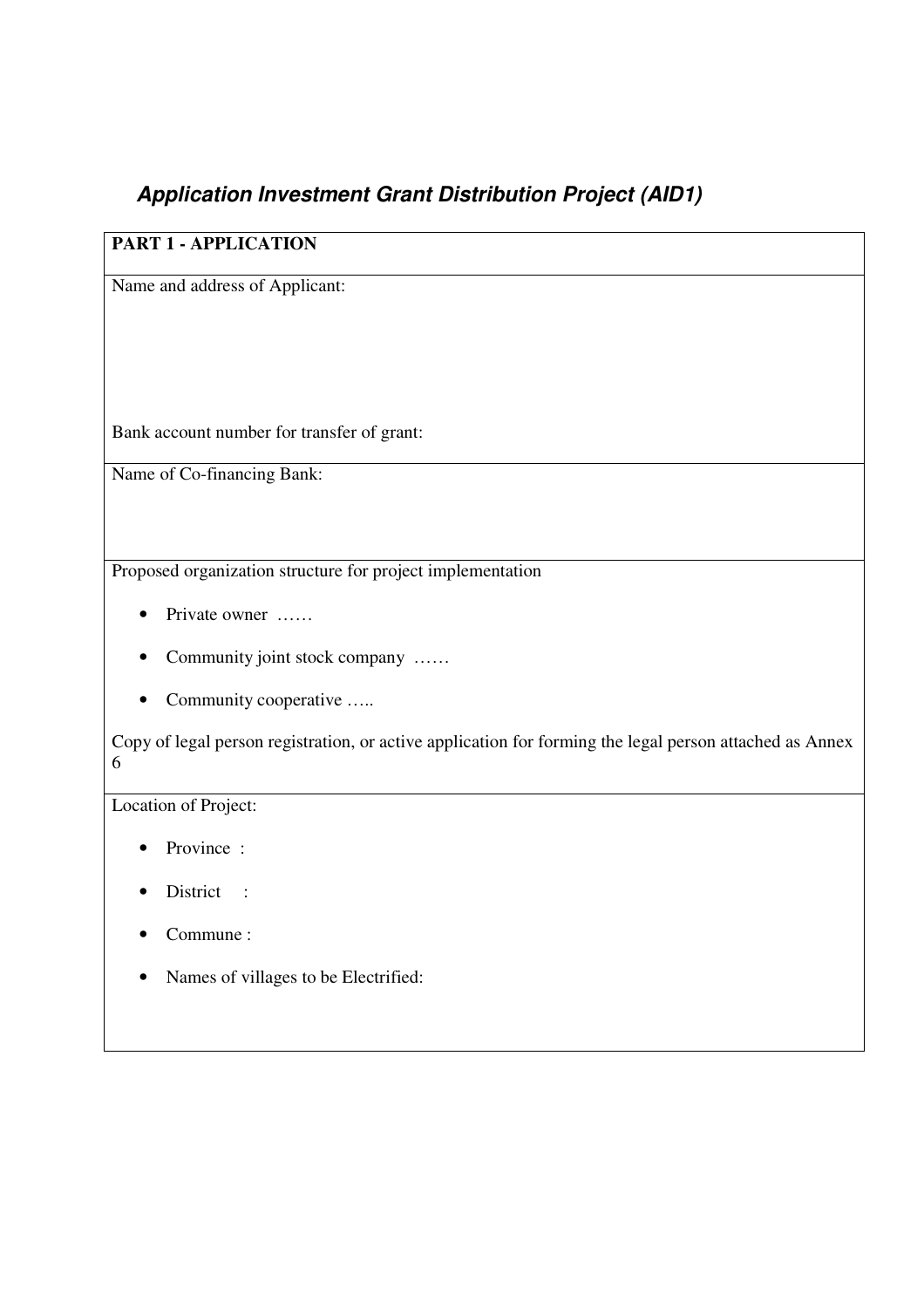Project Description: (provide brief summary of project)

| Key project data                                                                                                                                                           |           |    |
|----------------------------------------------------------------------------------------------------------------------------------------------------------------------------|-----------|----|
| Capacity of generation system for isolated grids                                                                                                                           |           |    |
| Diesel generator                                                                                                                                                           | kW        |    |
| Hydro power                                                                                                                                                                | kW        |    |
| Biomass combustion generation                                                                                                                                              | kW        |    |
| Supply of electricity from national grid                                                                                                                                   |           |    |
| Length of $MV$ supply line(s)                                                                                                                                              | km        |    |
| <b>Distribution system</b><br>Length of MV-lines connecting villages covered by distribution license<br>Length of LV distribution lines<br>Number of household connections | km<br>No. | km |

| <b>Demand Profile</b>                                        | year 1<br>kWh / year | year 10<br>(kWh / year) |
|--------------------------------------------------------------|----------------------|-------------------------|
| Electricity sales to households                              |                      |                         |
| Electricity sales to private productive / commercial<br>uses |                      |                         |
| Electricity sales to public institutions (kWh / year)        |                      |                         |
| Total electricity sales (kWh/year)                           |                      |                         |
|                                                              |                      |                         |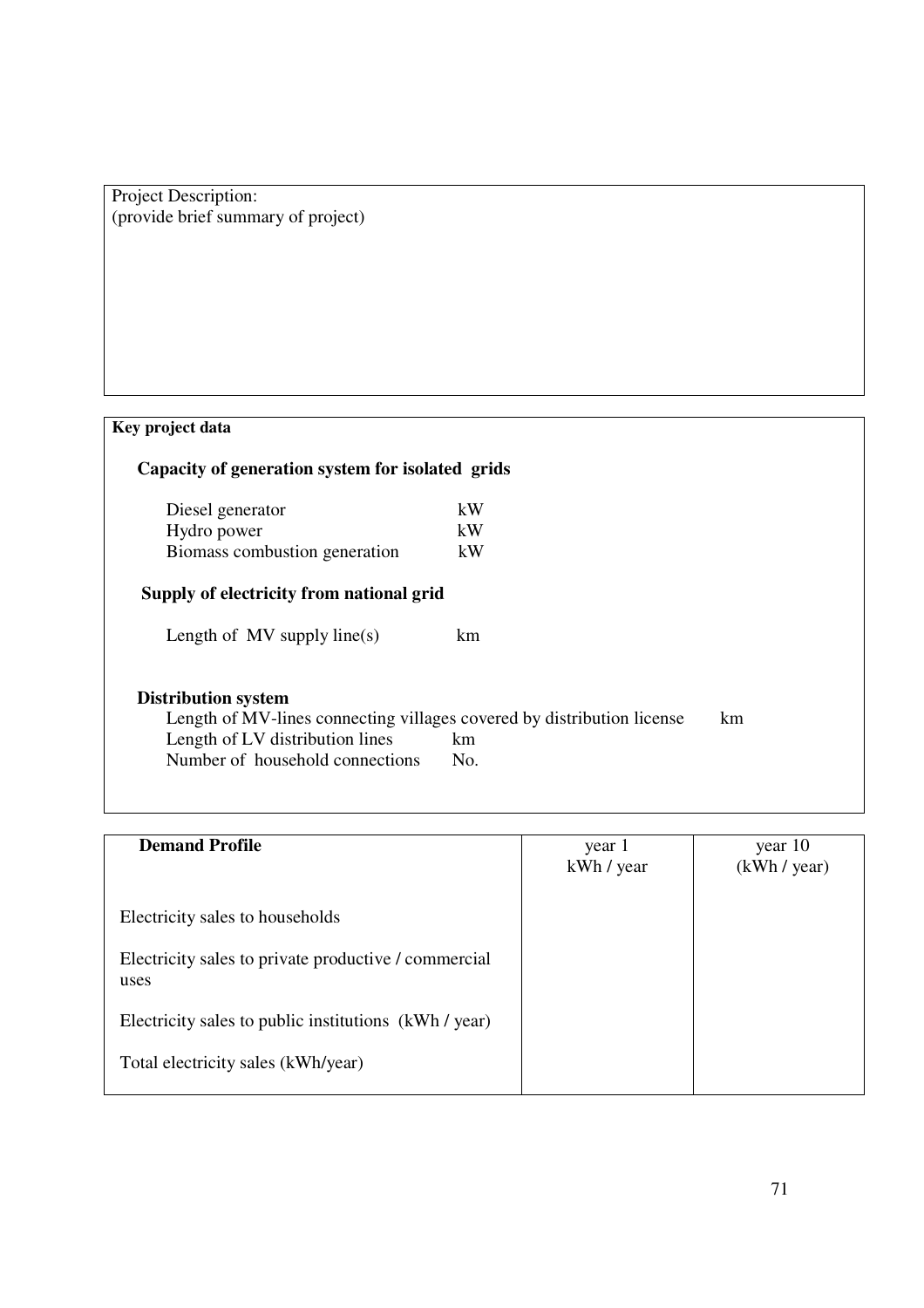| <b>Investment Cost Estimate:</b>                                     | USD |
|----------------------------------------------------------------------|-----|
| I A Cost of generation system for isolated grids                     |     |
| Diesel generator                                                     |     |
| Hydro power                                                          |     |
| Biomass combustion generation                                        |     |
| I B Cost of connection line to national grid                         |     |
| MV supply line connecting LV-system to national grid                 |     |
| Transformers to LV system                                            |     |
| <b>Cost of distribution system</b><br>$\mathbf{I}$                   |     |
| Cost of MV-lines connecting villages covered by distribution license |     |
| LV distribution lines                                                |     |
| Cost of household connections                                        |     |
| <b>III.</b> Contingencies                                            |     |
|                                                                      |     |
| <b>Total investment cost</b>                                         |     |

#### **Project finance** USD • Equity : • REF grant : • Other grants : • Consumer connection fees : • Consumer contribution in kind (value of free labor) : • Bank loan\*) :<br>Total Project Finance : Total Project Finance

\*) Proof of commercial bank debt financing including copies of the draft loan agreement and the banks project appraisal document, attached as Annex 5

| Name of equity investors /<br>ownership percentage | Name | Ownership<br>$\%$ |
|----------------------------------------------------|------|-------------------|
|                                                    |      |                   |
|                                                    |      |                   |
|                                                    |      |                   |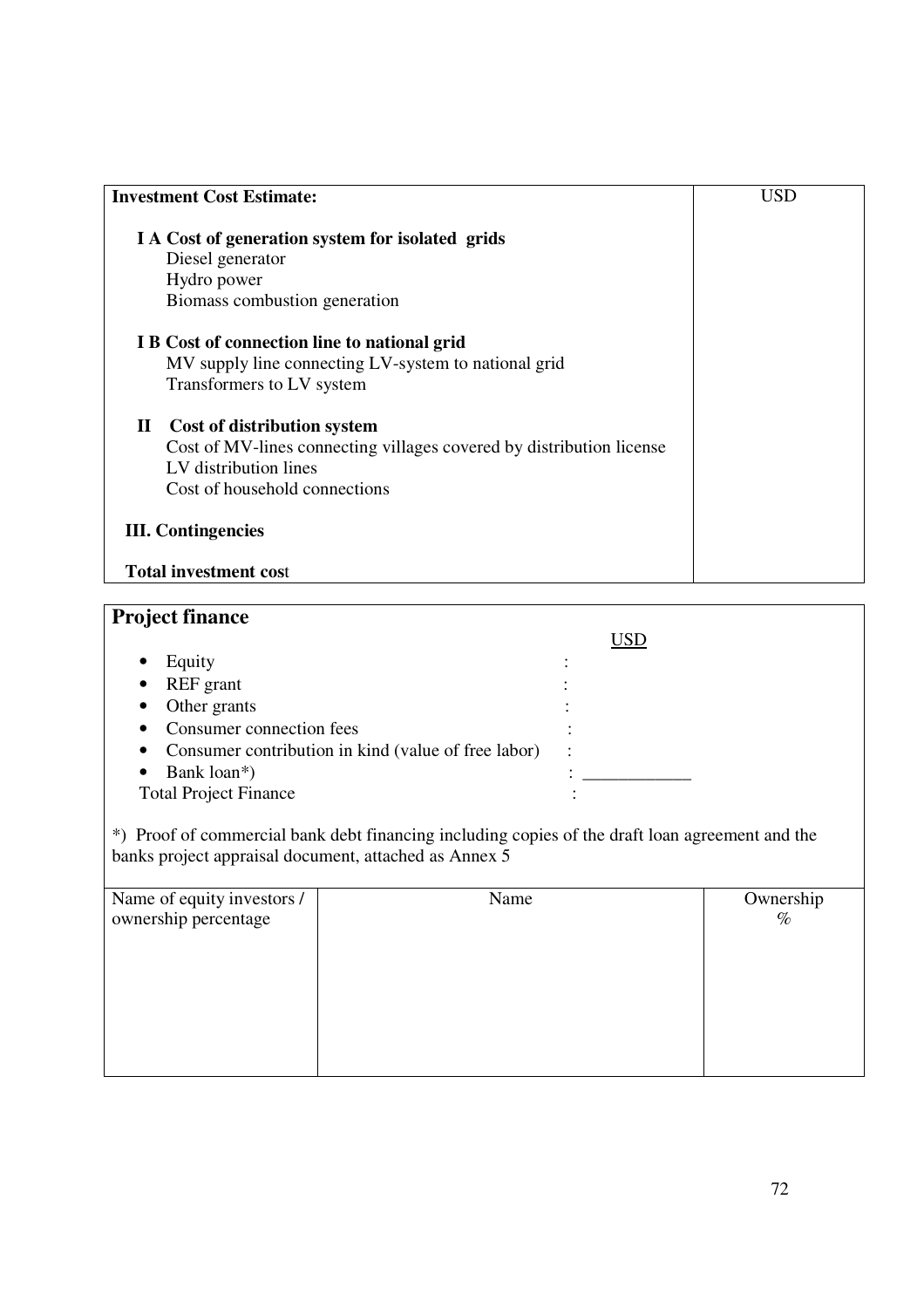| <b>Tariff structure</b> | Connection fee | Fixed monthly<br>charges | kWh charges |
|-------------------------|----------------|--------------------------|-------------|
| Household tariff        |                |                          |             |
| Commercial consumers    |                |                          |             |
| Public consumers        |                |                          |             |

| <b>Key Ranking Indicators: Cost of Investment</b>                                                                                                                                                                                                                                  | <b>USD</b> |
|------------------------------------------------------------------------------------------------------------------------------------------------------------------------------------------------------------------------------------------------------------------------------------|------------|
| Estimated Total investment cost / kW of installed capacity                                                                                                                                                                                                                         |            |
| Estimated Production cost per kWh for 10 year period (12% discount rate)                                                                                                                                                                                                           |            |
| Estimated Total Investment cost per connected household                                                                                                                                                                                                                            |            |
| <b>Key Ranking Indicators: Socio-Economic Data:</b>                                                                                                                                                                                                                                |            |
| Number of schools to be connected:<br>Number of health clinics to be connected<br>Number of community centers to be connected<br>Number of individual diesel generators that are expected<br>Data to justify qualifying for possible allocation of hardship bonus;<br>ease detail: |            |

| Financial viability of the project over a 10 year period                                 |                                                                                                                             |
|------------------------------------------------------------------------------------------|-----------------------------------------------------------------------------------------------------------------------------|
| Sales forecast<br>Operational cost break-down<br>Profitability calculations<br>Cash-flow | Included in feasibility study and to<br>be confirmed by consultant<br>contracted by REFS to review the<br>feasibility study |
| <b>Balance sheets</b>                                                                    | $\%$                                                                                                                        |
| <b>IRR</b>                                                                               |                                                                                                                             |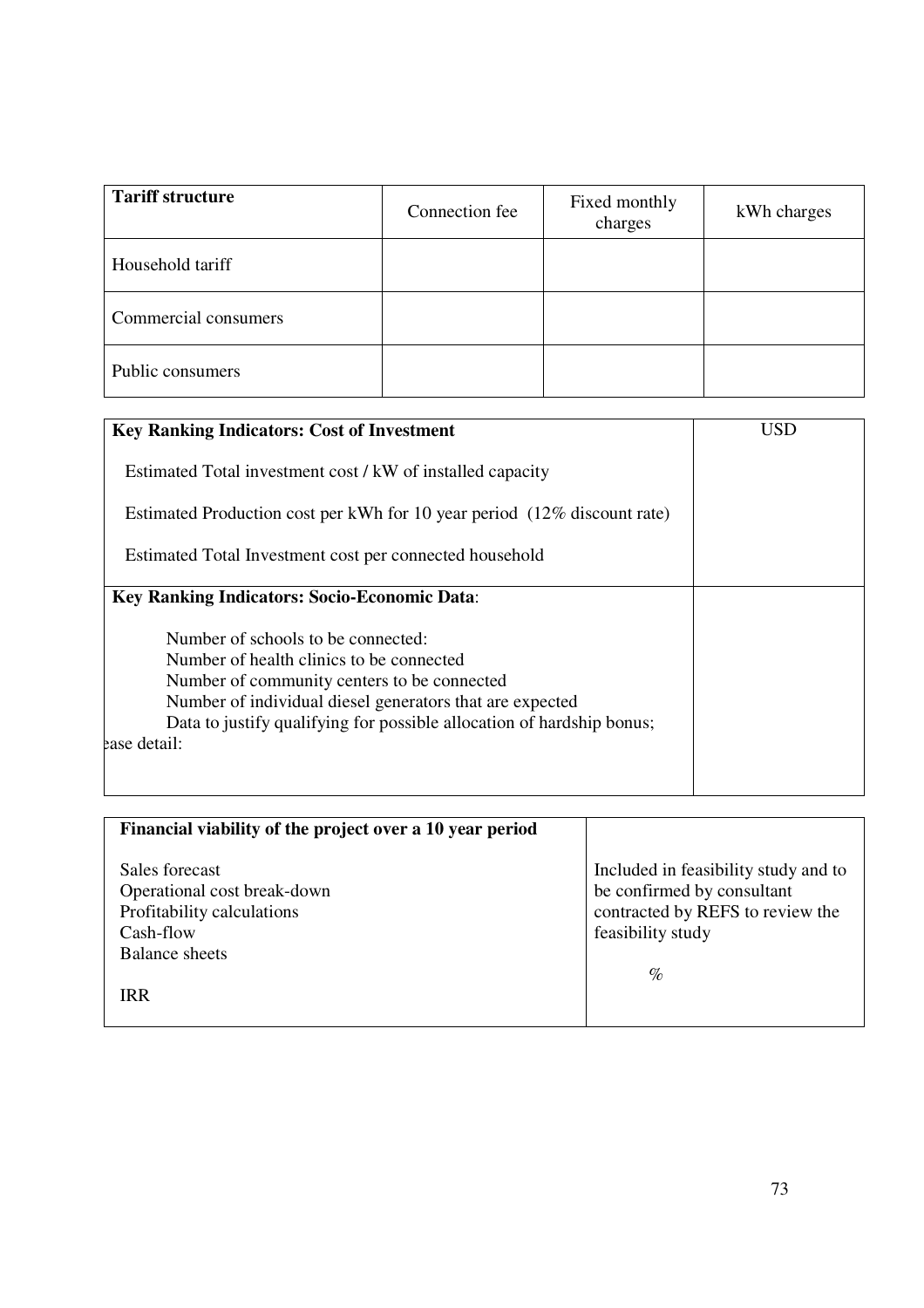| Attached as Annex 2 |
|---------------------|
| Attached as Annex 3 |
| Attached as Annex 4 |
| Attached as Annex 4 |
|                     |

| <b>Compliance with technical conditions</b>                                    |                         |
|--------------------------------------------------------------------------------|-------------------------|
| Technical norms and standards in accordance with rules for rural               | Included in feasibility |
| electrification and for renewable energy.                                      | study and to be         |
| Least cost design applied. If not please justify                               | confirmed by            |
| Cost of individual major investment items is in line with level of local costs | consultant contracted   |
| according to the data bank on rural electrification costs established by       | by REFS to review the   |
| REFS or ERA. If not, please justify                                            | feasibility study       |

| <b>Local community support</b>                                               | Annex 7 |
|------------------------------------------------------------------------------|---------|
| Name of local community representative                                       |         |
| Interest expressed by potential consumers in the project by paying a deposit |         |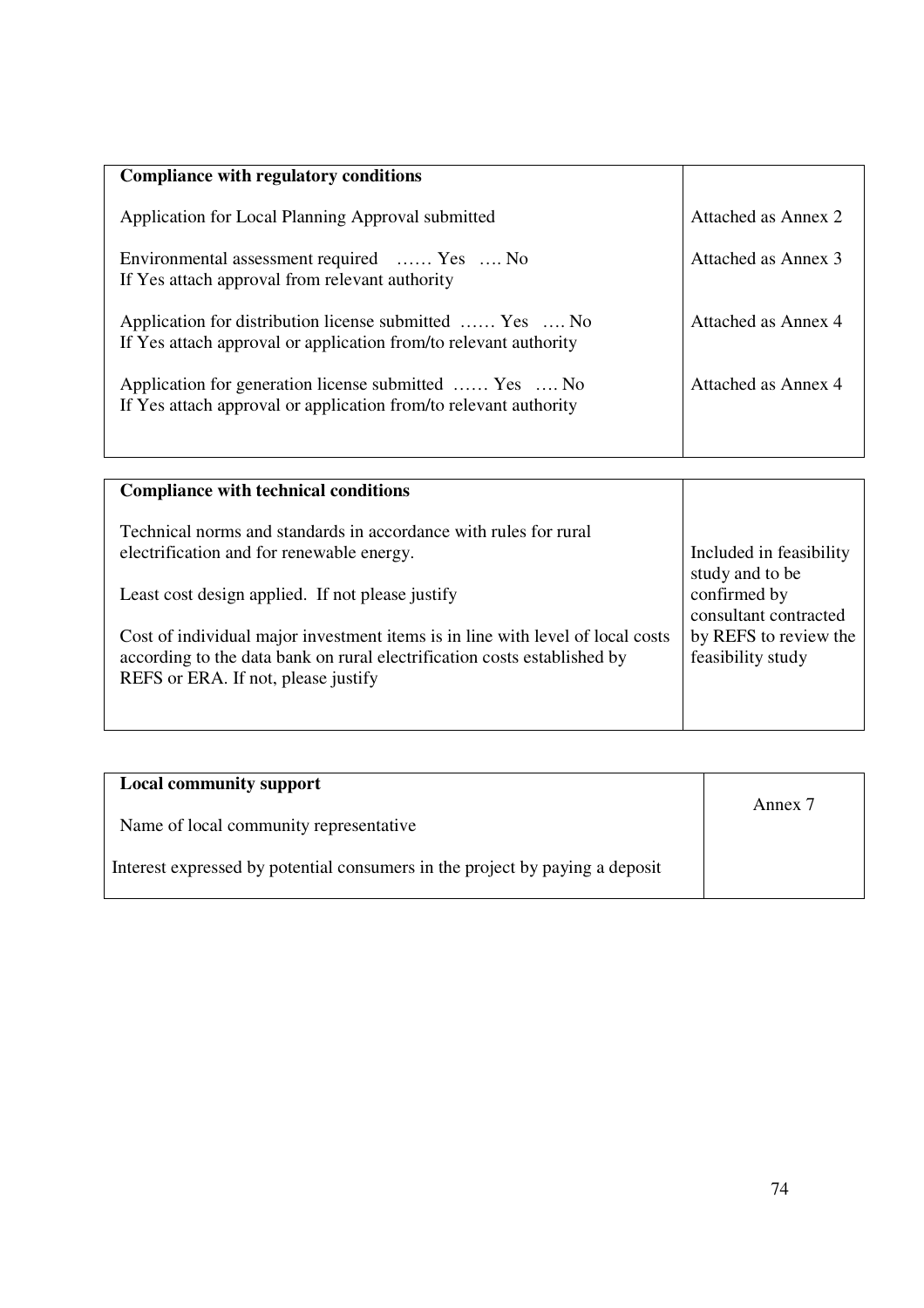| <b>Calculation of subsidy grants</b>           | Investment grant<br><b>USD</b> |
|------------------------------------------------|--------------------------------|
| No of connections -------- of<br><b>USD 45</b> |                                |
| Length of LV lines  km a USD                   |                                |
| Length of MV lines  km a USD                   |                                |
|                                                |                                |
| Hardship bonus                                 |                                |
|                                                |                                |
| Total subsidy grant applied for                |                                |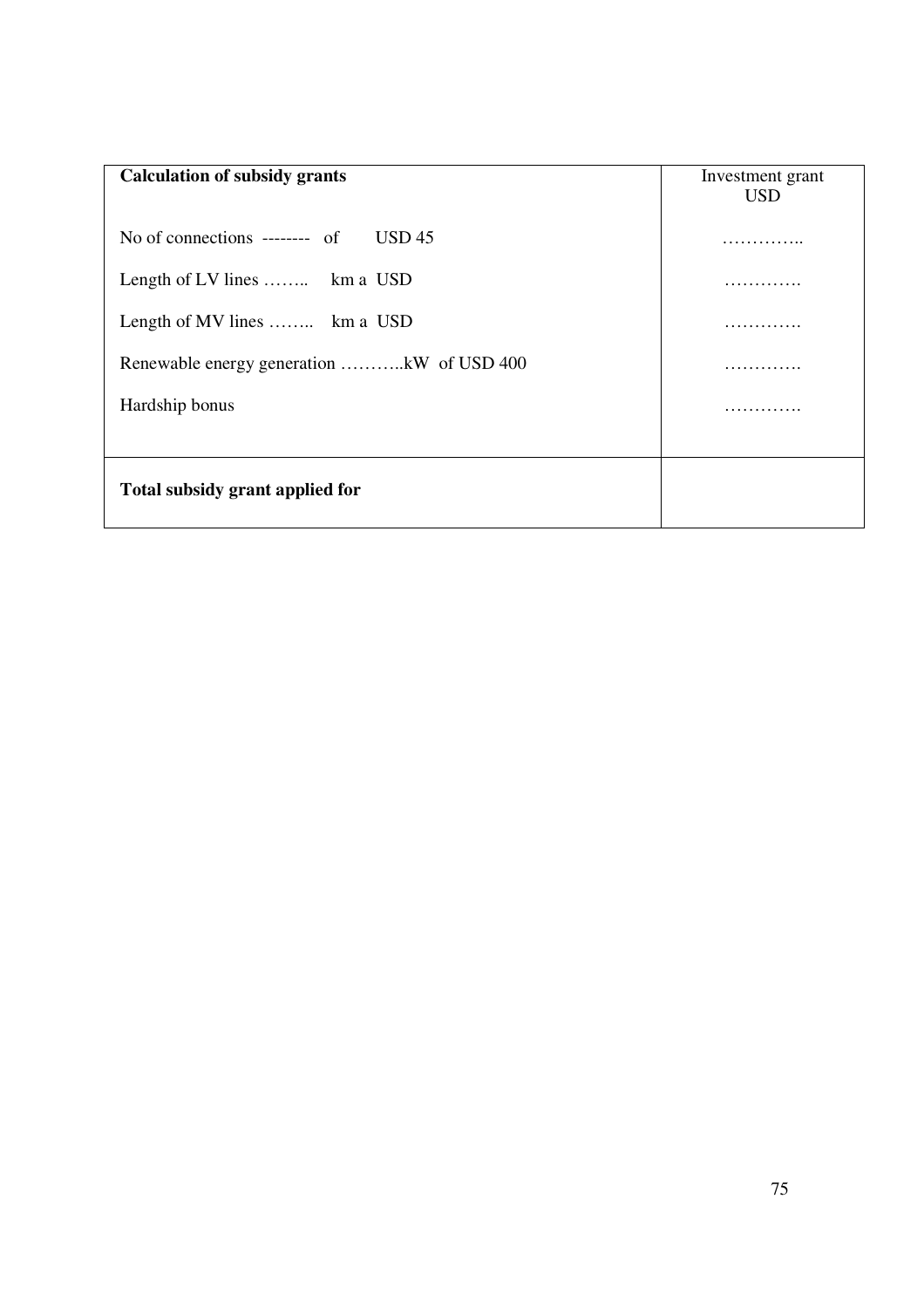| <b>PART 2 - SUPPORTING ANNEXES</b> |                                                                                                                                                                                                                                                         |  |
|------------------------------------|---------------------------------------------------------------------------------------------------------------------------------------------------------------------------------------------------------------------------------------------------------|--|
| Annex 1:                           | Copy of feasibility study                                                                                                                                                                                                                               |  |
| Annex 2:                           | Documentation that all required local planning approvals have been obtained                                                                                                                                                                             |  |
| Annex 3                            | Environmental assessment report, if required                                                                                                                                                                                                            |  |
| Annex 4                            | Application to ERA for distribution license and generation license                                                                                                                                                                                      |  |
| Annex 5                            | Proof that the commercial bank for providing the debt finance for the project has<br>agreed to finance the project and finalized its due diligence assessment, including<br>copies of the draft loan agreement and the banks project appraisal document |  |
| Annex 6                            | Copy of legal person registration or active application for forming the legal person                                                                                                                                                                    |  |
| Annex 7                            | Documentation that potential consumers have expressed their interest in the<br>project by paying a deposit                                                                                                                                              |  |
| Annex 8                            | Documentation that hardship bonus may be applicable                                                                                                                                                                                                     |  |
| Annex 9:                           | Layout Plans of generation system (if applicable) and local distribution system                                                                                                                                                                         |  |
| Annex 10:                          | <b>Business Plan for Utility Operation</b>                                                                                                                                                                                                              |  |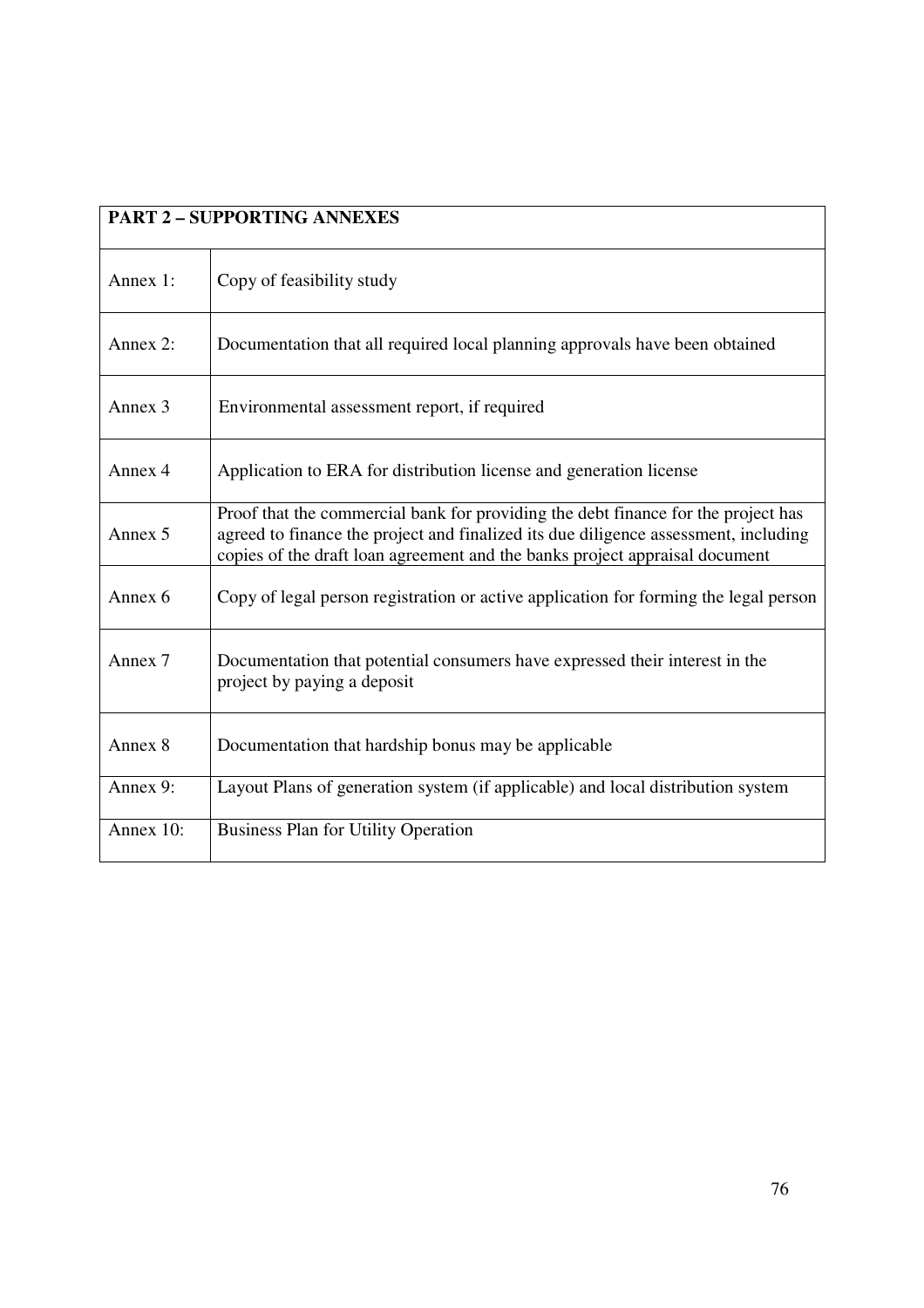## **PART 3 – APPROVAL AND TRANSFER ORDER (APP2)**

Conditions for receiving investment grant have been confirmed and found in order.

A project investment grant of USD is approved to be allocated for the project in accordance with the guidelines for grant disbursement

The grant will be transferred to the applicants account no:

Date of approval:

Name of approving officer: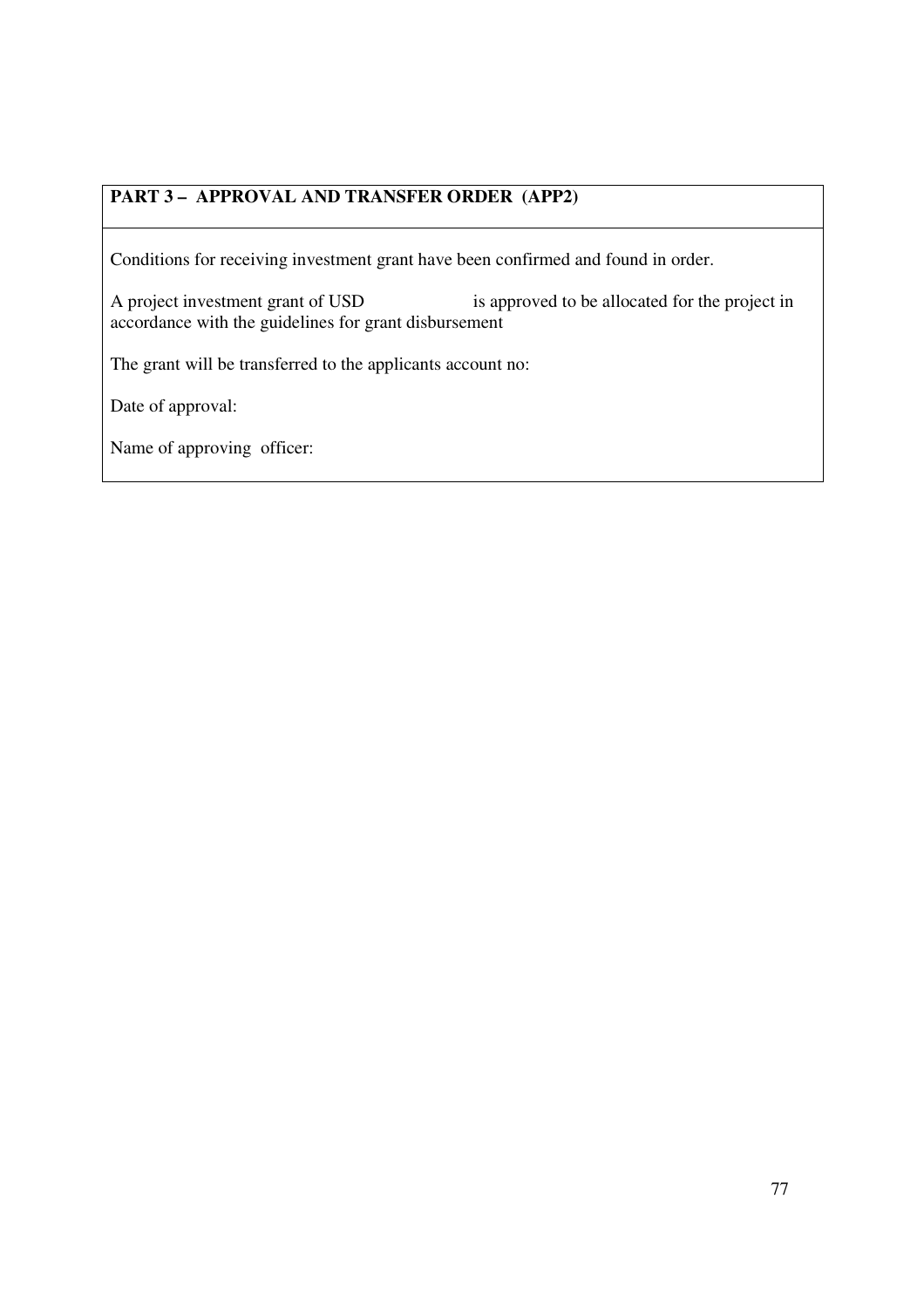## **Draft Subsidy Award Contract: Distribution Project**

| Processing officer:                                        |            |
|------------------------------------------------------------|------------|
| Approving officer:                                         |            |
| Project no:                                                |            |
| Project:                                                   |            |
| Application dated:                                         |            |
| Approval date:                                             |            |
| Signature approving officer:                               |            |
| <b>Grant elements:</b>                                     | <u>USD</u> |
| No of connections -------- of USD 45                       |            |
| Length of MV line connecting to the national grid km a USD |            |
| Renewable energy generation kW of USD 400                  |            |
| Hardship bonus                                             |            |
| <b>Total approved subsidy grant</b>                        |            |

# **Awarded subsidy amount**

Your company has been awarded a total grant subsidy of USD for completion of above project in accordance with your application and REF rules for project implementation.

It is a condition for the grant payment that your project is carried out in accordance with above specifications and REF rules. REF holds the option to control actual project implementation within three years after project implementation and claim a penalty repayment in case the mentioned conditions are not fulfilled.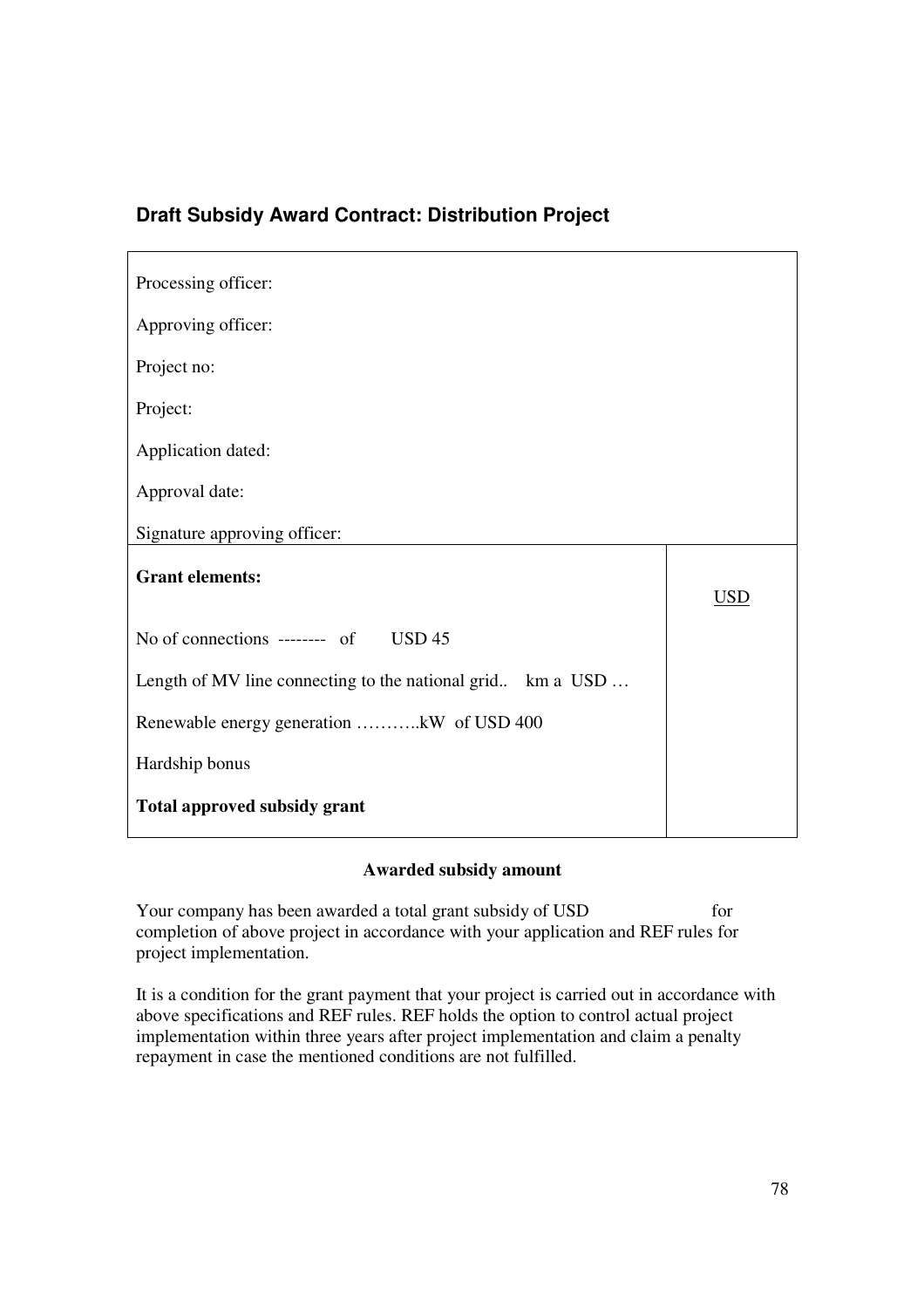## **Disbursement schedule**

The disbursement of the award will be the following:

First Payment: 40 % of awarded grant after documentation of start of construction, and completed request form (CP1) for first payment is received.

The payment request must include

- i) Distribution license from ERA
- ii) A declaration of project developer informing of his signing of listed contracts amounting to at least 50% of the total investment sum estimated in the subsidy award contract
- iii) A written confirmation by contractors having signed the listed contracts
- iv) A declaration of project developer informing of start of construction
- v) Planned time schedule for the completion of construction.

In addition documentation must be provided that the following missing authorizations have been obtained:

- $\bullet$  ……
- $\bullet$   $\dots$
- $\bullet$  ……

The bank account for the requested deposit must correspond to the bank account listed in the subsidy award contract; otherwise reason for new bank account must be given.

Second payment: 40 % of awarded grant after finalization of construction, and completed request form (CP2) for second payment is received from project developer.

The request must include

| $\mathbf{i}$     | A declaration of project developer stating that investment program  |
|------------------|---------------------------------------------------------------------|
|                  | listed in subsidy award contract is completed                       |
| $\mathbf{ii}$    | A written confirmation by elected consumer representative           |
| $\overline{iii}$ | A declaration of developer co-signed by the major contractor for    |
|                  | construction that the completed installations; as foreseen in the   |
|                  | subsidy award contract; comply with rural electrification norms,    |
|                  | standards and regulations. In case of deviation from use of planned |
|                  | technology, explanation and justification for this                  |
| iv)              | A list of connected customers with names and addresses, co-         |
|                  | signed by elected consumer representative and developer             |
|                  |                                                                     |

The bank account for the requested deposit must correspond to the bank account listed in the subsidy award contract; otherwise reason for new bank account must be given.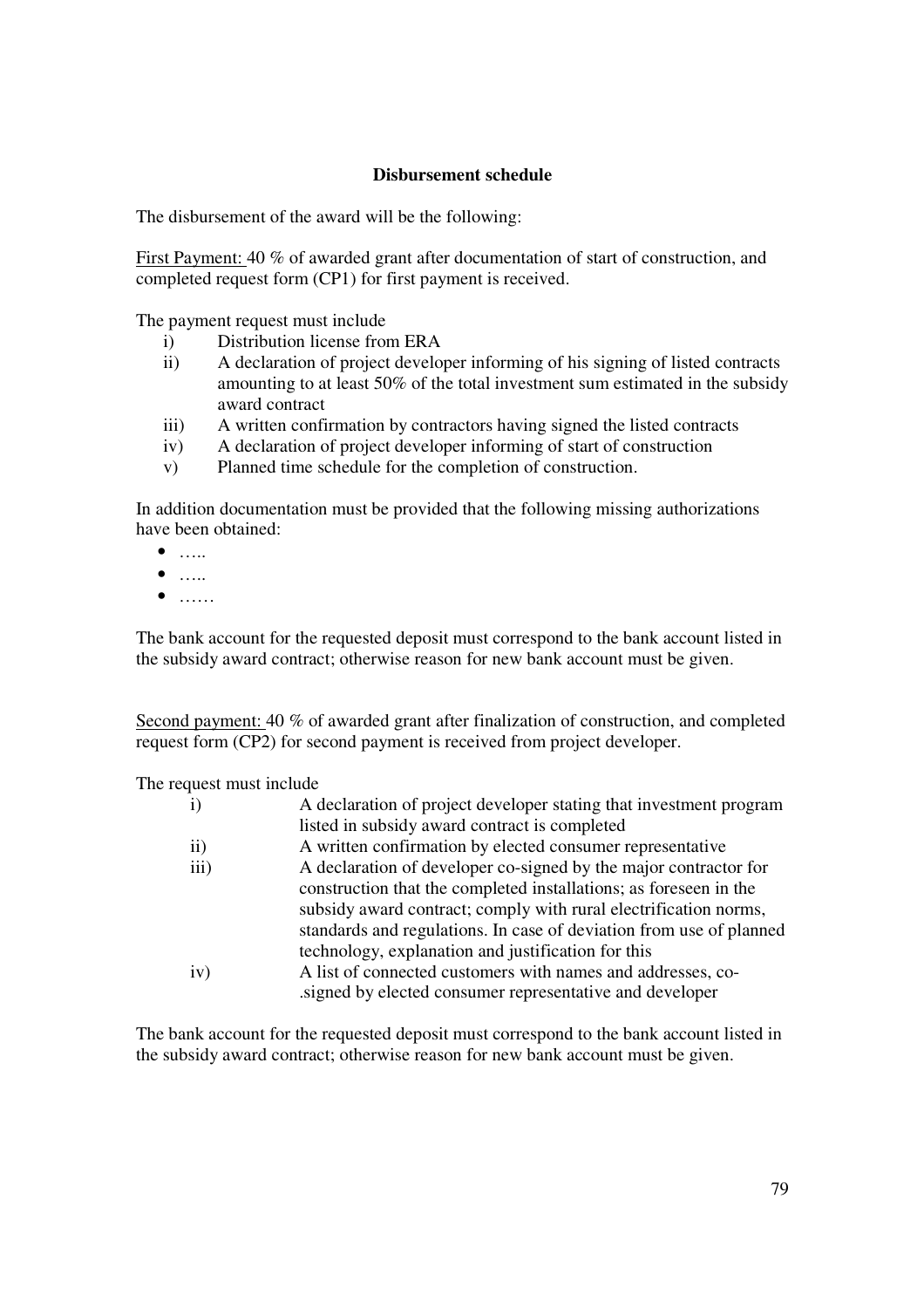Final payment: Final payment of awarded grant after three months of operation, and receipt of completed request form (CP3) for final payment. The grant element for established connections will be adjusted to the final number of connections.

The request must include:

- i) A project completion report completed by project developer
- ii) A confirmation of plant commissioning and handing over

Bank account of developer for deposit must correspond to the bank account listed in the subsidy award contract; otherwise reason is given for new bank account

### **Obligation to provide asked for project information to REF**

The Rural Electrification Fund (REF) holds the option to control actual performance and construction quality during the first three years of a projects operational life. REF will normally recruit a consultant to carry out a site visit and prepare an evaluation report.

Unauthorized use of sub-standard equipment or over-reporting of connected customers or of installed generating capacity is subject to penalty payments. In case a breach of contract is established REF will calculate a grant repayment penalty as follows:.

- Use of sub-standard equipment. Repayment of grant equal to three times the cost difference between standard and sub-standard equipment
- Overstating number of connected customers. Repayment of grant equal to three times the excess grant payment
- Overstatement of installed kW-capacity of generators using renewable energy Repayment of grant equal to three times the excess grant payment
- Overstating the length in km of MV-lines connecting the LV-distribution systems to the national or local grid. Repayment of grant equal to three times the excess grant payment

By his signature on the requests for payment of the requested REF-investment grant, the developer accepts:

- to give monitoring consultants contracted by the REF or REFS staff unrestricted access to the installations and to fully assist in providing any requested information relevant for control of compliance with the subsidy contract conditions;
- to pay the stated penalties in case irregularities are observed and the REFS has submitted request of payment to the project owner.

Signed by …………………………………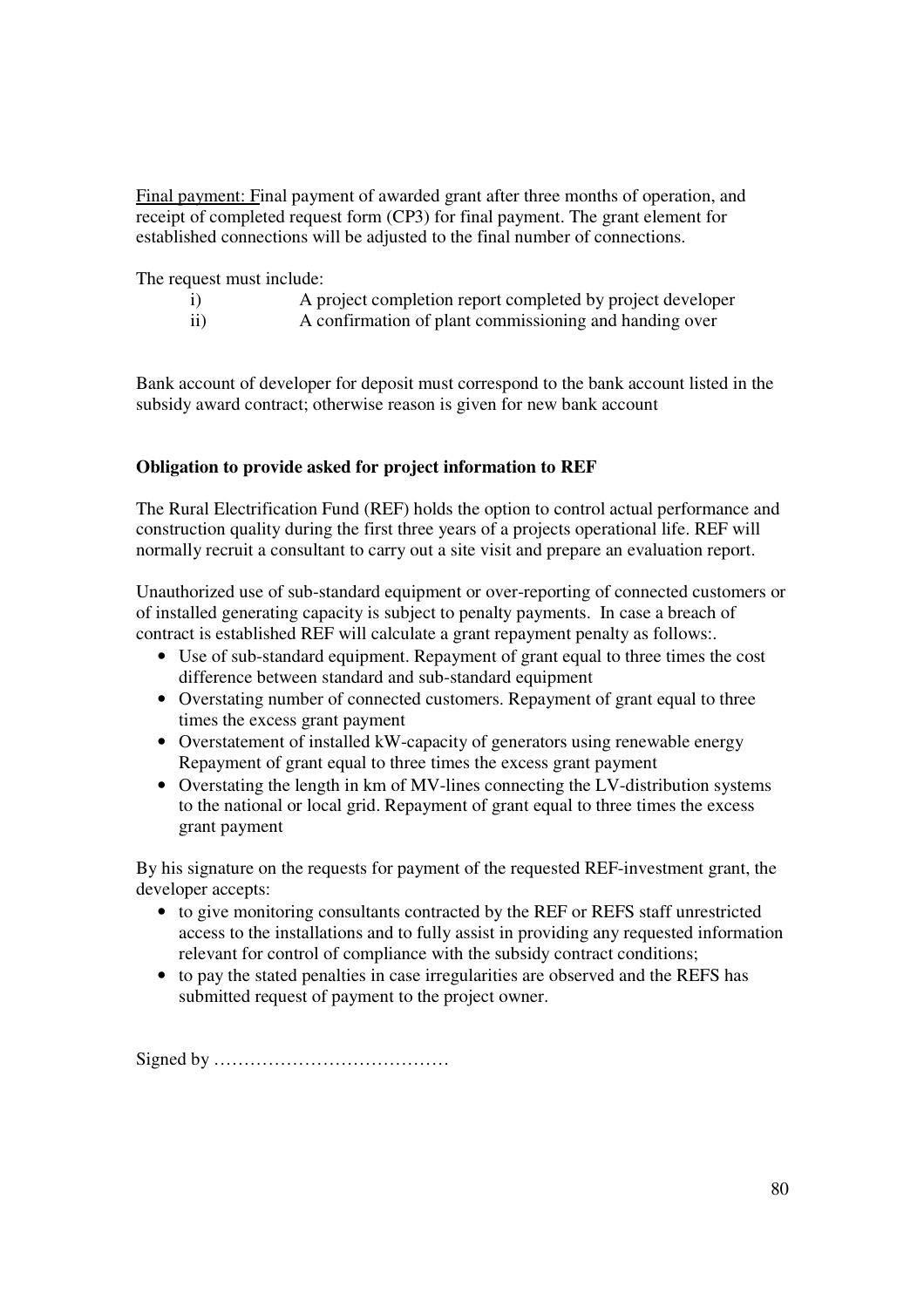## **Draft Subsidy Award Contract: Generation Project**

| Processing officer:                       |            |
|-------------------------------------------|------------|
|                                           |            |
| Approving officer:                        |            |
| Project no:                               |            |
|                                           |            |
| Project:                                  |            |
|                                           |            |
| Application dated:                        |            |
| Approval date:                            |            |
|                                           |            |
| Signature approving officer:              |            |
|                                           | <b>USD</b> |
| <b>Grant elements:</b>                    |            |
|                                           |            |
| Renewable energy generation kW of USD 400 |            |
|                                           |            |
| <b>Total Approved subsidy grant</b>       |            |
|                                           |            |

## **Awarded subsidy amount**

Your company has been awarded a total grant subsidy of USD for completion of above project in accordance with your application and REF rules for project implementation.

It is a condition for the grant payment that your project is carried out in accordance with above specifications and REF rules. REF holds the option to control actual project implementation within three years after project implementation and claim a penalty repayment in case the mentioned conditions are not fulfilled.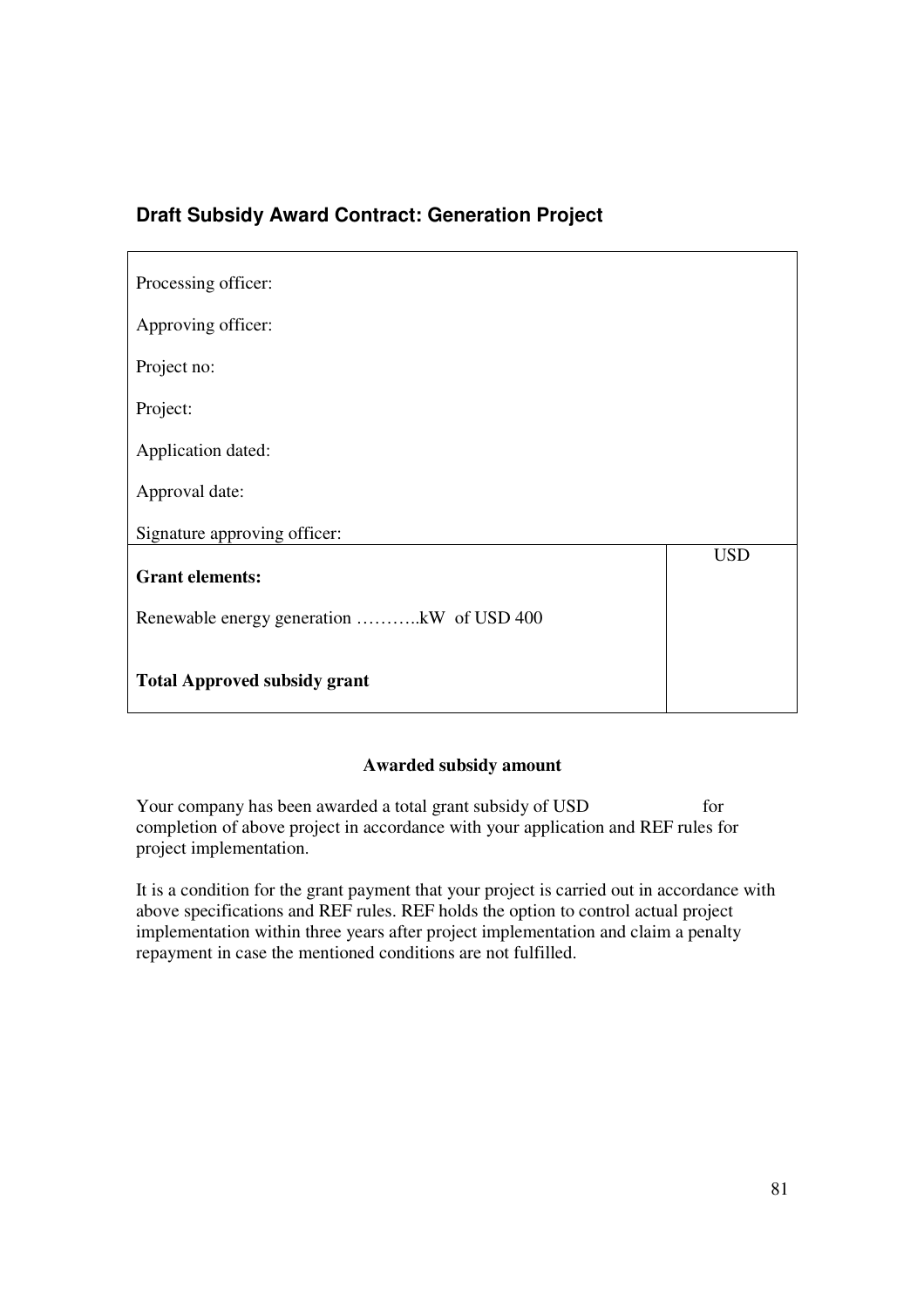## **Disbursement schedule**

The disbursement of the award will be the following:

First Payment: 40 % of awarded grant after documentation of start of construction, and completed request form (CP1) for first payment is received.

The payment request must include

- Generation license from ERA
- PPA or a letter of intent is signed by EdC
- A declaration of project developer informing of his signing of listed contracts amounting to at least 50% of the total investment sum estimated in the subsidy award contract
- A written confirmation by contractors having signed the listed contracts
- A declaration of project developer informing of start of construction
- Planned time schedule for the completion of construction.

In addition documentation must be provided that the following missing authorizations have been obtained:

- $\bullet$  ……
- $\bullet$  ……
- $\bullet$  ……

The bank account for the requested deposit must correspond to the bank account listed in the subsidy award contract; otherwise reason for new bank account must be given.

Second payment: 40 % of awarded grant after finalization of construction, and completed request form (CP2) for second payment is received from project developer.

The request must include

- A declaration of project developer stating that investment program listed in subsidy award contract is completed
- A written confirmation by major construction contract holder
- A declaration of developer co-signed by the major contractor for construction that the completed installations; as foreseen in the subsidy award contract; comply with rural electrification norms, standards and regulations. In case of deviation from use of planned technology, explanation and justification for this

The bank account for the requested deposit must correspond to the bank account listed in the subsidy award contract; otherwise reason for new bank account must be given.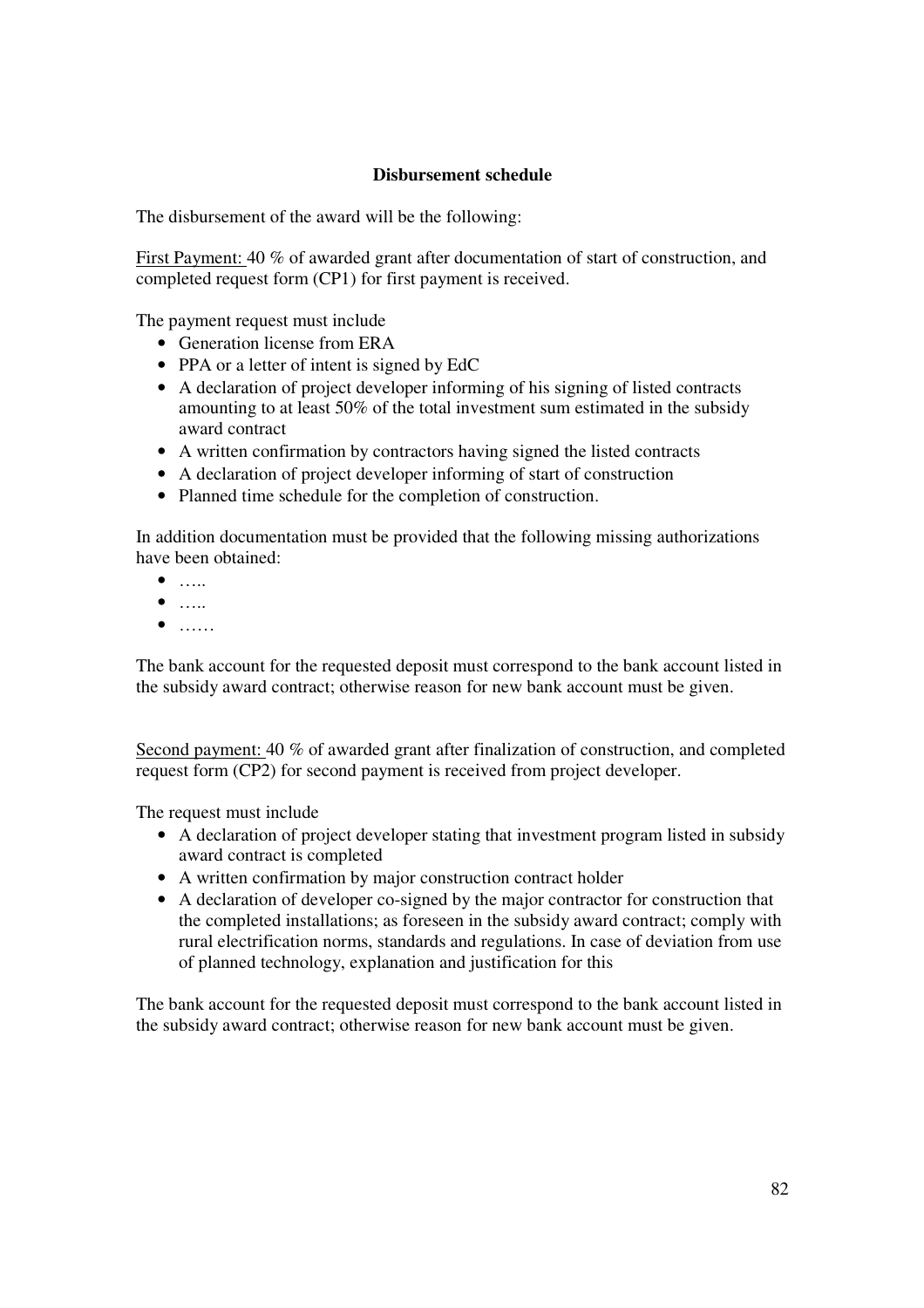Final payment: Final payment of awarded grant after three months of operation, and receipt of completed request form (CP3) for final payment. The grant element for established connections will be adjusted to the final number of connections.

The request must include:

- iii) A project completion report completed by project developer
- iv) A confirmation of plant commissioning and handing over

Bank account of developer for deposit must correspond to the bank account listed in the subsidy award contract; otherwise reason is given for new bank account

#### **Obligation to provide asked for project information to REF**

The Rural Electrification Fund (REF) holds the option to control actual performance and construction quality during the first three years of a projects operational life. REF will normally recruit a consultant to carry out a site visit and prepare an evaluation report.

Unauthorized use of sub-standard equipment or over-reporting of connected customers, of installed generating capacity or of length of MV-lines is subject to penalty payments. In case a breach of contract is established REF will calculate a grant repayment penalty as follows:

- Use of sub-standard equipment. Repayment of grant equal to three times the cost difference between standard and sub-standard equipment
- Overstatement of installed kW-capacity of generators using renewable energy Repayment of grant equal to three times the excess grant payment

By his signature on the requests for payment of the requested REF-investment grant, the developer accepts:

- to give monitoring consultants contracted by the REF or REFS staff unrestricted access to the installations and to fully assist in providing any requested information relevant for control of compliance with the subsidy contract conditions;
- to pay the stated penalties in case irregularities are observed and the REFS has submitted request of payment to the project owner.

Signed by

………………………………………………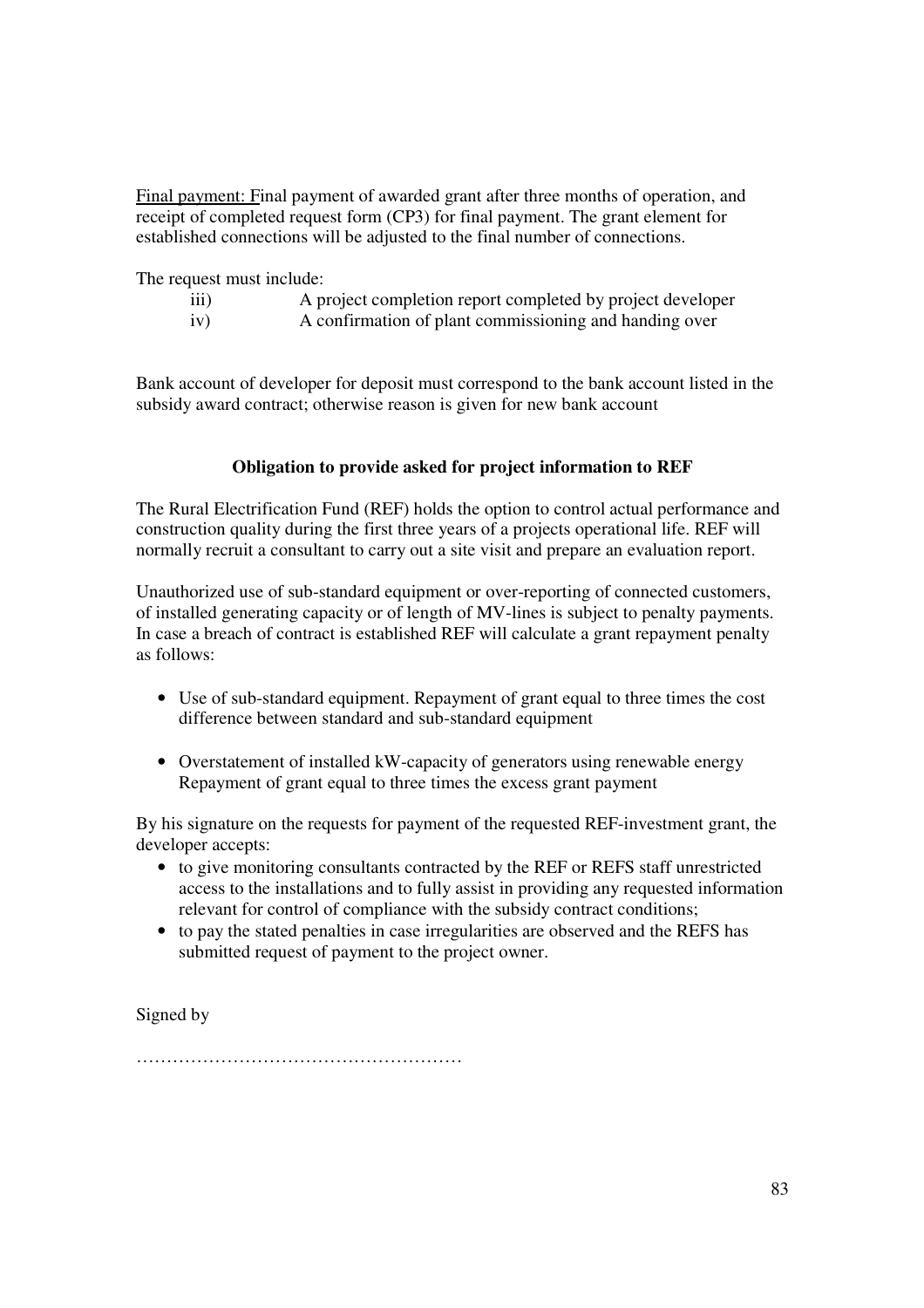## **Application for Payment of Investment Grant: Distribution Project (APD1) First Payment**

| Name and address of Applicant: |  |
|--------------------------------|--|
|                                |  |
|                                |  |
|                                |  |
|                                |  |
|                                |  |
|                                |  |
|                                |  |
|                                |  |
|                                |  |
|                                |  |
|                                |  |
|                                |  |
| REF Project no:                |  |
|                                |  |
|                                |  |
|                                |  |
| Date of Subsidy Award Contract |  |
|                                |  |
| contract:                      |  |
|                                |  |
|                                |  |

|                                           | <b>USD</b> |
|-------------------------------------------|------------|
| <b>Grant elements:</b>                    |            |
| No of connections ------- of USD 45       |            |
| Length of MV lines  km a USD              |            |
| Renewable energy generation kW of USD 400 |            |
| Hardship bonus                            |            |
|                                           |            |
| Total approved subsidy grant              |            |
|                                           |            |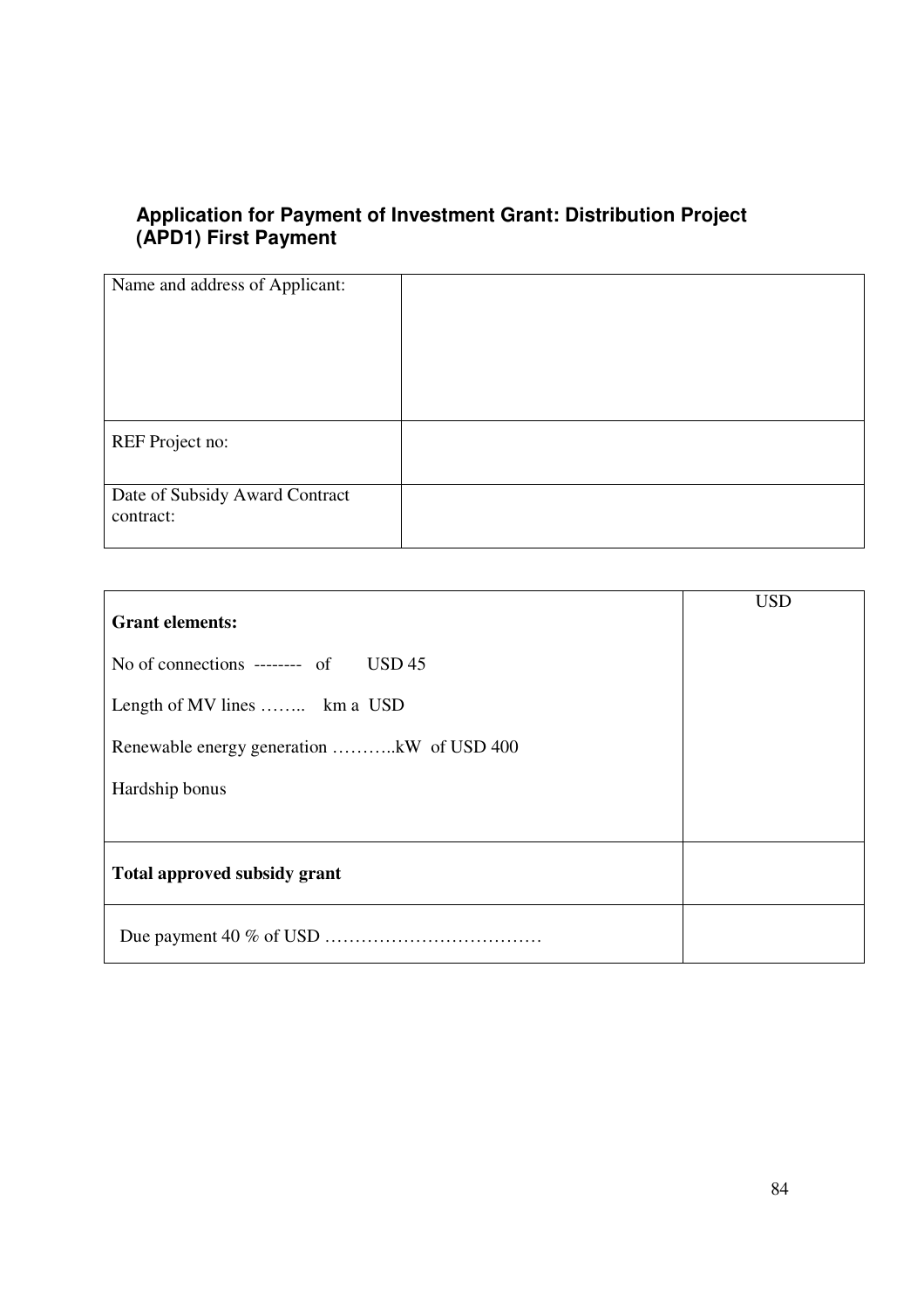| <b>Enclosures</b> | • Distribution license from ERA<br>• A declaration of project developer informing of his<br>signing of listed contracts amounting to at least 50% of the<br>total investment sum estimated in the subsidy award<br>contract<br>• A written confirmation by contractors having signed the<br>listed contracts<br>• A declaration of project developer informing of start of<br>construction |
|-------------------|--------------------------------------------------------------------------------------------------------------------------------------------------------------------------------------------------------------------------------------------------------------------------------------------------------------------------------------------------------------------------------------------|
|                   | • Planned time schedule for the completion of construction.                                                                                                                                                                                                                                                                                                                                |

Date: …………………………………….

Place: ……………………………………

Company:…………………………………

Signed by

………………………………………… position

Bank account for transfer of grant subsidy …………………………………………………….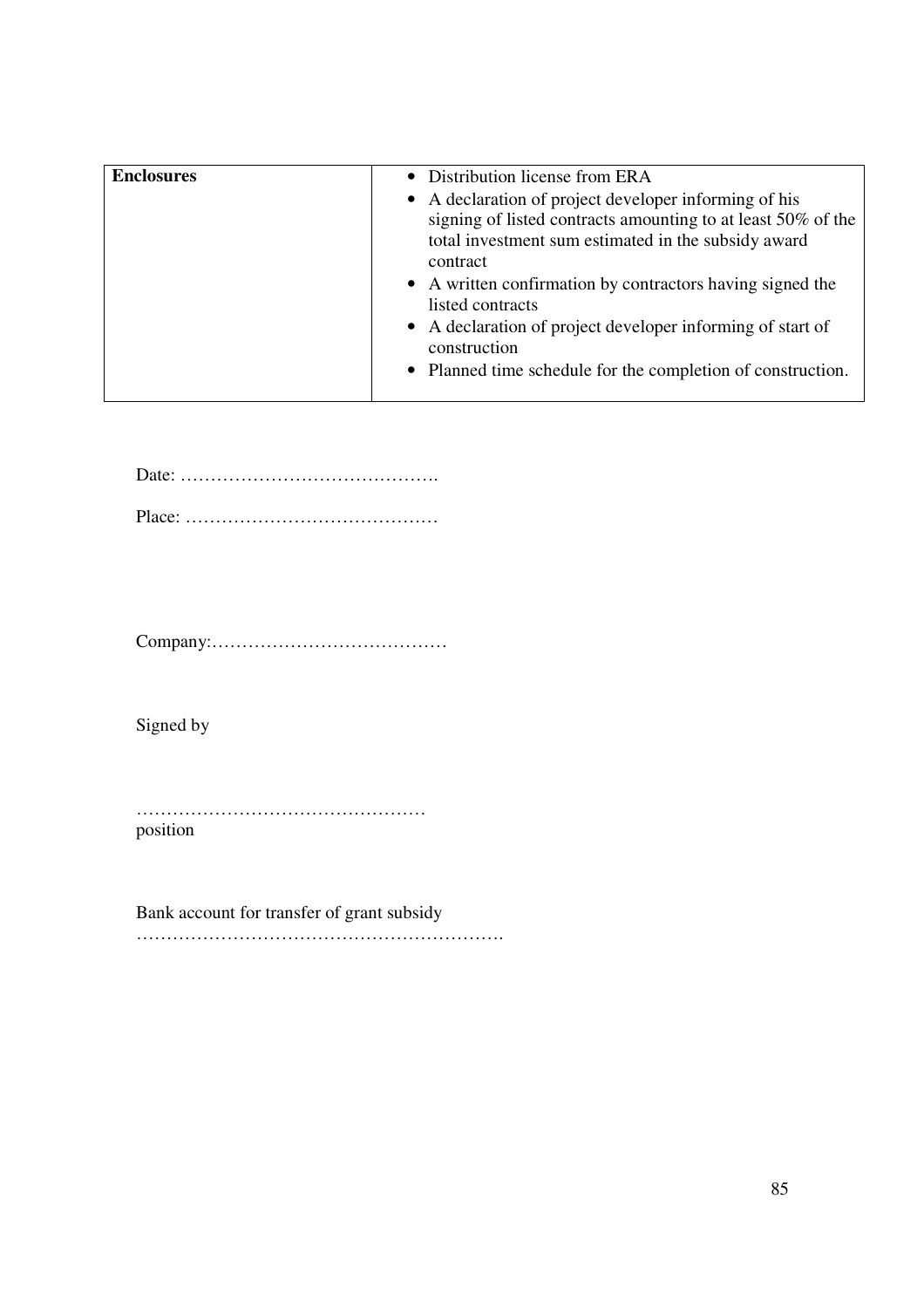## **Application Payment of Investment Grant Distribution projects (APD2) Second Payment**

| Name and address of Applicant:              |  |
|---------------------------------------------|--|
| REF Project no:                             |  |
| Date of Subsidy Award Contract<br>contract: |  |

|                                           | <b>USD</b> |
|-------------------------------------------|------------|
| <b>Grant elements:</b>                    |            |
| No of connections -------- of $USD 45$    |            |
| Length of LV lines  km a USD              |            |
| Length of MV lines  km a USD              |            |
| Renewable energy generation kW of USD 400 |            |
| Hardship bonus                            |            |
|                                           |            |
| <b>Total approved subsidy grant</b>       |            |
|                                           |            |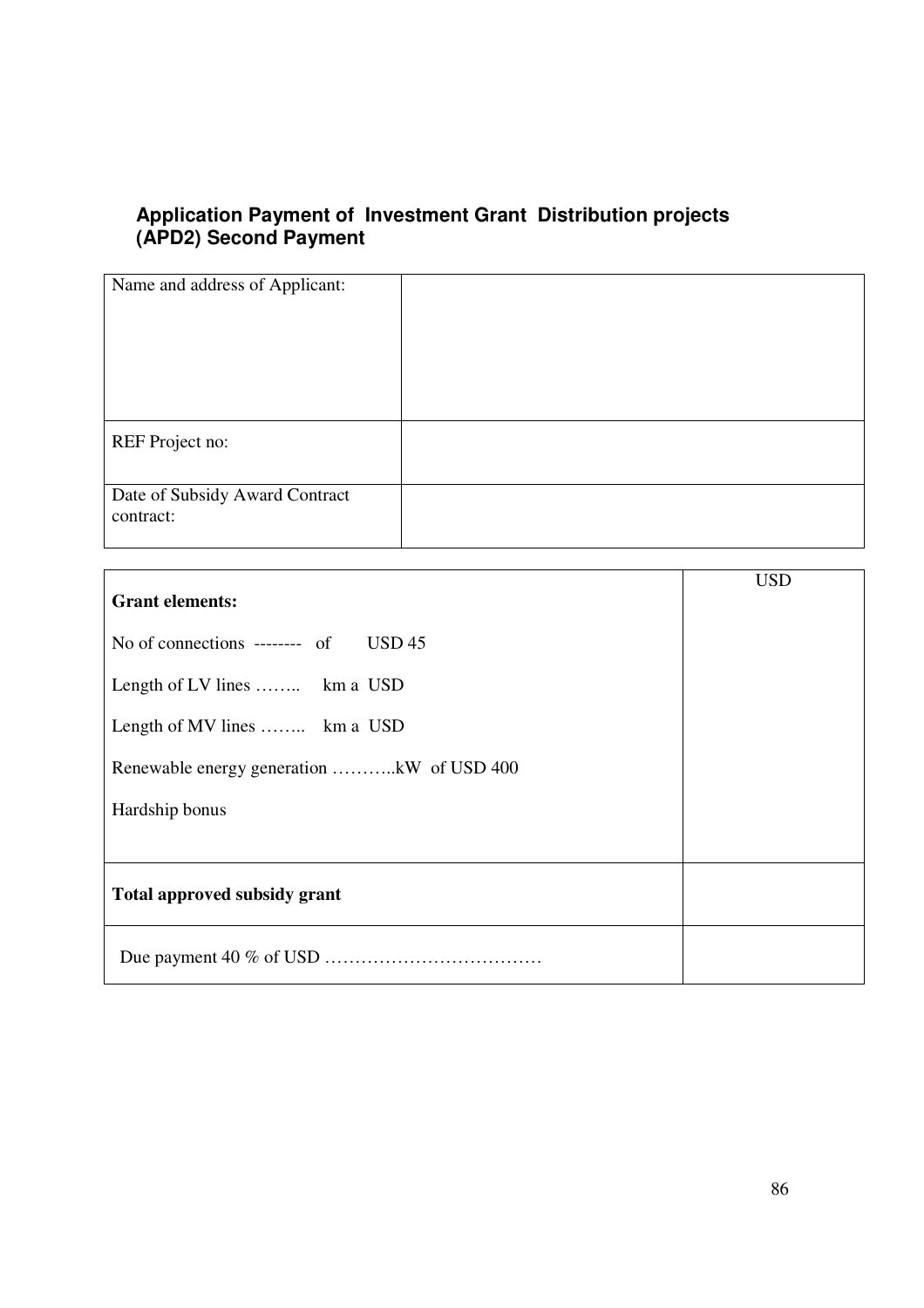| <b>Enclosures</b> | • A declaration of project developer stating that investment program listed<br>in subsidy award contract is completed<br>• A written confirmation by elected consumer representative in case of<br>isolated grid project<br>• A written confirmation by major construction contract holder in case of<br>grid connected hydro- or biomass fired power plant<br>• A declaration of developer co-signed by the major contractor for<br>construction that the completed installations; as foreseen in the subsidy<br>award contract; comply with rural electrification norms, standards and<br>regulations. In case of deviation from use of planned technology,<br>explanation and justification for this |
|-------------------|---------------------------------------------------------------------------------------------------------------------------------------------------------------------------------------------------------------------------------------------------------------------------------------------------------------------------------------------------------------------------------------------------------------------------------------------------------------------------------------------------------------------------------------------------------------------------------------------------------------------------------------------------------------------------------------------------------|
|                   |                                                                                                                                                                                                                                                                                                                                                                                                                                                                                                                                                                                                                                                                                                         |

Date: ……………………………………. Place: ……………………………………

Company:…………………………………

Signed by

………………………………………… position

Bank account for transfer of grant subsidy …………………………………………………….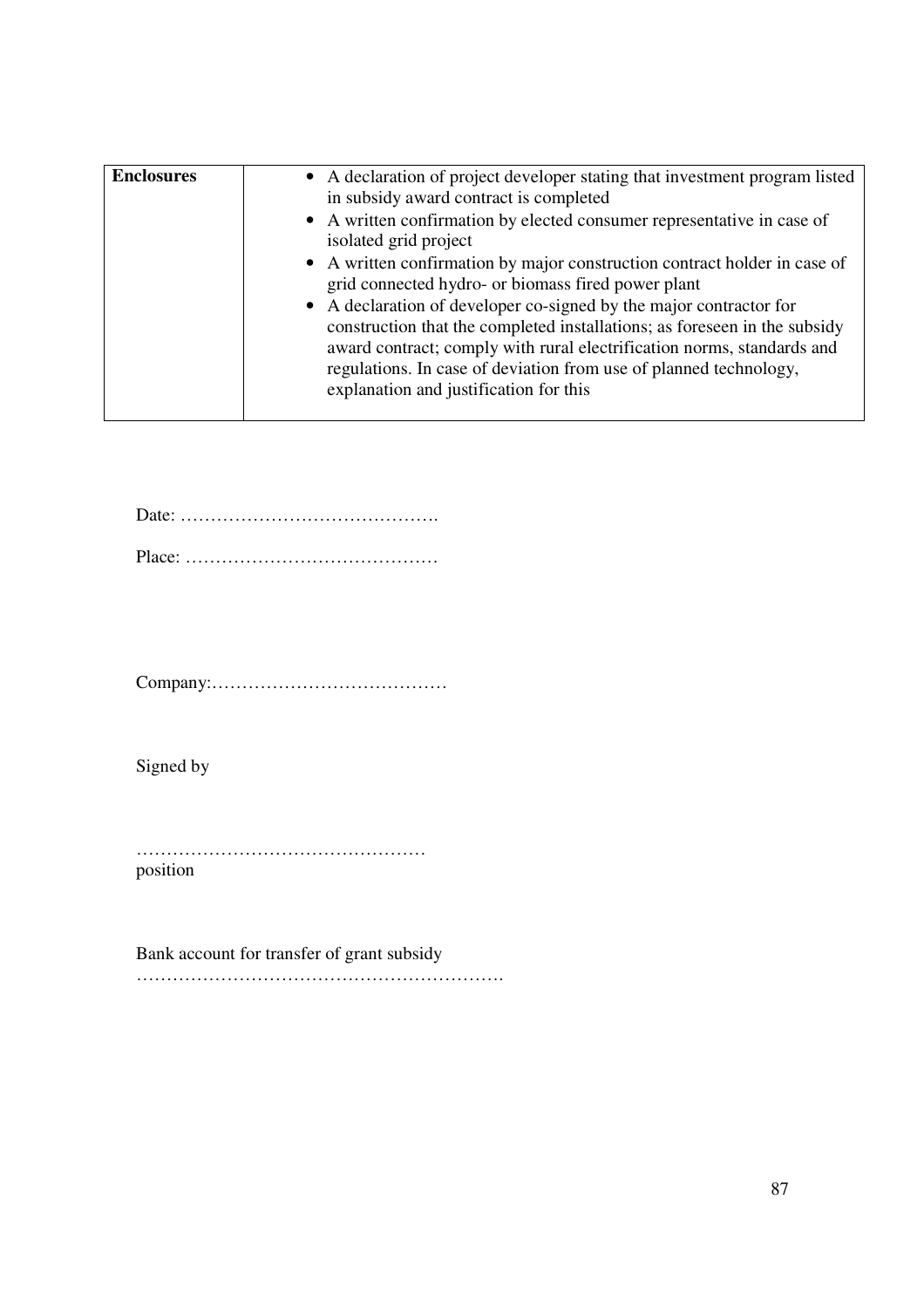## **Application Payment of Investment Grant Distribution projects Final Payment (APD3)**

| Name and address of Applicant:              |  |
|---------------------------------------------|--|
| REF Project no:                             |  |
| Date of Subsidy Award Contract<br>contract: |  |

| <b>Grant elements:</b>                    | <b>USD</b> |
|-------------------------------------------|------------|
| No of connections -------- of USD 45      |            |
| Length of LV lines  km a USD              |            |
| Length of MV lines  km a USD              |            |
| Renewable energy generation kW of USD 400 |            |
| Hardship bonus                            |            |
|                                           |            |
| Total approved subsidy grant              |            |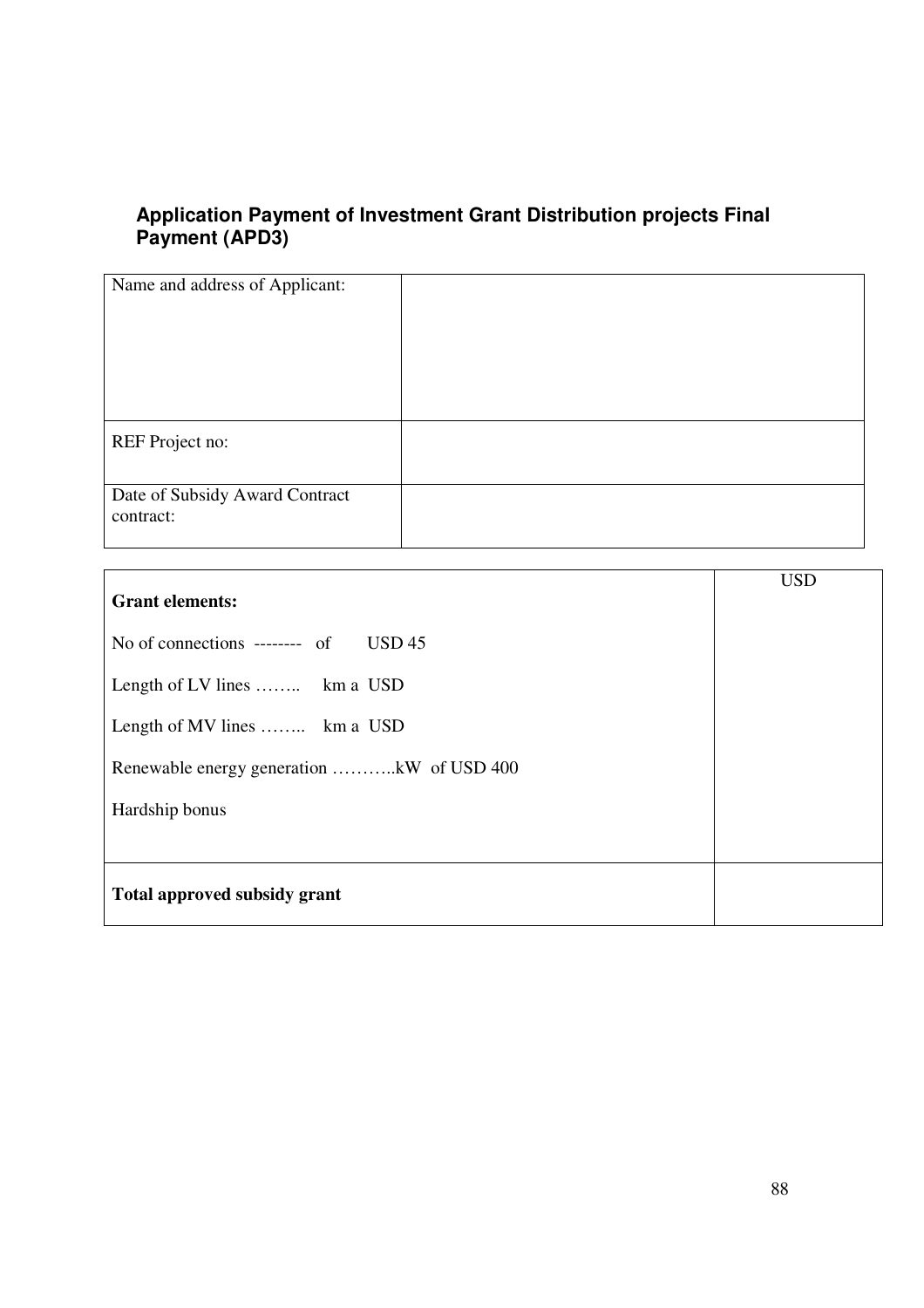| <b>Calculation of Final Payment</b>                                                                                                                                                                                                                                 |            |
|---------------------------------------------------------------------------------------------------------------------------------------------------------------------------------------------------------------------------------------------------------------------|------------|
| 1. Subsidy entitlement                                                                                                                                                                                                                                              | <b>USD</b> |
| (a) Grant elements in subsidy award contract:<br>No of connections -------- of USD $45$<br>$\bullet$<br>Length of LV lines  km a USD<br>Length of MV lines  km a USD<br>Renewable energy generation kW of USD 400<br>Hardship bonus<br>Total approved subsidy grant |            |
| (b) Corrections for additional/less connections than assumed:<br>of USD 45<br>$+/-$                                                                                                                                                                                 |            |
| Total subsidy entitlement:                                                                                                                                                                                                                                          |            |
| 2. First payment of Grant subsidy                                                                                                                                                                                                                                   |            |
| 3. Second payment of Grant subsidy                                                                                                                                                                                                                                  |            |
| <b>Final due payment</b>                                                                                                                                                                                                                                            |            |

| <b>Enclosures</b> | • A project completion report completed by project developer<br>• A confirmation of plant commissioning and handing over<br>• A list of any additional connected customers since second payment with<br>names and addresses, co-signed by elected consumer representative and<br>developer |
|-------------------|--------------------------------------------------------------------------------------------------------------------------------------------------------------------------------------------------------------------------------------------------------------------------------------------|
|-------------------|--------------------------------------------------------------------------------------------------------------------------------------------------------------------------------------------------------------------------------------------------------------------------------------------|

| Signed by<br>Position |
|-----------------------|

Bank account for transfer of grant subsidy :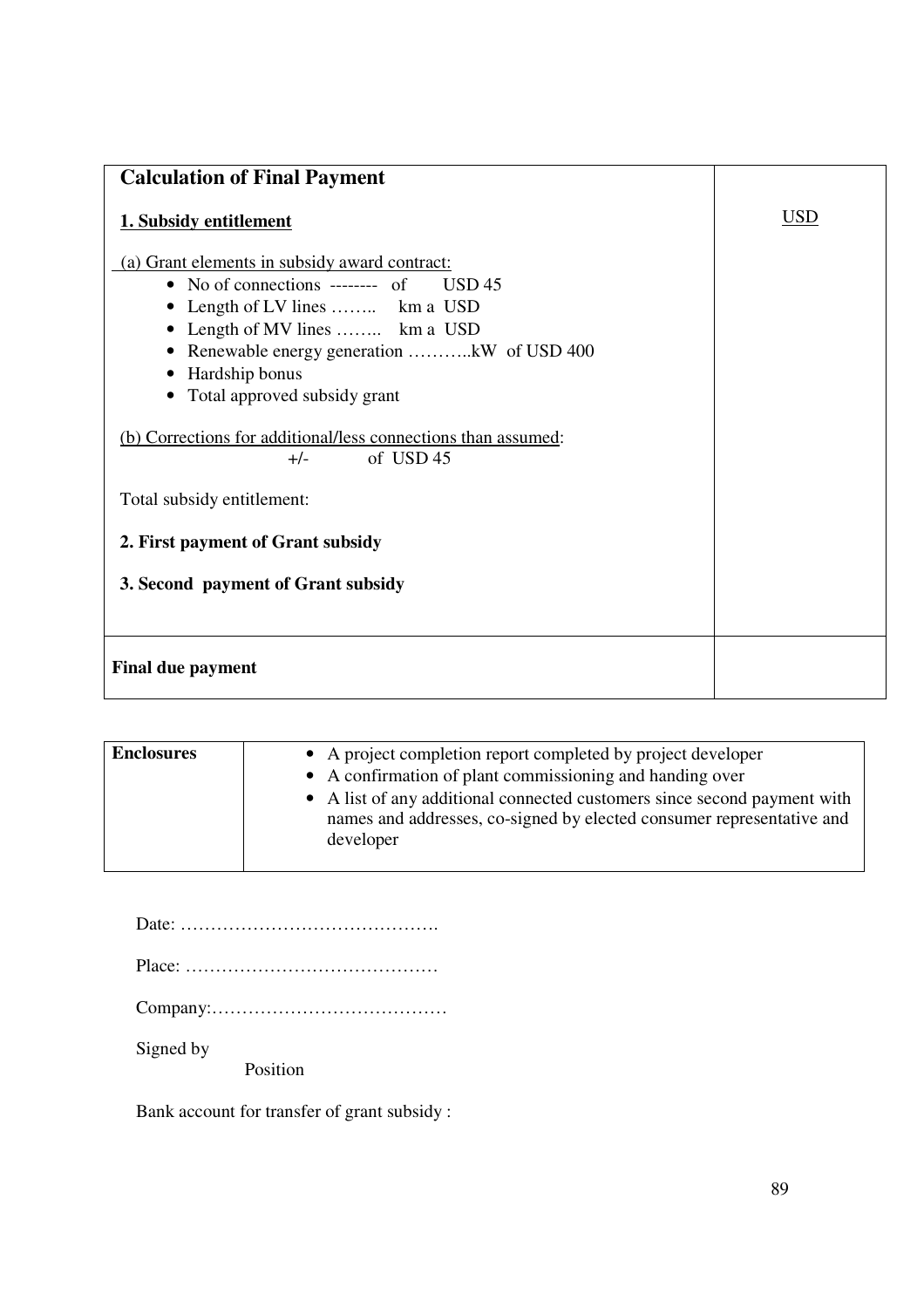# **Application Payment of Investment Grant Generation Project First Payment (APG1)**

| Name and address of Applicant:              |  |
|---------------------------------------------|--|
| REF Project no:                             |  |
| Date of Subsidy Award Contract<br>contract: |  |

| <b>Grant elements:</b>                    | <b>USD</b> |
|-------------------------------------------|------------|
|                                           |            |
| Renewable energy generation kW of USD 400 |            |
|                                           |            |
| Total approved subsidy grant              |            |

| Signed by |
|-----------|
| position  |

Bank account for transfer of grant subsidy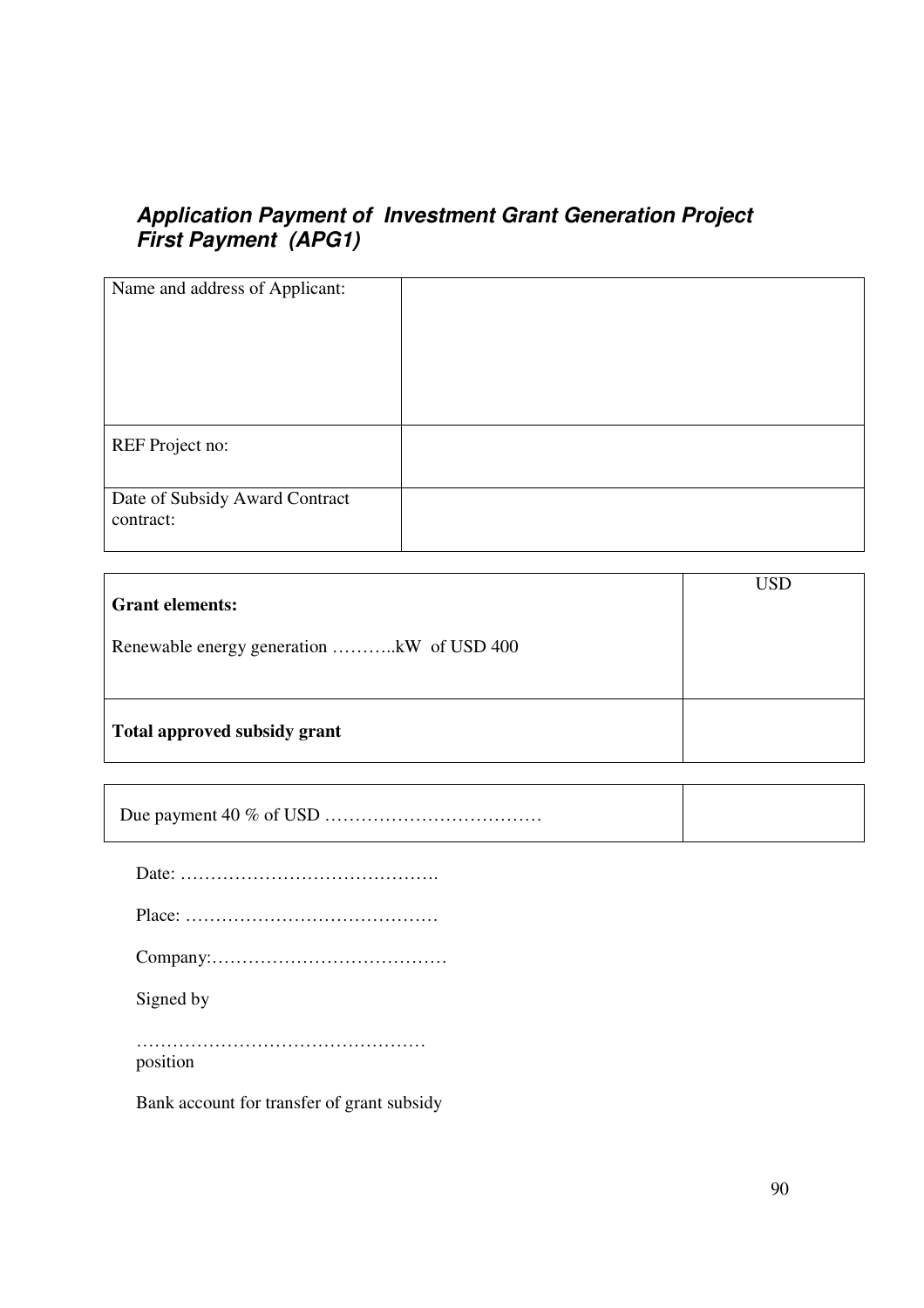| <b>Enclosures</b> | $\mathbf{i}$    | Generation license from ERA                            |
|-------------------|-----------------|--------------------------------------------------------|
|                   | $\mathbf{ii}$ ) | PPA with the developer or a letter of intent is signed |
|                   |                 | by EdC                                                 |
|                   | iii)            | A declaration of project developer informing of his    |
|                   |                 | signing of listed contracts amounting to at least 50%  |
|                   |                 | of the total investment sum estimated in the subsidy   |
|                   |                 | award contract                                         |
|                   | iv)             | A written confirmation by contractors having signed    |
|                   |                 | the listed contracts                                   |
|                   | V)              | A declaration of project developer informing of start  |
|                   |                 | of construction                                        |
|                   | $\mathbf{v}$ i) | Planned time schedule for the completion of            |
|                   |                 | construction                                           |
|                   |                 |                                                        |
|                   |                 |                                                        |

…………………….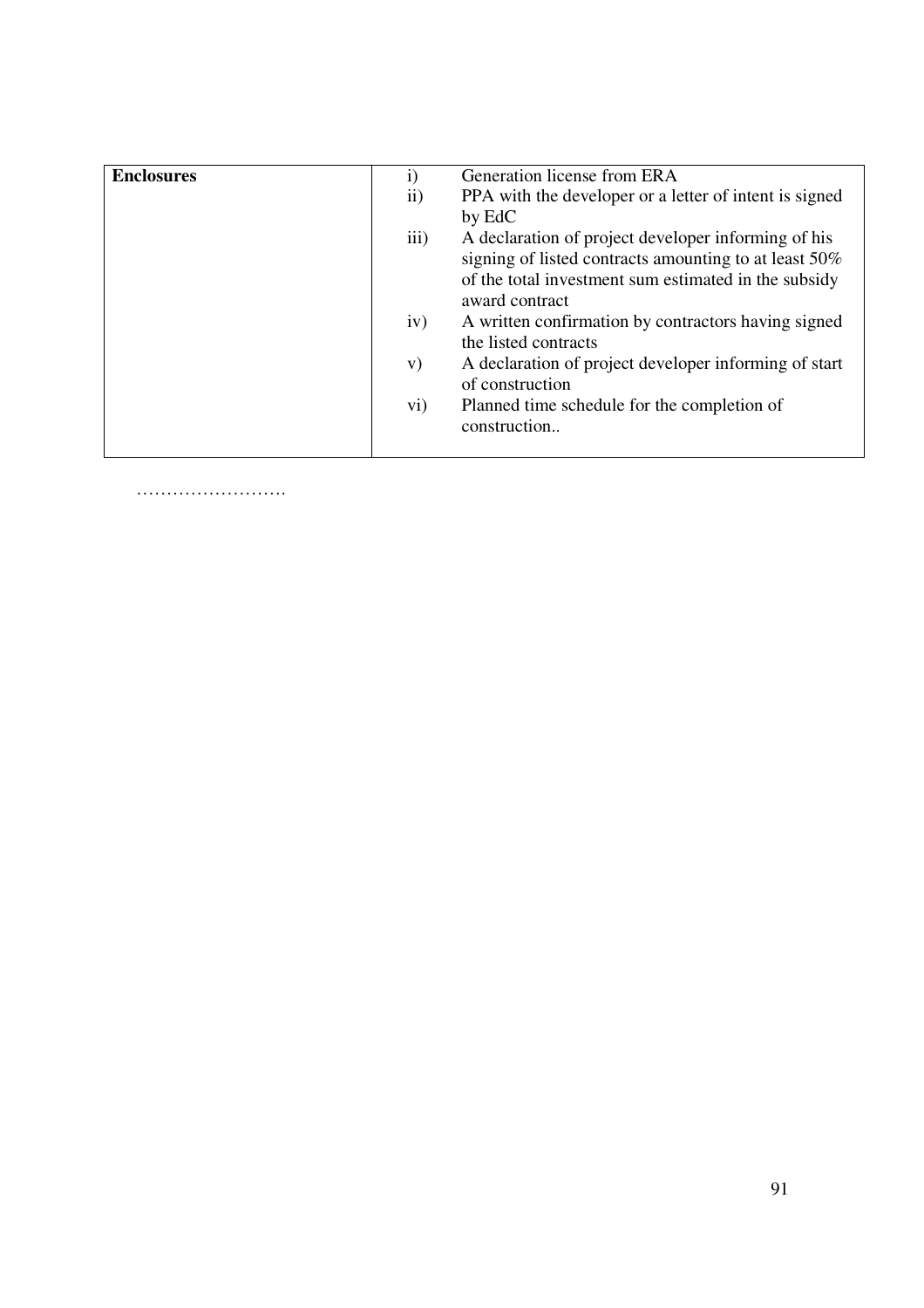# **Application Payment of Investment Grant Generation Project Second Payment (APG2)**

| Name and address of Applicant:              |  |
|---------------------------------------------|--|
| REF Project no:                             |  |
| Date of Subsidy Award Contract<br>contract: |  |

| <b>Grant elements:</b>                    | USD |
|-------------------------------------------|-----|
| Renewable energy generation kW of USD 400 |     |
| Total approved subsidy grant              |     |

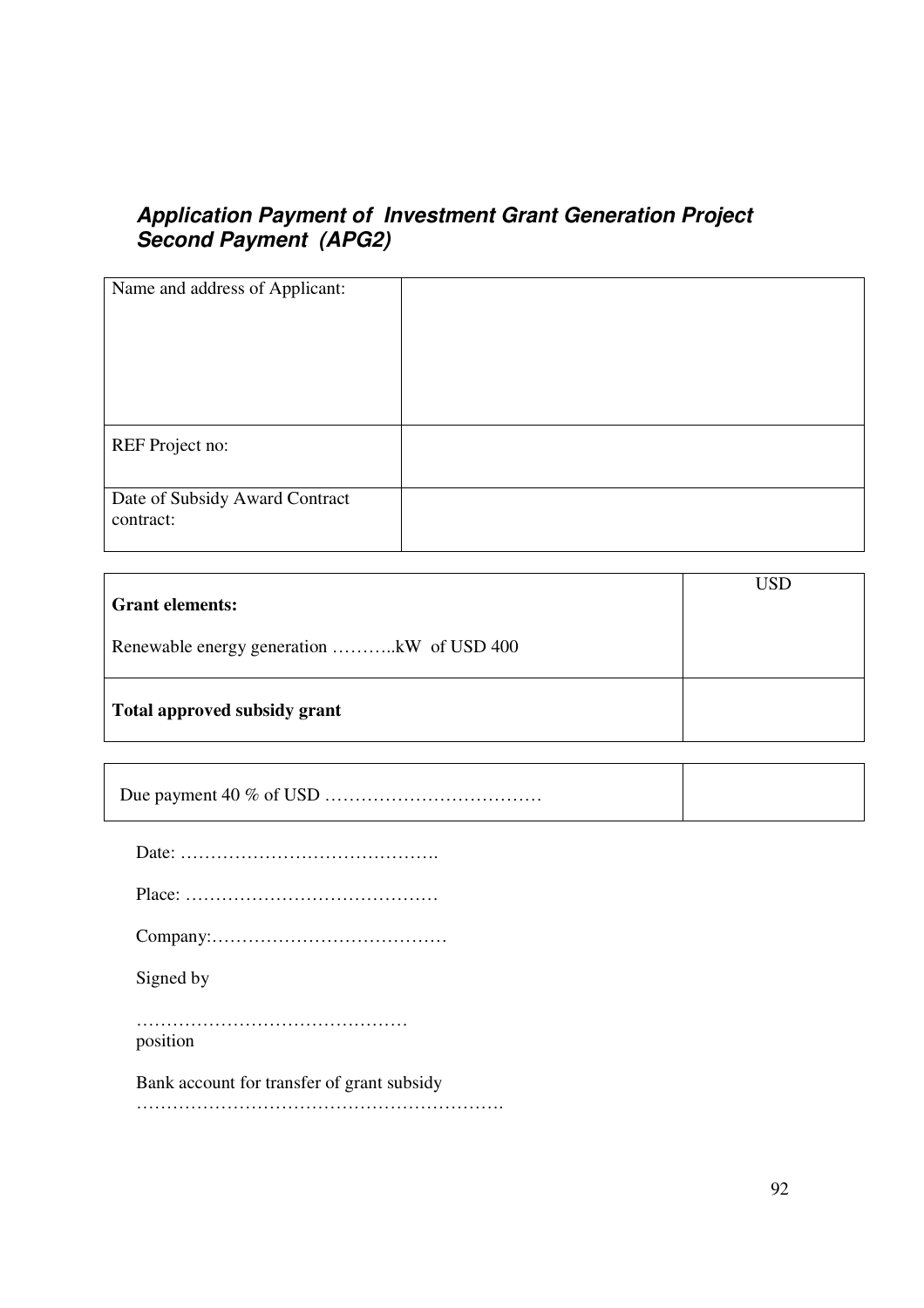| <b>Enclosures</b> | V)   | A declaration of project developer stating that<br>investment program listed in subsidy award contract<br>is completed                                                                                                                                                                                                                       |
|-------------------|------|----------------------------------------------------------------------------------------------------------------------------------------------------------------------------------------------------------------------------------------------------------------------------------------------------------------------------------------------|
|                   | vi)  | A written confirmation by major construction<br>contract holder                                                                                                                                                                                                                                                                              |
|                   | vii) | A declaration of developer co-signed by the major<br>contractor for construction that the completed<br>installations; as foreseen in the subsidy award<br>contract; comply with rural electrification norms,<br>standards and regulations. In case of deviation from<br>use of planned technology, explanation and<br>justification for this |
|                   |      |                                                                                                                                                                                                                                                                                                                                              |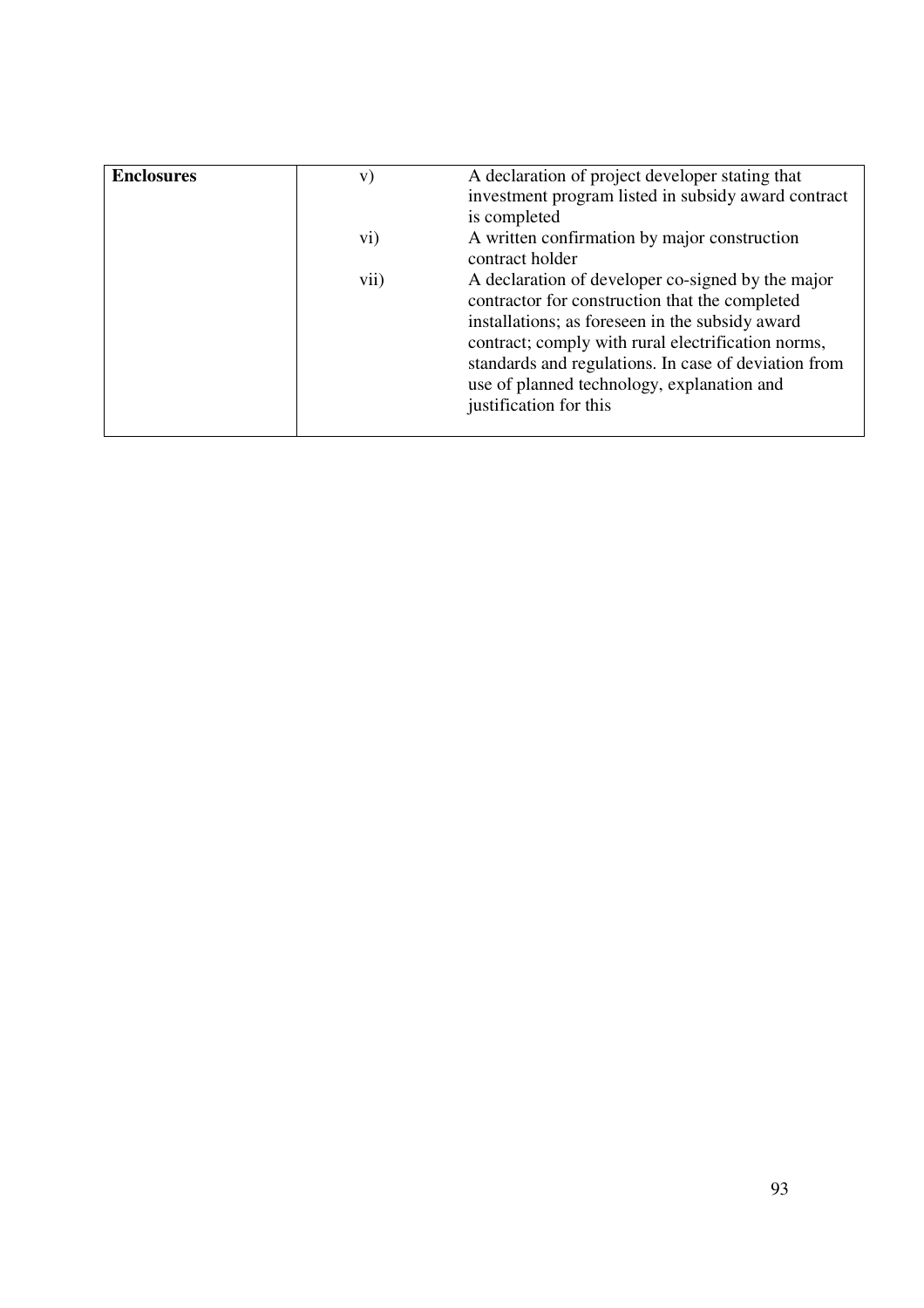# **Application Payment of Investment Grant Generation Project Final Payment (APG3)**

| Name and address of Applicant:              |  |
|---------------------------------------------|--|
| REF Project no:                             |  |
| Date of Subsidy Award Contract<br>contract: |  |

| <b>Calculation of Final Payment</b>                               | <b>USD</b> |
|-------------------------------------------------------------------|------------|
| Approved subsidy grant: Renewable energy generation kW of USD 400 |            |
| First payment of Grant subsidy<br>Second payment of Grant subsidy |            |
|                                                                   |            |
| <b>Final due payment</b>                                          |            |

| Signed by                                  |
|--------------------------------------------|
| position                                   |
| Bank account for transfer of grant subsidy |
|                                            |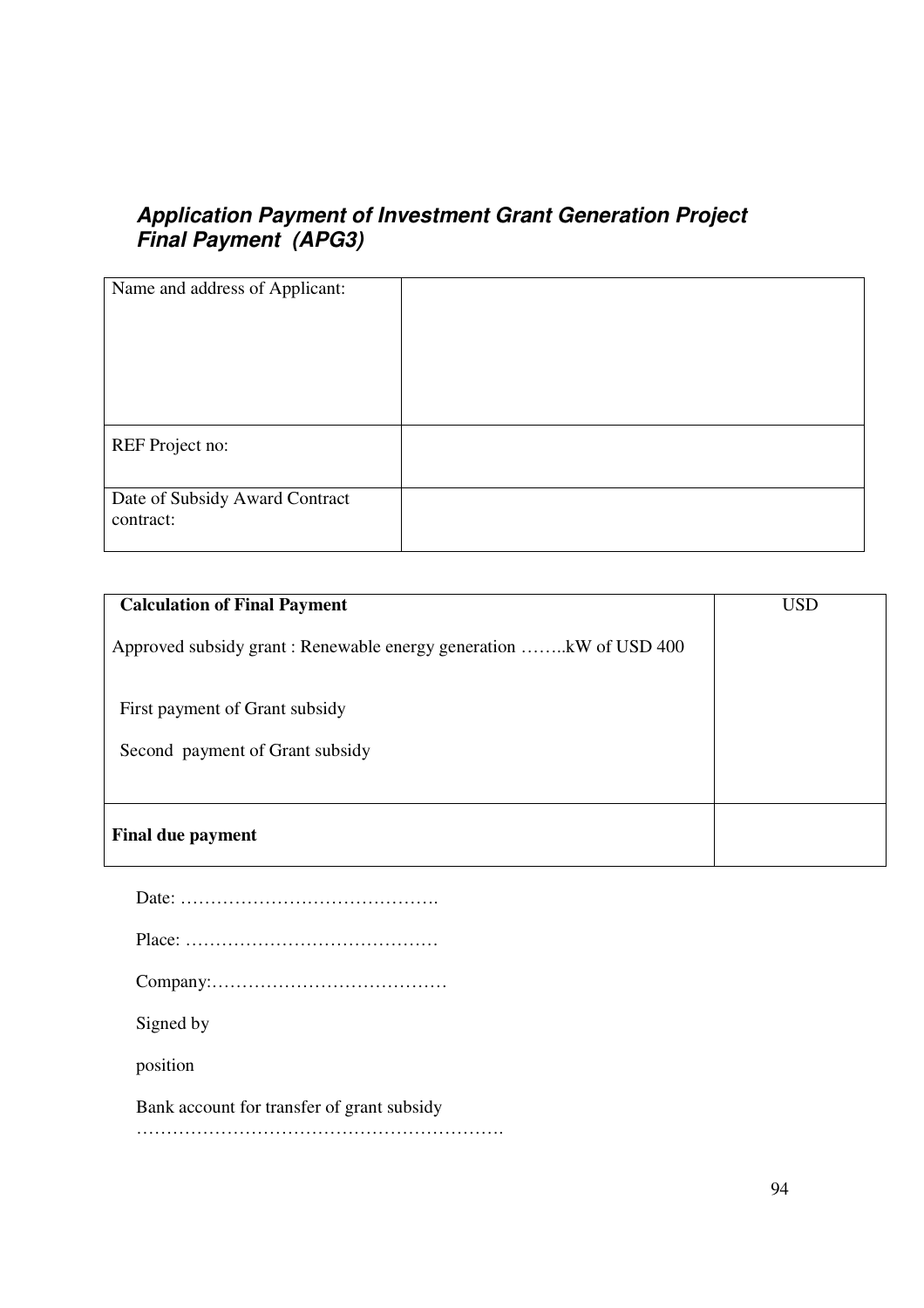| <b>Enclosures</b> | V <sub>1</sub> | A project completion report completed by project developer |
|-------------------|----------------|------------------------------------------------------------|
|                   | $\rm{vi})$     | A confirmation of plant commissioning and handing over     |
|                   |                |                                                            |
|                   |                |                                                            |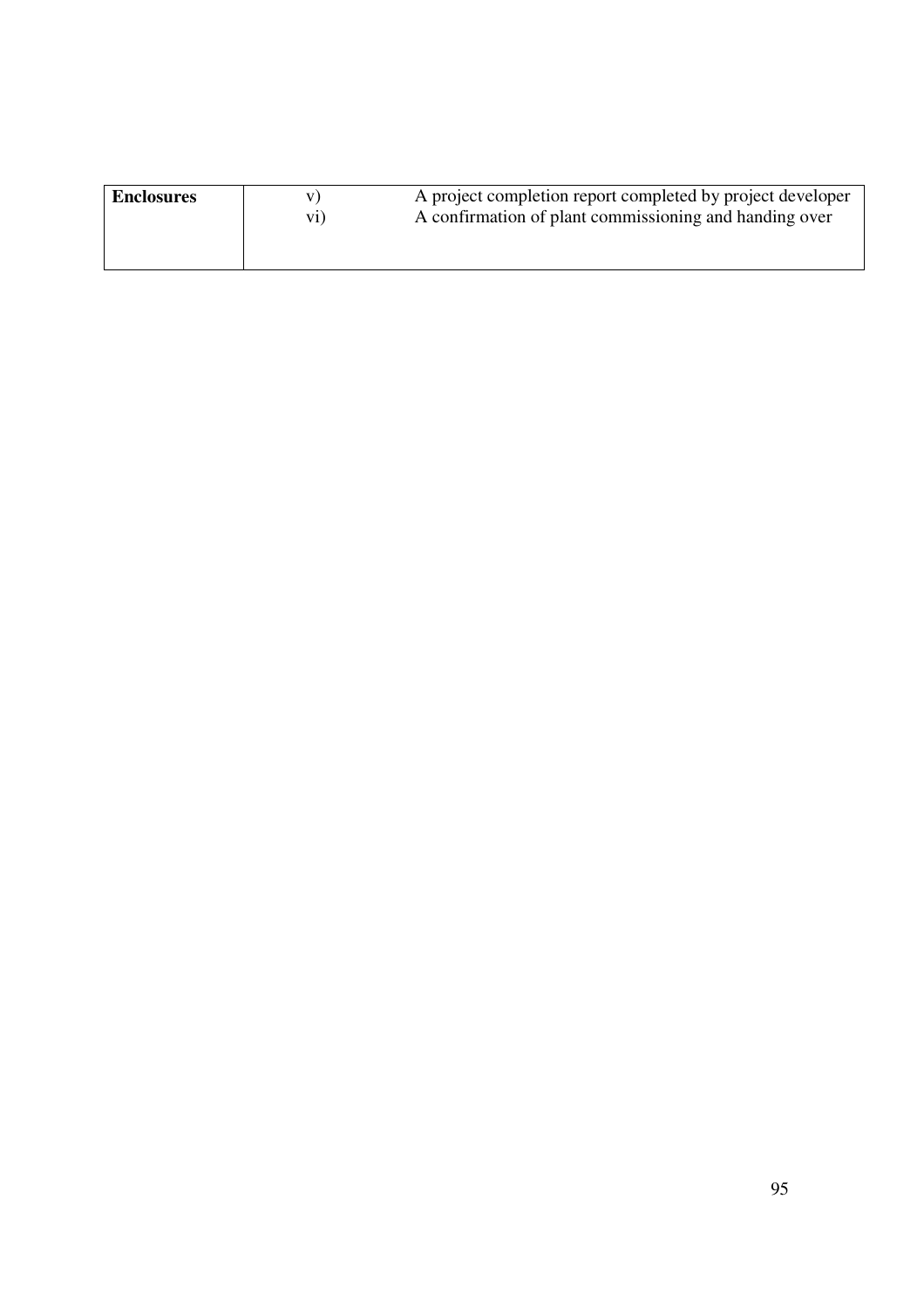**ANNEX B: Guidelines for Environmental Management**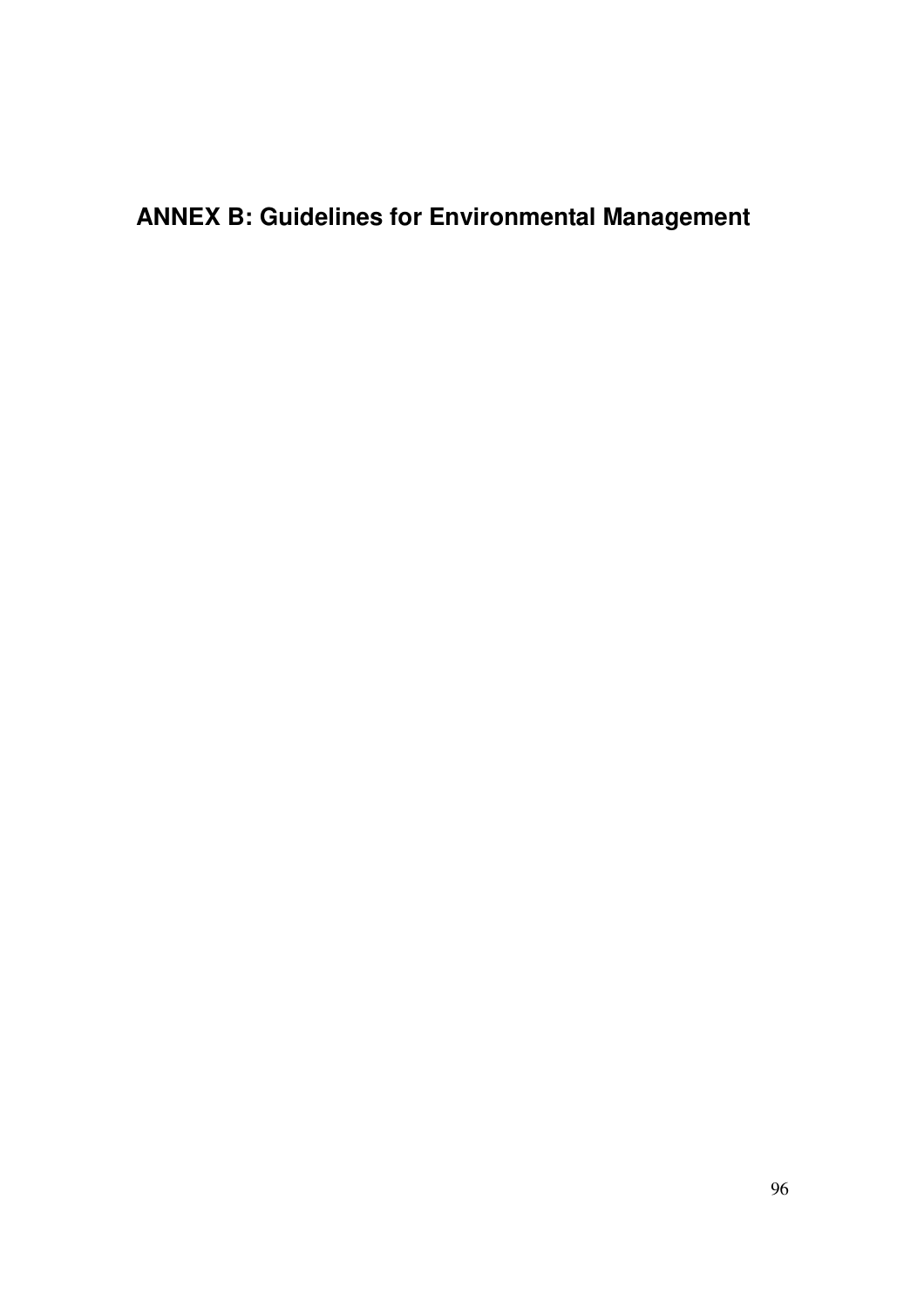# **ANNEX C: Ethnic Minorities Development Strategy for REF**

#### **Introduction**

As a prerequisite to IDA support, RE&T must meet the requirements of Operational Directive 4.20 (Indigenous Peoples). This policy directive requires that special planning measures be established to protect the interests of ethnic minorities, i.e. social groups with a social and cultural identity distinct from the dominant society that makes them vulnerable to being disadvantaged in the development process.

Indigenous peoples can be identified in particular geographical areas by the presence in varying degrees of the following characteristics:

> (a) a close attachment to ancestral territories and to the natural resources in these areas;

> (b) self-identification and identification by others as members of a distinct cultural group;

- (c) an indigenous language, often different from the national language;
- (d) presence of customary social and political institutions; and
- (e) primarily subsistence-oriented production.

Based on the above characteristics, the largest ethnic minority groups in Cambodia include people of Vietnamese and Chinese descent, Muslim Chams (who are in the subproject areas) and ethnic Lao, all of whom are generally not considered to be "Cambodian Highland People" in the Cambodian context.

The Bank has determined that OD 4.20 applies with reference to Cambodian "Highland Peoples", because these groups maintain cultural and socioeconomic practices different than those practiced by the Khmer national majority.

In the context of this project, it is important to note that the OD 4.20 refers to social groups and not to individuals. The primary objectives of OD 4.20 are:

- to ensure that such groups are afforded meaningful opportunities to participate in planning that affects them;
- to ensure that opportunities to provide such groups with culturally appropriate benefits are considered; and
- to ensure that any project impacts that adversely affect them are avoided or otherwise minimized and mitigated.

REF-supported subprojects, including mini and micro hydropower plants, solar powers, and REE isolated systems, might benefit some ethnic minorities. This strategy note provides some general principles and procedures that will be applied during project implementation, if indigenous people/ethnic minorities are reported in any of the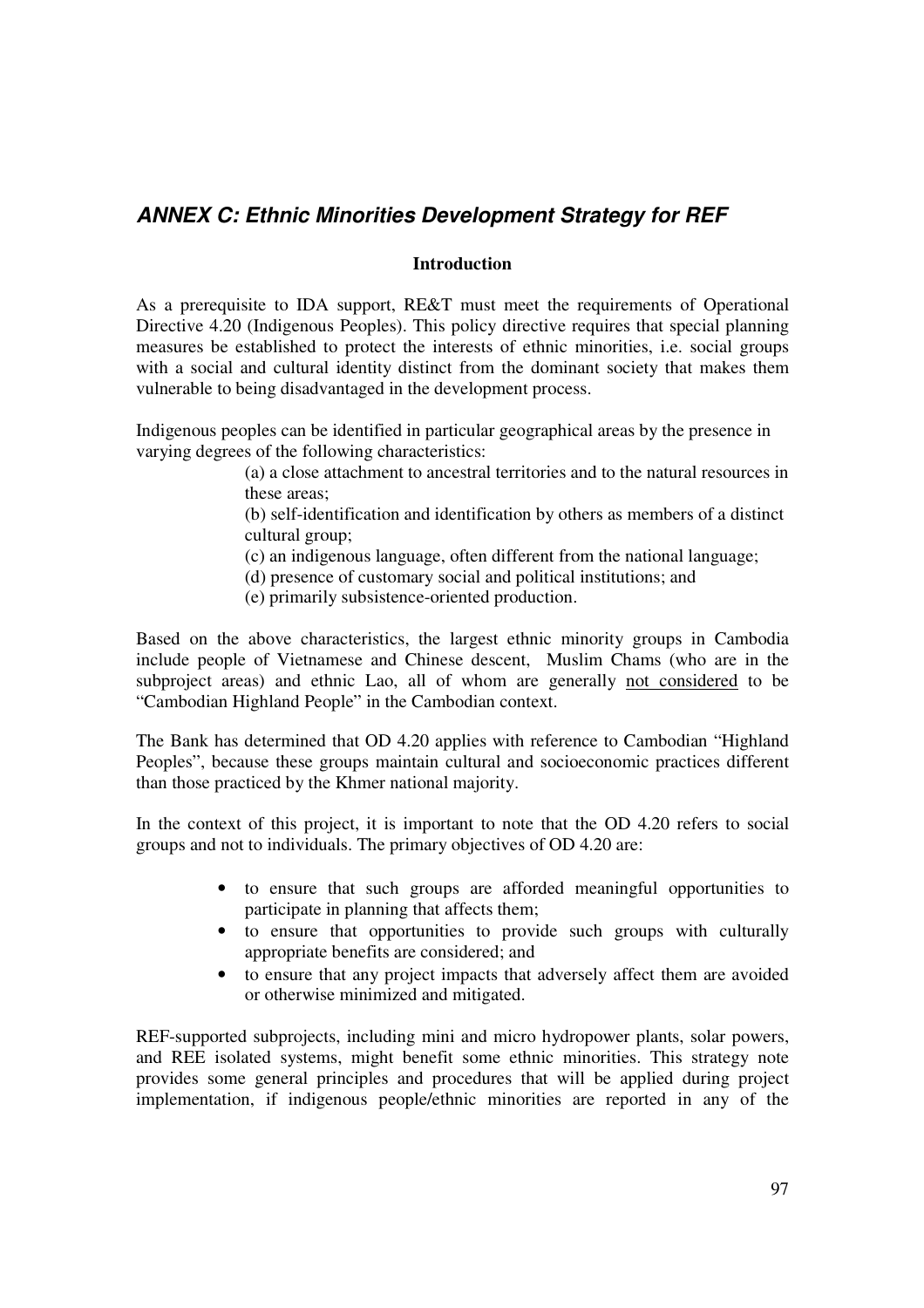subprojects. The purpose of the strategy is one of *ensuring consultation, giving ethnic minorities a voice, and an opportunity to participate in the project*.

## **Screening for indigenous people among beneficiary populations**

The project design recognizes that 'meaningful' participation by poor and disadvantaged sections of society requires special focus that goes beyond routine project implementation management. In the operation manual for REF, detailed guidelines on social assessment and resettlement aspects are included. Under these guidelines, the developer of each subproject will carry out preliminary social assessment during the preparation of project feasibility report, which will be prepared by experienced consulting team to be funded under the project TA. Such effort is designed to understand the basic social economic needs of the communities and support key activities aimed at empowering beneficiary populations to exercise their voices and choices.

The project is, therefore, committed and has the organizational instruments to ensure that ethnic minorities are (i) consulted in matter relating to each subproject, (ii) provided opportunities for participation in decision making related to the subproject, and (iii) provided opportunities for participation in project activities should they so desire.

Re-confirming that there are no IPs among beneficiary populations will be undertaken in the social assessment process. By gathering both qualitative and quantitative data in the project areas through a range of PRA techniques, the basic social economic profile of beneficiary population will be developed. Such procedures have already been used in the feasibility studies of some pilot subprojects, which are aimed at ensuring that all minority voices and opinions are heard through the project preparation and implementation process.

## **Principles and procedures applied where the project involves Cambodian Highland People**

REF once it is set up, will ensure that full consultation, in a language spoken by the indigenous people/minority group, and invite participation of indigenous people/ethnic minorities are fully taken into account during preparation and implementation of subprojects, while respecting their current practices, beliefs and cultural preferences. The outcome of the consultations will be documented into the project proposal. (See section 4 for detailed procedures of such consultation efforts.)

If the indigenous people conclude that the project will be beneficial, or non-harmful to their way or life or cultural beliefs, and the adverse impacts are minimal, measures and assistance will be developed in consultation with tribal elders, community groups, and independent assigned NGOs. The community should also be consulted to ensure that their rights and culture are respected. The assistance may also include institutional strengthening and capacity building of tribal elders and community groups working with the project.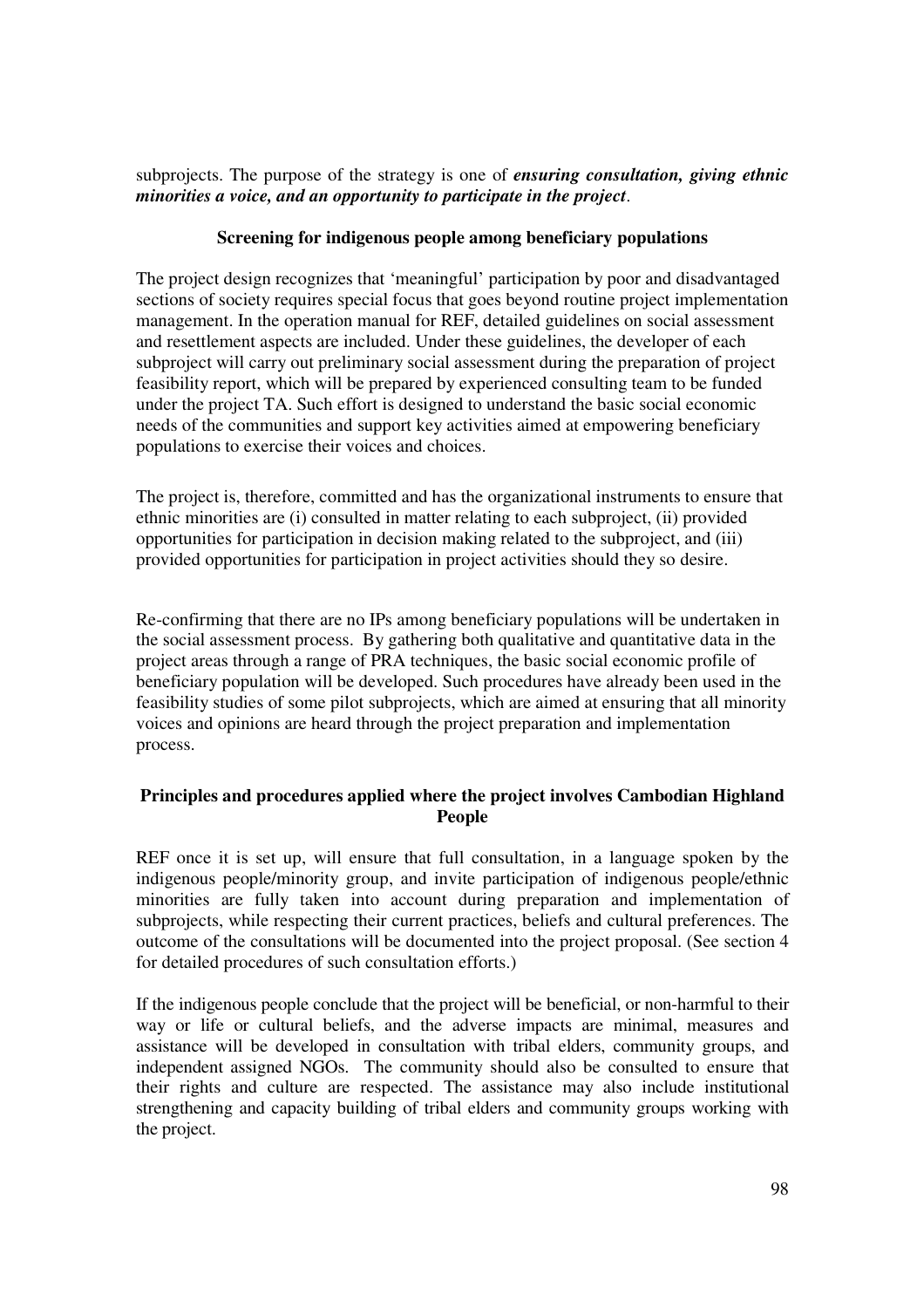#### **Reporting, Monitoring and Documentation**

The proposed screening, social assessment and consultation process will provide comprehensive baseline data on social, economic and technical aspects of each subproject. This includes also participatory mapping of community access to power supply and key services. If the social assessment confirms that no ethnic minority populations exist in the project areas, no further action is necessary. If the social assessment indicates that there are potential social issues because of ethnic minority populations in such subproject, it will be ensured that the responsible developer will undertake specific measures to consult with, and give opportunity for ethnic minority populations in participating decision making related to the subproject, should they so desire.

Besides specific attention to ethnic minority issues in supervision and monitoring, the PMU in MIME/REF will include these matters in their progress reporting. The IDA supervision missions will periodically pay special attention to ensure that that the subproject affords benefits to vulnerable groups and ethnic minorities.

### **Consultation Framework for Ethnic Minority Issues under REF**

The consultation framework aims to ensure that indigenous people/ethnic minorities are well informed, consulted and mobilized to participate in the sub-projects to be supported by REF. Their participation can either provide them benefits with more certainty, or protect them from any potential adverse impacts of sub-projects to be financed by the Project. The main features/process of the consultation framework includes a preliminary screening process, then a social impact assessment to determine the degree and nature of impact of each subproject to be supported by REF, and an action plan will be developed if warranted. Consultations with and participation of indigenous people/ethnic minorities, their leaders and local government officials will be an integral part of the overall Indigenous People Development Plan (IPDP), which could be included in the project feasibility report. The IPDPs consist of the following sections:

- (f) preliminary screening
- (g) social assessment
- (h) mitigation measures
- (i) development assistance
- (j) monitoring

The Project will provide a series of training to all implementers and local agencies preparing and implementing IPDPs.

### **Preliminary Screening**

All subproject areas which have indigenous people/ethnic minority communities and are candidates for REF support will be visited (at the time of first consultation with communes) by developers, relevant local authorities, and consultants. Prior to the visit, respective developers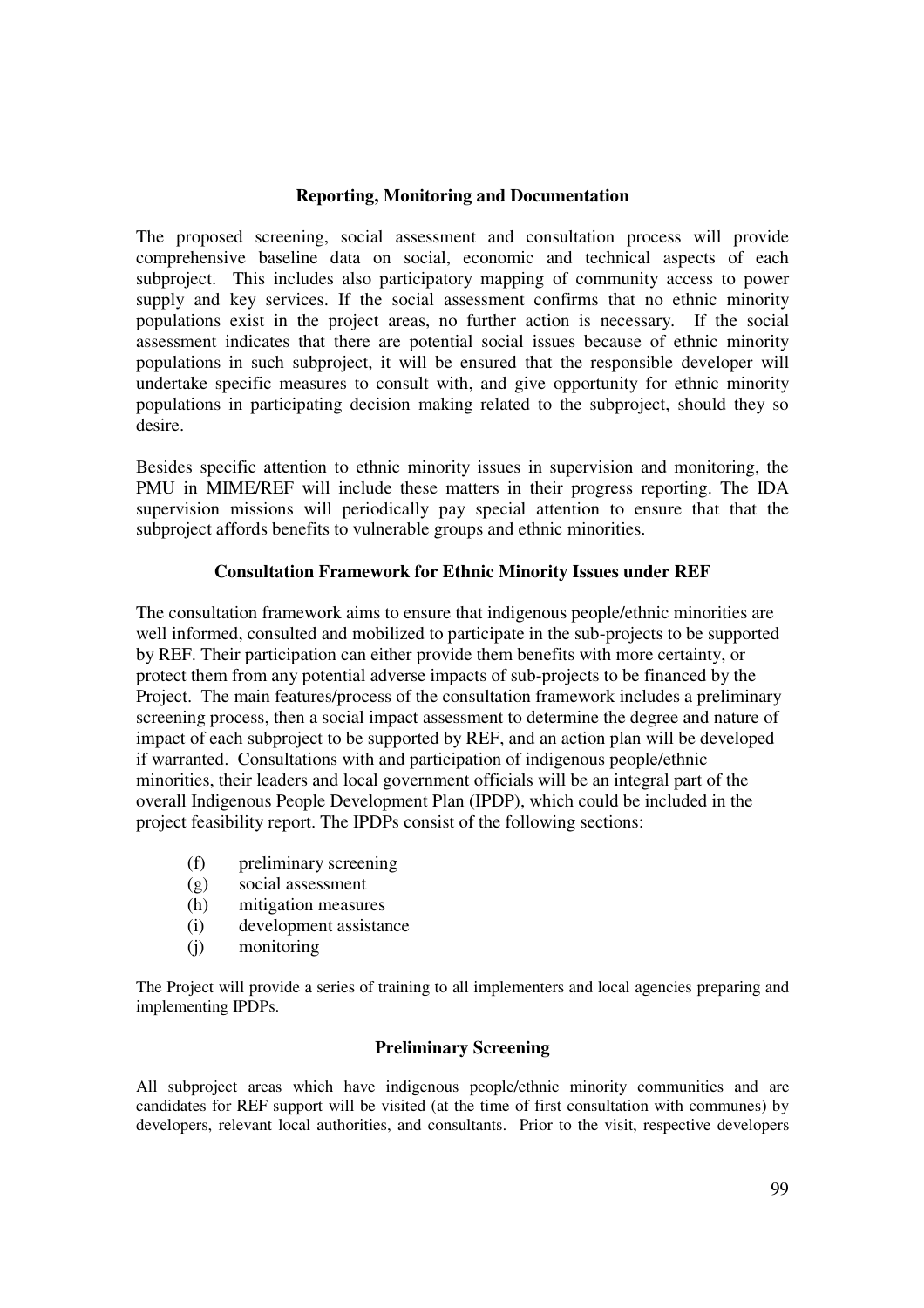will send a letters to the communities informing their leaders that they will be visited by the respective developers and local authorities and consultation will be conducted on the subproject. The letter will request that the communities invite to the meeting representatives of farmers, women associations and village leaders for discussion on the subproject. During the visit, the community leaders and other participants will present their views with regards to the subproject.

At this visit, the social scientists (consultants) will undertake a screening for ethnic minority population with the help of ethnic minority leaders and local authorities. The screening will check for the following:

- (a) names of ethnic groups in the affected village
- (b) total number of ethnic minority groups in the affected villages
- (c) percentage of ethnic minority of village population
- (d) number and percentage of ethnic minority households along the zone of influence of the proposed sub-Project.

If the results show that there are ethnic minority communities in the zone of influence of the proposed subproject, a social impact assessment will be planned for those areas.

### **Social Assessment**

The social assessment (SA) will be undertaken by the social scientists (consultants). The SA will gather relevant information on the following: demographic data; social, cultural and economic situation; and social, cultural and economic impacts - positive and negative.

Information will be gathered from separate group meetings: ethnic minority leaders; ethnic minority men; and ethnic minority women, especially those who live in the zone of influence of the proposed work under sub-Project. Discussions will focus on subproject impacts, positive and negative; and recommendations for design of subproject. If the SA indicates that the potential impact of the proposed sub-project will be significantly adverse or that the ethnic minority community rejects the project, the sub-Project will not be implemented in that locality; no further action is needed in this case. If the ethnic minority supports the sub-Project implementation an IPDP will be developed.

### **Indigenous People Development Plan**

The IPDP will consist of a number of activities and will include mitigation measures of potentially negative impacts, modification of subproject design, and development assistance. Where there is land acquisition in ethnic minority communities, the project will ensure that their rights will not be violated and that they be compensated for the use of any part of their land in a manner that is culturally acceptable to them. The compensation and rehabilitation will follow the Resettlement Policy Framework of the project. An IPDP will include:

- (1) legal Framework
- (2) baseline data;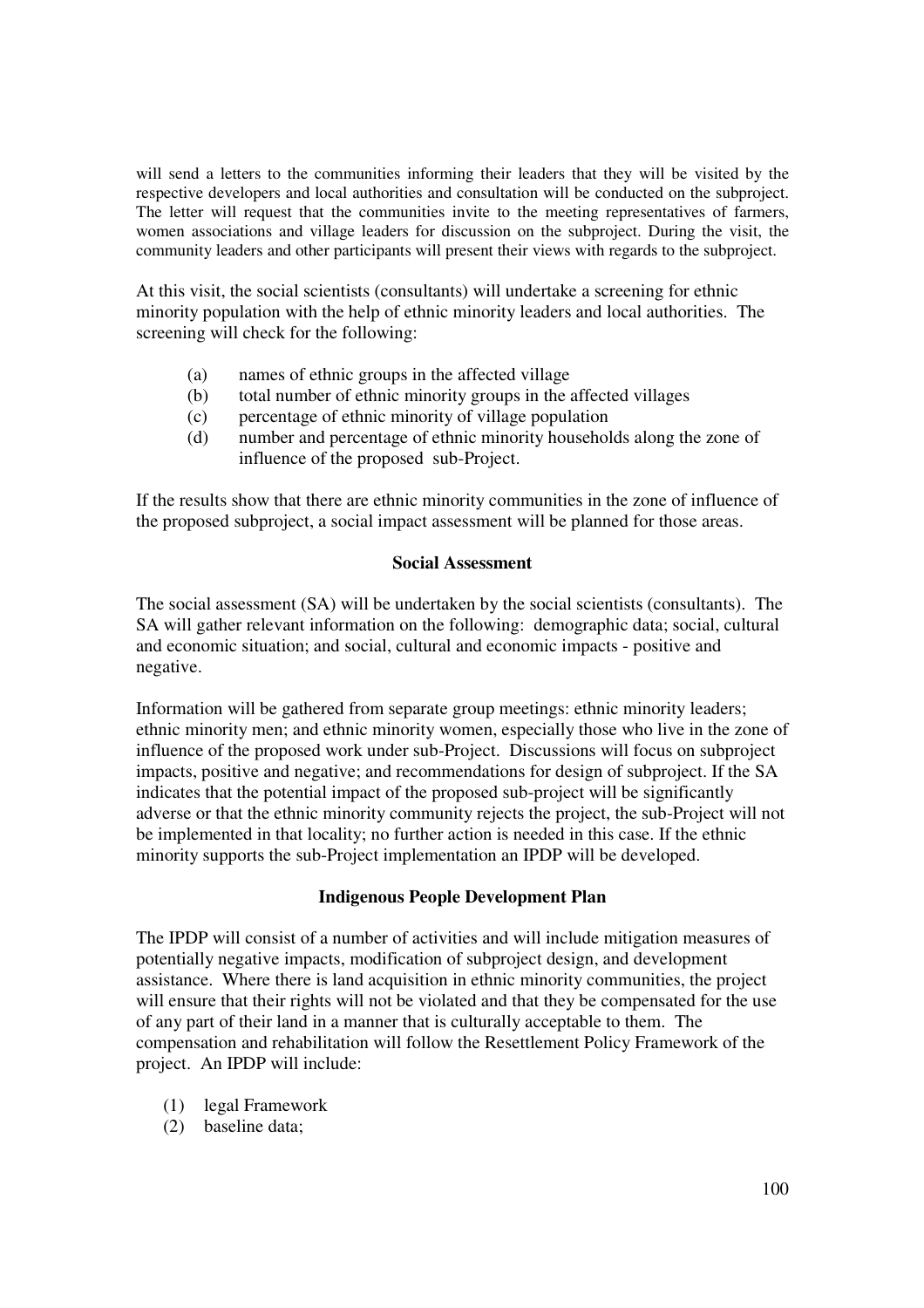- (3) land tenure information;
- (4) local participation;
- (5) technical identification of development or mitigation activities;
- (6) institutional arrangement;
- (7) implementation schedule;
- (8) monitoring and evaluation; and
- (9) cost and financing plan.

#### **Implementation Arrangement**

Consultants will also be responsible for training respective developers or local NGOs to undertake the work of consultation, screening, social impact assessment, analyses and preparing IPDPs.

Developers of individual subprojects and local authorities are responsible for implementing IPDP (arrange adequate staff and budget).

#### **Monitoring**

Implementation of the IPDPs will be regularly supervised and monitored by MIME/REF. The findings and recommendations will be recorded in quarterly reports and to be furnished to IDA.

The independent agency which would be used by MIME/REF to undertake external monitoring and evaluation of the implementation of resettlement action plans for the REF will also be tasked with monitoring the activities for IPDP. While, the external monitoring agency will visit a sample of affected households for resettlement in each relevant province on an annual basis, it will also visit a sample of at least 10% of ethnic minority households in the project affected areas.

#### **Schedule**

The IPDP should have an implementation schedule that is coordinated with the subproject implementation. Logically, social assessments and group meetings should be undertaken before subproject designs are prepared. Compensation for land acquisition should be satisfactorily completed at least one month prior to start of civil work. Monitoring should take place at the recommended times during and after civil work.

#### **Budget**

The IPDP will include information on detailed cost of mitigation measures and other rehabilitation entitlements for ethnic minority in the affected areas. Sources of funding for the various activities and financing plans will be clearly specified in the cost tables.

#### **Reporting/Documentation**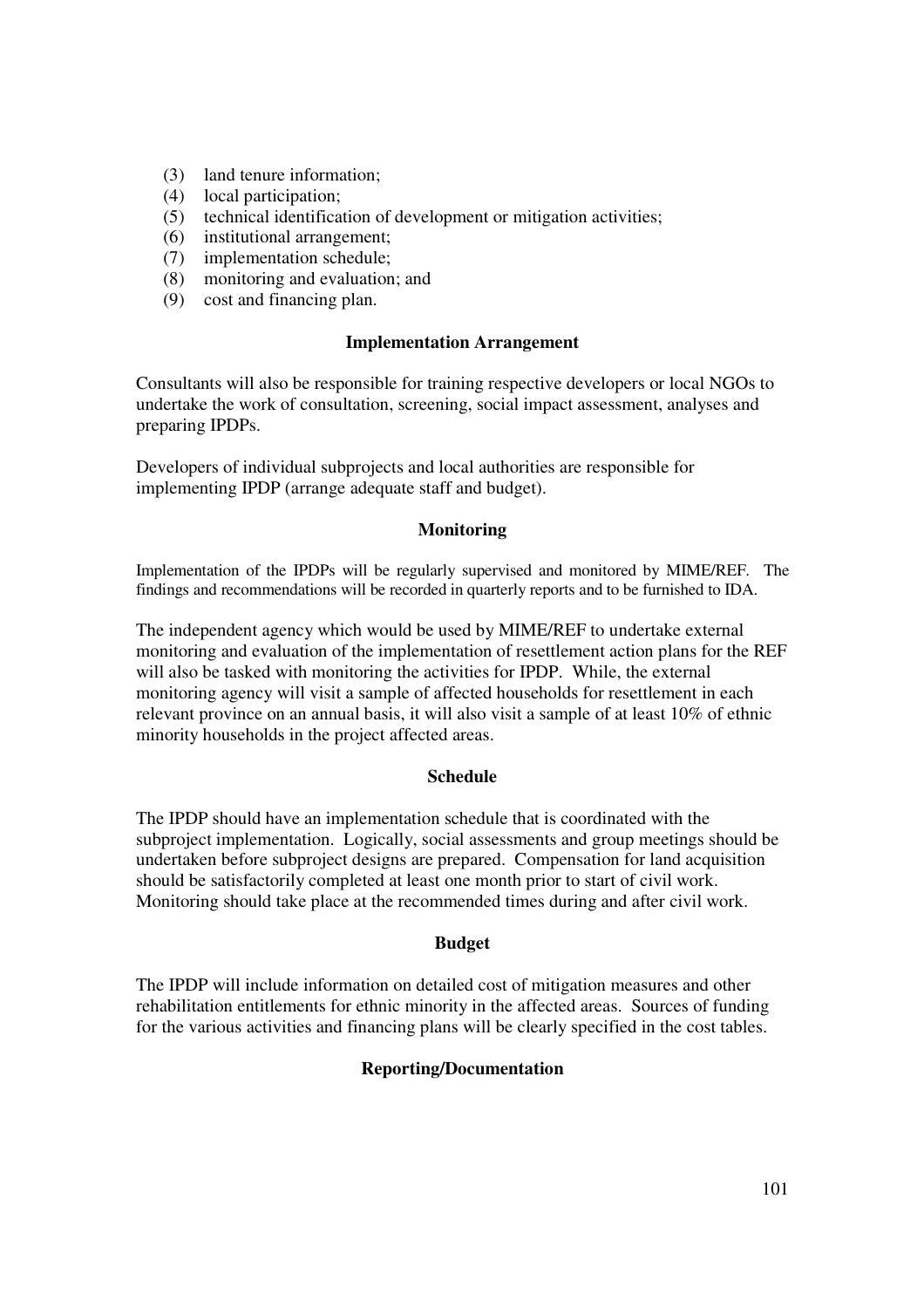The IPDPs will be prepared and submitted by individual developers to REF and then the IDA at the same time that respective developers submit their subproject applications to REF and the IDA for review.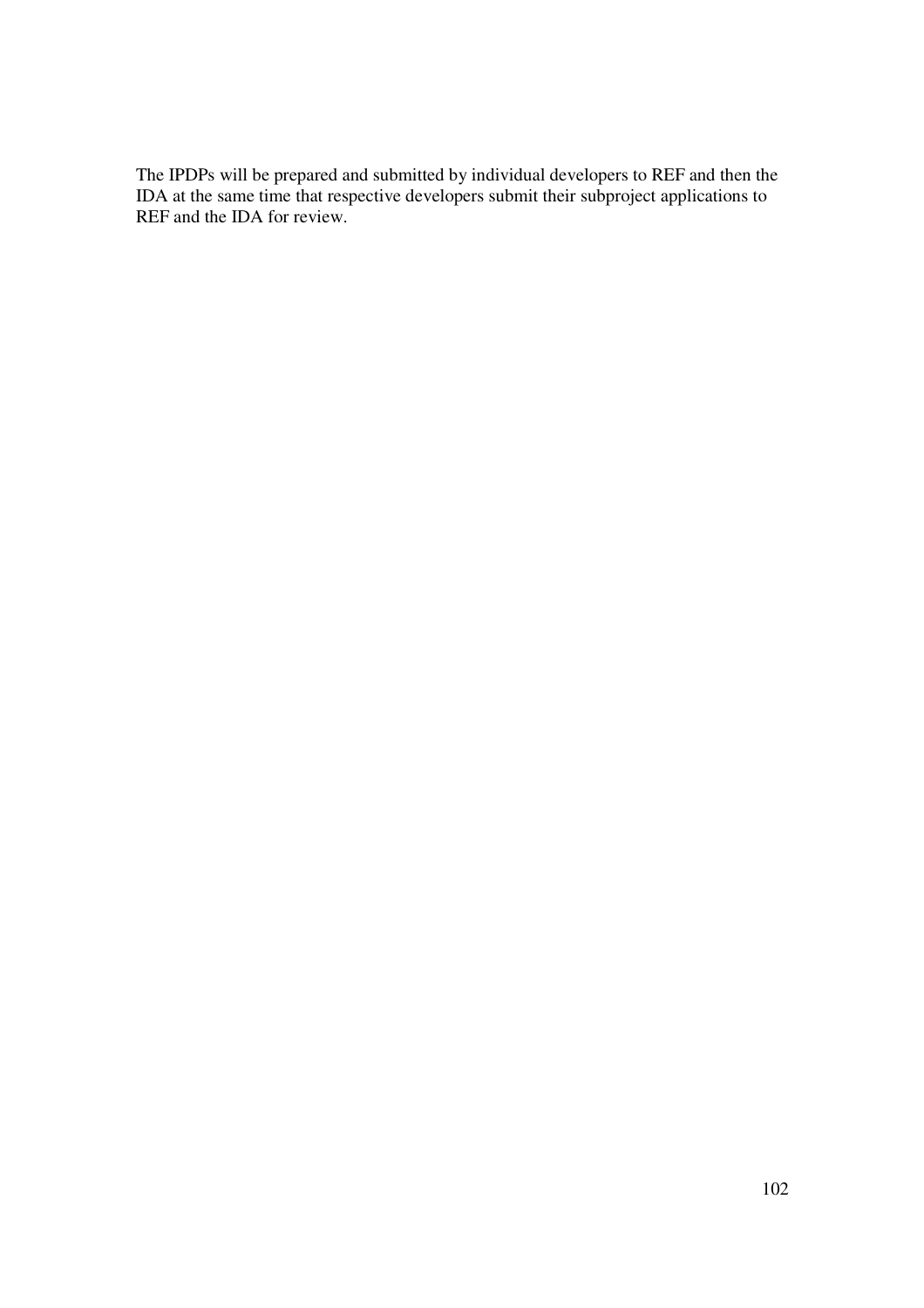# **ANNEX D. Resettlement Policy Framework**

While construction of MV and LV requires little land acquisition and resettlement, small land acquisition might be required for the construction of mini hydro and some MV facilities. Following the Bank policy on involuntary resettlement, a resettlement policy framework has been prepared for the RE component. The Resettlement Policy Framework, presented below, addresses adverse social impacts that may result due to involuntary acquisition of assets and changes in land use and includes provision for compensation and rehabilitation assistance.

## **1. DEFINITIONS**

**Compensation** means payment in cash or in kind for an asset to be acquired or affected by a project at replacement cost.

**Cut-off Date** is the date prior to which the occupation or use of the project area makes residents/users of the project area eligible to be categorized as affected persons. The cutoff date coincides with the date of the census of affected persons within the project area boundaries. Persons not covered in the census, because they were not residing, having assets, or deriving an income from the project area, are not eligible for compensation and other entitlements.

**Eligible landholders** are affected persons who (a) hold title to land; or (b) do not hold title but whose possession of land can be legalized with a title pursuant to the Land Law of Cambodia.

**Entitlement** means a range of measures comprising compensation, income restoration support, transfer assistance, income substitution, and relocation support which are due to affected people, depending on the nature of their losses, to restore their economic and social base.

**Project Authorities** refer to both Electricite du Cambodge (EDC) and Ministry of Industry, Mining, and Energy (MIME), with EDC in charge of grid extension of RE Component, and MIME/REF in charge of off-grid electrification of RE component.

**Project Affected Persons (PAPs)** includes any person or persons, households, a firm, or private or public institution who, in the context of acquisition of assets and change in land usage, as of the cut-off date, on account of the execution of the project, or any of its subcomponents or part, would have their:

(a) Standard of living adversely affected;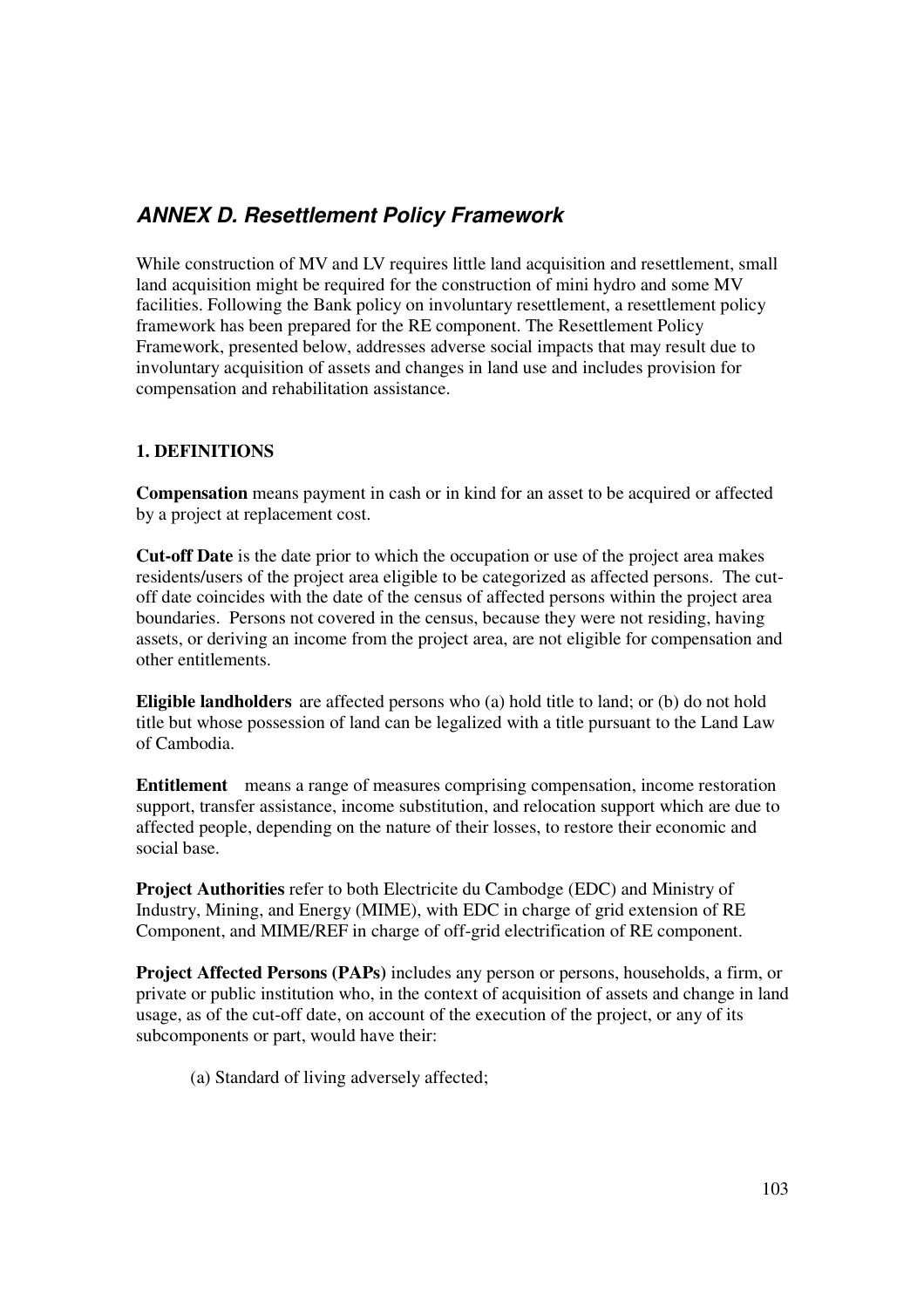(b) Right, title, or interest in any house, land (including residential, commercial, agricultural and grazing land) or any other moveable or fixed assets acquired or possessed, in full or in part, permanently or temporarily adversely affected; or (c) Business, occupation, places of work or residence or habitat adversely affected, with or without displacement.

PAP includes persons and affected household and consists of all members of a household residing under one roof and operating as a single economic unit, who are adversely affected by a project or any of its components. For resettlement purposes, affected persons will be considered as members of affected households.

**Rehabilitation** means assistance provided to project affected persons seriously affected due to the loss of productive assets, incomes, employment or sources of living, to supplement payment of compensation for acquired assets, in order to achieve, at a minimum, full restoration of living standards and quality of life.

**Replacement cost.** With regard to land and structures, **replacement cost** is defined as follows: For agricultural land, it is the pre-project or pre-displacement, whichever is higher, market value of land of equal productive potential or use located in the vicinity of the affected land, plus the cost of preparing the land to levels similar to those of the affected land, plus the cost of any registration and transfer taxes. For land in urban areas, it is the pre-displacement market value of land of equal size and use, with similar or improved public infrastructure facilities and services and located in the vicinity of the affected land, plus the cost of any registration and transfer taxes. For houses and other structures, it is the market cost of the materials to build a replacement structure with an area and quality similar to or better than those of the affected structure, or to repair a partially affected structure, plus the cost of transporting building materials to the construction site, plus the cost of any labor and contractors' fees, plus the cost of any registration and transfer taxes. In determining the replacement cost, depreciation of the asset and the value of salvage materials are not taken into account, nor is the value of benefits to be derived from the project deducted from the valuation of an affected asset.

**Resettlement** means all measures taken to mitigate any and all adverse impacts of a project on PAP property and/or livelihoods, including compensation, relocation (where relevant) and rehabilitation as needed.

**Vulnerable group** are distinct groups of people who might suffer disproportionately or face the risk of being marginalized from the effects of resettlement and specifically include: (i) female headed households with dependents, (ii) disabled household heads, (iii) households falling under the generally accepted indicator for poverty, (iv) elderly households with no means of support and landlessness, and (v) indigenous minorities.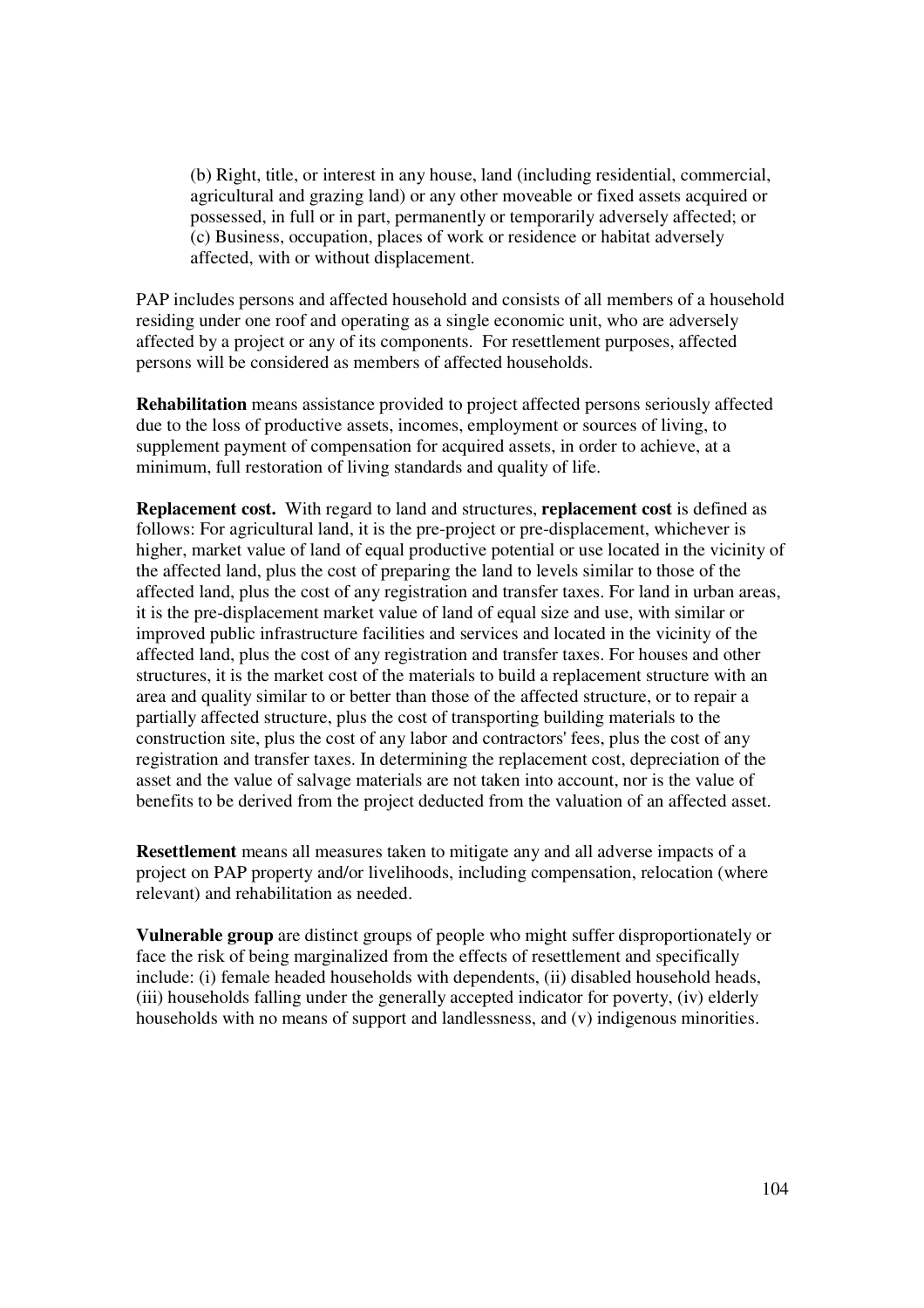## **2. CAMBODIAN LEGAL PROVISIONS**

The Constitution of Cambodia provides for land acquisition for public purposes. In Article 20 it states that "Nobody shall be forced to transfer his or her ownership, if forcing is necessary in public interest and if no proper and just indemnity has been paid to owner". Regarding compensation, Article 40 of the Constitution states that "…The right to confiscate (land) possession from any person shall be exercised only in the public interest as provided for under law and shall require fair and just compensation**."** 

Some protection for vulnerable groups is also specified in the Constitution in Article 73: "The State shall give full consideration to children and mothers. The State shall establish nurseries, and help support women and children who have inadequate support" and Article 74: "The State shall assist the disabled and the families of combatants who sacrificed their lives for the nation".

The new 2001 Land Law provides that no person shall be "deprived of their ownership unless this action is for the public interest consistent with formalities and procedures provided by laws and regulations, and after just and fair compensation". There are currently no such "laws and regulations" and there continues to be an absence of definition for "just compensation". In addition, a person holding illegally possessed property cannot claim compensation, even if there is a title (Article 19). Further, any "illegal and intentional or deceitful acquisition of the public domain of the State or public legal entity shall be punished" with a fine and/or imprisonment. This penalty can be doubled if the landholder is held to damage or delay work in favor of the common interest, especially the possession of land necessarily reserved for maintaining roads. Under the new Land Law, those who have occupied a right of way or public properties may not be entitled to any compensation or social support, regardless of their being an affected person or a member of a vulnerable group.

Although individual rights to ownership and compensation are protected by present laws, there are no clearly defined specific provisions or a mechanism for land acquisition by the State through expropriation. The expropriation of immovable properties is based on decisions of government staff and implementation in an ad-hoc manner varying from one project to another.

Traditional private land ownership was abolished during the Khmer Rouge period (1975- 1979) and was not re-introduced until the late 1980s. Determining ownership and obtaining documentation to prove ownership is a cumbersome and time consuming process which many landholders have not utilized. The boundaries of public land still remain unclearly defined and it can be difficult to distinguish between public and private land. This blurring between public and private land is particularly acute with regard to rights of ways for roads, irrigation channels and the like. There was no specific law or regulation on rights of way until 1999 when a Government of Cambodia Decree identified a 50-meter right of way for some specified national roads and 60 meters for other national roads. The width of other rights of way varies depending on the type of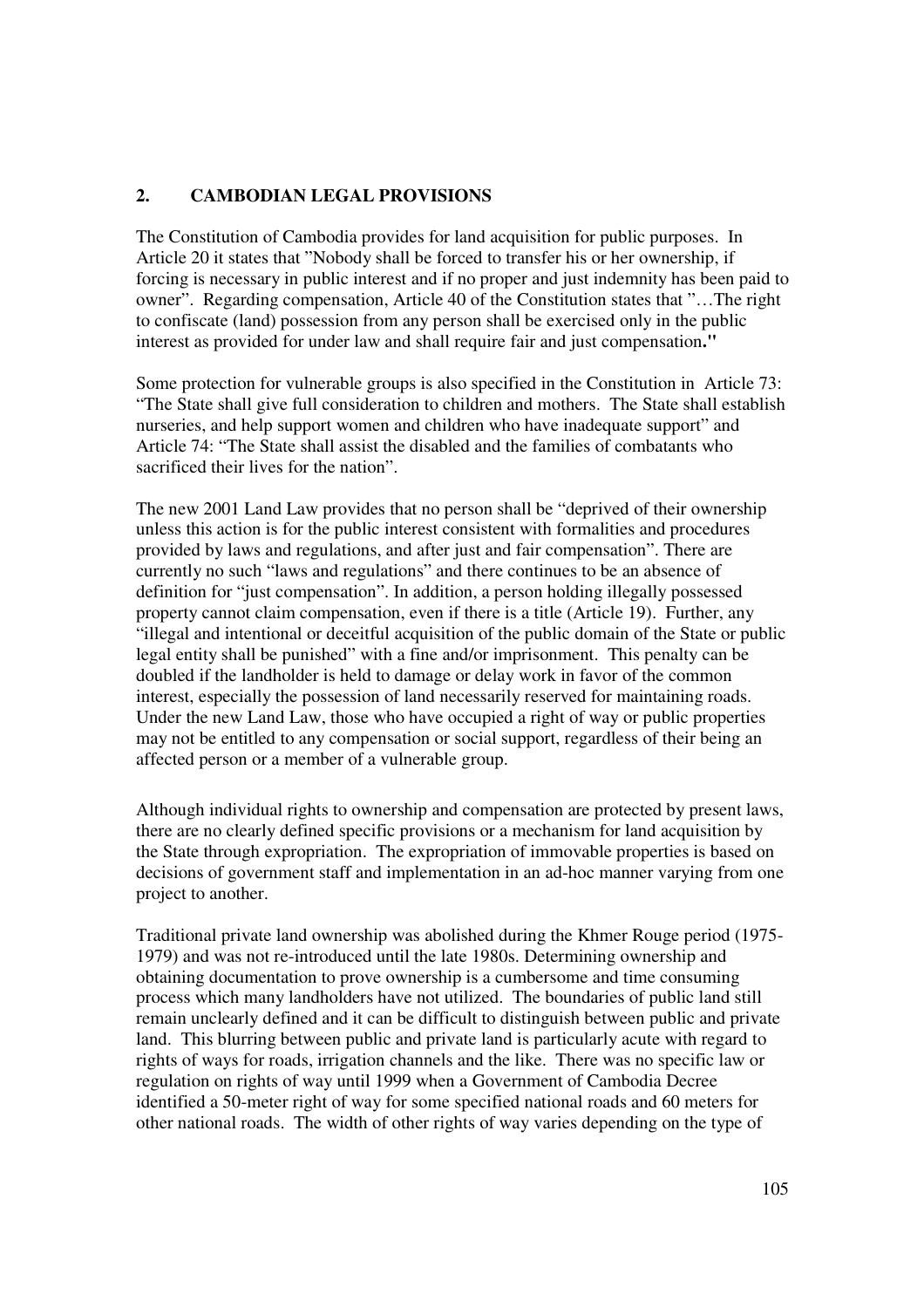road. No efforts were made to publicize the claimed rights of way and no physical demarcations have been made for these rights of way.

Presently, the Government's Inter-ministerial Resettlement Committee (IRC) is charged with determining entitlements, valuation of affected assets and in fixing of compensation rates. Current legal provisions governing land acquisition, compensation and resettlement in Cambodia do not meet the objectives and principles of World Bank's Operational Policy (O.P.) 4.12 on *Involuntary Resettlement.*

This policy framework conforms to the objectives and principles of the World Bank's O.P. 4.12. In the case of any inconsistency between the provisions of the Cambodian legal framework and this policy framework, the Cambodian law shall be waived to the extent necessary.

## **3. OBJECTIVES AND PRINCIPLES OF THE POLICY**

## **3.1 Overall Objectives**

This Policy framework seeks to address the inadequacy of the existing legal provisions discussed in the previous section. This policy is based on the philosophy that the project must serve the needs of society and ensure that PAPs are at least as well off due to the project. This can be ensured through the following basic objectives:

- (i) Avoid involuntary resettlement where feasible and minimize resettlement where population displacement is unavoidable,
- (ii) Ensure that displaced people receive compensation, assistance and rehabilitation so that they would be at least as well off as they would have been in the absence of the project,
- (iii) PAPs will benefit from the project, and
- (iv) Project stakeholders (which includes PAPs) are consulted and given the opportunity to participate, as practicable, in the design, implementation, and operation of the project.
- (v) Appropriate assistance and compensation, in cash or in kind, provided to adversely affected people, including indigenous groups, ethnic minorities and pastoralists who may have usage or customary rights to the land or other resources taken for the project.

Three important elements of involuntary resettlement are: (i) compensation for loss of assets, loss of livelihood and income, (ii) assistance for relocation, including provision of relocation sites with appropriate facilities and services, and (iii) assistance for rehabilitation to improve, or at least restoration of incomes and living standards to the pre-project level.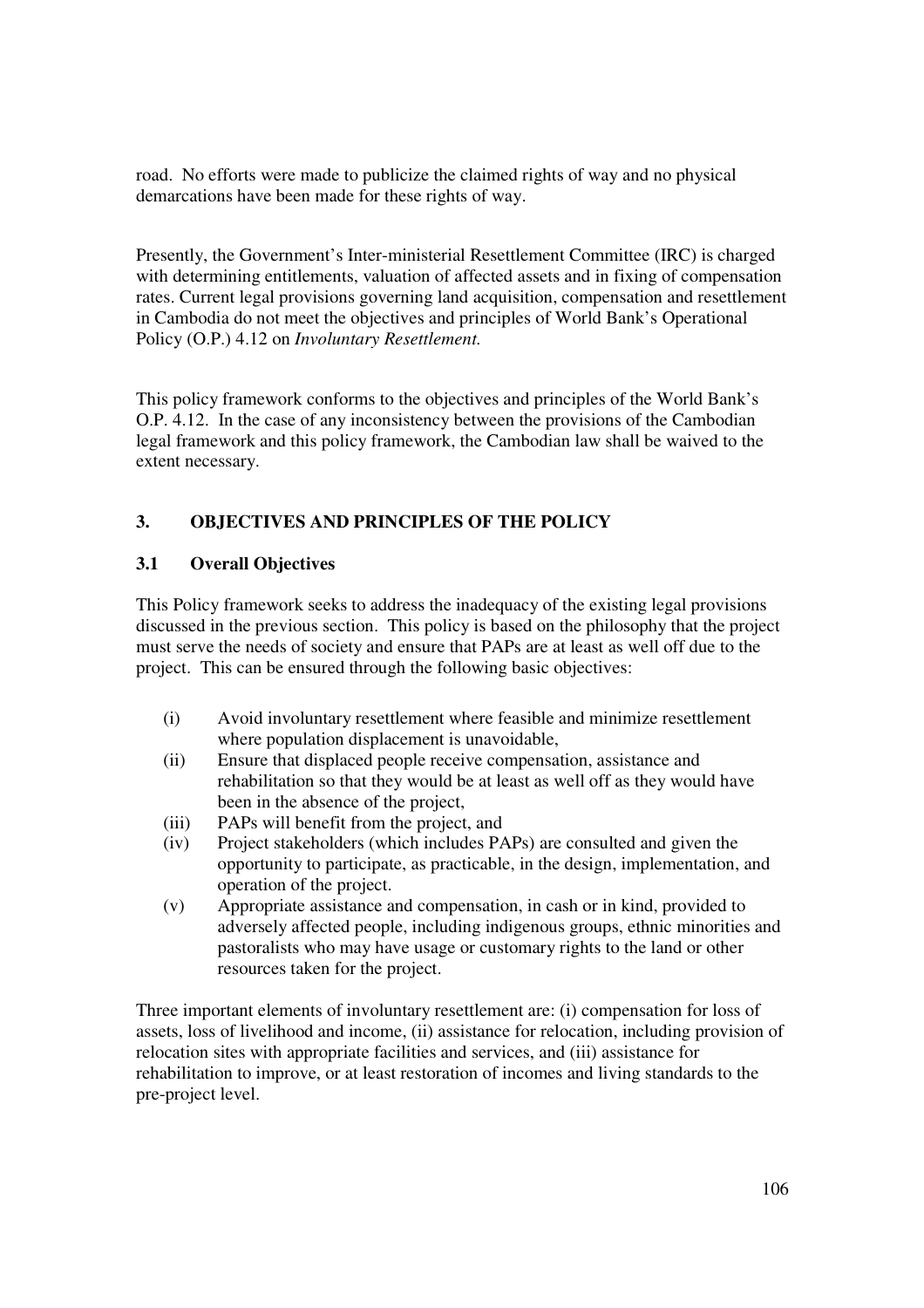## **3.2 Principles on Compensation and Entitlements**

The overriding principle for all development projects is that people unavoidably affected should be compensated and assisted, so that their economic and social future would be at least as favorable as it would have been in the absence of the project. This will be accomplished using the following specific principles.

- (1) Acquisition of land and other assets and shifting of people will be avoided and minimized as much as possible.
- (2) Only PAPs who are found to be living in, doing business, or cultivating land, or having rights over resources within, the project area as the date of the census (cutoff date) are eligible for compensation for loss of assets, other assistance and rehabilitation for social and economic losses. PAPs will be compensated for affected land, either through receiving replacement land or replacement cost for their land.
- (3) All compensation for affected land, structures, and other fixed assets shall be paid at replacement cost.
- (4) The resettlement transition period will be minimized and the acquisition of assets, compensation, resettlement and rehabilitation for a segment/section or phase (except where long-term rehabilitation measures such as vocational training) will be completed at least one (1) month prior to the initiation of construction work under the respective segment/section or phase thereof.
- (5) PAPs losing all of their assets (farmland, house or business), or in case of partial loss when the remaining assets are determined as un-viable for continued use, will be entitled for compensation for the entire assets at replacement cost.<sup>14</sup>
- (6) In the case of a partial impact on the assets, i.e., partial loss of land or structures and the remaining assets remain viable for continued use, compensation for the affected assets will be paid in cash.
- (7) In case of land for land for arable land, the replacement land should be in the form of land of equivalent productive value and/or characteristics at a location acceptable to PAPs. If replacement land at a location acceptable to PAPs is not available, cash representing replacement cost of land should be compensated.

 $\frac{1}{2}$ 

Where significantly large or entire landholdings are affected by the project or in cases where only partial land is affected but the remaining land becomes economically non-viable, the general mechanism for compensation of lost agricultural land will be through provision of "land for land" arrangements of equivalent productivity and at a location acceptable to the PAP. Where the PAPs stand to lose residential land with structures that exist in a closely located group exceeding 20 households, the project authorities, in consultation with affected households, may offer a relocation option to fully developed resettlement sites, or alternative facilities to housing projects. If suitable residential / agricultural replacement land is not available, and at the informed request of the PAPs, cash compensation at replacement cost will be provided.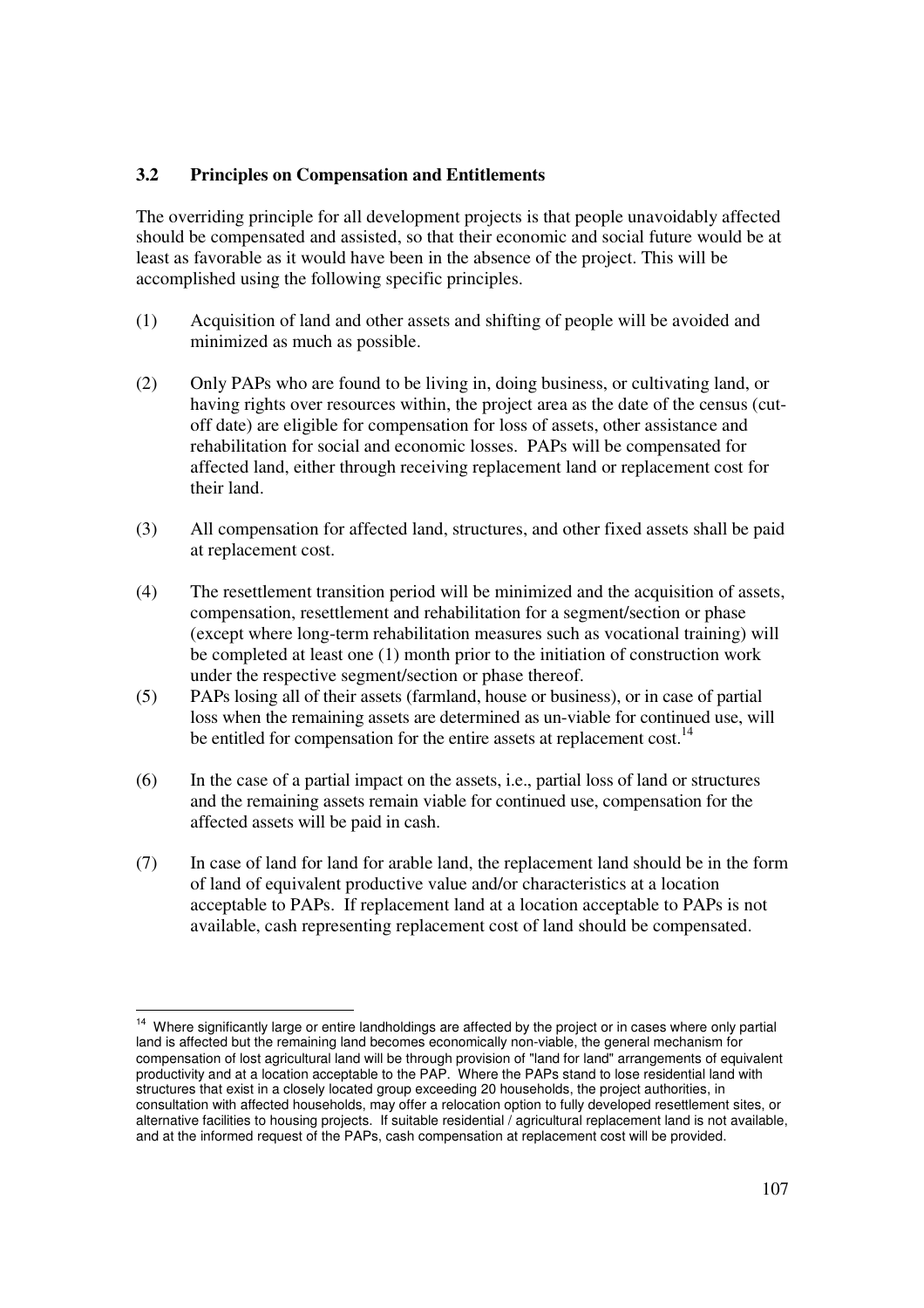- (8) In case of land for land for residential and commercial sites, the Implementing Agency shall provide PAPs the appropriate plot of land with basic services such as electricity, water, drainage, emergency sanitation service, and access at least at the pre-project level.
- (9) For resettlement site land, the plot owner of the proposed relocation site will also be entitled to compensation for his/her land, and depending on his/her choice, the compensation may be in cash or in the form of a replacement land within or outside the relocation site.
- (10) The project authorities will provide resettlement assistance and the following minimum allowances to eligible PAPs:

(a) **Disruption allowance** shall be given to PAPs whose business income is temporarily lost due to the project. The allowance should be provided in cash based on the temporary projected business income lost.

(b) **Vulnerable group** assistance shall be provided for vulnerable families, such as female-headed household, poor families, and disabled headed households in an amount that shall assist them to become economically viable. In addition to any specific allowances to which members of vulnerable groups may be entitled, they shall also receive rehabilitation assistance based on their priorities and needs.

(c) **Rental allowance** shall be given to house tenants of affected main structures who will be forced to find a new place to live, at an amount equivalent to three month's rent. It shall also be given to affected persons forced to lease premises until replacement land and housing is available to them up to a maximum period of three months.

(d) **Transportation allowance** (in cash or in kind according to mutual agreement of the PAP and the project authorities) to relocating PAPs. When the allowance is in cash, it shall be an amount equivalent to actual transportation costs.

(e) **Repair allowance** is given to PAPs affected by a partial loss of structures and those affected during moving locations based on cost of repairs.

(11) Rehabilitation assistance is a form of special skills training or other development support to PAPs severely affected due to the loss of productive assets and/or their only source of income and which will require them to engage in some other income-earning activities. The project authorities, by consulting with stakeholders, will coordinate closely with concerned agencies (local authorities and independent assigned NGOs) that have the mandate and the expertise to undertake the needed rehabilitation assistance.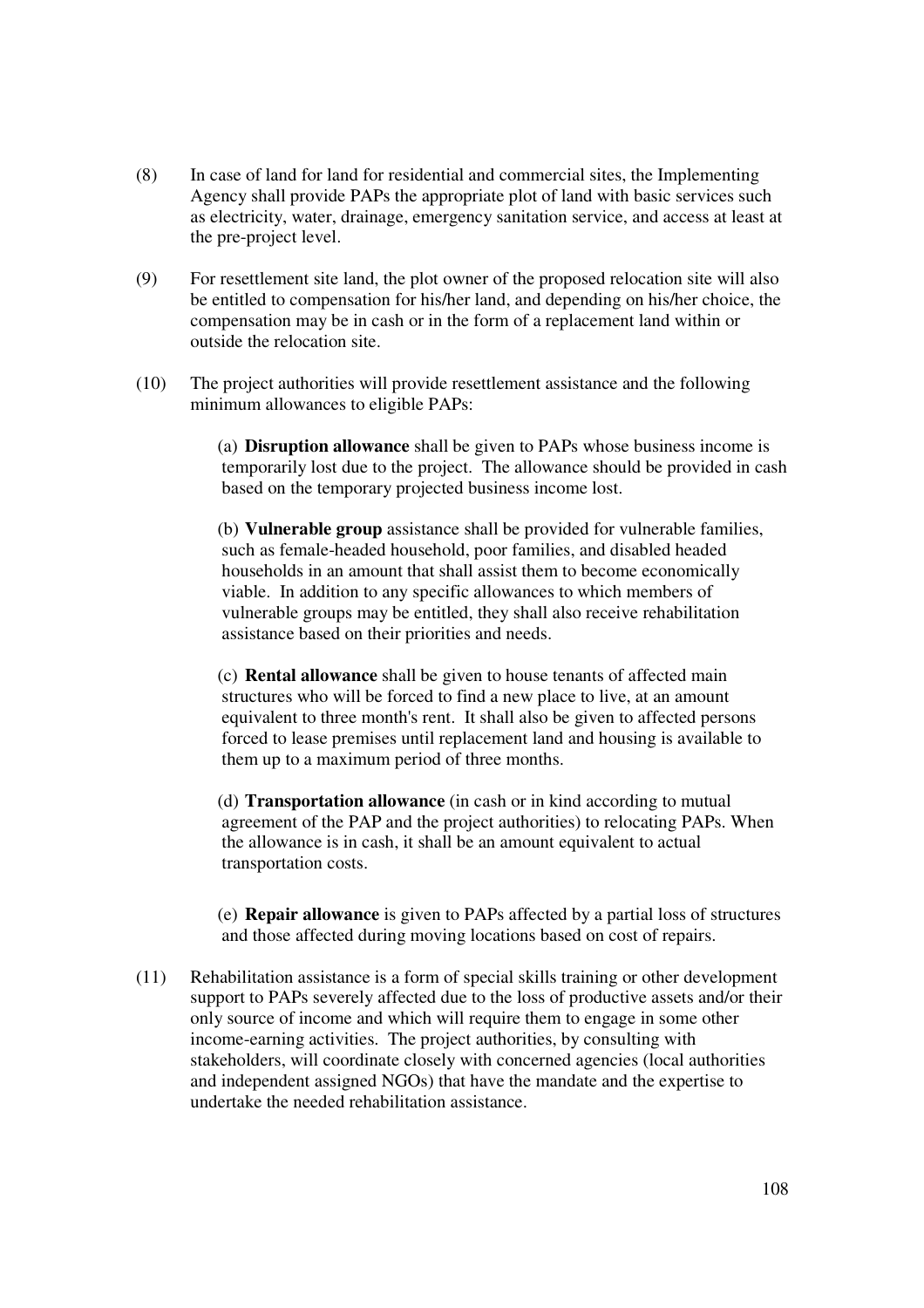- (12) The project authorities will provide vulnerable PAPs the rehabilitation assistance needed to cope with a new environment and to improve their status. This assistance shall be based on the needs and priorities of the vulnerable groups.
- (13) Any PAPs' loss due to any acquisition or restriction on access to common resources as a common property will be mitigated by arrangements of such property that will ensure, as a first option, that new access of those PAPs to an equivalent resource will occur on a continuing basis, if feasible. If it is not feasible, then other alternatives shall be identified in consultation with the PAPs.
- (14) Resettlement programs will include adequate institutional arrangements to ensure effective and timely design, planning, consultation and implementation of compensation and resettlement. The project authorities will ensure effective coordination with relevant agencies for the implementation of the Resettlement Action Plan (RAP).
- (16) Adequate arrangements will be made for the timely conduct of social assessments, inventory of affected assets, socioeconomic survey, and the preparation and implementation of RPs, including the timely conduct of internal and external monitoring of RP implementation.

General entitlements for compensation and rehabilitation assistance for different categories of PAPs are shown in the Entitlement Matrix below but the relevant Resettlement Plan may provide for more specific or additional allowances.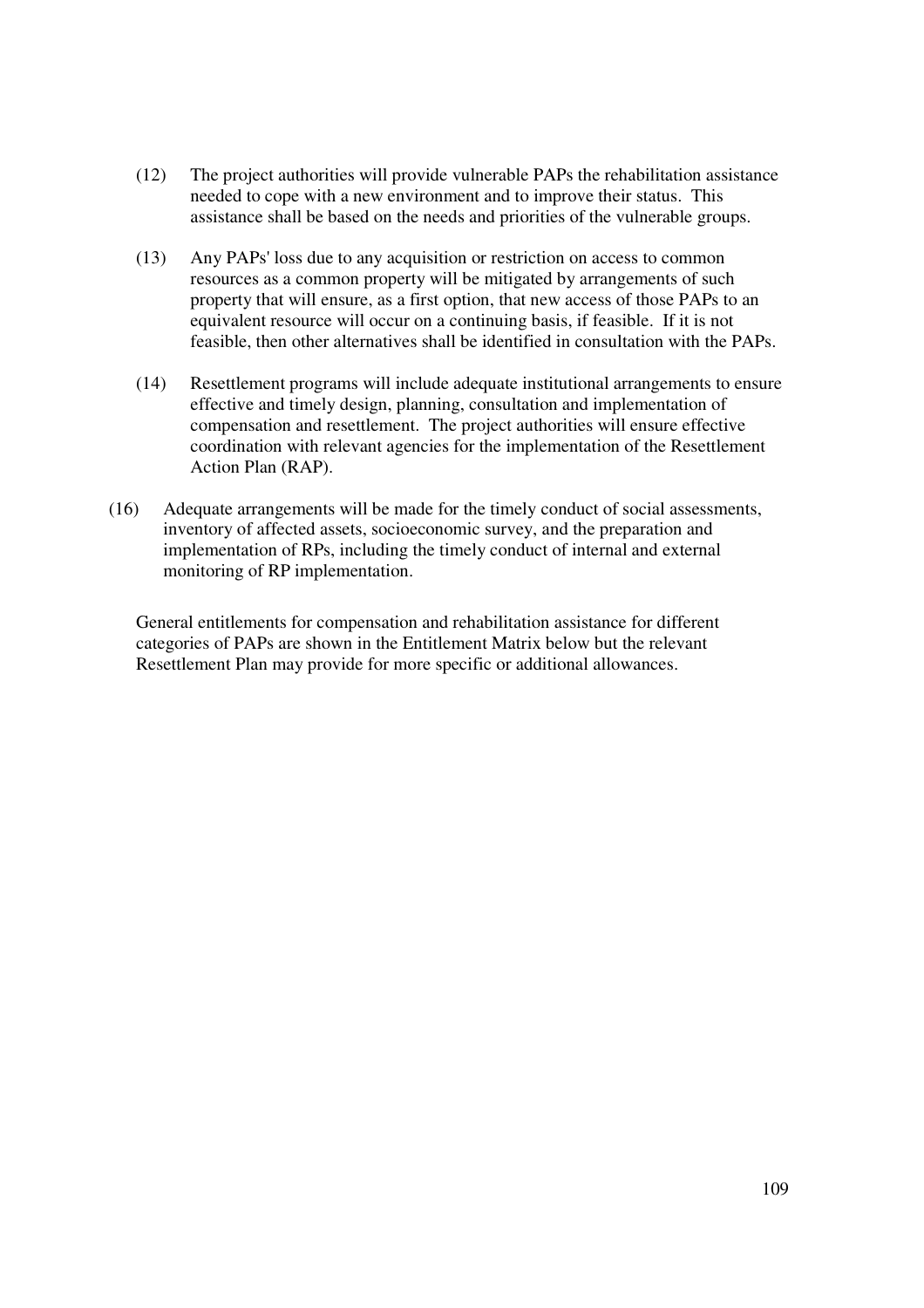# **Entitlement Matrix**

|              | <b>Type of</b> |                                         | <b>Entitled Person</b>                                                                |                                                                                                                                                                                                                                                                                                                                                                                                                                                                                        |
|--------------|----------------|-----------------------------------------|---------------------------------------------------------------------------------------|----------------------------------------------------------------------------------------------------------------------------------------------------------------------------------------------------------------------------------------------------------------------------------------------------------------------------------------------------------------------------------------------------------------------------------------------------------------------------------------|
|              | Loss           | <b>Application</b>                      |                                                                                       | Compensation                                                                                                                                                                                                                                                                                                                                                                                                                                                                           |
| $\mathbf{1}$ | Arable<br>land | Loss of arable<br>land.                 | Eligible landholder<br>Non-titled but<br>possessory<br>landholder<br>Lease holder and | • Land for land or cash<br>compensation for lost land at<br>replacement cost according to AP<br>choice. "Land for land" will be<br>provided in terms of a new parcel<br>of land of equivalent productivity<br>and free of taxes, registration and<br>transfer cost; at a location<br>acceptable to PAP; and with long-<br>term security of tenure.<br>· Eligible for economic<br>rehabilitation assistance and other<br>allowances, as applicable.<br>• No compensation but additional |
|              |                |                                         | agricultural laborer                                                                  | assistance given so that they are<br>not worse off due to the project<br>and to enable them to replace<br>affected assets.<br>• Cash compensation for agricultural<br>laborer equivalent to three months<br>salary and assistance in getting<br>alternative employment.<br>· Cash compensation equivalent to<br>replacement cost of gross harvest<br>for one year.                                                                                                                     |
|              |                | Temporary<br>acquisition or<br>easement | Eligible landholder                                                                   | • Cash compensation based on<br>opportunity lost during the period.                                                                                                                                                                                                                                                                                                                                                                                                                    |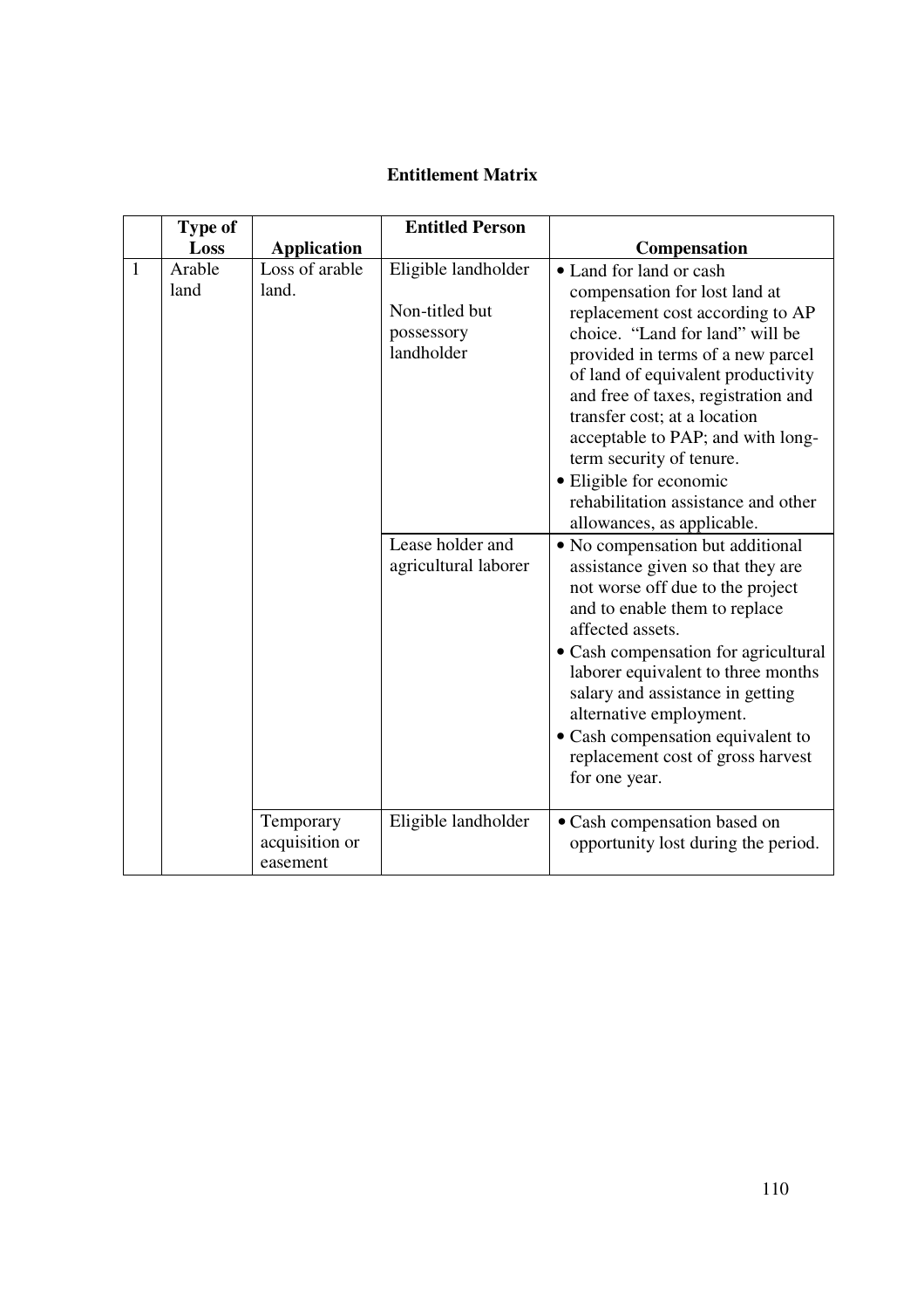| $\overline{2}$ | Residenti<br>al land | Loss of<br>residential land | Eligible landholder<br>Non-titled but<br>possessory<br>landholder | • Compensation in cash at<br>replacement cost or, at PAP<br>choice, replacement land of<br>minimum plot of acceptable size<br>or a plot of equivalent size,<br>whichever is larger, in a nearby<br>resettlement area with adequate<br>physical and social infrastructure.<br>• Replacement land to be free from<br>taxes, registration and transfer<br>costs.<br>· Eligible for relocation assistance<br>and other allowances as |
|----------------|----------------------|-----------------------------|-------------------------------------------------------------------|----------------------------------------------------------------------------------------------------------------------------------------------------------------------------------------------------------------------------------------------------------------------------------------------------------------------------------------------------------------------------------------------------------------------------------|
|                |                      |                             | Lessee                                                            | applicable.<br>• No compensation but additional<br>assistance provided so that they<br>are not worse off due to the project<br>and enable them to replace<br>affected assets.<br>· Eligible for relocation assistance<br>and other allowances, as<br>applicable.                                                                                                                                                                 |
|                |                      | Temporary<br>acquisition    | Eligible landholder<br>Non-titled but<br>possessory<br>landholder | • Cash compensation for the net loss<br>of income and damaged assets.                                                                                                                                                                                                                                                                                                                                                            |
|                |                      |                             | Lessee                                                            | • Assistance provided so that they<br>are not worse off due to the<br>project.<br>· Cash compensation and other<br>allowances, as applicable.                                                                                                                                                                                                                                                                                    |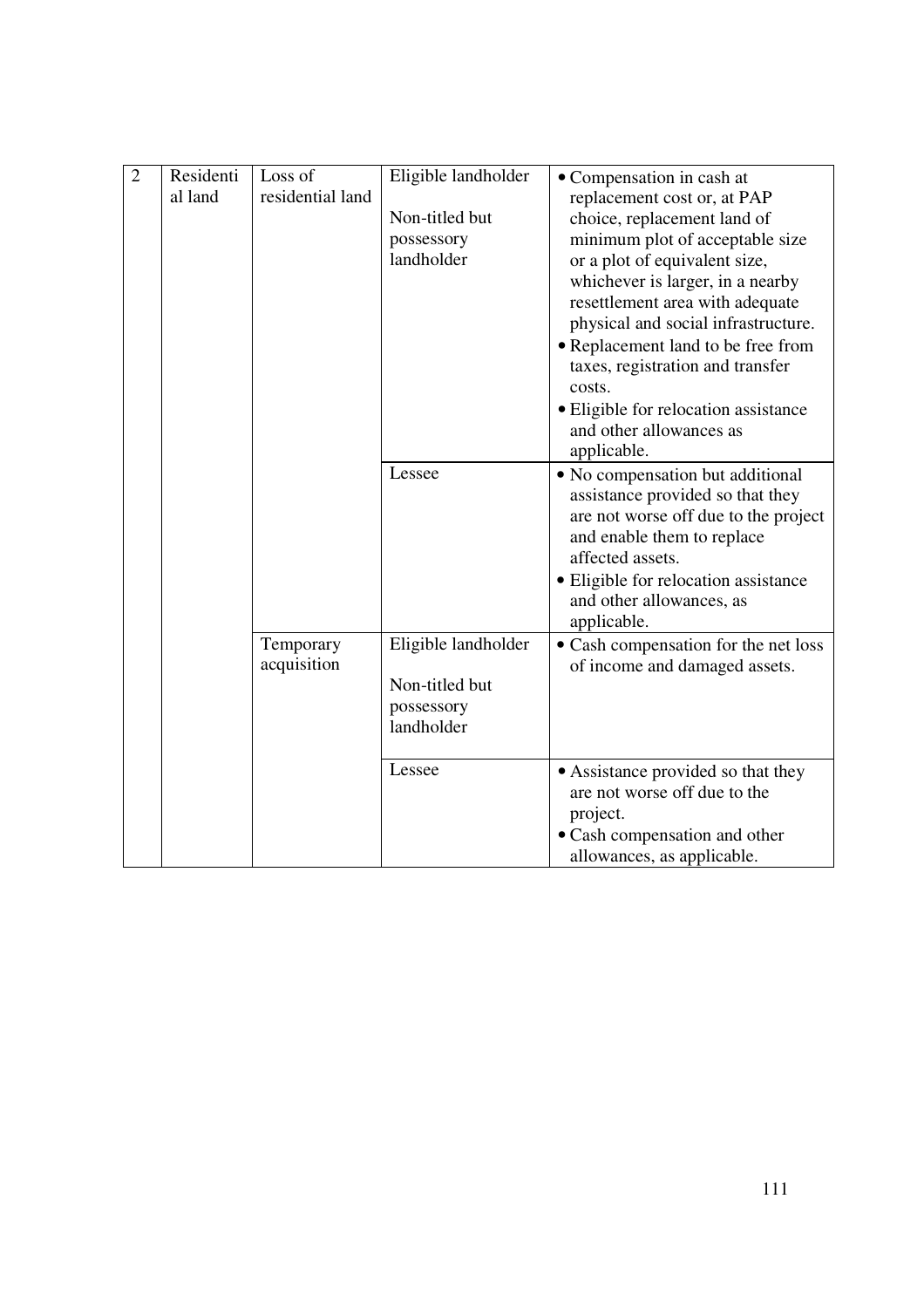| 3 | Commerc<br>ial land | Plots used for<br>business<br>affected | Eligible landholder<br>Non-titled but<br>possessory<br>landholder | • Compensation in cash at<br>replacement cost for the affected<br>portion or, at PAP option,<br>replacement land of sufficient size<br>for business continuation in<br>market area of resettlement area or<br>at location comparable to previous<br>site. When the affected premises<br>are larger than the relocation plot,<br>cash compensation at replacement<br>cost to cover the difference in area.<br>• Eligible for relocation assistance<br>and other allowances, as<br>applicable.<br>• Eligible for economic<br>rehabilitation assistance. |
|---|---------------------|----------------------------------------|-------------------------------------------------------------------|-------------------------------------------------------------------------------------------------------------------------------------------------------------------------------------------------------------------------------------------------------------------------------------------------------------------------------------------------------------------------------------------------------------------------------------------------------------------------------------------------------------------------------------------------------|
|   |                     |                                        | Lessee                                                            | • Assistance for finding new<br>commercial place.<br>• Eligible for relocation assistance<br>and other allowances, as<br>applicable.<br>• Eligible for economic<br>rehabilitation assistance                                                                                                                                                                                                                                                                                                                                                          |

| $\overline{4}$ | <b>Structures</b>                                        | <b>Structures</b><br>affected                    | Owner                      | • Compensation in cash for affected<br>portion of the structure and other<br>fixed assets at replacement cost,<br>without depreciation and without<br>deductions for salvaged material.<br>• Assistance in restoration of any<br>remaining structure, if applicable.<br>• Eligible for relocation assistance<br>and other allowance. |
|----------------|----------------------------------------------------------|--------------------------------------------------|----------------------------|--------------------------------------------------------------------------------------------------------------------------------------------------------------------------------------------------------------------------------------------------------------------------------------------------------------------------------------|
|                |                                                          |                                                  | Tenant                     | • Three months rent allowance and<br>other allowances as applicable.                                                                                                                                                                                                                                                                 |
| 5              | Loss of<br>business /<br>incomes<br>or<br>employm<br>ent | Loss of<br>business /<br>incomes /<br>employment | <b>Affected APs</b>        | • Cash compensation for the loss of<br>business, incomes and wages.<br>• Assistance during the transition<br>period.<br>• Eligible for rehabilitation<br>assistance and other allowances, as<br>applicable.                                                                                                                          |
| 6              | <b>Standing</b><br>crops,                                | Crops or trees<br>affected by                    | Owner of crops or<br>trees | • Compensation in cash calculated<br>on the basis of type, age and                                                                                                                                                                                                                                                                   |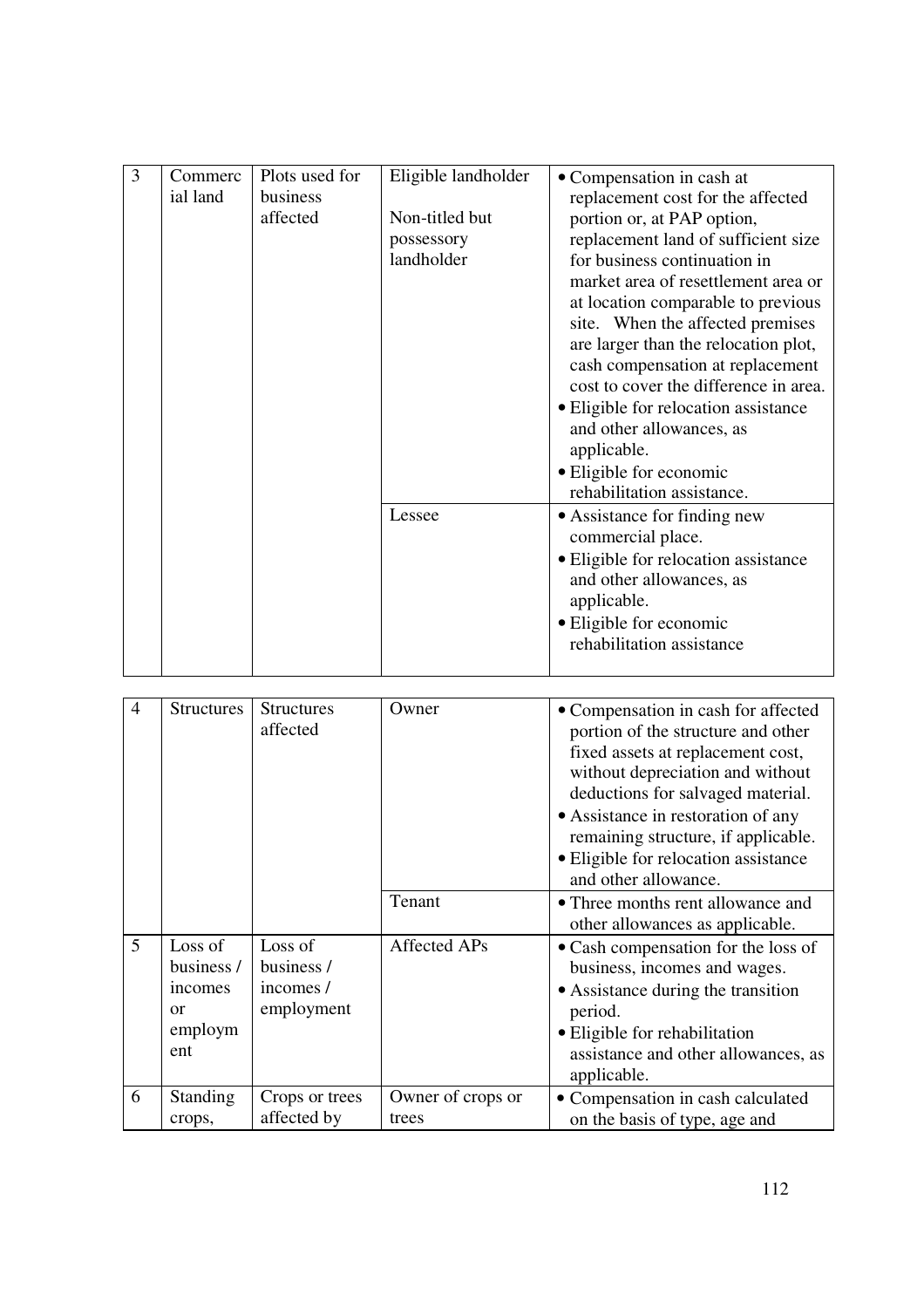|                | trees                                         | land<br>acquisition or<br>temporary<br>acquisition/eas<br>ement                         |                                                           | productive value of affected crops<br>or trees.<br>• Other allowances as applicable.                                       |
|----------------|-----------------------------------------------|-----------------------------------------------------------------------------------------|-----------------------------------------------------------|----------------------------------------------------------------------------------------------------------------------------|
| $\overline{7}$ | Common<br>resources                           | Loss of access                                                                          | APs                                                       | • Arrangement for new resource or<br>rehabilitation assistance.                                                            |
| 8              | Electric<br>and/or<br>water<br>connectio<br>n | Loss of, or<br>damage to,<br>affected assets.<br>partially or<br>entirely.              | APs                                                       | • Replacement or compensation to<br>cover cost of restoring the<br>facilities.                                             |
| 9              | Public<br>facilities                          | Loss of, or<br>damage to,<br>public<br>infrastructure                                   | Concerned agencies                                        | • Replacement or compensation in<br>cash at replacement cost to<br>respective agencies.                                    |
| 10             | Special<br>assistance                         | Special<br>assistance to<br>vulnerable<br>group and<br>indigenous/eth<br>nic minorities | Vulnerable groups<br>and indigenous/<br>ethnic minorities | • Vulnerable group and Cambodian<br>highland people assistance /<br>allowance based on identified<br>needs and priorities. |

## **4. PUBLIC PARTICIPATION AND CONSULTATION**

The project authorities would be responsible for public consultation and public information dissemination. Consultations and public participation would be carried out as an ongoing process throughout project planning, design and implementation stages. Preparation of appropriate documents and planning and implementation for the acquisition of land and other assets will be carried out in consultation with the PAPs and the PAPs will receive prior information of the compensation, relocation and other assistance available to them including:

- The relevant details of the project;
- The resettlement plan and various degrees of project impact;
- Details of entitlements under the resettlement plan and what is required of PAPs in order to claim their entitlements;
- Compensation process and compensation rates;
- Relocation and resettlement site development operation in order to obtain agreement and support of affected people in participating in these operations; and
- Implementation schedule with a timetable for the delivery of entitlements.
- Information concerning grievance procedures and how to use them.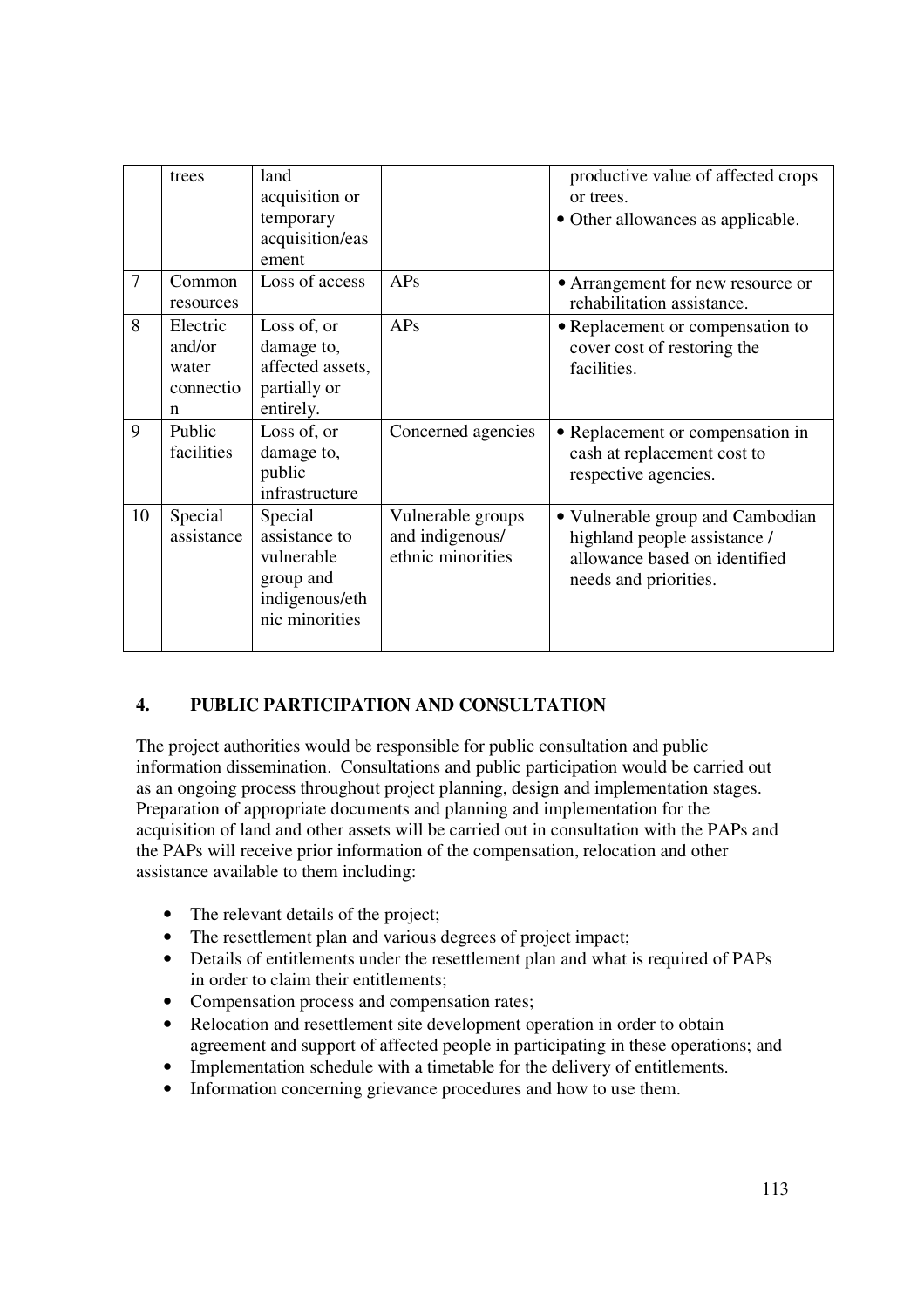The project authorities would also provide a detailed explanation of the grievance process and enlist the help of village leaders and other influential community officials in encouraging the participation of the PAPs in resettlement activities. Finally, the project authorities shall attempt to ensure that all vulnerable groups including Cambodian Highland People understand the process and that their needs are specifically taken into consideration.

Public participation is performed and information is made available during both preparation and implementation of the Resettlement Plan and should include, at a minimum, public information booklet, community meetings and television and radio reports.

## **5. GRIEVANCE REDRESS MECHANISM**

Grievances related to any aspect of a project will be handled through negotiations and are aimed at achieving consensus. All complaints received in writing (or written when received verbally) from the PAPs will be documented by each level grievance committee, established by the project authorities at varying governance levels, i.e., commune, district and/or provincial levels. PAPs will be exempted from all administrative and legal fees incurred in pursuant to the grievance redress procedures. Grievance committees would comprise of representatives of PAPs, community leaders and independent assigned NGOs, in addition to the representatives of commune and district officials, and project authorities.

If PAPs do not receive any response from an established grievance redress body (at whatever level) within 20 (twenty) days from the filing of the complaint, or if the decision of grievance redress body is not satisfactory, the PAP will have the right to submit the complaint to the next higher level of the grievance redress mechanism.

If the matter still remains unresolved after all levels of grievance redress have been utilized, the complainant may then forward his/her case to a court of law.

In projects where indigenous minorities are affected, all complaints shall be discussed and negotiations shall be carried out in the community where the affected indigenous minorities live. Where necessary, the project proponents will provide assistance so that the rights of the indigenous minorities are protected.

In addition to the above mechanisms, and at the option of the PAPs, grievances may be taken to other mediating bodies, such as a council of village elders, monks at a local pagoda, or any other dispute resolution mechanism as may be decided by the PAPs.

## **6. MONITORING AND EVALUATION**

#### **6.1. Internal Monitoring**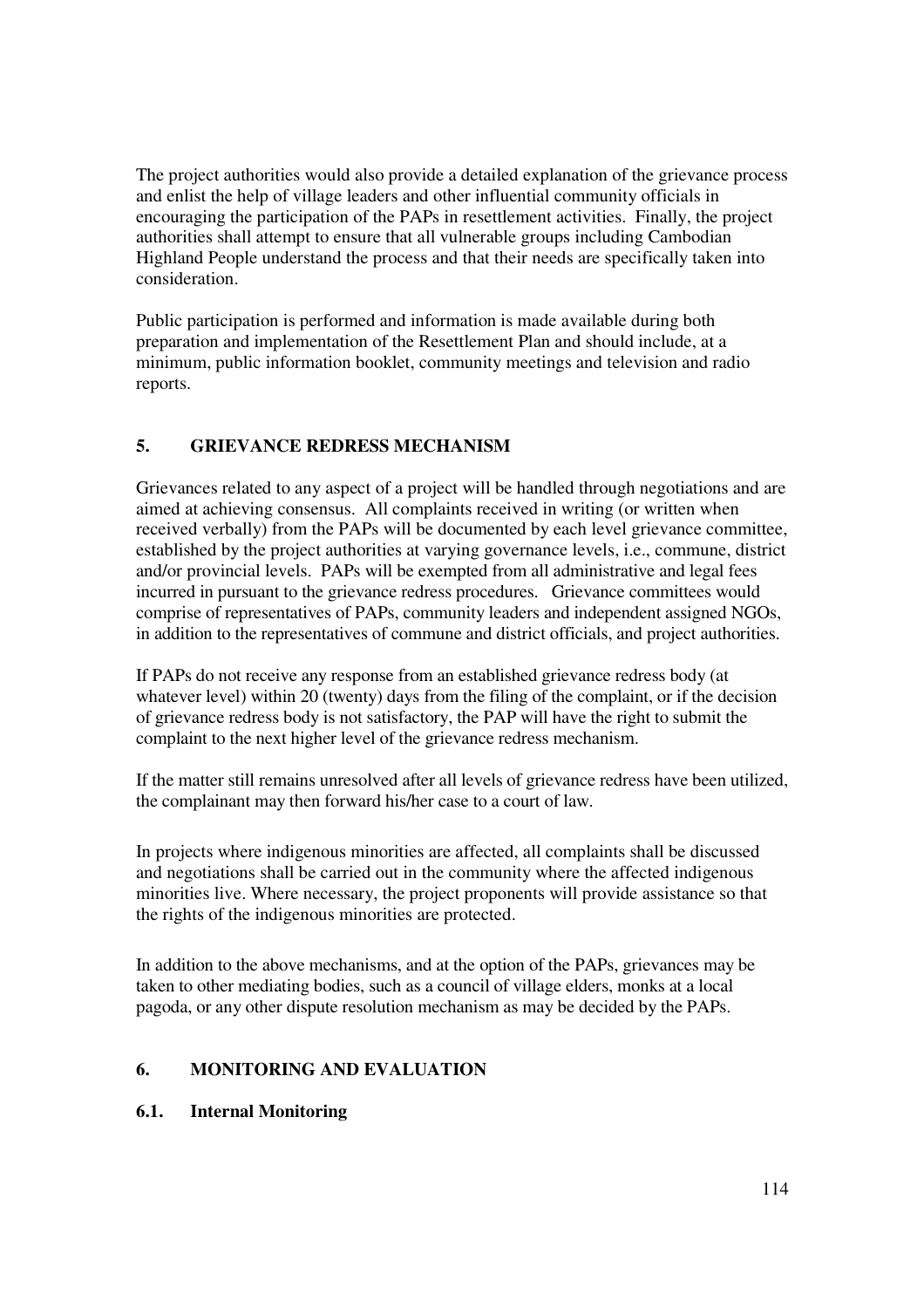The PMUs in EDC and MIME would appoint adequate full time staff to monitor the process of resettlement for RE component. In order to assist with this monitoring, the authorities shall obtain and maintain appropriate baseline data prior to the resettlement impacts. The monitoring staff will submit periodic progress reports to the involved authorities for inclusion in the progress report. The main objective of the reports is to determine whether the resettlement is effective and to make the needed recommendations for change. The monitoring staff will be present in the field as well as at every meeting related to resettlement.

### **6.2. External Monitoring**

*In the project, sub-project or any component thereof, with significant resettlement, an external agency will be contracted to monitor the process of resettlement. The external monitoring agency would be provided full access to project documents and database to facilitate monitoring process. The external monitoring agency will prepare periodic monitoring reports for submission to the PMUs as well as to the IDA.* 

In the event monitoring by either the internal or external monitor shows that PAPs are not receiving entitlements due to them, or there are other problems in implementation in accordance with the Resettlement Plan, then the project authorities will take, on a priority basis, all steps necessary to rectify the situation and ensure compliance with a Resettlement Plan.

#### **6.3 Evaluation**

Six months to one year after the completion of resettlement in the project, the project authorities will contract a competent external agency for ex-post evaluation of resettlement implementation to determine whether the objectives of the policy have been achieved and severely affected PAPs have been able to restore their incomes and livelihood to the pre-project levels. Where necessary, and based on the outcome of the evaluation, additional assistance would be provided by the project authorities to achieve the objectives of the policy framework.

# **7. REPORTING AND DOCUMENTATION**

#### **7.1. Initial Social Assessment**

The project authorities will carry our initial social assessment to determine potential social issues and likely adverse impacts at the sub-project identification stage. Based on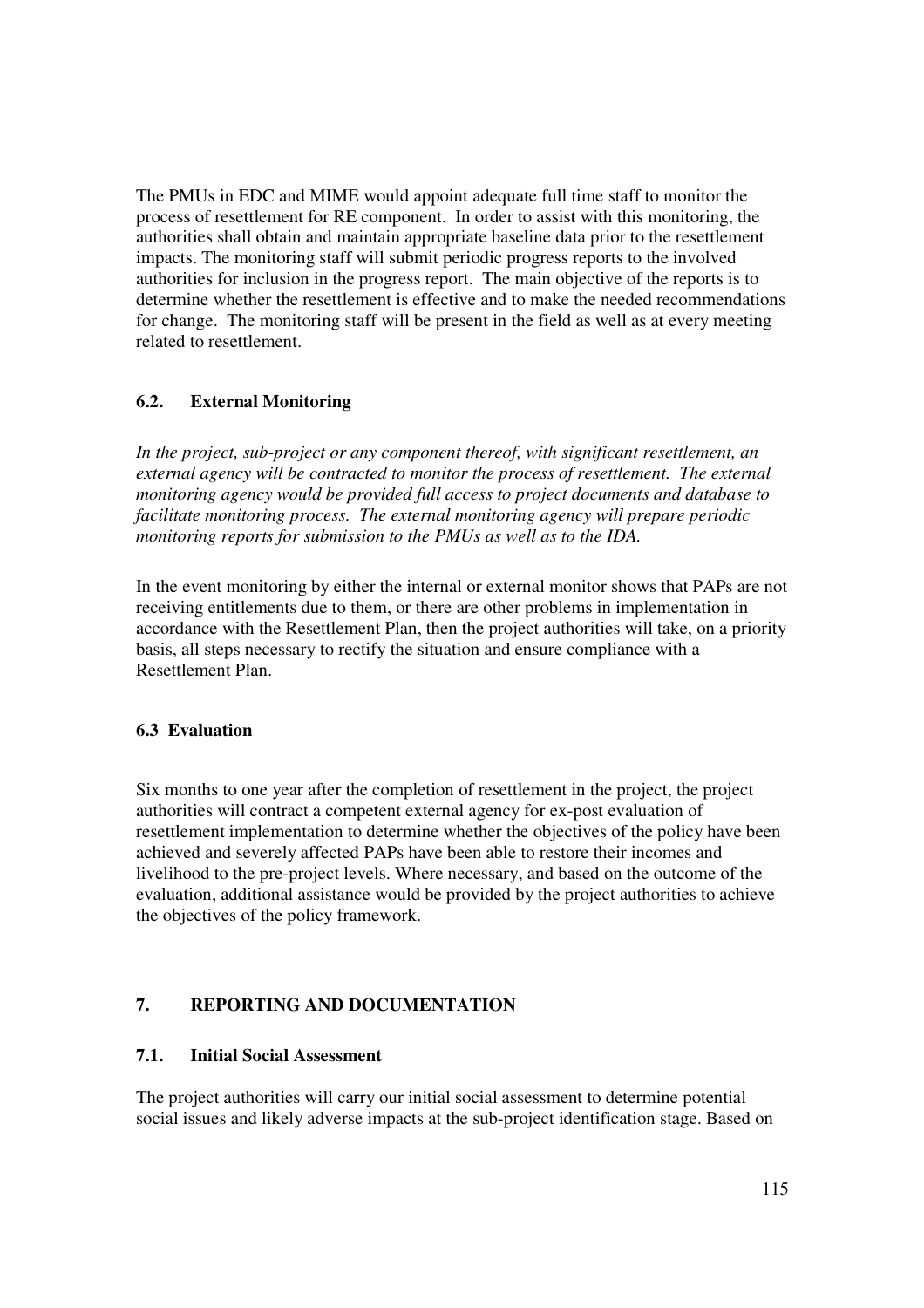the initial social assessment decision can be taken on the types of detailed studies and field investigations required and necessary documentation.

## **7.2 Abbreviated Resettlement Plan**

Where in a sub-project less than 200 people are affected due to the loss of assets, incomes, employment or businesses, project authorities would carry out field surveys covering full census of affected people and inventory of affected assets, and prepare an abbreviated Resettlement Plan. The abbreviated Resettlement Plan covers the following minimum elements: (i) a census survey displaced persons and valuation of assets; (ii) description of compensation and other resettlement assistance to be provided; (iii) consultation with displaced people about acceptable alternatives; (iv) institutional responsibilities for implementation and procedures for grievance redress; (v) arrangements for monitoring and implementation; and (vi) a timetable and budget.

## **7.3 Resettlement Plan**

Where in a sub-project more than 200 people are affected, project authorities would be required to conduct detailed field investigations including census, inventory of affected assets and socio-economic baseline surveys of severely affected persons and prepare a Resettlement Plan for submission to the Bank. The Resettlement Plan (RP) would include: (i) description of the project and potential resettlement impacts; (ii) principles and objectives of resettlement; (iii) socioeconomic survey and baseline information; (iv) legal framework; (v) category of PAPs and their eligibility; (vi) valuation and compensation for losses and entitlement matrix; (vii) resettlement measures; (viii) institutional arrangements;  $(ix)$  community participation and grievance procedures;  $(x)$ cost and budget; (xi) implementation schedule; and (xii) monitoring and evaluation.

## **8. LEGAL AND INSTITUTIONAL REQUIREMENTS**

The PMUs from MIME and EDC will be jointly responsible for planning and implementation of the RE Component. The PMU in EDC will be responsible for grid extension activities; and the PMU in MIME, or REF once it is set up, will be responsible for off-grid electrification activities. As the project proponent, both EDC and MIME/REF will be responsible for, at a minimum, the following resettlement activities:

- (a) Carry out all necessary surveys and field investigations and preparation of necessary documents;
- (b) With assistance from other relevant agencies and local authorities, implementation of resettlement activities in accordance with the approved RPs;
- (c) Address all deficiencies identified in resettlement implementation;
- (d) Ensure timely allocation of resources and budgetary provisions, and process compensation claims of PAPs to ensure that the same are paid in time as planned; and
- (e) Supervise and monitor RP implementation.